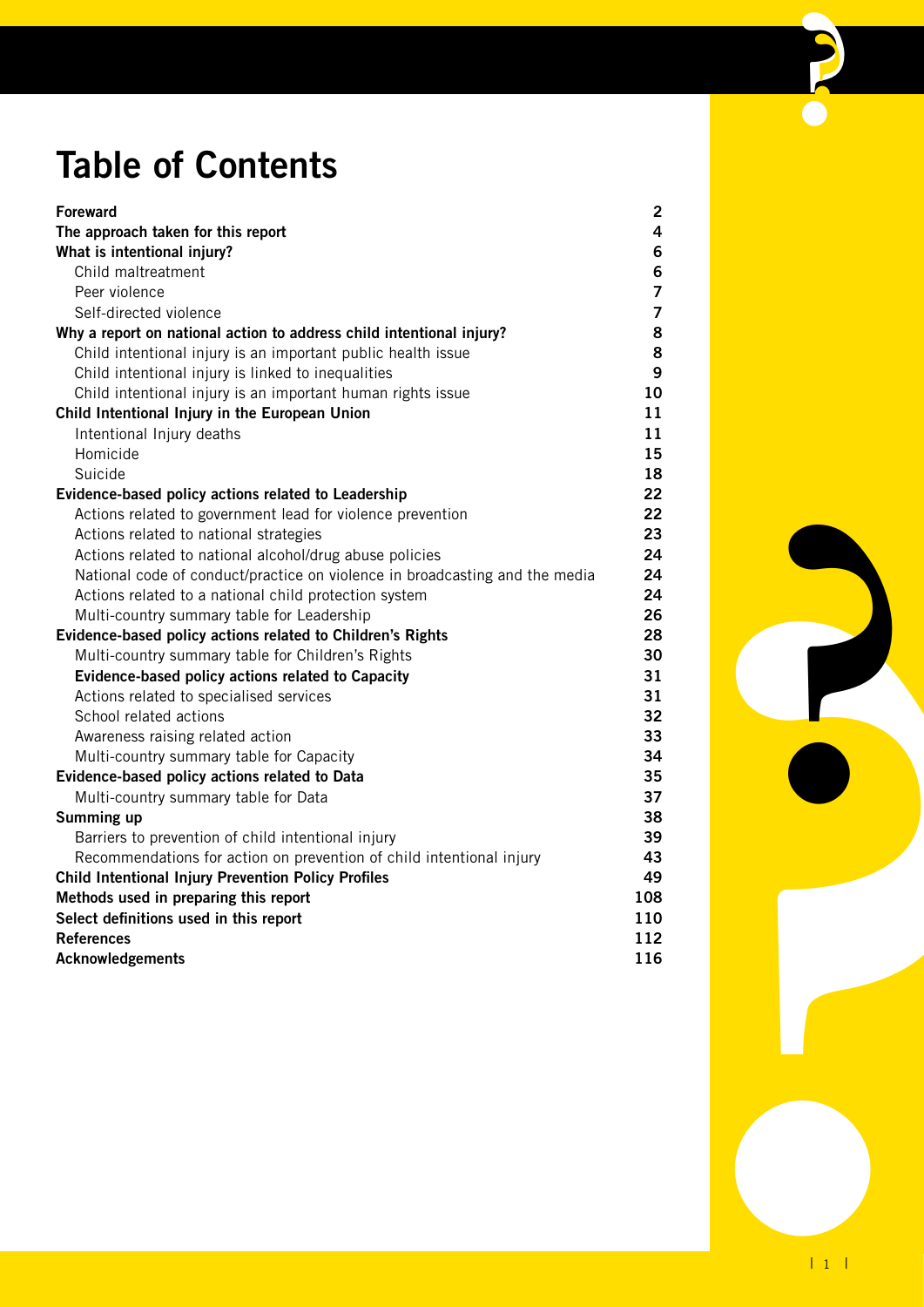

# **Properties and School intentional injuries to child intentional injury is an important public health issue. The consequences of intentional injuries to child intentional injury is an important public health issue. The con We need to prevent intentional injuries to children and break the silence.**

injuries to children are devastating. Child maltreatment, peer violence and suicide create a high burden for the affected children and their families. In many cases leave long lasting physical and emotional scars that can impact a child through the rest of their life.

Child intentional injury is a human rights issue. The UN General Assembly Resolution on children's rights states "every child has the right to health and safety including a life free from violence." It stems from the belief that every child, no matter who they are or where they live, has the right to grow up safe, happy and healthy (UN General Assembly, 1989). As individual Member States, European countries have signed the convention and this commitment is supported by the European Commission in the framework of the Treaty of Lisbon and the Charter of Fundamental Rights of the EU. (European Union, 2007; 2010). Yet with an estimated 3,000 deaths resulting from intentional injuries and tens to perhaps hundreds of thousands more non-fatal intentional injuries in the European Union each year, it is clear that we are currently failing in this resolution. We must maintain our commitment.

Child intentional injury is a European problem; it is global, national and local. We need to develop decision-making tools and resources to assist Member States with action at all levels. To build capacity in stopping violence against children, reports such as this report from the European Child Safety Alliance are precious. The report includes a multi-country overview of actions related to leadership, children's rights, capacity and data to facilitate Europeanlevel planning to support national level efforts. At a time when existing estimates of the true magnitude of child intentional injury in the European Union are limited, the report is an important baseline measure. This is the first time that national actions to address child intentional injury are being comprehensively assessed and reported on in the European Union.

I am pleased with the coming of this new report on National Action to Address Child Intentional Injury and fully support action for child safety in Europe from the European Child Safety Alliance. Violence against children must continue to receive critical attention, and we must strongly reiterate that rather than cloaking the issue in silence.

**Isabelle Durant** Vice President, European Parliament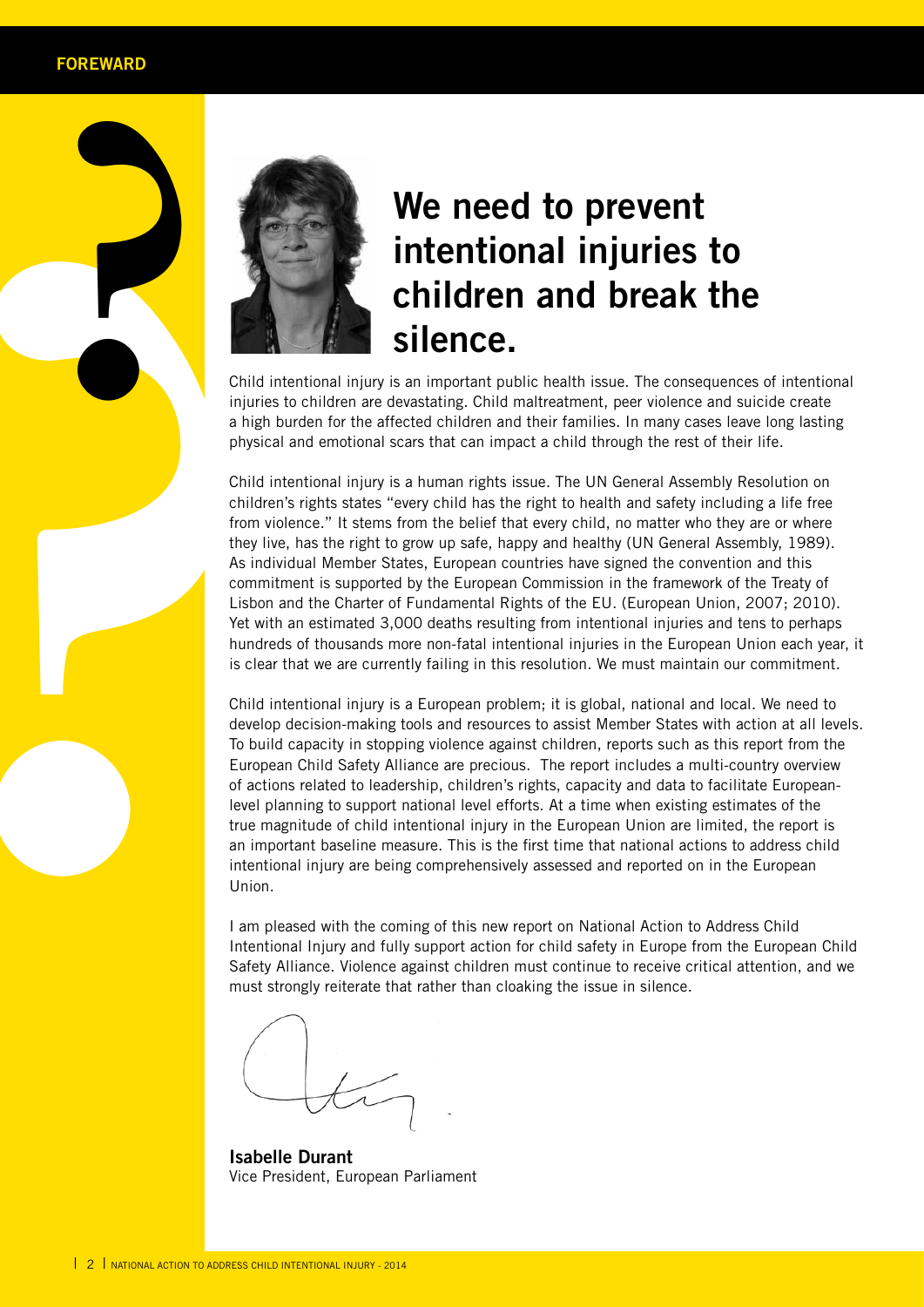

## **Every child, no matter who they are or where they live, has the right to grow up safe, happy and healthy.**

This is one of the key principles of the UN Convention on the Rights of the Child. The UN Committee on the Rights of the Child has since clearly stated that no violence against children is justifiable; all violence against children is preventable.

Child intentional injuries and the violence that leads to them, including child maltreatment, peer violence and suicide, are important issues requiring immediate and prolonged attention because of the high burden on the children themselves, their families and in many cases the serious and long lasting consequences that can impact children for the rest of their lives. The large differences in rates that exist both between and within Member States in the EU are not well understood, and this in and of itself suggests the need for further action and research. Given Member States commitment to children, these differences are unjust and thus not only are there real inequalities in the region but also inequities.

ENOC applauds the European Child Safety Alliance for taking a broad look at child intentional injury with this report while maintaining a focus on children's right to safety. This report examines national actions to address child intentional injury including legislative, administrative, social and educational measures across more than 25 European countries, with the aim of informing decision makers, highlighting gaps and encouraging further action, particularly with respect to ensuring monitoring of both implementation and impact.

The report results and recommendations will be very useful for ENOC members, across the EU and the Council of Europe, to encourage actions to address the inequities that exist and create a safer and healthier future for Europe's children.



**Bernard De Vos** General Delegate for Children's Rights (French Community of Belgium) Chairman of ENOC, the European Network of Ombudspersons for Children

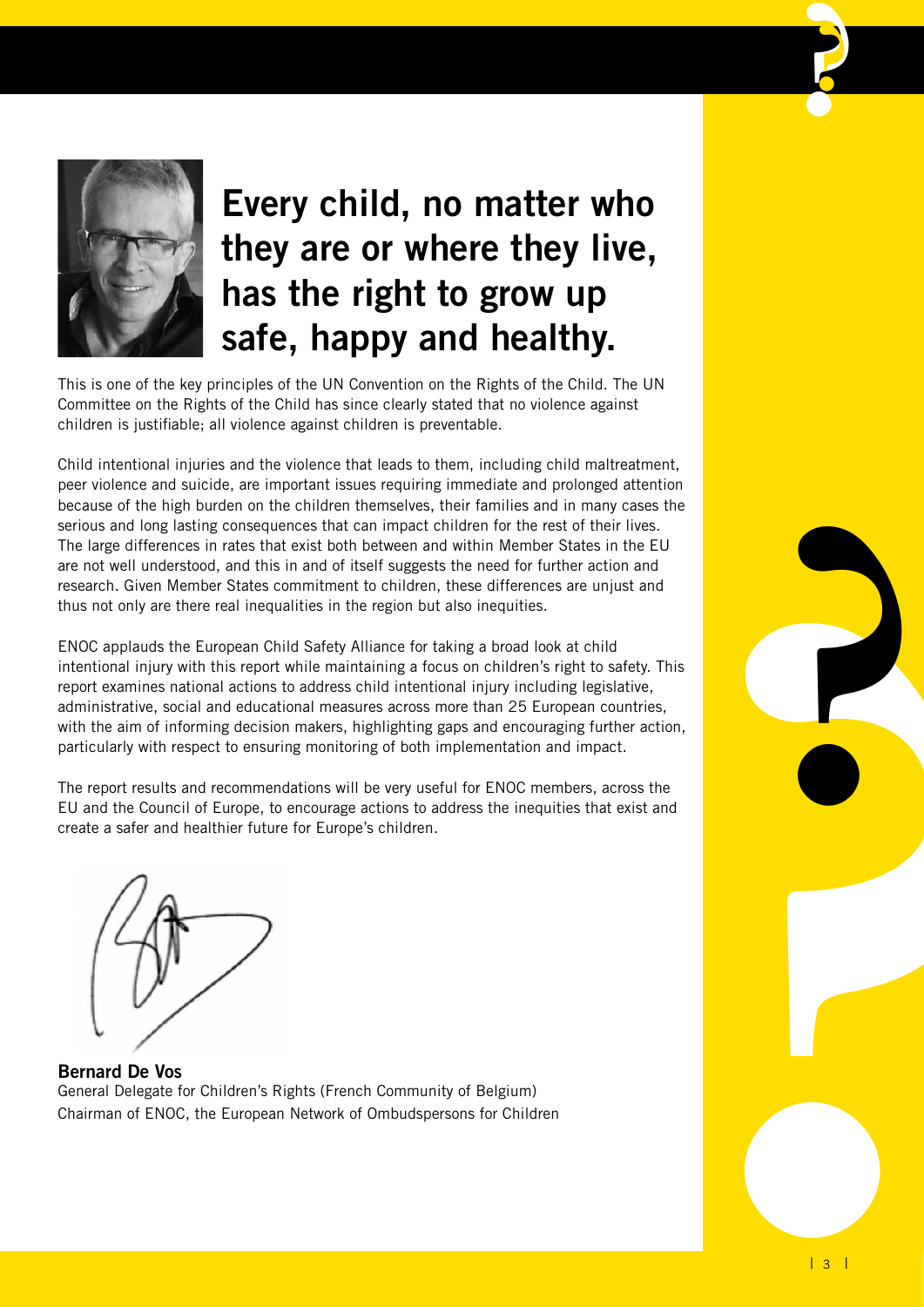## **The approach taken for this report**

a signal and the property of the policies of the policies of the policies of the policies of the policies of the policies of the policies of the policies of the policies of the policies of the policies of the policies of t As individual Member States, European countries have adopted the UN Convention on the Rights of the Child (UNCRC), which states, "every child has the right to health and safety including a life free from violence." (UN General Assembly, 1989). This commitment is further supported by the European Commission in the framework of the Treaty of Lisbon and the Charter of Fundamental Rights of the EU. (European Union, 2007; 2010) Yet with an estimated 3,000 deaths resulting from intentional injuries<sup>1</sup> and tens to perhaps hundreds of thousands more non-fatal intentional injuries each year in the European Union, it is clear that we are currently failing in this commitment. Thus achieving life for our children that is free from violence will require cooperation, concerted effort and investment in effective interventions to prevent intentional injuries and promote safety and wellbeing.

The National Action to Address Child<sup>2</sup> Intentional Injury report and individual country Policy Profiles were developed as tools to bring attention to this important issue, encourage improvement in policy action and provide a baseline against which to measure progress over time. The report provides:

- the rationale for why this important issue needs further attention
- an overview of available data on child intentional injury deaths

\_\_\_\_\_\_\_\_\_\_\_\_\_\_\_\_\_\_\_\_\_\_\_\_\_\_\_\_\_\_\_\_\_\_\_\_\_\_\_

- a description and analysis of the level of adoption, implementation and (as appropriate) enforcement of national level policy actions to address child intentional injury divided intofour categories – leadership, children's rights, capacity and data (accurate to July 2013).
- an important mechanism to identify gaps, share progress and identify, adapt and utilise the experience gained from across Europe.

This report and individual country Policy Profiles were produced as part of the Tools to Address Childhood Trauma, Injury and Children's Safety (TACTICS) project, a European initiative led by the European Child Safety Alliance with co-funding from the European Commission's Health Programme. Country partners in 27 Member States plus Iceland and Norway participated to produce 30 Child Intentional Injury Prevention Policy Profiles for Austria, Belgium (Flanders), Bulgaria, Croatia, Cyprus, Czech Republic, Denmark, France, Finland, Germany, Greece, Hungary, Iceland, Ireland, Italy, Latvia, Lithuania, Luxembourg, Malta, Netherlands, Norway, Poland, Portugal, Romania, Slovakia, Slovenia, Spain, Sweden and two in the United Kingdom (participation by England and Scotland).<sup>3</sup>

<sup>1</sup> This estimate includes deaths classified as both intentional and undetermined intent and is a three year average for the EU based on mortality data from the WHO European Detailed Mortality Database (DMDB) using data for 2008-2010 or 3 most recent years of data available.

<sup>2</sup> For the purposes of this report we use the United Nations definition of a child as being less than 18 years of age. Thus this includes youth / teenagers and the term youth will be used interchangeably to refer to older children.

<sup>&</sup>lt;sup>3</sup> All EU Member States except Estonia participated; in Belgium only Flanders participated; in the UK only England and Scotland participated and separate Policy Profiles were produced due to decentralisation of government and the partnership history between the constituent countries of the UK and the European Child Safety Alliance.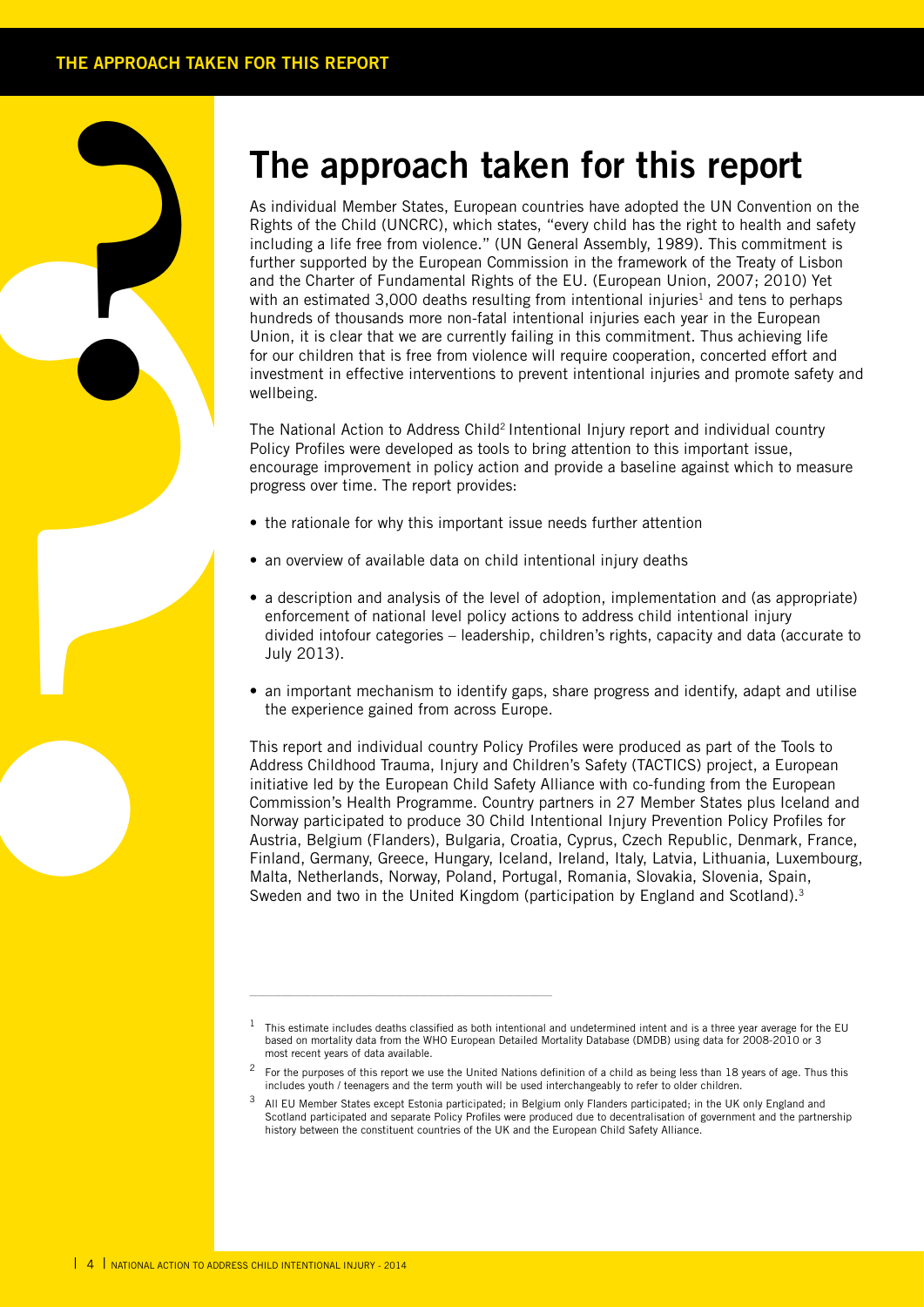Mortality data were downloaded from the WHO Detailed Mortality Database (DMDB) and data on country actions taken to address child intentional injury come from country assessments conducted for the purposes of this report. The assessments examined policies where there is either research evidence or agreement by experts that the adoption, implementation and enforcement of the action at the national level will have a positive impact on intentional injuries and/or the violence that leads to them. Policies selected were based on current best evidence for good practice and consultation with violence prevention experts in Europe from WHO, UNICEF, the European Commission and other relevant organisations and leading academics in the field. Partners on the TACTICS project or a key contact identified in each country coordinated the data collection to complete the assessment questionnaires in their respective country. These individuals contacted the relevant government department(s)/ national organisations and gathered information on each of the policies being examined up to July 2013 to allow an assessment of whether it had been adopted, was partially or totally implemented and as appropriate was being enforced.

We originally set out to evaluate the adoption, implementation and enforcement of policy actions to address child intentional injury using a performance grading methodology that would allow both country comparisons and benchmarking of country progress over time. However, this approach proved problematic for several reasons:

- There are fewer evidence-based good practices available, thus we were more dependent on expert opinion to identify recommended actions to address child intentional injury.
- Many of the recommended actions are imbedded in national systems, which have evolved over years and even decades, making identification of the adoption and implementation (particularly level of implementation) of specific actions more challenging.
- There appears to be less objective oversight and monitoring of the implementation of national level action for intentional injury compared to unintentional injury.
- Many of the collaborators collecting the information informing this report did not feel responses were as objective as they should be to allow such comparisons.

While these challenges meant we were unable to use the performance grading methodology, we could still see value in sharing country results, particularly as countries taking less action can be inspired and motivated to take further action when provided examples of what can be achieved. Thus following an initial review of the information collected, a further attempt was made to obtain information regarding monitoring and evaluation of the policies and their implementation. All information collected was forwarded to the European Child Safety Alliance where it was coded against pre-established definitions and coding criteria to produce the individual Child Intentional Injury Policy Profiles and this summary report. Details on methods can be found on page 108.

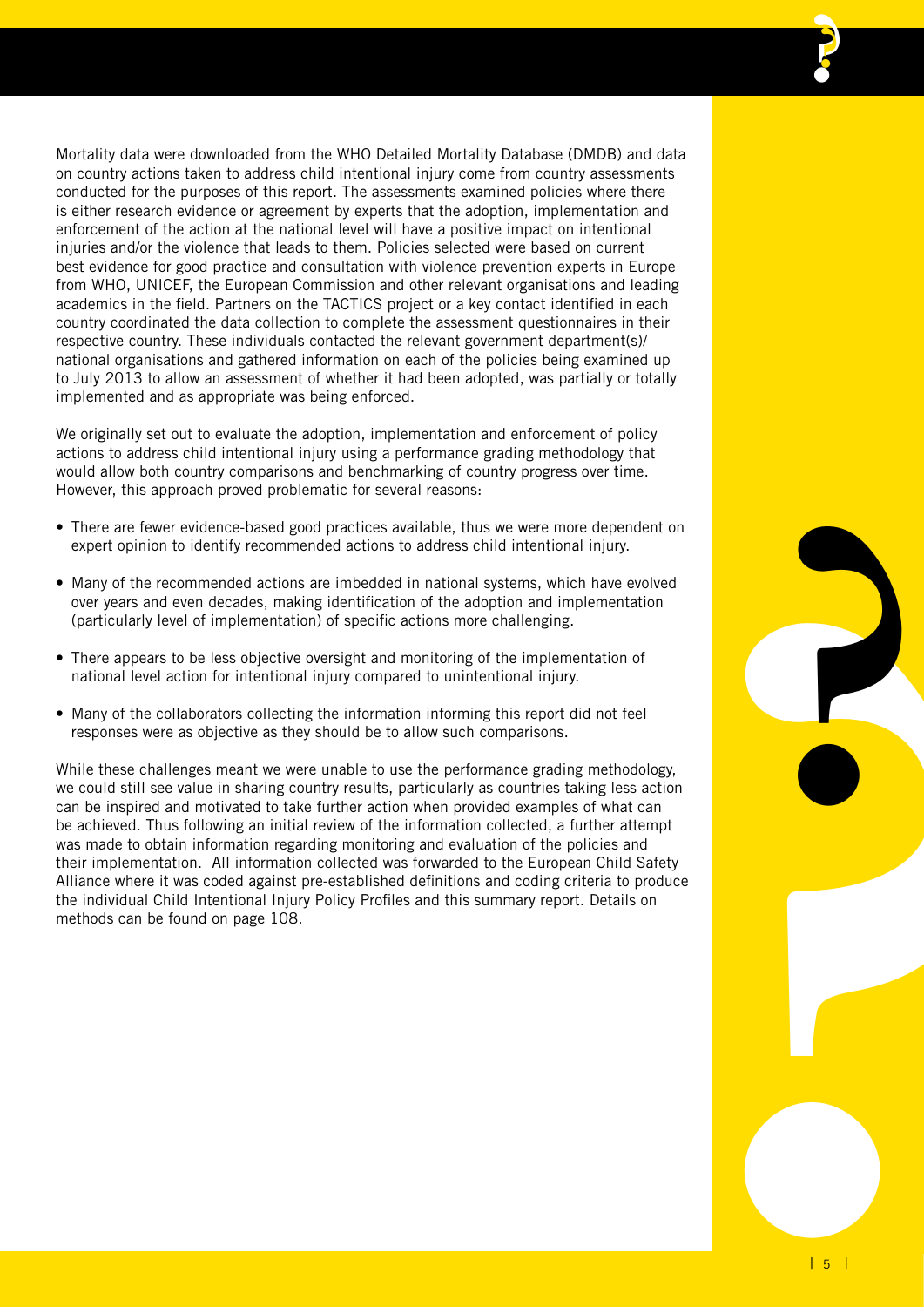## **What is intentional injury?**

**Example 19**<br>
Intentitive World architectic scription and deriver and deriver although to address deriver and deriver and though to address and the mean **Chil**<br>
This reference the mean **Chill** Child nabuse, or potention re Intentional injuries are injuries that are the result of violence. Violence is defined by the World Health Organization as, "the intentional use of physical force or power, threatened or actual, against oneself, another person, or against a group or community, that either results in or has a high likelihood of resulting in injury, death, psychological harm, maldevelopment or deprivation." (Krug et al., 2002) This definition of violence covers a wide range of acts, going beyond physical acts to include threats, intimidation and even neglect or acts of omission, although the latter may not be seen as intentional. Thus prevention efforts include actions to address not only death and injury but also the many, often less obvious, consequences of violent behaviour, such as psychological harm, deprivation and maldevelopment that negatively impact the well-being of individuals, families and communities. (Lyons et al., 2010) Thus while our focus is on intentional injuries, we acknowledge the need to include reference to these other consequences of violence.

This report on child intentional injury to children focuses on preventive actions to address three main areas of violence: child maltreatment, peer violence and self-directed violence.

### **Child maltreatment**

Child maltreatment includes all forms of physical and/or emotional ill-treatment, sexual abuse, neglect or negligent treatment or commercial or other exploitation, resulting in actual or potential harm to the child's health, survival, development or dignity in the context of a relationship of responsibility, trust or power. (Butchart et al., 2006) Child maltreatment encompasses any act performed by or omitted by a parent, caregiver or other adult that results in harm, potential for harm, or threat of harm to a child, even if harm is not the intended result. (Leeb et al., 2008)

Factors that influence maltreatment/neglect/abuse include a tolerance for violence by society, communities and families, particularly in the case of domestic violence; social norms that encourage or accept the corporal punishment of children; gender and social inequality; lack of or inadequate housing including living in social housing; lack of services to support families and institutions and to meet specialised needs; high levels of unemployment; poverty; alcohol and drug abuse. (Sethi et al., 2013) Other factors that can contribute to the incidence of child maltreatment include social, economic, health and education policies that lead to poor living standards, or to socioeconomic inequality or instability. (Leeb et al., 2008)

While this report focuses on intentional injury and thus more on physical abuse that results in injuries, physical abuse cannot be looked at in isolation when discussing child maltreatment. As many of the risk factors and solutions overlap, reference is also made to other child maltreatment issues such as emotional or sexual abuse and neglect.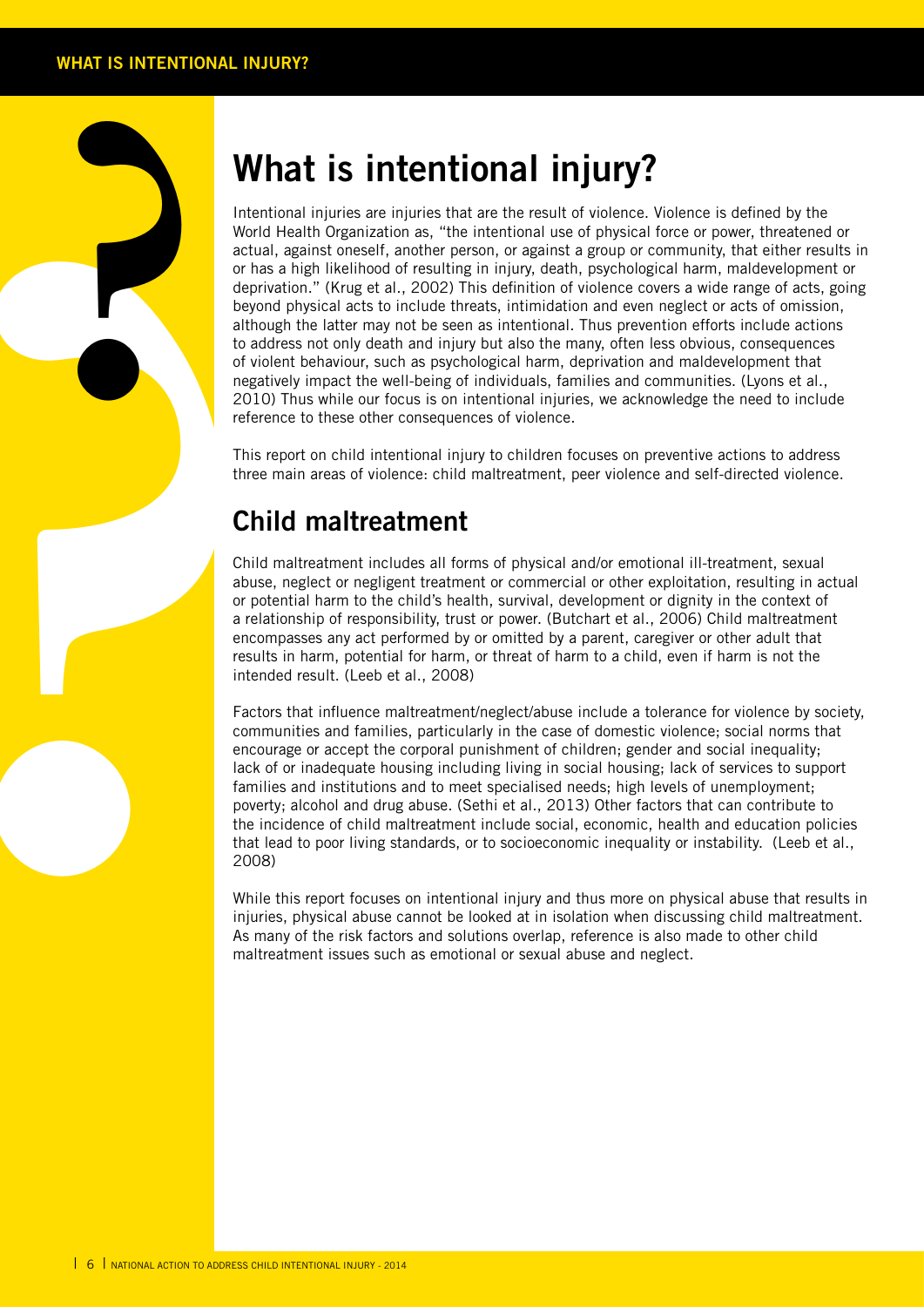### **Peer violence**

Peer violence involves the intentional use of physical force or power, threatened or actual, exerted by children against children, which results in or has a high likelihood of resulting in injury, death, psychological harm, maldevelopment, or deprivation. It includes gang related violence, dating violence and bullying. Dating violence includes any controlling, abusive, and/ or aggressive behaviour in a romantic relationship. It can include verbal, emotional, physical, or sexual abuse, or a combination. Bullying is any unwanted, aggressive behaviour among school-aged children that involves a real or perceived power imbalance. Bullying includes actions such as making threats, spreading rumours, attacking someone physically or verbally, and excluding someone from a group on purpose. Bullying can occur during or after school hours, in the school, on the playground, when travelling to or from school, in the child's neighbourhood, or through electronic technologies (cyber bullying). (James, 2010)

Peer violence results from a complex interaction among many factors at the individual, relationship, community and societal levels. Participating in bullying, physical fights and carrying of weapons are important risk behaviours that can lead to more serious violence. Research has also shown a link between income inequality and peer violence, and low social cohesion has been linked to both higher rates of peer violence and greater economic inequality. (Krug et al., 2002; Council of Europe, 2008; Stuckler et al., 2009; Sethi et al., 2010) The link between poverty, income inequality and the occurrence of peer violence is important for all countries, with higher rates of violence found in more deprived populations. This is of particular importance given the continuing economic crisis as research on historical economic crises suggests that increasing unemployment is associated with increases in homicide and suicide in all ages. (Stuckler et al., 2009)

### **Self-directed violence**

Self-directed violence in children includes suicidal behaviour and self-harm such as self-mutilation or cutting. Suicidal behaviour ranges in degree from only thinking about ending one's life, to planning it, finding the means to do so, attempting to kill oneself, and completing the act. However it is important to note that this is not a single continuum and that many children that have suicidal thoughts never act on them, and even those who attempt suicide may not wish to die. (Krug et al., 2002) Typically males are more likely to complete the act of suicide, while females are more likely to attempt suicide or self-mutilate. While attempted suicides are primarily a cry for help or an expression of deep suffering, suicide itself is a much more violent act which is sometimes planned and rehearsed over a period of time. (Krug et al., 2002)

Islones.<br>
Interioral<br>
the trial<br>
and<br>
the trial<br>
and<br>
the space of the control of the space of the space of the space of the space of the space of the space of the space of the space of the space of the space of the space The underlying causes of suicide are often both psychological and social. A previous history of depression increases the chance of a youth suicide attempt by five times. A previous suicide attempt by a youth increases the risk of a further attempt by 20 times. (Council of Europe, 2008) Many adolescent suicides are related to a fear of failure. In adolescents, substance abuse plays a role in up to 70% of suicides. (Miller, Mahler, & Gold, 1991) There is also evidence that youths of non-traditional sexual orientation or gender representation are at higher risk of suicide related to stigmatisation, marginalisation and/or discrimination experience in the school and/ or home environment. (United Nations, 2003) Research shows that not only do the victims of bullying have a higher risk of suicidal thoughts, but that the perpetrators of bullying themselves are also at higher risk of suicide. Youths threatened with peer violence and bullying are 3.3 times more likely to have suicidal thoughts. (Kaminski & Fang, 2009)

**?**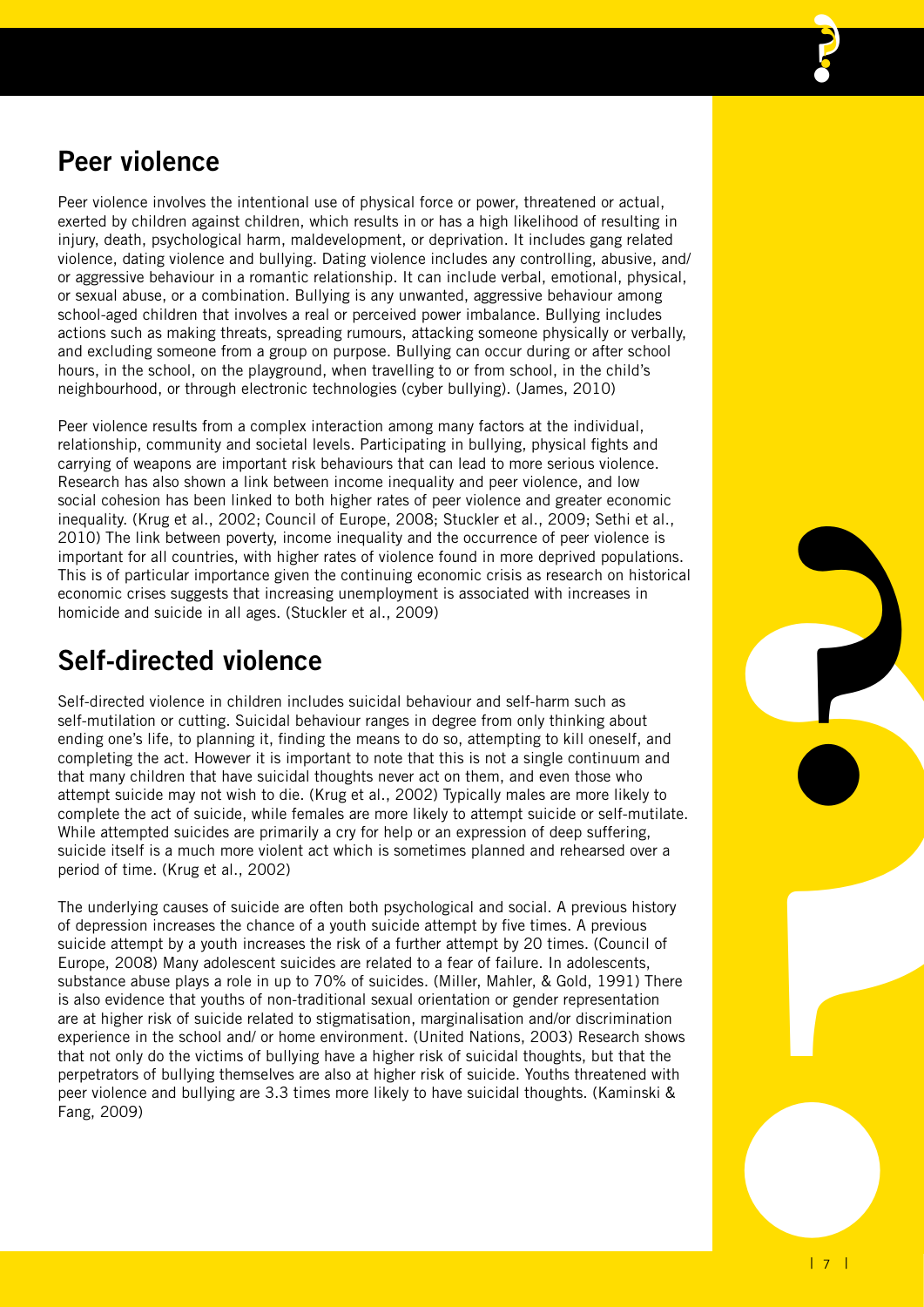## **Why a report on national action to address child intentional injury?**

adcompany and the main globally interior the main globally interior the main globally interior experiments of the main sections attention determining interior sections and the latter the interior term that all properties o This report is the first European report to attempt to examine national level action to address the major forms of child intentional injury collectively. Although reports looking at the issue globally, or across all ages, or specifically examining action to address one area of child intentional injury (e.g., child maltreatment) exist, to date there has not been an effort to examine Member States' responses to child maltreatment, peer violence and self-directed injury/suicide together. Yet this broader perspective is important due to links between determinants and risk factors for the different forms of intentional injury and the violence that leads to them, the overlap of settings for prevention and in some cases, the actual preventive actions themselves. Overarching these links is the current environment of limited resources for prevention and protection, which requires countries to achieve more with less.

### **Child intentional injury is an important public health issue**

Intentional injuries to children are important because of the high burden on the children themselves, their families and in many cases the serious and long lasting consequences of the injuries or violent acts that led to them.

- It is estimated that in high income countries about  $4-16\%$  of children are physically abused each year and one in ten is neglected or psychologically abused. (Gilbert et al., 2009) During childhood, nine girls and three boys out of 100 are exposed to penetrative sexual abuse, and exposure to any type of sexual abuse ranges from 8-31% for girls and 3-17% for boys. (Barth et al., 2013) Some studies have suggested the prevalence is higher in low and middle income countries. (Krug et al. 2002) European estimates suggest that the prevalence of physical abuse is 22.9% (Sethi et al 2013).
- Weighted pooled estimates based on prevalence studies in EU Member States available to 2009 suggest that one out of every five children in the EU is subject to interpersonal violence in the home. (EuroSafe, 2010)
- Weighted pooled estimates based on prevalence studies of bullying in EU Member States available to 2009 suggest that one out of every three is a victim of bullying. (EuroSafe, 2010) Yet the results of the 2009/2011 Health Behaviour for School Aged Children found that estimates of bullying or being bullied vary greatly by country across the EU. For example, the proportion of 11 year olds "who have been bullied at school at least twice in the past couple of months" ranges from 4% and 5% for girls and boys, respectively in Sweden up to 27% and 32% for boys and girls, respectively in Lithuania. Differences across the EU are also found for 13 and 15 year olds, although the ranges are slightly smaller. (Currie et al., 2012)
- It is estimated that 10% of youth have made one attempted suicide, and much less is known about the incidence of other self-directed injuries (e.g., cutting). (Council of Europe, 2005) Suicide rates amongst children vary by sex, and statistically in Europe males tend to select more lethal means of suicide. (Schmidtke et al., 1996; Aidacic-Gross et al., 2008) The selection of more lethal means results in a consistent pattern across countries, with male suicide rates being 2 to 7 times higher than female rates, depending on the country.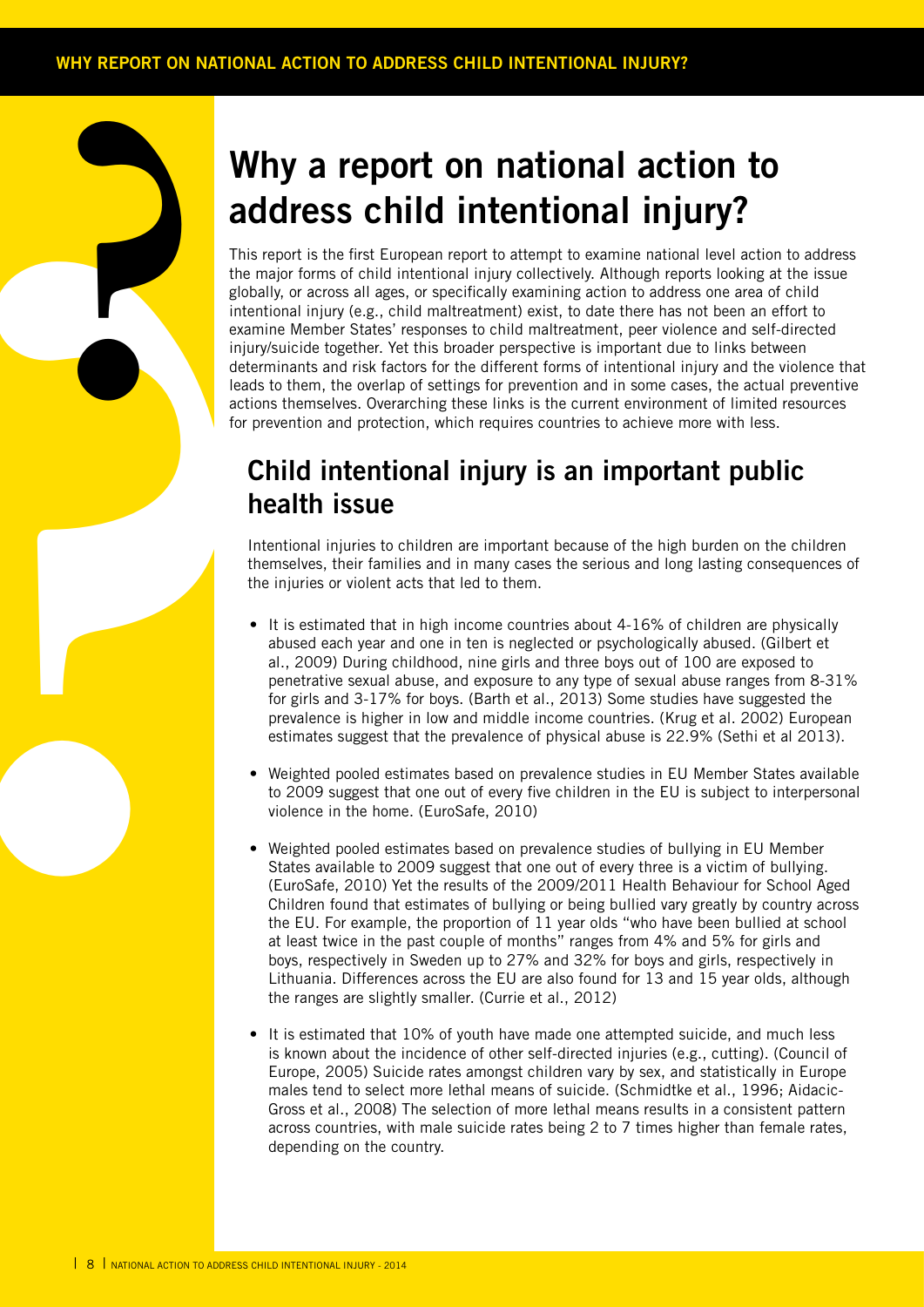- • While intentional injuries can result in physical disabilities, the non-physical effects of these incidents can result in other negative outcomes. Children who are exposed to violence experience feelings of rejection and abandonment, impaired attachment, trauma, fear, anxiety, insecurity and shattered self-esteem. (Pinheiro, 2006) They suffer from long lasting effects on their mental health and are more likely to have problems with drugs, alcohol and obesity and to participate in risky sexual behaviour and criminal behaviour all the way to adulthood. (Butchart et al., 2006; Miller, Mahler & Gold, 1991) They are at increased risk of many poor health outcomes in adulthood (e.g., lung, heart, and liver disease), suicide attempts, poor mental health, poorer reproductive health outcomes and lowered life expectancy. (Krug et al., 2002; Pinheiro, 2006)
- There is also evidence that children who are victims of interpersonal violence may be at greater risk of being perpetrators and victims as adults. (Krug et al., 2002; Pinheiro, 2006; Whitfield, Anda, Dube, & Felitti, 2003)
- The delineation between unintentional and intentional injuries is not always clear, creating challenges for those trying to assess the true burden. (Butchart et al., 2006; Gilbert et al., 2009; Krug et al., 2002; Pinheiro, 2006; Wasserman, Cheng, & Jiang, 2005) For example, an adolescent dies as a result of an overdose of her mother's prescription drugs. Is this an 'accidental poisoning' or a suicide? Particularly when examining deaths for children less than 15 years of age, intentional injury deaths may be misclassified as unintentional or of undetermined intent.
- may<br> **n**<br> **arged**<br>
2002;<br>
2002;<br>
25)<br>
9<br>
9 • The delineation between unintentional injury and neglect is even more difficult. For example, a very young child falls down the stairs while unsupervised. Is this an 'accident' or neglect? Research on neglect due to lack of supervision and/or meeting a child's basic needs, suggests it may be at least as damaging as physical or sexual abuse, yet the issue has received the least scientific and public attention. (Krug et al., 2002; Pinheiro, 2006)
- The World Health Organization (WHO) and the European Commission have recommended that Member States develop and implement integrated evidence-based national action plans to address violence and the resulting injuries. (Krug et al., 2002; Council of the European Union, 2007; WHO Regional Committee for Europe, 2005)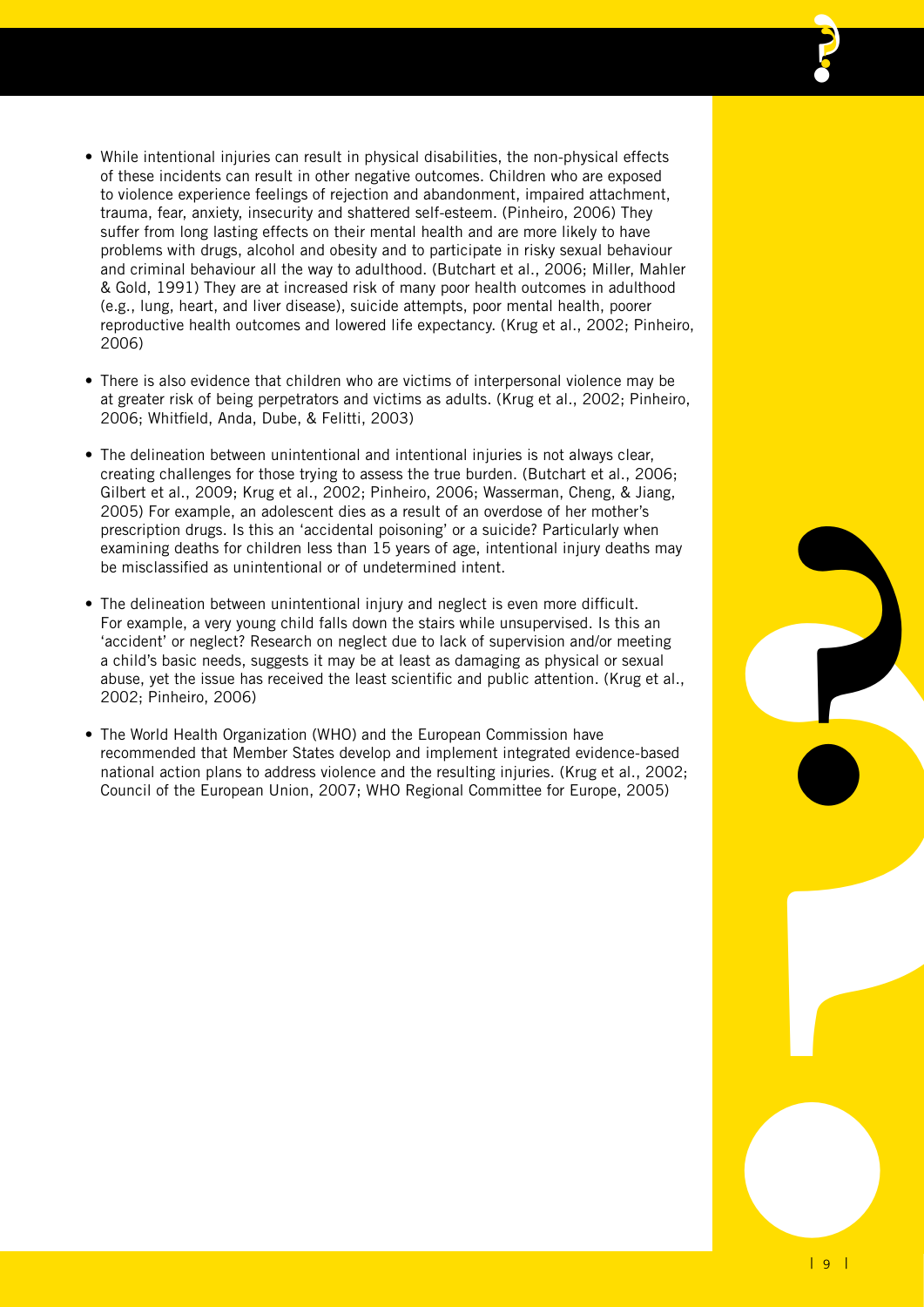### **Child intentional injury is linked to inequalities**

In addition to the physical and non physical effects, child intentional injuries also have economic consequences and vary in magnitude both within and between countries creating inequalities.

- Intentional injury has major economic consequences for families and society. Direct costs include medical care for victims, legal and social welfare services and foster care. Indirect costs include long-term disability, psychological costs and those associated with longer term health outcomes; the disruption or discontinuation of education; and productivity losses in the future life of the child. (Waters et al., 2004)
- While prevalent in all parts of society, child intentional injury has a steep social class gradient and an increased risk is associated with parental poverty and low educational achievement. (Butchart et al., 2006; Pinheiro, 2006) There are also large differences in rates of child intentional injury both between countries and within countries. (Butchart et al., 2006; Krug et al., 2002; Pinheiro, 2006, Sethi et al., 2013)
- Although child intentional injury and the violence that leads to it takes place in many settings, including the home, school, alternative care settings and the justice system, it is a particularly challenging topic to identify, legislate for or to take other action to prevent. This is in great part because of the privacy of family life and the home, which for most is a place of well-being but for the injured child can be a place of hidden suffering. (Pinheiro, 2006)

### **Child intentional injury is an important human rights issue**

Friend and the second technique of the internet and that happens of the internet and that happens of the internet and that happens of the internet second the second the second that happens of the second the second that gua The UN Convention on the Rights of the Child (UNCRC), opened for signature in 1989 and signed by all EU Member States between 1990 and 1995, stems from the belief that every child, no matter who they are or where they live, has the right to grow up safe, happy and healthy. (UN General Assembly, 1989) The UN has since clearly stated that "no violence against children is justifiable; all violence against children is preventable." (UN Committee on the Rights of the Child, 2011) While the scope of this report is broader than recent efforts to examine violence against children, we still think it is important to examine the issue from a children's rights perspective and examine national policies in the form of "legislative, administrative, social and educational measures to protect the child from all forms of physical or mental violence, injury or abuse, neglect or negligent treatment, maltreatment or exploitation, including sexual abuse, while in the care of parent(s), legal guardian(s) or any other person who has the care of the child". (UN Committee on the Rights of the Child, 2011; UN General Assembly, 1989) Thus the preventive actions explored align with those recommended in reports such as the World Report on Violence and Health, the World Report on Violence Against Children and the recently published European Report on preventing child maltreatment. (Krug et al., 2002; Pinheiro, 2006; Sethi et al., 2013)

> Child intentional injury is a major public health issue and one of human rights. Yet because of negative connotations, it has remained in many ways a hidden problem. And while it has perhaps received more attention than unintentional injuries in recent years given the more direct link to children's rights, intentional injury has not received the attention and investment commensurate with its burden and impact on children, families and society. While all three of the main types of intentional injuries covered by this report need individual attention at the national and European level, it is hoped that this report will shed further light on the breadth of the issue, current level of action to address this important problem and the importance of coordinating efforts to achieve a life free of violence for children in Europe.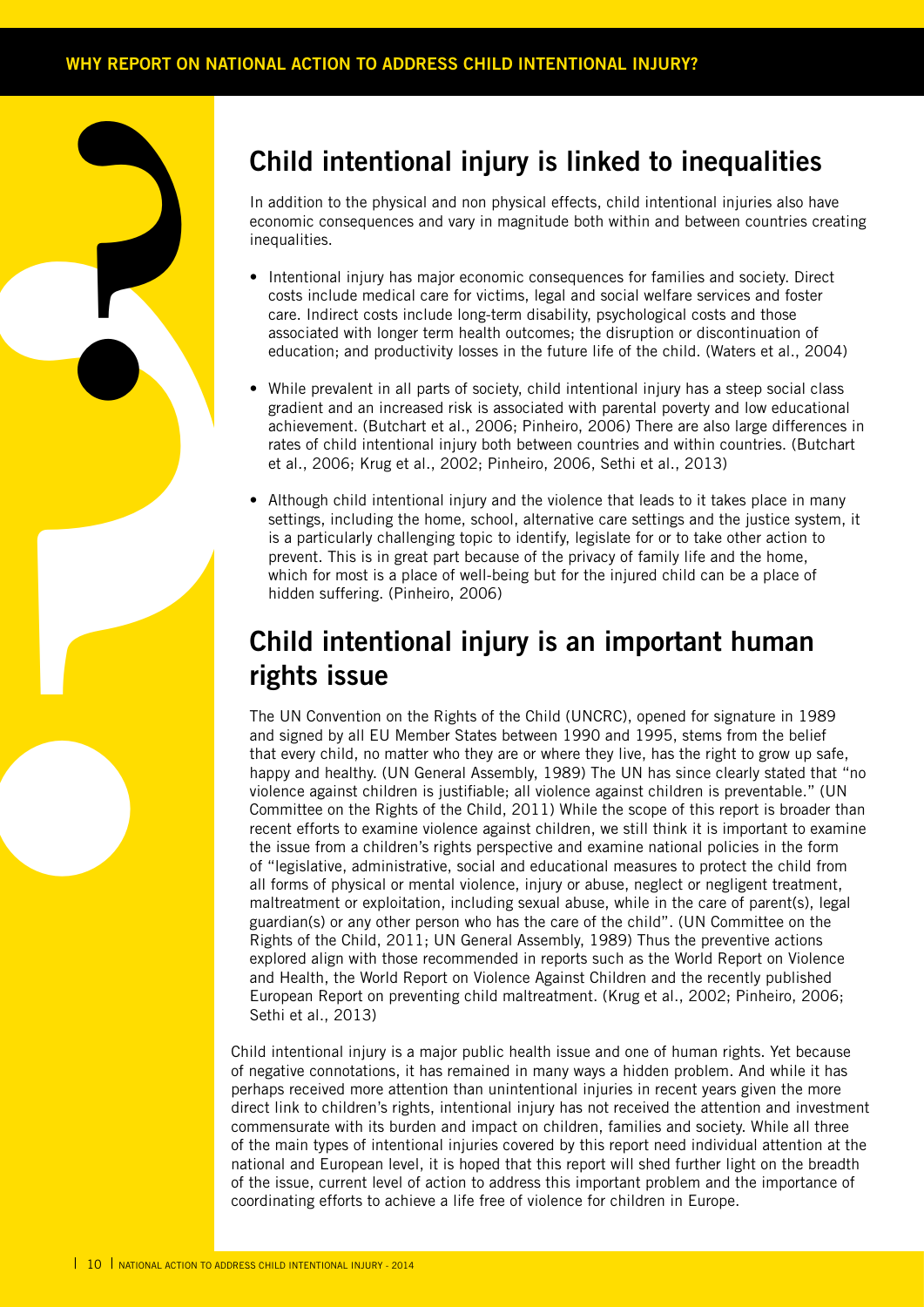## **Child Intentional Injury in the European Union**

Existing estimates of the true magnitude of child intentional injury in the European Union and the violence that leads to it are limited. Deaths, for which the best data are available, are just the 'tip of the iceberg' and the prevalence of violence is far greater than mortality statistics for intentional injuries would infer, particularly with respect to child maltreatment where physical abuse is only one type of maltreatment. Non-fatal intentional injury result in many more admissions to hospital or visits to emergency room departments or personal physicians than deaths, yet few studies to try and examine what the whole 'iceberg' looks like have been undertaken. Even less is known about the magnitude of less severe or readily measurable intentional injuries where medical attention is not sought. What is known about non-fatal violence often comes from surveys and special studies of different population groups. Given the sensitivity of the issues involved (e.g., suicide, child maltreatment) it is acknowledged that most sources likely underestimate the true prevalence of the problem due to limited reporting, misclassification and biases related to culture, religion, age and social pressures. (Butchart et al., 2006; Pinheiro, 2006; Sethi et al., 2010; Sethi et al., 2013) There is also the non-physical harm and the longer term consequences of the violence that results in intentional injuries that are not captured here and need to be kept in mind as action to address intentional injuries to children is considered.

e of<br>the the lined<br>ined<br>s. s.<br>and 5<br>**1 11 1** Unfortunately the age classification data on injury deaths resulting from violence is not strictly aligned with the UNCRC definition of a child as every human being below the age of 18, thus we report on children 0-19 years.<sup>4</sup> In addition international comparisons between countries and any interpretation is done with caution as sociocultural contexts influence the data and many intentional injuries may be misclassified as unintentional or of undetermined intent.

\_\_\_\_\_\_\_\_\_\_\_\_\_\_\_\_\_\_\_\_\_\_\_\_\_\_\_\_\_\_\_\_\_\_\_\_\_\_\_

**?**

<sup>4</sup> While we focus on children using the UN definition of below the age of 18 years, data presented in this report use the age groupings available in the WHO European Detailed Mortality Database, which means data presented cover 0-19 year olds. While the inclusion of 18 and 19 year olds skews the results, it is thought to be better than only including data for 0-14 year olds.

<sup>5</sup> The high rate in Norway is a historical artefact related to the shootings in Utøya, Norway in July 2011, when 50 children and 5 youth aged 19 years were killed.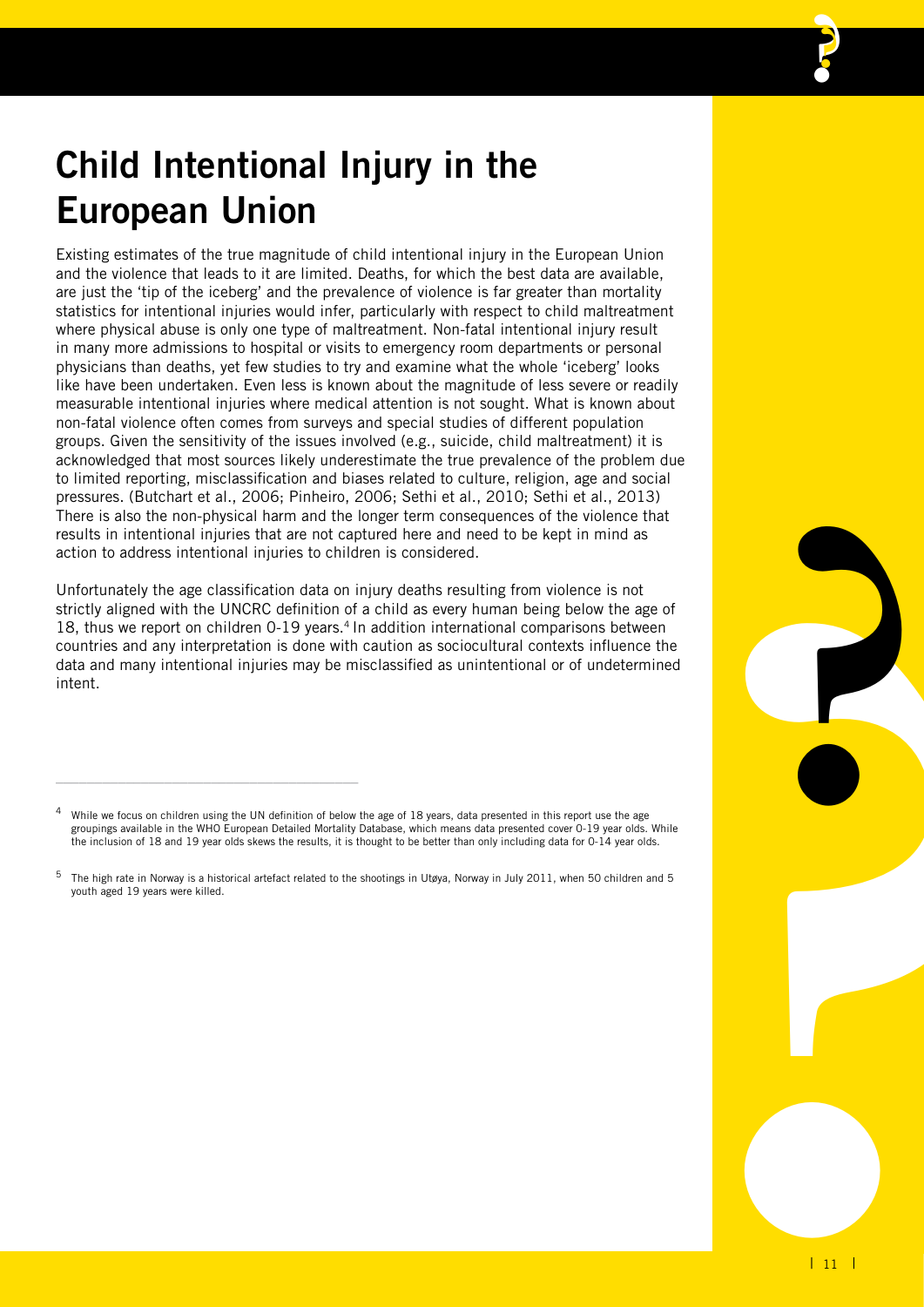

of the about 2<br>about 2<br>classific<br>is great<br>countrivir intertition<br>countrivir for mal<br>freland<br>freland **Of the 35,000+ children and adolescents aged 0-19 years who die each year in the EU, about 24% or roughly 9,100 deaths are due to injuries. About a third of these deaths are classified as intentional or of undetermined intent.** (MacKay & Vincenten, 2012) There is great variability between the best performing countries compared to poorer performing countries with over 10 times difference in rates of intentional injury deaths between the countries with the highest and lowest rates. Figure 1 on the next page illustrates the rate of intentional injury deaths for the Member States of the European Union plus Norway. Of the countries that participated in this report, the highest rates of death due to intentional injury for males are found in Lithuania, Ireland and Finland and for females are found in Norway5, Ireland and Lithuania.



**Figure 1. Child intentional injury deaths** (European age standardised rate per 100,000 aged 0-19 years by sex for EU Member States plus Norway)

Source: WHO European Detailed Mortality Database (DMDB) 3-year averages for 2009-2011 or 3 most recent years of data available for intentional injury which includes child maltreatment/neglect/abuse, peer violence, suicide/self-directed violence, war and other intentional; Cyprus, Iceland, Luxembourg and Malta excluded due to small numbers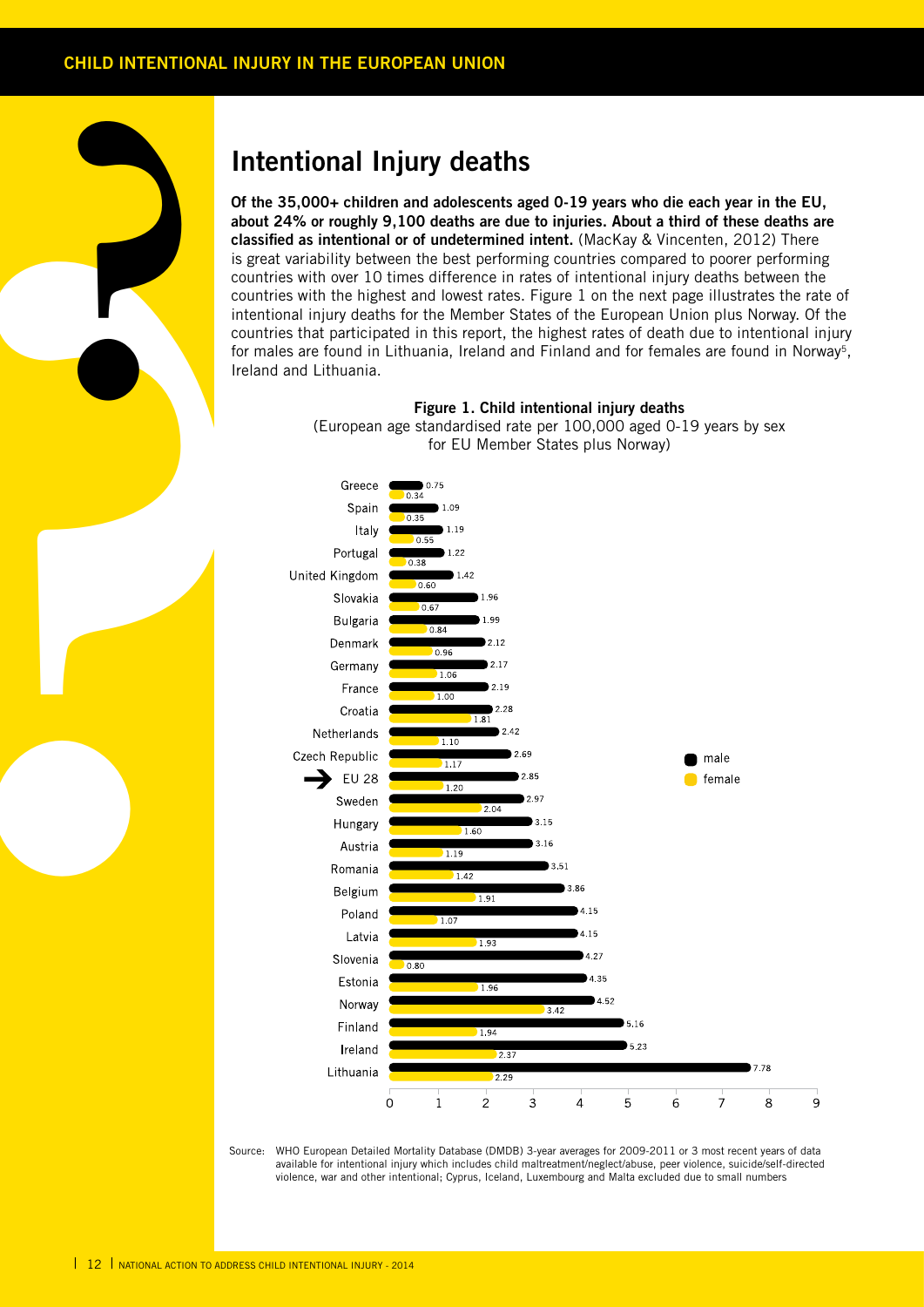A look at intentional injury deaths by age (Figure 2) shows a bi-modal distribution with the youngest and oldest in the age group experiencing higher rates. However, the highest rates by far occur in 15-19 year old males, where rates are three times that of females in the same age group. In order to understand these variations further it is important to look at the specific causes of intentional injury.



#### **Figure 2. Child intentional injury deaths by age and sex** (European age specific rates per 100,000 population in the EU28)

Source: WHO European Detailed Mortality Database (EDMD); EU average using country data for 2008-2010 or most recent three years of data available for intentional injury which includes child maltreatment/neglect/abuse, peer violence, suicide/selfdirected violence, war and other intentional

**?**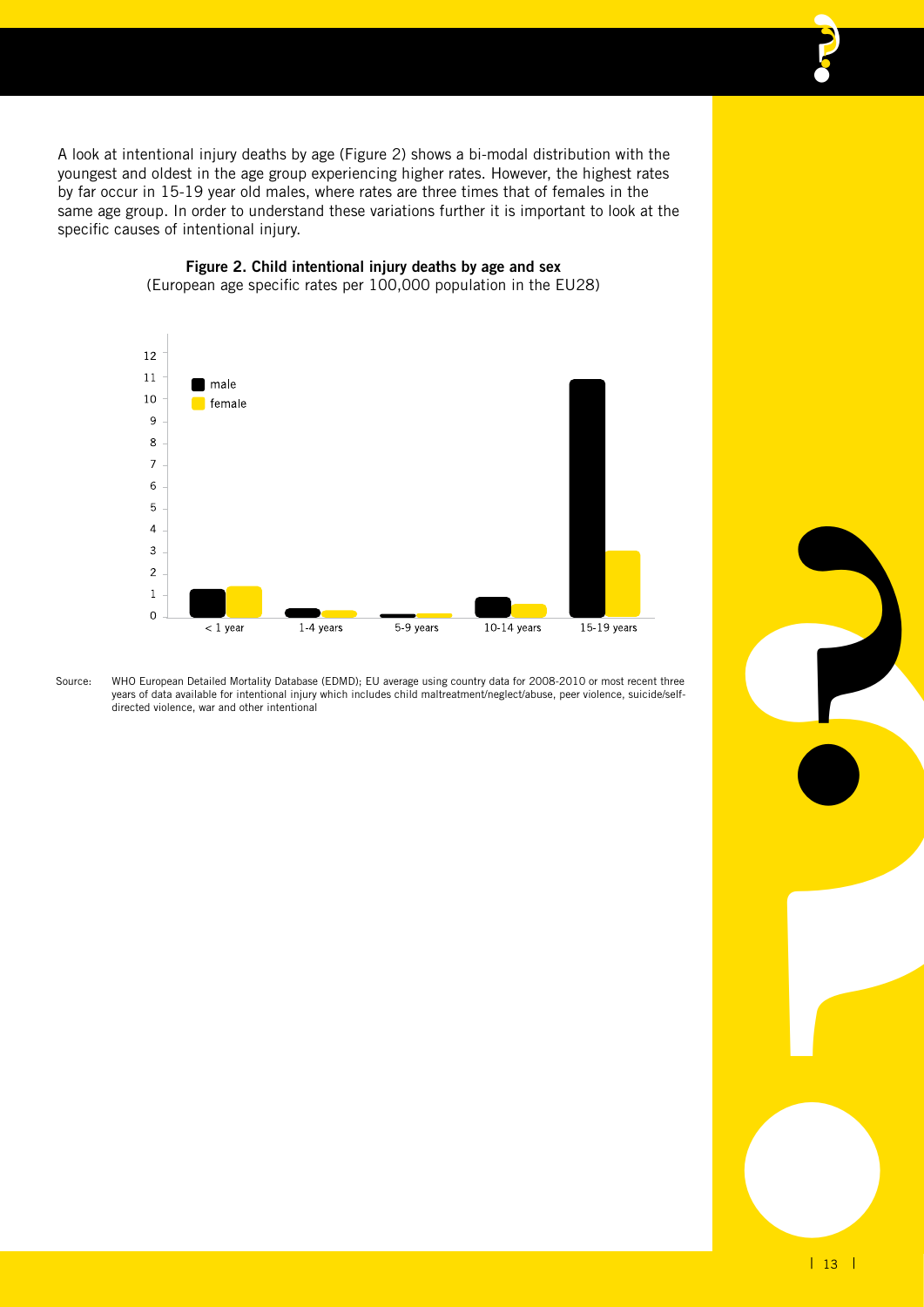### **CHILD INTENTIONAL INJURY IN THE EUROPEAN UNION**

**?**

except<br>
except<br>
migury (<br>
of the influry version of the space)<br>
year old<br>
source:<br>
Source: Figure 3 provides a break down of deaths due to homicide, suicide and other intentional injury by age and sex. Homicide and suicide make up for a 100% of deaths for all groups except males 15-19 years where a very small percentage (<1%) are due to other intentional injury (e.g., legal intervention, war, etc.). For males aged 0-14 years homicides make up half of the intentional injury deaths while for females the percentages for homicide and suicide are 61% and 39%, respectively. Suicides make 90% of intentional injury deaths for 15-19 year olds males and 84% of intentional injury deaths for females.

#### **Figure 3. Proportion of intentional injury deaths due to homicide and suicide for children 0-14 and 15-19 years by sex in the EU28**



Source: WHO European Detailed Mortality Database (DMDB); EU average number and percentages using country data for 2008-2010 or most recent three years of data available; excludes Greece due to use of ICD9 coding.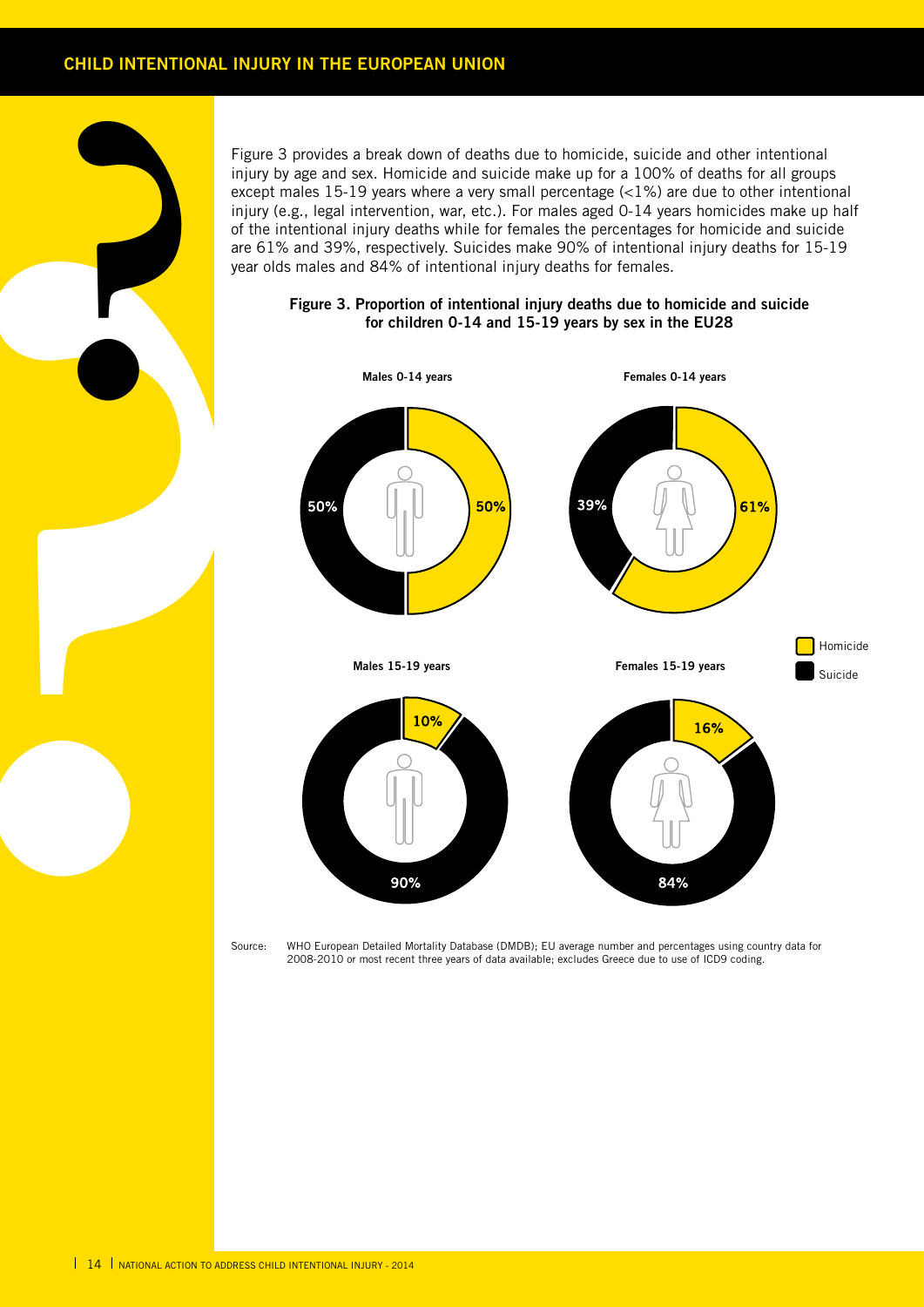### **Homicide**

Homicide data are a combination of deaths resulting from interpersonal violence (maltreatment/ neglect/abuse and peer-to-peer violence). The homicide rates vary by sex, although there is no clear pattern across the participating countries (Figure 4). Although the highest rates occur in Norway, this is an artifact in the data related to the shootings in Utøya, Norway in July 2011, when 50 children and five youth aged 19 years were killed.

If only EU countries are considered, the highest rates for males occur in Lithuania, Belgium and Latvia, while the highest rates for females occur in Latvia, Croatia and Finland. There are large differences (6-12 times higher between lowest and highest) in homicide rates between countries. The recent European report on prevention of child maltreatment notes that while data on homicide deaths are reliable, they may be incomplete because homicide may be coded as undetermined intent. Estimates suggest that deaths coded as child homicide may reflect as little as 20-33% of actual cases. (Sethi et al., 2013)



**Figure 4. Child homicide**

(European age standardised rate per 100 000 aged 0-19 years by sex for EU28 plus Norway)

**Property**<br> **Property**<br> **Property**<br> **Property**<br> **Property**<br> **Property**<br> **Property**<br> **Property**<br> **Property**<br> **Property**<br> **Property** Source: WHO European Detailed Mortality Database (DMDB) 3-year averages for 2009-2011 or most recent three years of data available; Cyprus, Iceland, Luxembourg and Malta excluded due to small numbers. The high rate in Norway is a historical artefact related to the shootings in Utøya, Norway in July 2011, when 50 children and 5 youth aged 19 years were killed.

**?**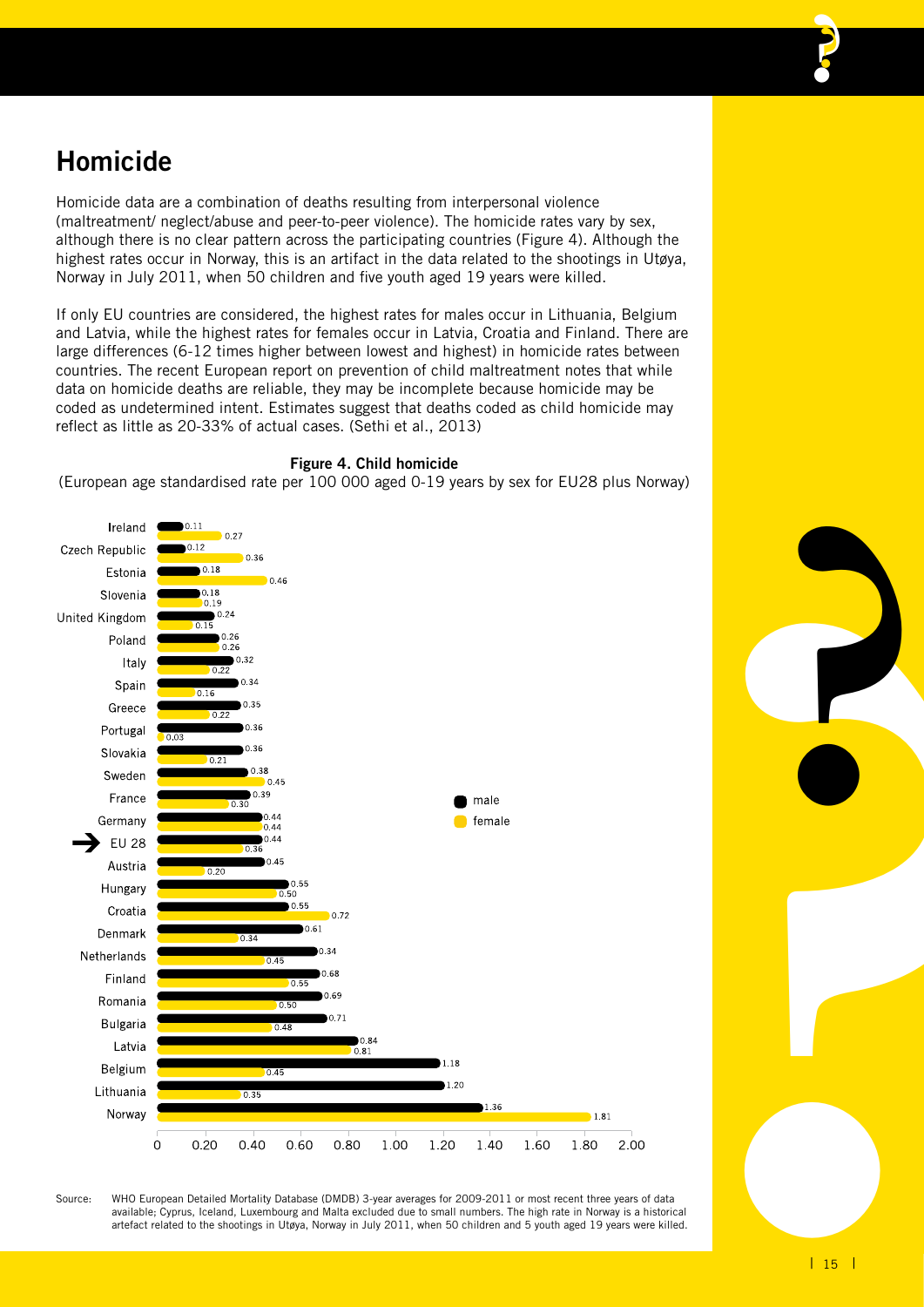source:<br> **Proprietably**<br> **Proprietably**<br> **Proprietably**<br> **Proprietably**<br> **Proprietably**<br> **Proprietably**<br> **Proprietably**<br> **Proprietably**<br> **Proprietably** The distribution of homicides also varies by age (Figure 5). Deaths in children under 15 years of age are typically due to maltreatment, whereas those in children over 15 years of age are more likely to be the result of peer violence. (Sethi et al., 2010) The highest homicide rates occur in children less than one year of age, with an even gender ratio, most often resulting from parental/caregiver maltreatment. Older teenagers have the next highest rate, reflecting peer violence; where there is a marked gender difference with rates in males being twice that of females.

**Figure 5. Child homicide by age and sex** (European age specific rates per 100,000 population in the EU28)



Source: WHO European Detailed Mortality Database (DMDB) EU average using country data for 2008-2010 or most recent three years of data available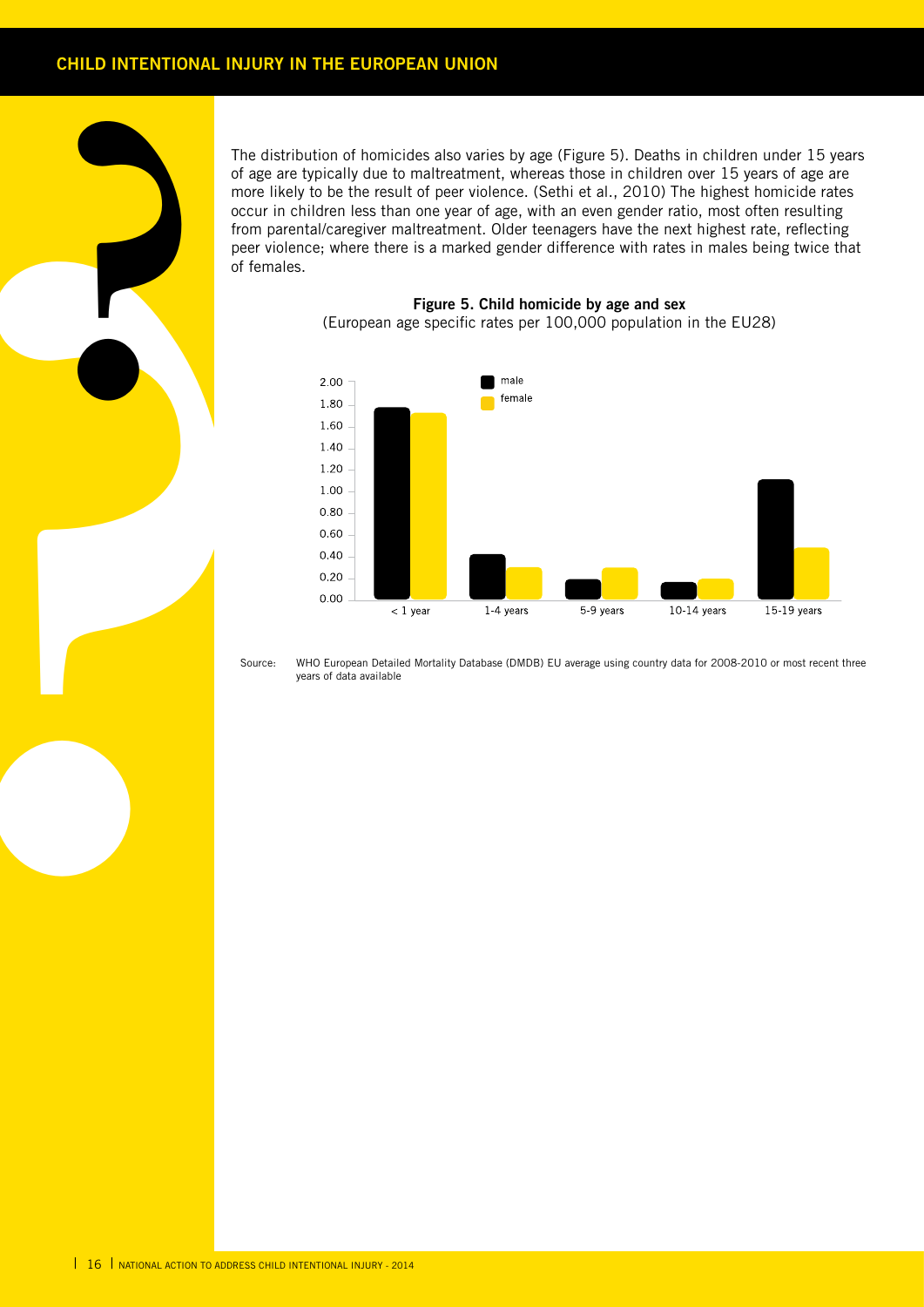Figure 6 provides a further breakdown of homicide deaths by specific external cause. External cause of homicide varies, with the most common causes being hanging/strangulation/ suffocation, neglect/abandonment and other maltreatment and sharp objects for both males and females. The former two likely reflect child abuse, while the latter likely includes stabbing with knives or other sharp implements between peers. For 15-19 year olds the most common causes are use of a sharp object, firearm and other unspecified means for males and sharp object, firearm and hanging/strangulation/suffocation for females. In this age group where child maltreatment is less likely, homicides involving sharp objects are most often fatal stabbings using knives or other sharp implements.

#### **Males 0-14 years Males 15-19 years Females 0-14 years Females 15-19 years** Hanging/ Strangulation/ Suffocation 21% Drowning/ Submersion 5% Firearm 9% Sharp object 14% Blunt object 3% Neglect/abandonment & other maltreatment 18% Bodily force (Including sexual) 7% Poisoning 3% Other assaults, unspecified means 10% Other assaults, specified means 10% Hanging/ Strangulation/ Suffocation 22% Drowning/ Submersion 4% Firearm 8% Sharp object 15% Blunt object 2% Poisoning 3% Other assaults, unspecified means 12% Other assaults, specified means 9% Neglect/abandonment & other maltreatment 20% Bodily force (Including sexual) 5% Hanging/ Strangulation/ Suffocation 15% Drowning/ Submersion 2% Firearm 19% Sharp object 40% Hanging/ Strangulation/ Suffocation 2% Drowning/ Submersion 1% Firearm 20% Sharp object 51% Poisoning .3% Other assaults, unspecified means 10% Other assaults, specified means 1% Bodily force (including sexual) 9% Blunt object 6% Poisoning 1% Other assaults, unspecified means 11% Other assaults, specified means 5% Neglect/abandonment & other maltreatment 1% Bodily force (including sexual) 3% Blunt object 3%

### **Figure 6. Homicide deaths by specific external cause for 0-14 and 15-19 year olds by sex in the EU28**

Source: WHO European Detailed Mortality Database (DMDB); EU 3 year averages using country data for 2008-2010 or most recent three years of data available; excludes Greece due to use of ICD9 coding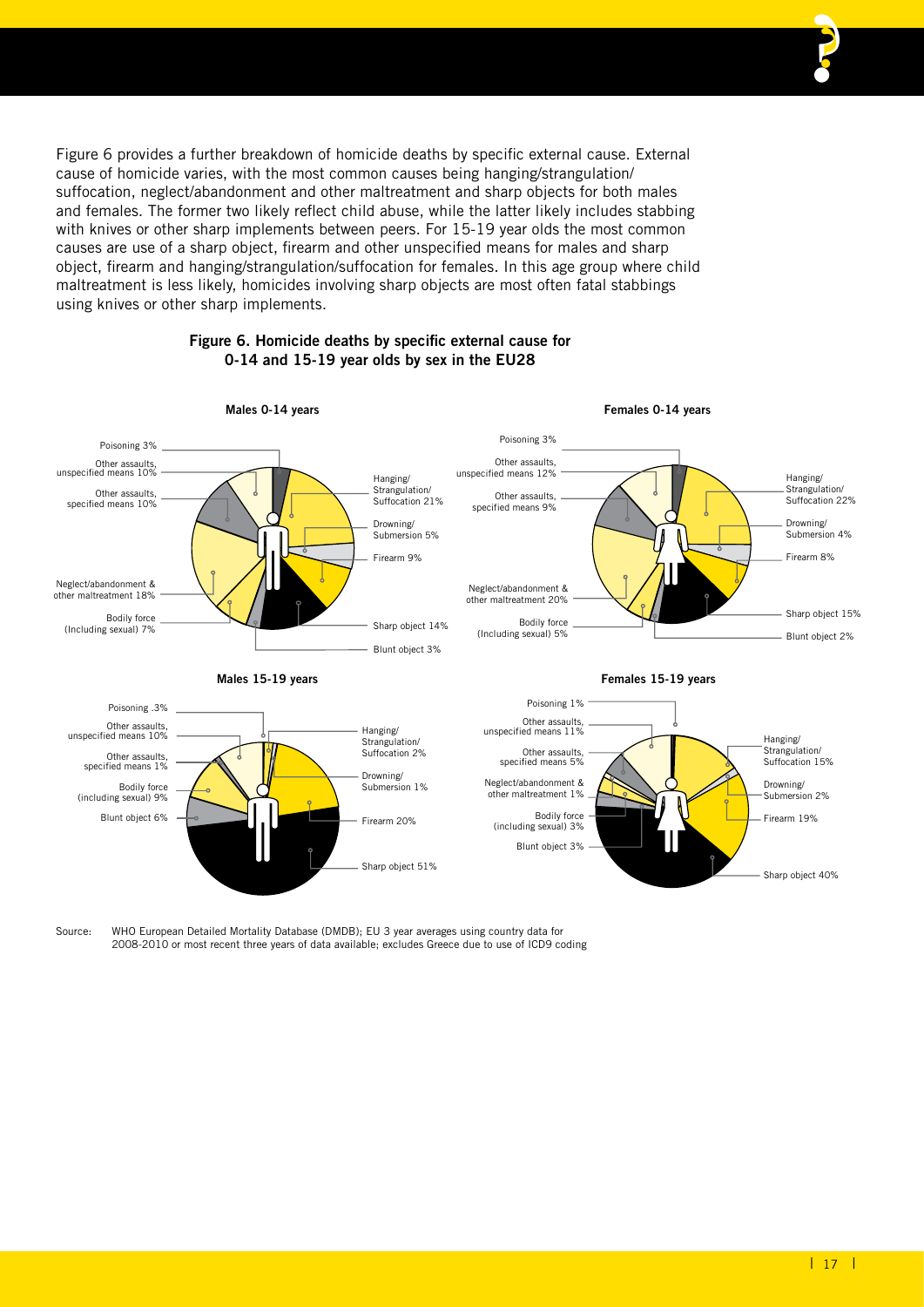### **Suicide**

**?**

As noted previously, suicidal behaviour ranges in degree from merely thinking about ending one's life, to planning it, finding the means to do so, attempting to kill oneself, and completing the act. The available data at the European level are for those that have completed the act. The highest rates for males occur in Lithuania, Ireland and Estonia, while the highest rates for females occur in Ireland, Lithuania and Finland (Figure 7). There are large differences in suicide rates between the countries with the highest and lowest rates. For males this difference is over 16 times and for females it is 19 times. In some countries this makes suicide the leading cause of injury death, ahead of road traffic deaths. (Council of Europe, 2008)

#### **Figure 7. Child suicide**

(European age standardised rate per 100 000 aged 0-19 years by sex for EU28 plus Norway)



Source: WHO European Detailed Mortality Database (DMDB) 3-year averages for 2009-2011 or most recent three years of data available; Cyprus, Iceland, Luxembourg and Malta excluded due to small numbers.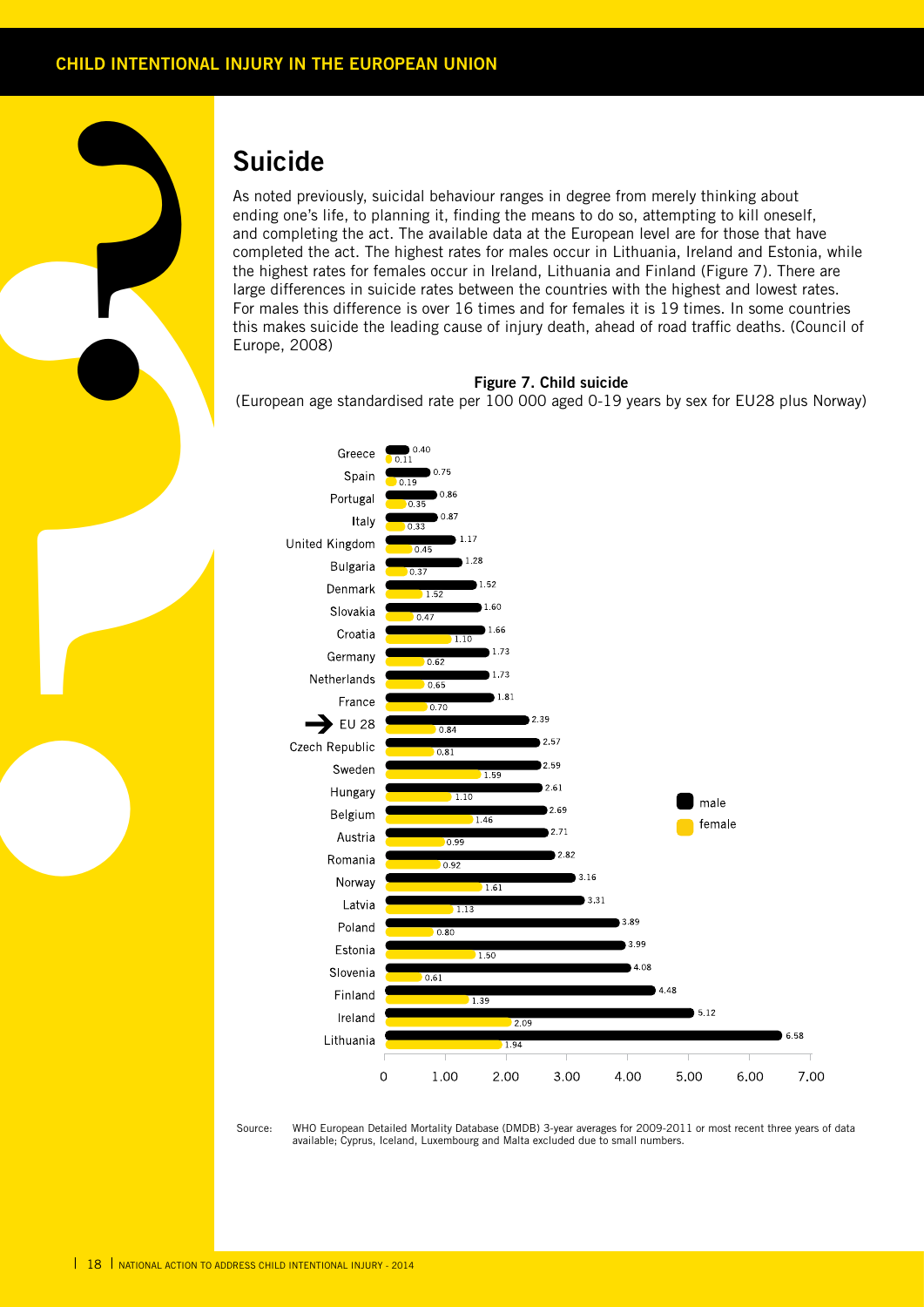The distribution of suicides also varies by age in children, for the most part occurring amongst 15-19 year olds, although there are a small number of suicide deaths amongst children as young as 5-9 years (Figure 8). Male rates are higher in all age groups, with male rates in 15-19 year olds nearly three times that of females.

**Figure 8. Child suicide by age and sex**



Source: WHO European Detailed Mortality Database (DMDB) EU average using country data for 2008-2010 or most recent three years of data available

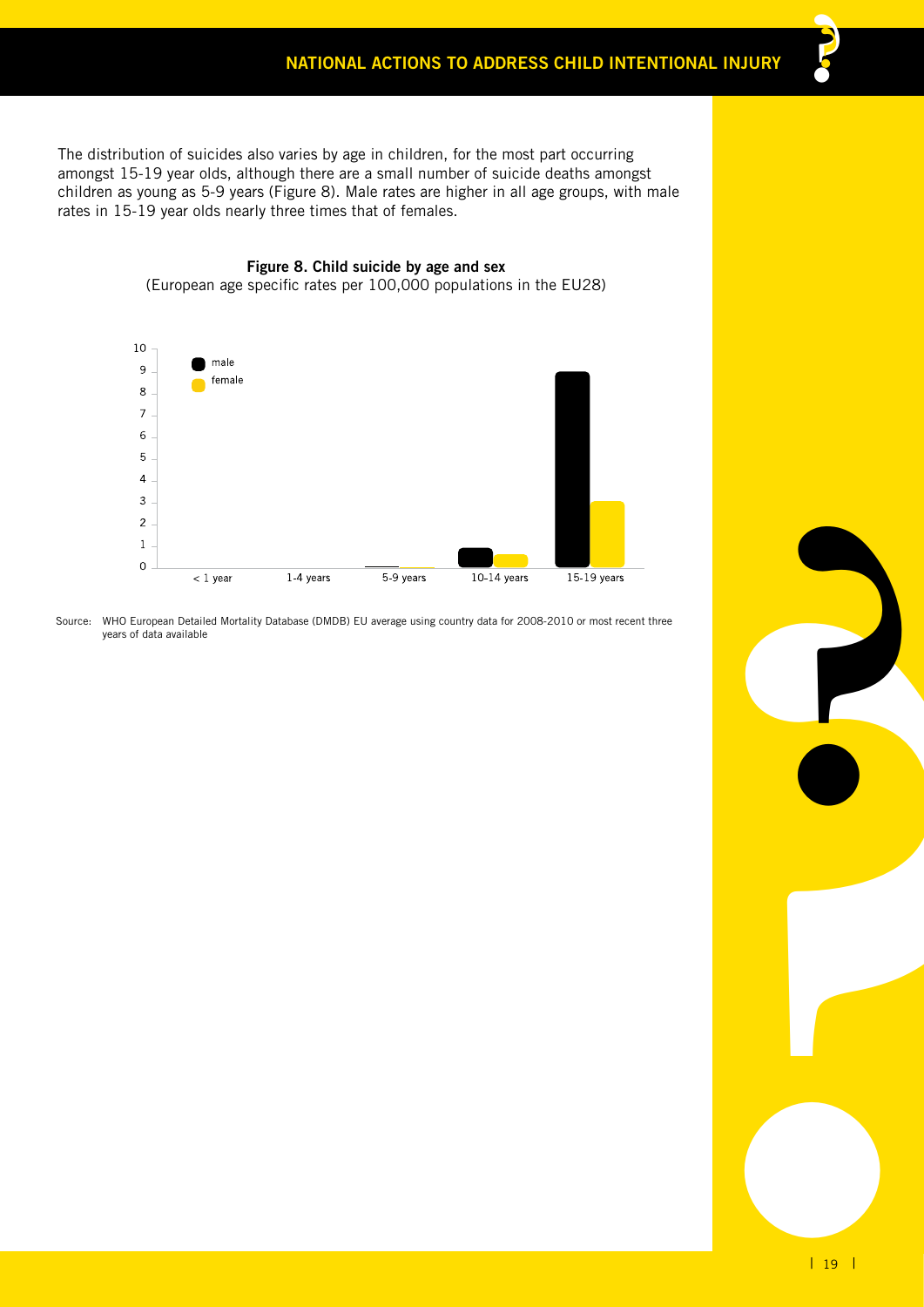### **CHILD INTENTIONAL INJURY IN THE EUROPEAN UNION**

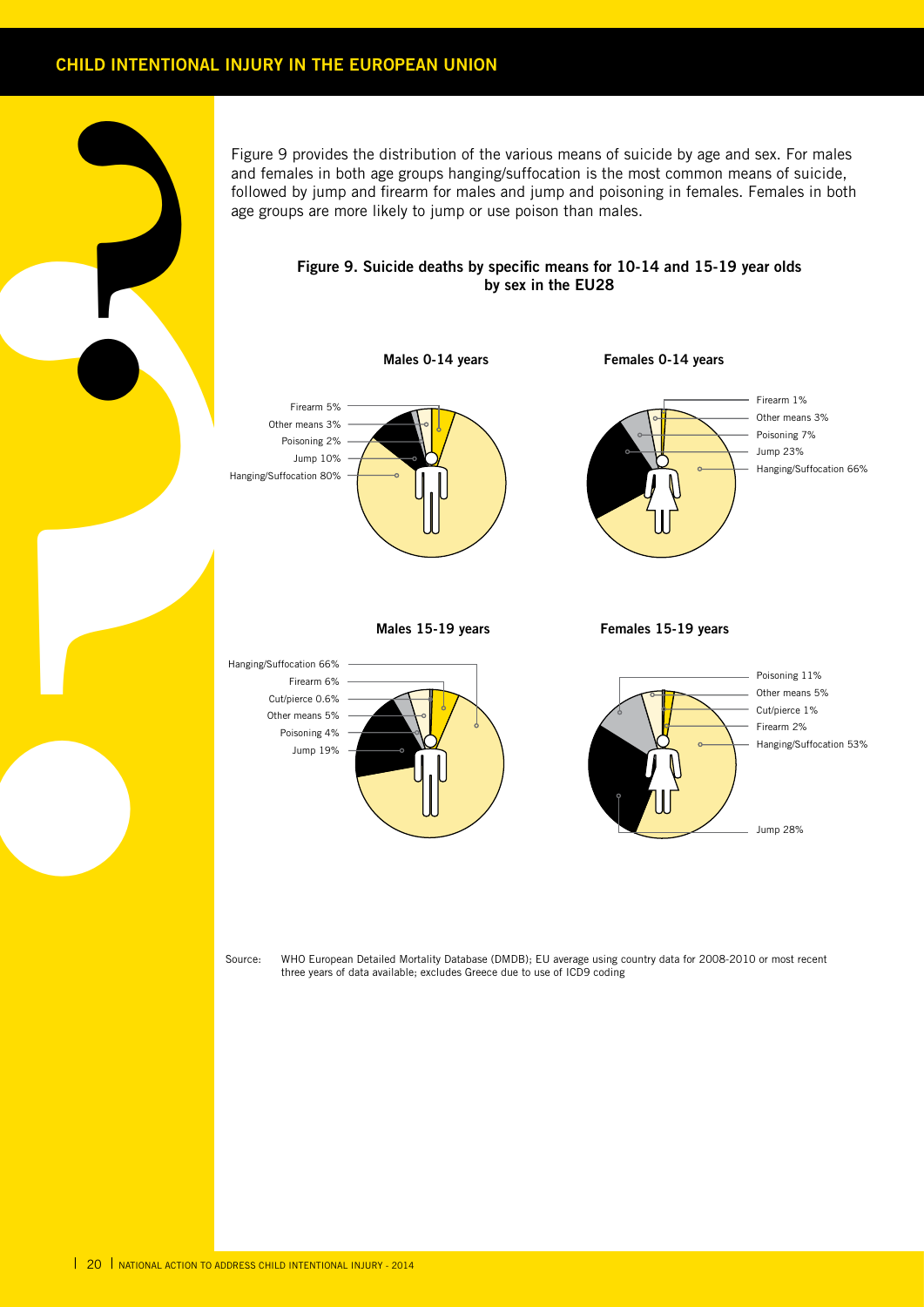## **National Actions to Address Child Intentional Injury**

The following section provides summary results for the national actions examined; policies where there is either research evidence or agreement by experts that adoption, implementation and enforcement at the national level will have a positive impact on intentional injuries and/ or the violence that leads to them. The policies are grouped for the purposes of reporting into national actions related to four areas: leadership, children's rights, capacity and data. Individual policy profiles for Austria, Belgium (Flanders), Bulgaria, Croatia, Cyprus, Czech Republic, Denmark, England, France, Finland, Germany, Greece, Hungary, Iceland, Ireland, Italy, Latvia, Lithuania, Luxembourg, Malta, Netherlands, Norway, Poland, Portugal, Romania, Scotland, Slovakia, Slovenia, Spain and Sweden can be found beginning on page 49.

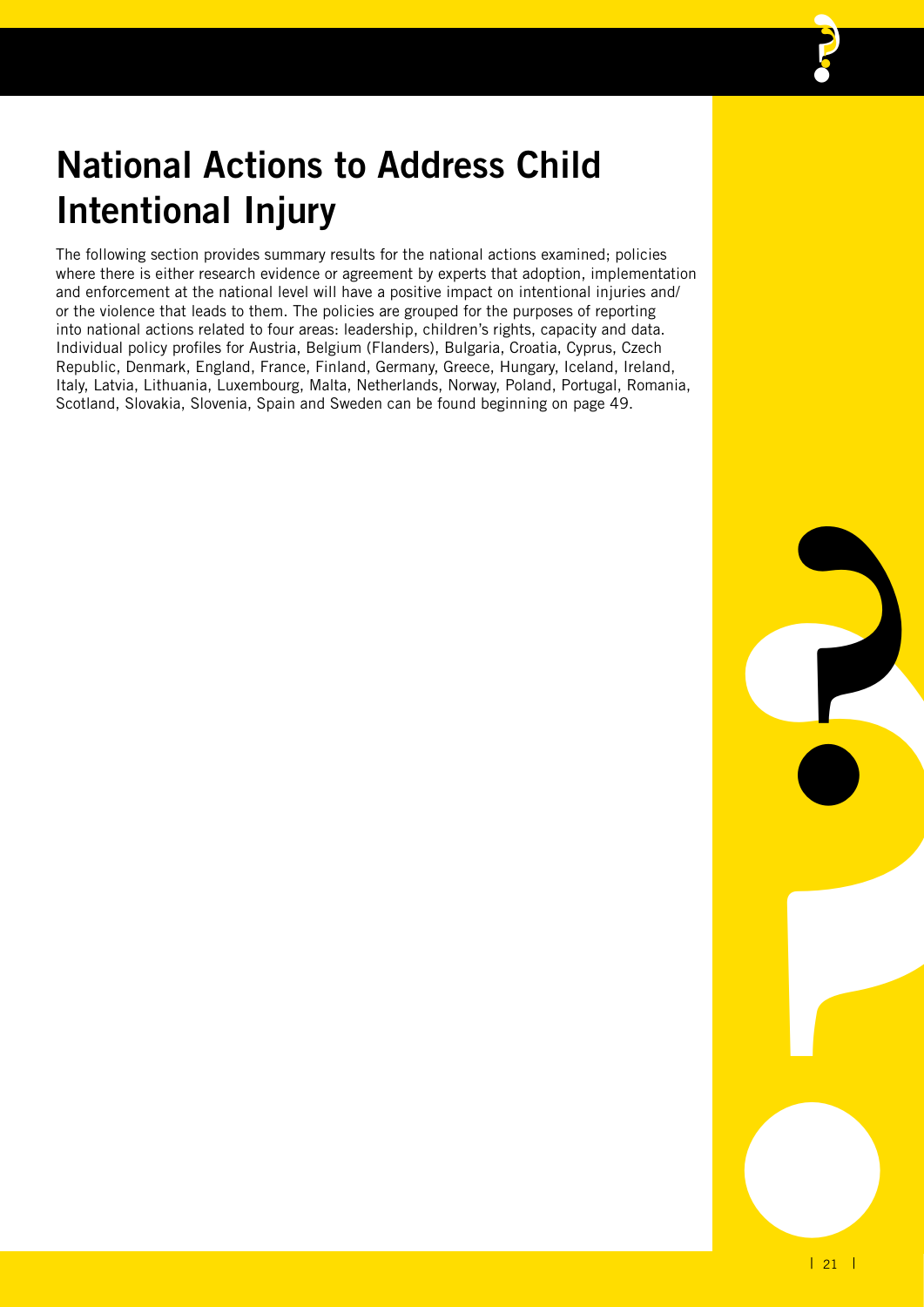### **Evidence-based policy actions related to Leadership**

Leadership at the national level is essential to supporting prevention of intentional injury to children. (Pinheiro, 2006; Sethi et al., 2010; Sethi et al., 2013) With the recent economic crisis, leadership becomes even more crucial as countries struggle to do more with less, and it is important to ensure that austerity measures do not result in a halt in the progress of prevention and / or increase existing disparities, thereby increasing the risk of all forms of violence.

**Lead**<br>
Leading<br>
crisis, it is improvement<br>
crisis, it is improvement<br>
violence<br>
comming preven<br>
susue.<br>
allocat (Pinhe de Mare Syreven<br>
Council Mation<br>
putting specific<br>
protect med at implement many i<br>
Precent<br> **Protect** Commitment of top political and government leaders is critical to ensuring that the prevention of intentional injury and the violence that causes it are established as a priority issue. It is also needed to ensure that the requisite resources, both human and financial, are allocated at levels commensurate with the burden and extent of long term consequences. (Pinheiro, 2006) Several international conventions (e.g., UNCRC, the Lanzerote Convention) have set the basis for the development and implementation of the legal framework on prevention of violence that would support such commitments. (UN General Assembly, 1989; Council of Europe, 2007)

National leadership is important to both sustaining and building on existing efforts to prevent violence and injuries and to protect child victims and their families. It is also essential to the development and implementation of an integrated national prevention strategy. Further, putting in place strategies with specific timelines and targets may be more likely to result in specific funding and to be appraised as to whether targets are being met.

Leadership is also necessary to develop systems to support prevention, such as child protection systems including monitoring mechanisms, guidelines and procedures and the need for coordination and communication between the different parts of the system. This infrastructure in turn is key to achieving successful partnerships and service delivery/ implementation from the national to regional and local levels where the implementation of many interventions is managed. (Pinheiro, 2006)

Percentage of country responses:



**Yes Limited No**

### **Actions related to government lead for violence prevention**

**Specific lead for violence overall** 

> Responsible for national coordination

> Specific focal point identified



Responses indicated that all but one of the 30 countries (Luxembourg) have an overall government lead for violence, however five (France, Italy, Luxembourg, Portugal and Romania) indicate there is no government department responsible for national coordination and the response from Lithuania indicated that more than one government department has this responsibility. Most also have a specific focal point for violence prevention identified within government; this is usually but not always a focal point from the health ministry.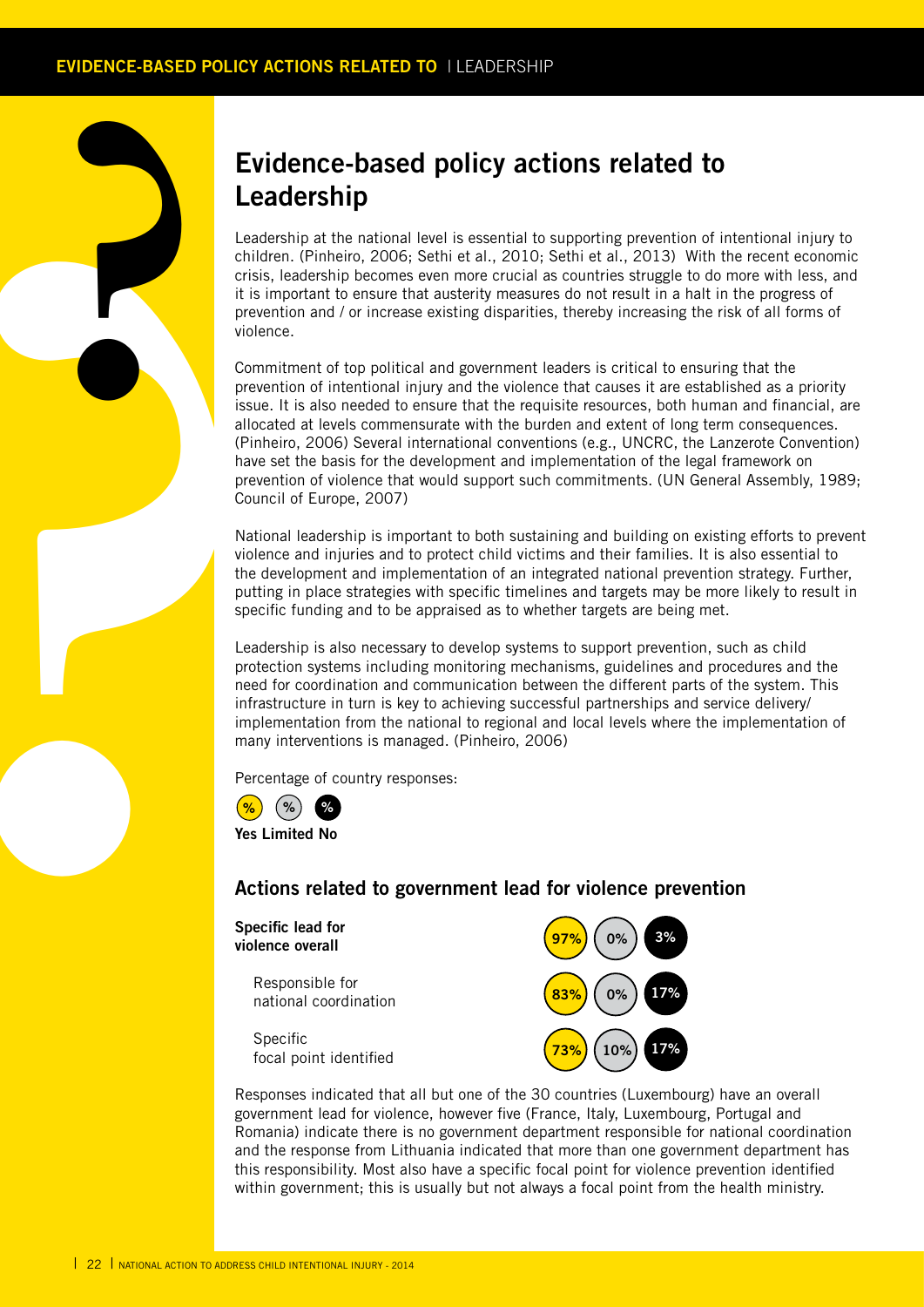**Specific lead for maltreatment** 

**Specific lead for peer violence**

**Specific lead for self-directed injury/suicide**



When the specific areas of intentional injury are considered, countries are more likely to have a specific government department lead identified for child maltreatment than for peer violence or self-directed injury/suicide, likely reflecting the level of attention paid to these issues to date by the international community.

### **Actions related to national strategies6**

### **Overarching strategy for intentional injury**

Specific targets for children included



Only 10 countries (33%) have an overarching strategy addressing all three areas of intentional injury covered by this report. Several other countries reported multiple strategies existing, which together covered the issue – however there is no overarching strategy to coordinate efforts. Of the ten with an overarching strategy, all indicated that their strategies include specific targets for children. When the individual areas are examined, countries were more likely to have a specific strategy for child maltreatment (67%) than for peer violence (53%) or self-directed injury/suicide (47%).

### **Specific strategy for maltreatment**



20 (67%) have national strategies to address child maltreatment, although responses indicate that for two countries a strategy has been developed but has yet to be implemented. Two others, England and Scotland have strategies without specific timelines or targets and Cyprus has numerous laws and guidelines but no specific strategy.

### **Specific strategy for peer violence**

\_\_\_\_\_\_\_\_\_\_\_\_\_\_\_\_\_\_\_\_\_\_\_\_\_\_\_\_\_\_\_\_\_\_\_\_\_\_\_



Responses from just over half of the participating countries (53%) indicate a specific strategy for peer violence exists, however three are yet to be implemented and two were reported to be quite limited in scope. In addition England and Scotland again have strategies in place, but without specific timelines or targets. In many cases, country responses indicated that the peer violence strategies only deal with issues related to bullying and cyber bullying.

While Strategies only considered as meeting definition if they have specific timelines and targets. We did not specify the nature of targets, nor that they had to be quantified.

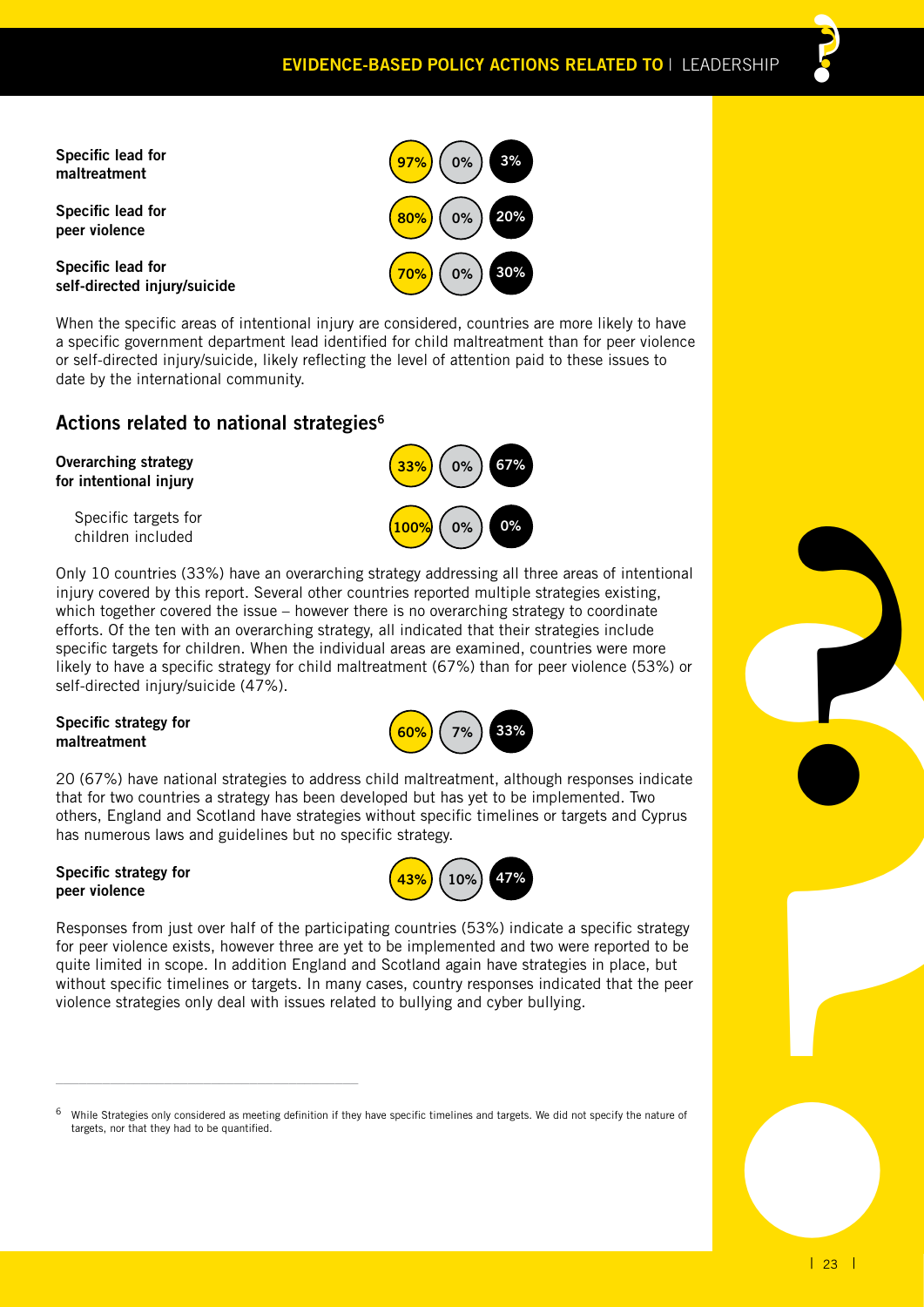### **Specific strategy for self-directed injury/suicide**



Responses from just under half of the participating countries (47%) indicate a specific strategy for self-directed injury/suicide, although some of those have only recently been developed and have yet to be implemented. Ireland and Latvia both reported that a strategy was currently under development. Others, such as Luxembourg indicate a number of activities are underway, but without a strategy with specific timelines and targets guiding them.

### **Actions related to national alcohol/drug abuse policies**

**National alcohol/drug abuse policies**

**?**

Includes specific actions for children



Includes support to children of parents with substance abuse problems

self-dir<br>
Resport<br>
strategy<br>
was cu<br>
was cu<br>
was cu<br>
activitie<br>
men.<br>
Action<br>
Action<br>
abuse |<br>
Control of the<br>
lincit with<br>
and Nc<br>
(Denmin and Nc<br>
of the and Nc<br>
of the includid function<br>
23 (77<br>
philopsing includid<br>
func 23 (77%) of country responses indicated that both a national alcohol and a drug abuse policy exist, although the policies in Hungary are not yet fully implemented and in Cyprus the national alcohol policy was only partially implemented as of July 2013 (although it has since been fully implemented). Three other countries have only a national drug abuse policy (Denmark, Luxembourg and Malta) and two others have only a national alcohol policy (France and Norway).

Of the 28 participating countries with at least one national policy, the policies in 24 (86%) include specific actions related to children and 26 (93%) include support to children of parents with substance abuse problems (however responses indicated that this aspect of the policy was only partially implemented in 12 of the 26).

### **National code of conduct/practice on violence in broadcasting and the media**

**National code of conduct/practice** 



Responses indicate that all but 3 (10%) of the participating countries have a national code of conduct/practice regarding violence in broadcasting and the media. Of the 27 with a national code, responses indicate that it is only partially implemented in four countries.

### **Actions related to a national child protection system**

Responses indicate that all 30 participating countries (100%) have a national child protection system, however the systems vary greatly between countries.

**Includes inter-agency/departmental coordination and cooperation** 



The majority (97%) have systems that include policies and guidelines to ensure inter-agency/ departmental coordination and cooperation, although these have yet to be fully implemented in nine and many indicated there have been improvements to this area in the past 2-3 years.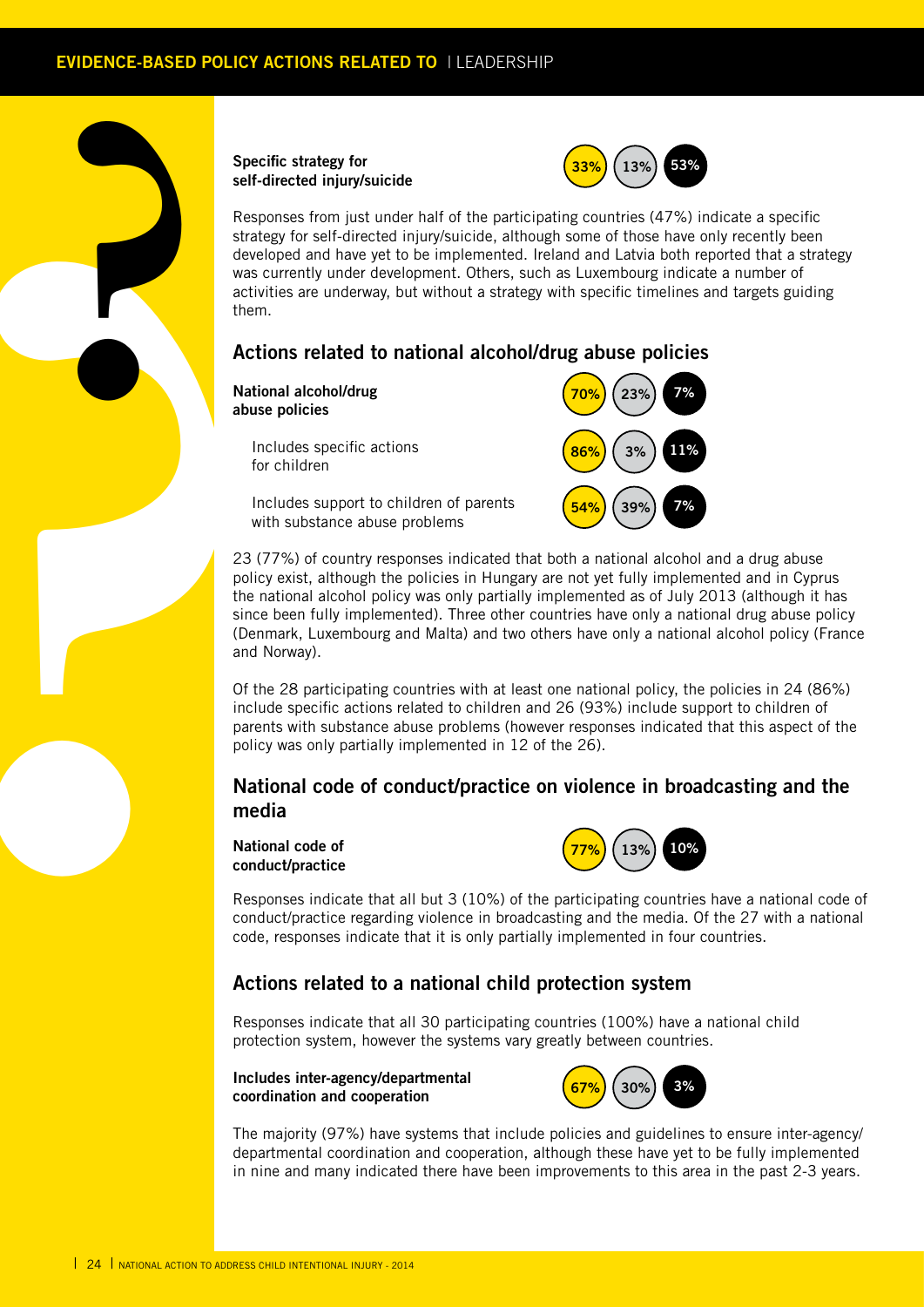#### **Includes high risk populations (e.g., children with disabilities)**



Another area of recent action has been to ensure the system includes policies to address highrisk populations (e.g., children with disabilities, Roma, immigrant children, etc.) Twenty eight (93%) indicate such policies exist, although four of those indicate the policy is only partially implemented and Flanders region of Belgium indicated the issue was only partly addressed as their policy was limited in scope and dealt with the issue of female genital mutilation (FGM) only.

### **Includes policy on risk assessment of suspected cases**



Reponses indicate that systems in 23 (77%) include policy on management of risk assessment of suspected cases. These policies provide guidance on such issues as use of background risk factors to determine children at risk of maltreatment by their parents/ caregivers, assessing risk for siblings in cases of serious child maltreatment, assessing risk to family after conviction of a violent offense (actual bodily harm, grievous bodily harm). However over half of those indicate the policy is only partially implemented and Portugal reported that there is guidance only and no specific policy.

### **Law mandating reporting of suspected case by professionals**



Responses indicate that 26 (87%) of the participating countries have a law mandating reporting of suspected cases of child maltreatment by professionals, although several identified that training of professionals to recognise child maltreatment does not always occur.

### **Requires monitoring and follow-up of all reported cases**



**27% 57% 17%**

**80% 10% 10%**

**83% 7% 10%**

occur.<br> **Particular Contract Section**<br> **Particular Contract Section**<br> **Particular Contract Section**<br> **Particular Contract Section** Twenty-seven (90%) indicate a requirement for monitoring and follow-up of all reported cases, although a third of these indicate that this is only partially implemented and further improvements in this area are required. Several countries have introduced enhancements to legislation that have come into effect since the cut-off date for this assessment. For example, Denmark introduced legislation to strengthen requirements for monitoring and follow-up in October 2013.

### **Requires support programmes for victims**

**Requires intervention/treatment programmes for victims**

**Requires intervention/treatment programmes for perpetrators**



**?**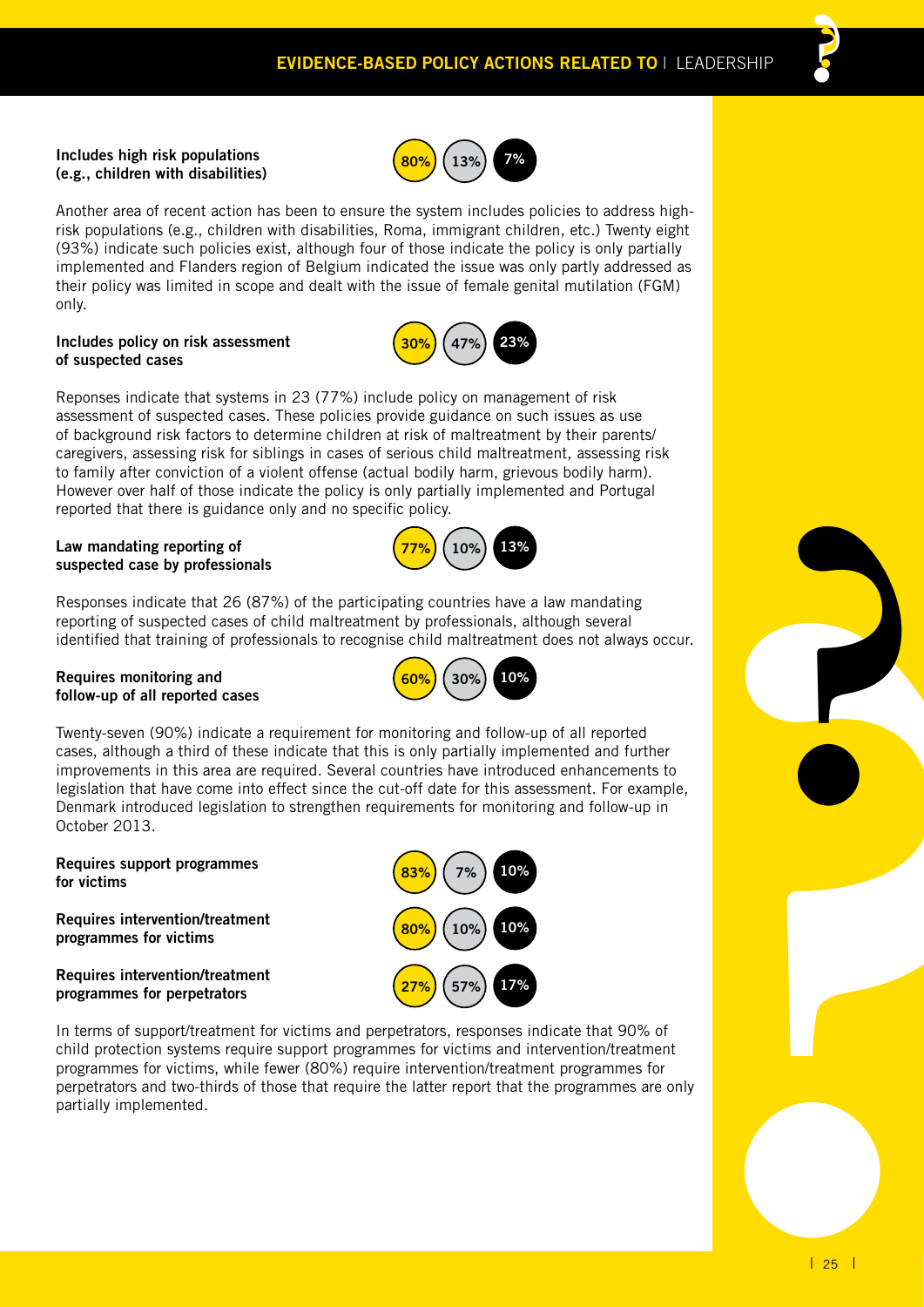### **Evidence-based policy actions related to Leadership**

| Yes<br>ጠ<br>Partially<br>No                                                           | AUSTRIA | BELGIUM [FLANDERS] | <b>BULGARIA</b> | CROATIA | CZECH REPUBLIC<br>CYPRUS | <b>DENMARK</b> | ENGLAND       | FINLAND        | <b>FRANCE</b> | GERMANY        | HUNGARY<br>GREECE | ICELAND | <b>RELAND</b> | <b>ITALY</b> | LITHUANIA<br>LATVIA | LUXEMBOURG | <b>MALTA</b>   | ğqN<br><b>NETHERLA</b> | NORWAY | POLAND  | PORTGUAL<br>ROMANIA | SCOTLAND | SLOVAKIA | SLOVENIA<br><b>SPAIN</b>                                                                 | <b>SWEDEN</b> |
|---------------------------------------------------------------------------------------|---------|--------------------|-----------------|---------|--------------------------|----------------|---------------|----------------|---------------|----------------|-------------------|---------|---------------|--------------|---------------------|------------|----------------|------------------------|--------|---------|---------------------|----------|----------|------------------------------------------------------------------------------------------|---------------|
| <b>Policy Area</b><br>Government lead for violence prevention                         |         |                    |                 |         |                          |                |               |                |               |                |                   |         |               |              |                     |            |                |                        |        |         |                     |          |          | 0000000000000000000000000000000                                                          |               |
| • Government department responsible for<br>national coordination                      |         |                    |                 |         |                          |                |               |                |               |                |                   |         |               |              |                     |            |                |                        |        |         |                     |          |          | <b>○○○○○○○○○●○○○○○●○○●○○○○●●○○○○</b> ○                                                   |               |
| Specific government violence prevention<br>focal point identified                     |         |                    |                 |         |                          |                |               |                |               |                |                   |         |               |              |                     |            |                |                        |        |         |                     |          |          | <b>○○①●○○●○○</b> ①○○○○○●○○○①○○○○●○●○○○                                                   |               |
| • Specific lead for child maltreatment                                                |         |                    |                 |         |                          |                |               |                |               |                |                   |         |               |              |                     |            |                |                        |        |         |                     |          |          | 0000000000000000000000000000000                                                          |               |
| Specific lead for peer violence (e.g.,<br>bullying) prevention                        |         |                    |                 |         |                          |                |               |                |               |                |                   |         |               |              |                     |            |                |                        |        |         |                     |          |          | ●○○○○○○●○●○●○○○●○○●○○○○○○○○○○○○                                                          |               |
| Specific lead for suicide/self-directed<br>violence prevention                        |         |                    |                 |         |                          |                |               |                |               |                |                   |         |               |              |                     |            |                |                        |        |         |                     |          |          | ●○●○○○○●○○○●○○○●○○○●●○○○○●○○●○○○                                                         |               |
| National child intentional injury<br>prevention strategy                              |         |                    |                 |         |                          |                |               |                |               |                |                   |         |               |              |                     |            |                |                        |        |         |                     |          |          | ●●●●○○○●●●●●○●○○○●●●●●●○●●●● <mark>○●</mark>                                             |               |
| • Specific targets for children included                                              |         |                    |                 |         | 000                      |                | $\sim$        | $\blacksquare$ |               | $\blacksquare$ | $- O - O O O  -$  |         |               |              |                     | $\sim$     | $\blacksquare$ | $\sim$                 | $\sim$ | $ O - $ | $\blacksquare$      | $\sim$ . | $\sim$   | <b>00</b>                                                                                |               |
| Specific strategy for child maltreatment<br>prevention <sup>5</sup>                   |         |                    |                 |         |                          |                |               |                |               |                |                   |         |               |              |                     |            |                |                        |        |         |                     |          |          | <b>○○○○●○○●●●○○○</b> ①○○● <mark>○●○○○○●○○●</mark> ○● <mark>○○○</mark>                    |               |
| Specific strategy for peer violence<br>prevention <sup>5</sup>                        |         |                    |                 |         |                          |                |               |                |               |                |                   |         |               |              |                     |            |                |                        |        |         |                     |          |          | ●●○○●○○●●●●●○○ <b>○●○</b> ○○○○○○○○ <mark>○○●○●○○●○</mark>                                |               |
| Specific strategy for suicide/self-directed<br>injury prevention <sup>5</sup>         |         |                    |                 |         |                          |                |               |                |               |                |                   |         |               |              |                     |            |                |                        |        |         |                     |          |          | <b>OO●O●O●●OO●●</b> OO●● <mark>①</mark> ©●●●●●●●●● <mark>○</mark> ① <mark>①●○●○●○</mark> |               |
| National alcohol/drug abuse policies                                                  |         |                    |                 |         |                          |                |               |                |               |                |                   |         |               |              |                     |            |                |                        |        |         |                     |          |          | <b>OO●O</b> ØOØOOØO●①OOOOØØ@O <u>Ø</u> OOOOOOO                                           |               |
| • Includes specific actions related to children                                       |         |                    |                 |         |                          |                | 00 - 00000000 |                |               |                |                   |         |               |              |                     |            |                |                        |        |         |                     |          |          | 000000000000000000                                                                       |               |
| Includes support to children of parents with<br>$\bullet$<br>substance abuse problems |         |                    |                 |         |                          |                |               |                |               |                |                   |         |               |              |                     |            |                |                        |        |         |                     |          |          |                                                                                          |               |
| National code of conduct/practice on<br>violence in broadcasting and media            |         |                    |                 |         |                          |                |               |                |               |                |                   |         |               |              |                     |            |                |                        |        |         |                     |          |          | OOOOOOOOOOOOOOOOOOOOOOOOOOOOOOOO                                                         |               |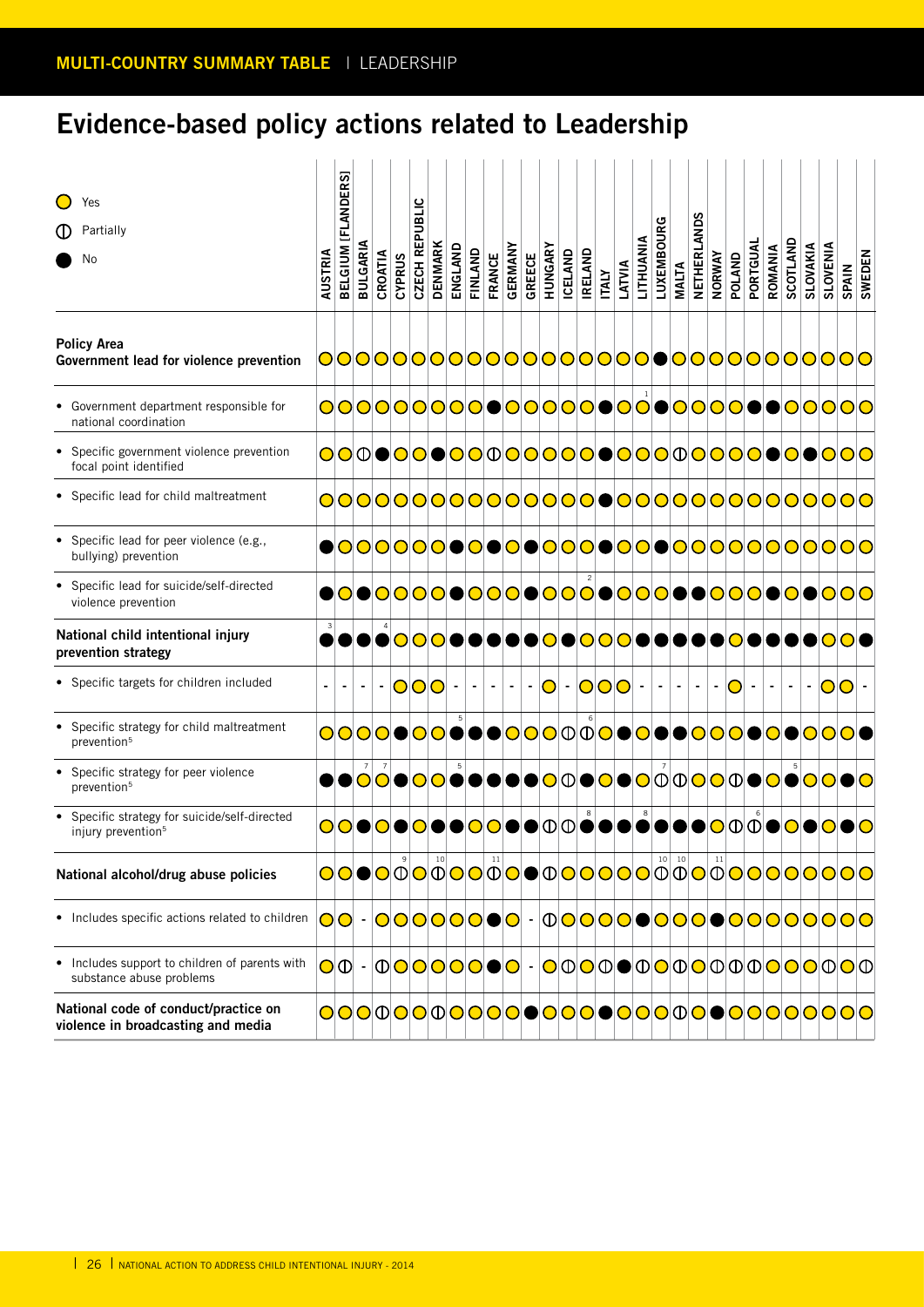|                                                                        | AUSTRIA | 5<br>BELGIUM [FLANDER | <b>BULGARIA</b> | CROATIA | <b>CYPRUS</b> | CZECH REPUBLIC | <b>DENMARK</b> | ENGLAND                                    | FINLAND | FRANCE | <b>GERMANY</b> | GREECE | HUNGARY | ICELAND | <b>IRELAND</b> | <b>ITALY</b> | LATVIA | LITHUANIA | LUXEMBOURG | <b>MALTA</b> | NETHERLANDS | NORWAY | POLAND | PORTGUA | ROMANIA | <b>SCOTLAND</b> | <b>SLOVAKIA</b> | SLOVENIA | <b>SPAIN</b>                               | SWEDEN |
|------------------------------------------------------------------------|---------|-----------------------|-----------------|---------|---------------|----------------|----------------|--------------------------------------------|---------|--------|----------------|--------|---------|---------|----------------|--------------|--------|-----------|------------|--------------|-------------|--------|--------|---------|---------|-----------------|-----------------|----------|--------------------------------------------|--------|
| National child protection system                                       |         |                       |                 |         |               |                |                |                                            |         |        |                |        |         |         |                |              |        |           |            |              |             |        |        |         |         |                 |                 |          |                                            |        |
| • Includes inter-agency/departmental<br>coordination and cooperation   |         |                       |                 |         |               |                |                |                                            |         |        |                |        |         |         |                |              |        |           |            |              |             |        |        |         |         |                 |                 |          | <b>OOOOOOOOOOOOOOOOOOOOOOOOOOOOOO</b>      |        |
| • Includes high risk populations (e.g.,<br>children with disabilities) |         |                       |                 |         |               |                |                |                                            |         |        |                |        |         |         |                |              |        |           |            |              |             |        |        |         |         |                 |                 |          | <b>○○○○○○○○</b> ①○●○○○○●○○○○○○○○○○○○○○     |        |
| • Includes policy on risk assessment of<br>suspected cases             |         |                       |                 |         |               |                |                |                                            |         |        |                |        |         |         |                |              |        |           |            |              |             |        |        |         |         |                 |                 |          |                                            |        |
| Law mandating reporting of suspected case<br>by professionals          |         |                       |                 |         |               |                |                |                                            |         |        |                |        |         |         |                |              |        |           |            |              |             |        |        |         |         |                 |                 |          | ○○○○○○○○○○○①①○●○○○○○●●○○○○●○○○○            |        |
| • Requires monitoring and follow-up of all<br>reported cases           |         |                       |                 |         |               |                |                |                                            |         |        |                |        |         |         |                |              |        |           |            |              |             |        |        |         |         |                 |                 |          | <b>000000000000000000000000000000</b>      |        |
| • Requires support programmes for victims                              |         |                       |                 |         |               |                |                |                                            |         |        |                |        |         |         |                |              |        |           |            |              |             |        |        |         |         |                 |                 |          | <u> ○○○○○○○○●○○● ①○○○○○○●○○○ ①○○○○○○</u> ○ |        |
| • Requires intervention/treatment<br>programmes for victims            |         |                       |                 |         |               |                |                | <u> ○○○○○○○○●○○● ①○○○○○○●●○○ ① ① ① ① 0</u> |         |        |                |        |         |         |                |              |        |           |            |              |             |        |        |         |         |                 |                 |          |                                            |        |
| • Requires intervention/treatment<br>programmes for perpetrators       |         |                       |                 |         |               |                |                |                                            |         |        |                |        |         |         |                |              |        |           |            |              |             |        |        |         |         |                 |                 |          | <b>00000000000000000000000000000</b>       |        |

<sup>1</sup> More than one government department reported as responsible for national coordination

- <sup>2</sup> More than one specific lead reported
- <sup>3</sup> The Austrian Child Health Strategy covers child maltreatment and suicide but not peer violence
- <sup>4</sup> Multiple strategies exist, with and without targets and timelines none comprehensively covering all 3 areas
- <sup>5</sup> Strategies only considered as meeting definition if they have specific timelines and targets. We did not specify the nature of targets, nor that they had to be quantified.
- <sup>6</sup> Developed but not yet implemented
- <sup>7</sup> Limited scope in terms of content
- <sup>8</sup> Under development
- <sup>9</sup> Drug abuse policy fully implemented but alcohol policy only partly implemented
- <sup>10</sup> Drug abuse only
- <sup>11</sup> Alcohol only
- <sup>12</sup> Female Genital Mutilation only
- <sup>13</sup> Developed but has not been adopted and implemented due to lack of funding
- <sup>14</sup> Guidance document exists but no policy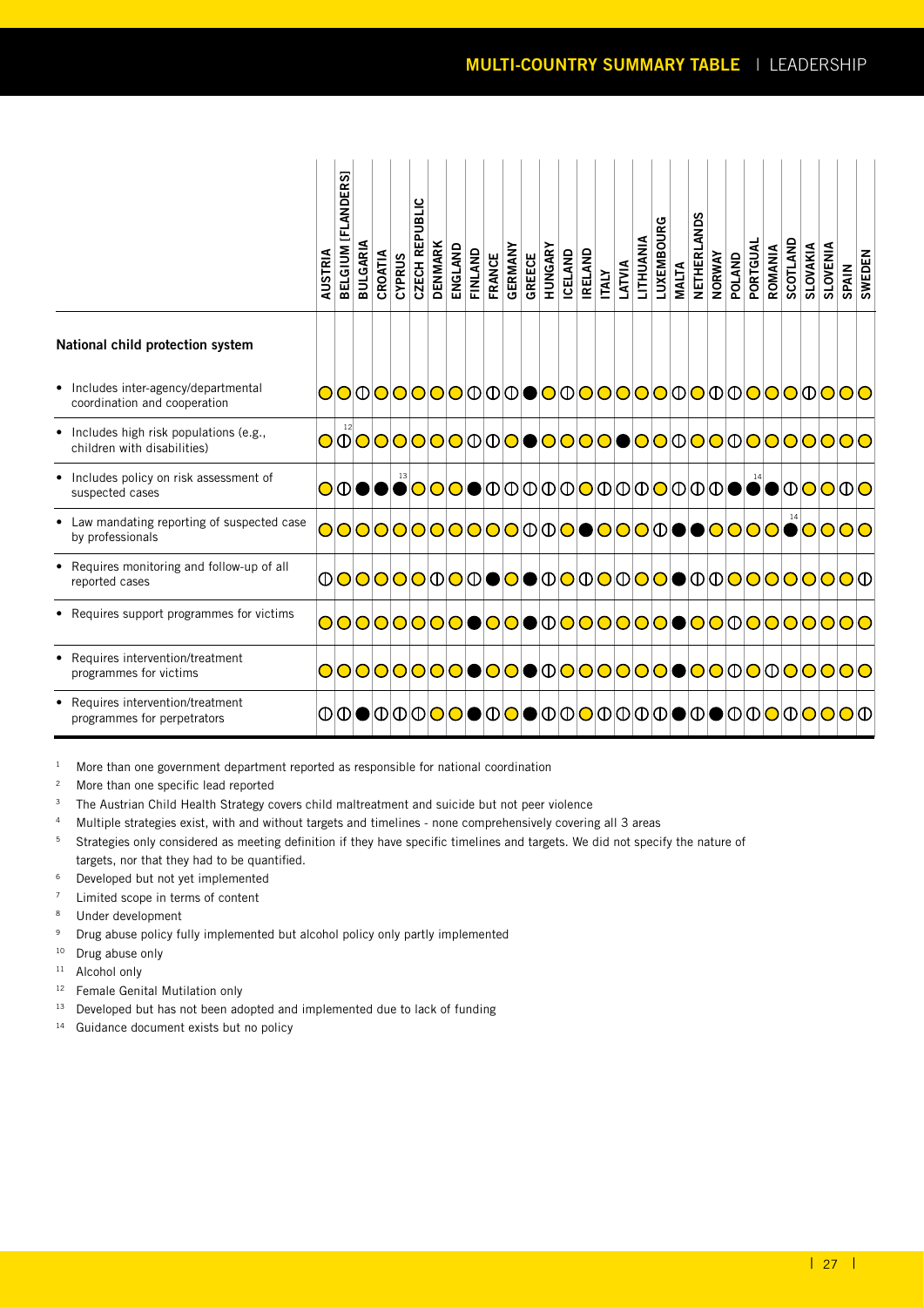### **Evidence-based policy actions related to Children's Rights**

The development and implementation of a holistic national framework to safeguard the rights of the child and to eradicate violence against children is promoted by the United Nations Committee on the Rights of the Child and the United Nations Secretary General's Study on Violence against Children (UN Assembly, 1989; Pinheiro, 2006) and the work of the Council of Europe through the Lanzerote Convention, their positive parenting campaign and the guidelines on child-friendly justice. (Council of Europe, 2007; 2008; 2010). This section tackles selected policy action that addresses aspects of children's rights as they relate to the prevention of intentional injury.

Percentage of country responses:



**?**

**National ombudsperson for children** 



**Chil**<br>The defence<br>of the discussion<br>of European Violence<br>gideline and the gideline of European<br>Percene (a)<br>Percene (a)<br>Percene (a)<br>Percene (a)<br>Percention<br>of the plane of all c<br>music in the perfection<br>of the perfection<br>of Responses indicate that four of the 30 participating countries (13%) have no specific national ombudsperson for children (Czech Republic, Germany, Portugal and Romania), while two others (Bulgaria and Spain) only partially meet the criteria. National Children's Ombudspersons, Children's Commissioners, Child Advocates or a Children's Commission have been promoted by the United Nations Committee on the Rights of the Child and from 1990 onwards, by the Council of Europe as a way to safeguard children's rights with specific reference to preventing violence against children. The intent is to have a representative for children alone – one that can independently of all other agendas represent the interests of all children, whatever their age or ethnic group. Since 1997, these efforts have been further supported by the European Network of Ombudspersons for Children (ENOC), whose aims are to encourage the fullest possible implementation of the UNCRC, support collective lobbying for children's rights, share information, approaches and strategies, and promote the development of effective independent offices for children. (ENOC, 2014)

### **National policy to inform and educate children of their specific rights**



Responses indicate that 25 (84%) of participating countries have a national policy to inform and educate children of their specific rights, however about a third of those indicated that the policy was only partially implemented.

### **National child participation policy (UNCRC Article 12)**



22 (73%) have a national policy regarding child participation, although almost half of those indicated that the policy was only partially implemented and further work was required.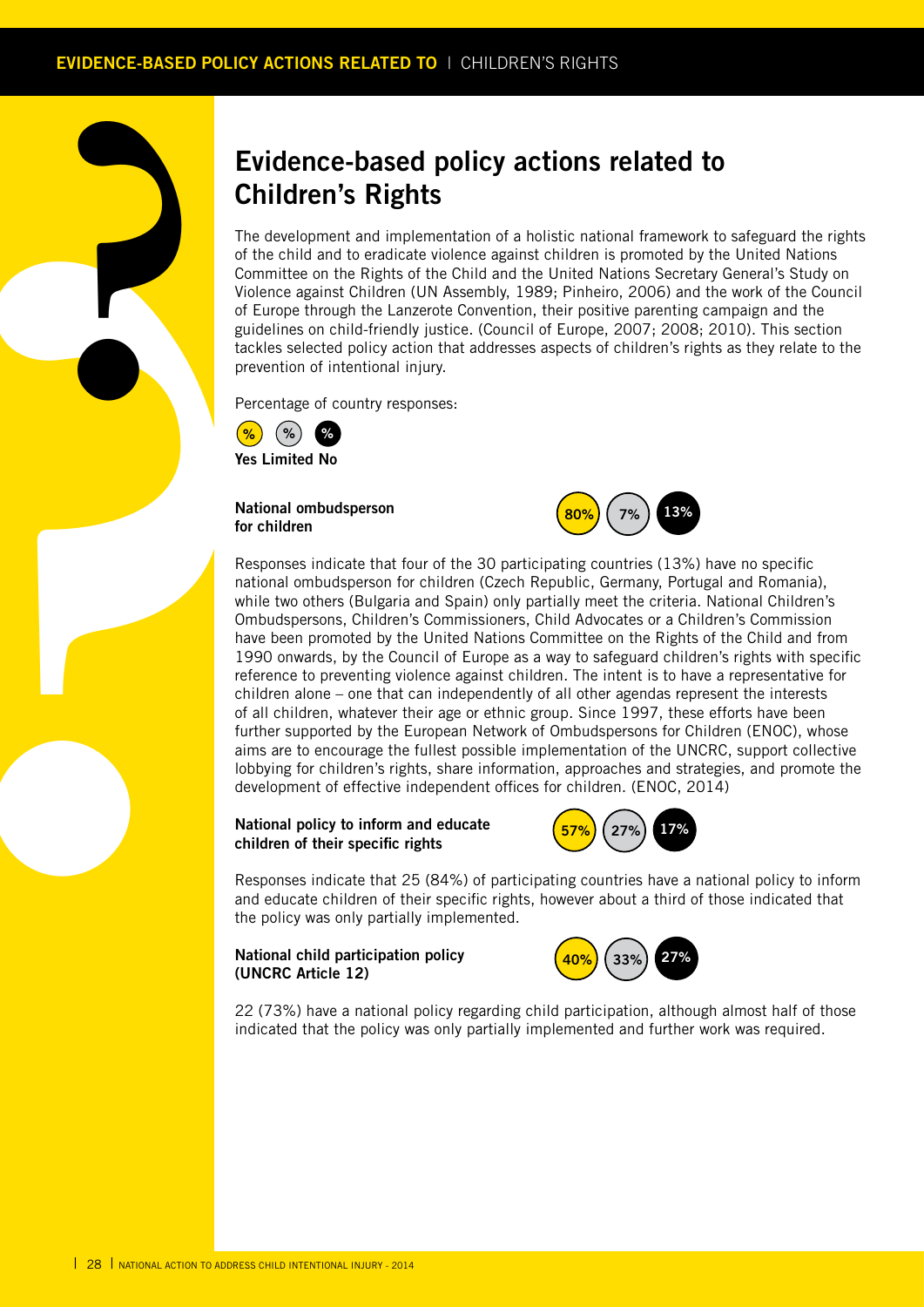

27 (90%) have national policy regarding access to child friendly justice, including provision of information to children in a form and format adapted to their capacity, respect of the child's right to be heard in all matters that affect them, use of audio-visual equipment and materials, etc. However six of those indicated the policy was not yet fully implemented. In addition Scotland reported the existence of guidance documents but no specific policy. More details regarding the national policies can be found in the recent DG Justice report on Children's involvement in criminal judicial proceedings in the EU (DG Justice, 2013).

### **National legislation/policy protecting identity of child victims**



29 (97%) have national legislation/policy protecting the identity of child victims.

### **Law prohibiting corporal punishment in ALL settings**



19 (63%) have a law prohibiting corporal punishment in all settings. Most of the 11 countries that have not yet prohibited corporal punishment in all settings have yet to prohibit in the home setting, although several still have to address alternative care and institutional settings. Three of those, Czech Republic, Lithuania and Slovenia have pledged to introduce legislation that addresses all settings in the near future, but it is not yet clear that this will include explicit prohibition.

### **National law regulating protection of children living in care**



29 (97%) have a national law regulating protection of children living in care, although five indicated the law was only partially implemented and/or enforced.

### **Policy diverting child perpetrators of violence from penal system**



Responses indicate that fewer participating countries (73%) have a policy setting out responsibilities for offender rehabilitation and diversion from custody for child perpetrators of violence or sexually harmful behaviour and protection of their victims, although Latvia reported such a policy was under development. Seven of the 22 with such policies indicate the policy was only partially implemented.

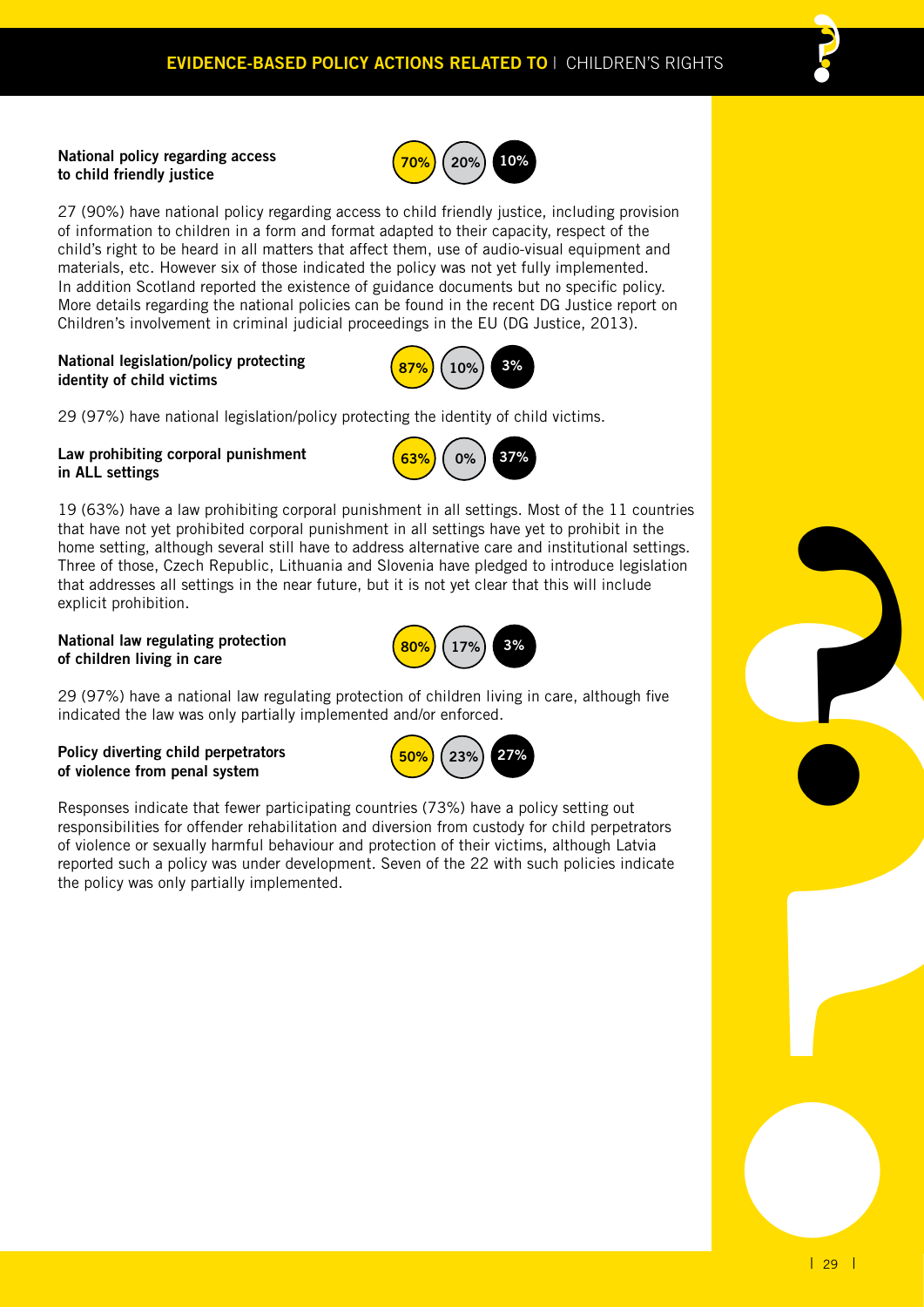### **Evidence-based policy actions related to Children's Rights**

| Yes<br>Partially<br>O<br>No                                              | AUSTRIA | ິ<br><b>[FLANDER</b><br><b>BELGIUM</b> | <b>BULGARIA</b>                             | CROATIA | <b>CYPRUS</b> | CZECH REPUBLIC | <b>DENMARK</b> | ENGLAND<br>FINLAND | <b>FRANCE</b> | GERMANY | GREECE | HUNGARY | <b>ICELAND</b> | <b>IRELAND</b> | <b>ITALY</b> | LATVIA | LITHUANIA | LUXEMBOURG | <b>MALTA</b> | NETHERLANDS | <b>NORWAY</b> | <b>POLAND</b> | PORTGUAL | ROMANIA | <b>SCOTLAND</b> | SLOVAKIA | <b>SLOVENIA</b> | <b>SPAIN</b>                                      | <b>SWEDEN</b> |
|--------------------------------------------------------------------------|---------|----------------------------------------|---------------------------------------------|---------|---------------|----------------|----------------|--------------------|---------------|---------|--------|---------|----------------|----------------|--------------|--------|-----------|------------|--------------|-------------|---------------|---------------|----------|---------|-----------------|----------|-----------------|---------------------------------------------------|---------------|
| National ombudsperson for children                                       |         |                                        |                                             |         |               |                |                |                    |               |         |        |         |                |                |              |        |           |            |              |             |               |               |          |         |                 |          |                 | OOOOOOOOOOOOOOOOOOOOOOOOOOOOOOOO                  |               |
| National policy to inform & educate<br>children of their specific rights |         |                                        |                                             |         |               |                |                |                    |               |         |        |         |                |                |              |        |           |            |              |             |               |               |          |         |                 |          |                 | <b>○○①○○○</b> ①●①①①①① <mark>○○●○●○●○○○○</mark> ○● |               |
| National child participation policy<br>(UNCRC Article 12)                |         |                                        |                                             |         |               |                |                |                    |               |         |        |         |                |                |              |        |           |            |              |             |               |               |          |         |                 |          |                 | <b>◑◑◑◙◙◙◙◙◙◙◙◙◙◙</b> ।◑◙◙।                       |               |
| National policy regarding access to<br>child friendly justice            |         |                                        |                                             |         |               |                |                |                    |               |         |        |         |                |                |              |        |           |            |              |             |               |               |          |         |                 |          |                 | <b>OOOOOOOOOOOOOOOOOOOOOOOOOOOOOO</b>             |               |
| National legislation/policy protecting<br>identity of child victims      |         |                                        |                                             |         |               |                |                |                    |               |         |        |         |                |                |              |        |           |            |              |             |               |               |          |         |                 |          |                 |                                                   |               |
| Law prohibiting corporal punishment in<br>all settings                   |         |                                        | ● <mark>○○○●○●○●○○○○○●●○●○●○○○○○○</mark> ○● |         |               |                |                |                    |               |         |        |         |                |                |              |        |           |            |              |             |               |               |          |         |                 |          |                 | DIOIO                                             |               |
| National law regulating protection of<br>children living in care         |         |                                        |                                             |         |               |                |                |                    |               |         |        |         |                |                |              |        |           |            |              |             |               |               |          |         |                 |          |                 | OOOOOOOOOOOOOOOOOOOOOOOOOOOOOOOO                  |               |
| Policy diverting child perpetrators of<br>violence from penal system     |         |                                        |                                             |         |               |                |                |                    |               |         |        |         |                |                |              |        |           |            |              |             |               |               |          |         |                 |          |                 |                                                   |               |

<sup>1</sup> There is a national ombudsman whose mandate includes children, but no specific ombudsman for children

<sup>2</sup> While Denmark does not have a national ombudsperson for children per se, they have a Council for Children's Rights whose mandate is the same as a national ombudsperson for children

<sup>3</sup> Guidance document exists but no policy

<sup>4</sup> Under development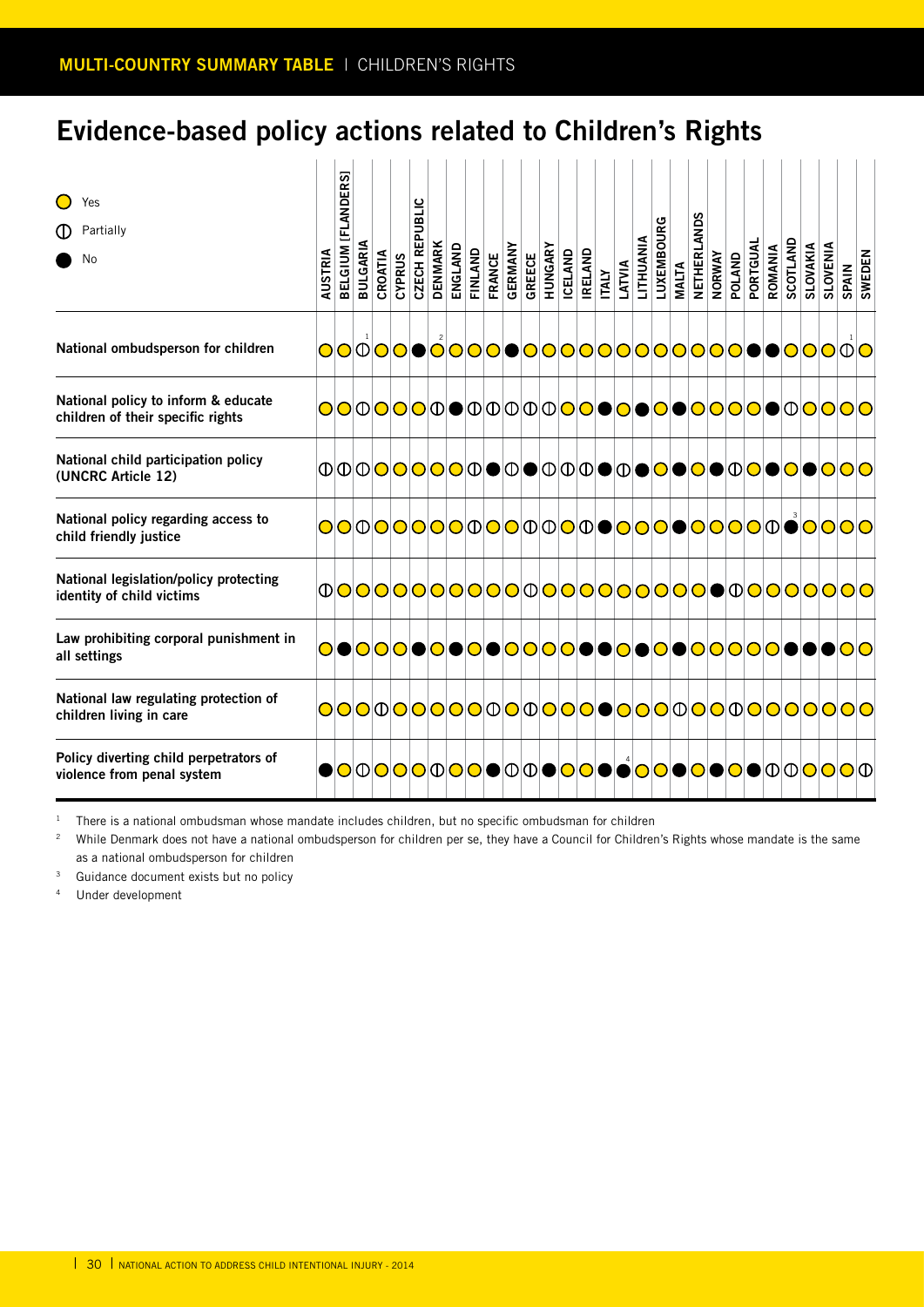### **Evidence-based policy actions related to Capacity**

Policies addressing capacity, examined measures related to specialised services and professionals working to prevent all forms of intentional injury, those working with child victims and their families and building capacity and resilience amongst children themselves. (Krug et al., 2002; Sethi et al., 2010; Sethi et al., 2013) The onus is on Member States to prevent violence and protect victims, and young children in particular cannot be made responsible for avoiding risk. However, a child's ability to recognise and avoid risky situations can play a part in preventing intentional injury. In addition, children's ability to survive violence is in part dependent on their resilience, and on their access to knowledgeable and skilled professionals in many sectors including health, education and justice. Thus actions related to education in the school setting and through awareness raising activities are also important prevention efforts.

Percentage of country responses:



**Yes Limited No**

### **Actions related to specialised services**

#### **Dedicated mental health services for children**



### **Specialised police services for children and child victims of violence**



**63% 37% 0%**

Responses indicate that all of the participating countries except Greece (97%) have a national policy requiring specialised police services such as specific police units and/ or specified mandatory training for police officers who interact with children or deal with children who are victims of violence. However, almost 40% of those with a policy indicated it was only partially implemented. This differs from the results of a recent report by DG Justice, which found that 10 out of 28 Member States have neither mandatory training requirements as a pre-requisite for employment or continuous training programmes for police related to rights and the needs of children involved in criminal justice proceedings. (DG Justice, 2013). Though the differences in the wording of questions and methods used to procure the information explain the incongruences, this highlights the difficulties in gaining a clear understanding of what countries have actually implemented, which, when identifying good practices is important.

### **Coordinated early childhood development programme**



23 (77%) have a nationally coordinated early childhood development programme (a programme with national coverage whose purpose is to facilitate achievement of the many skills and milestones that children are expected to attain by the time they reach the age of five years - e.g., Safe Start, Sure Start), although several indicated the programme was not yet fully implemented.

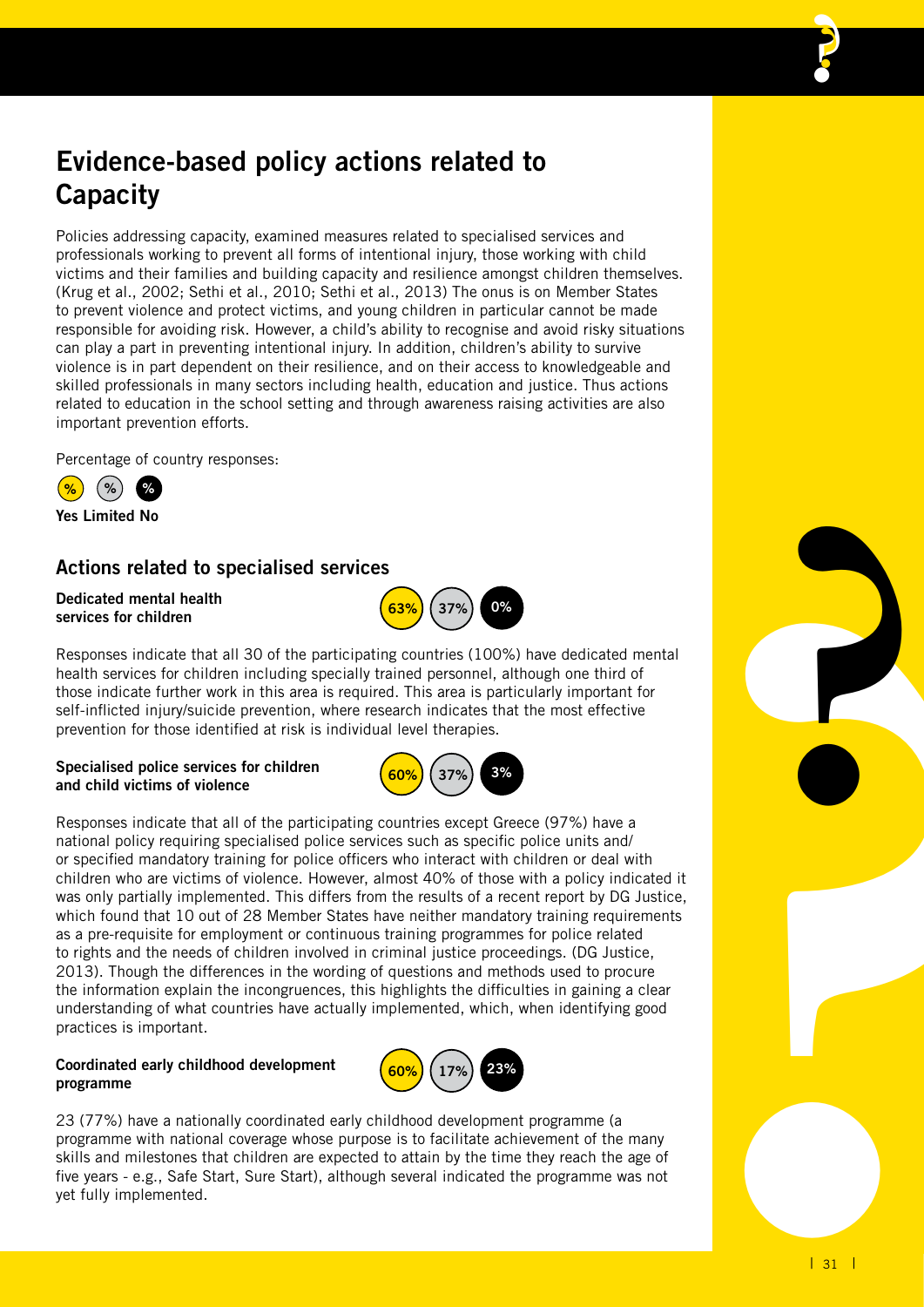#### **National child focussed telecommunications services (e.g., child help line)**



All countries except Cyprus (97%) have national telecommunications services (including webbased services) for or on behalf of children (e.g., child help line, call centre, hotline, blue line). Many countries noted that these services are the role of civil society, and while some organisations running these services receive government funding, others are dependent on private donations and grants.

#### **Home visitation programme focussing on families at risk for violence**

**?**



21 (70%) have a home visitation programme focussing on families identified as at risk of violent behaviour in the home, with about two-thirds indicating the programme was fully implemented. Ireland reported they were in the process of revising their programme and Cyprus reported their programme was developed but has not been implemented due to lack of funding.

### **Public health home visits for new parents include child maltreatment prevention**



Responses indicate that just under half of the participating countries have public health home visits for new parents that include child maltreatment prevention, with a little over a third of those indicating the programme could only be considered partially implemented most because there is little oversight. As with the targeted home visitation, Cyprus reported a programme had been developed but has not been implemented due to lack of funding.

### **School related actions**

**Mandatory life skills education**



Responses indicate that two-thirds of the participating countries have mandatory life skills education (education regarding a large group of psycho-social and interpersonal skills that can help people make informed decisions, communicate effectively, and develop coping and self-management skills that may help them lead a healthy and productive life) as part of school curricula, although Cyprus reported this occurs only in elementary school. While many countries have standardised curricula, they have typically developed their own curricula, and it is not known how similar content is across countries. service:<br>
All cours<br>
based time). N<br>
organis<br>
private<br>
on family<br>
21 (70<br>
violent implement<br>
on family<br>
21 (70<br>
violent implement<br>
on family<br>
21 (70<br>
violent implement<br>
program<br>
home v<br>
a third most by<br>
mone v<br>
a third<br>
mo

### **Policy requiring standing committees to address violence**



Less than half have a national policy requiring schools to have a standing committee involving teachers, students and parents to address violence in the family and school environment, including interpersonal violence and bullying/cyberbullying, and of the 14 countries reporting such a policy only six reported it was fully implemented.

### **Mandatory violence and sexual abuse prevention programming**



18 (60%) have a national policy requiring schools to offer violence and sexual abuse prevention programmes (e.g. education and counselling services), although only about twothirds indicated the policy was fully implemented.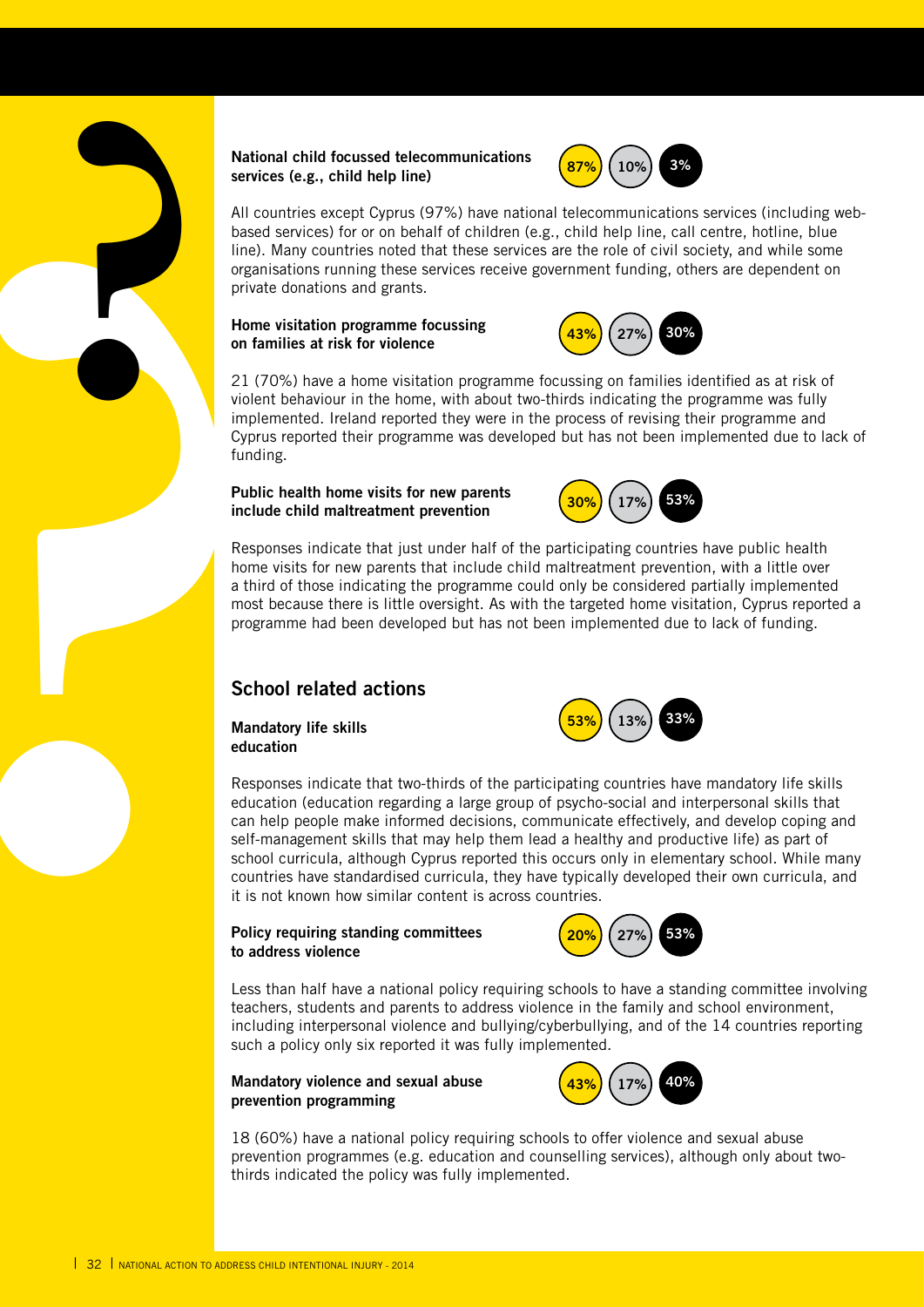### **Health curriculum includes sexual/intimate partner abuse prevention**

24 (80%) have a national standardised curriculum for reproductive health that includes prevention of sexual abuse and intimate partner abuse, although again this was not fully implemented in all countries. Cyprus indicated again their curriculum is only for elementary schools and Flanders (Belgium) reported that although there was a policy the content was not standardised.

### **Policy requiring school based suicide prevention programmes**



**57% 23% 20%**

20 (67%) have a national policy/guidance for schools on developing a school based suicide prevention programme, although over half of those indicated that the policy was only partially implemented and Flanders (Belgium) reported that there was guidance only.

### **Awareness raising related actions7**

### **National campaign on child maltreatment prevention**

Responses indicate that 27 (90%) of participating countries have had a national campaign on child maltreatment prevention in the past five years. Many reported campaigns of limited scope, for example Germany and Iceland have only had campaigns focussed on the prevention of sexual abuse.

#### **National campaign on peer violence prevention**



**30% 27% 43%**

**87% 3% 10%**

Fewer (76%) have had a national campaign on peer violence prevention in the past five years, and many indicated that recent campaigns had focussed on bullying and cyber-bullying or identifying where young people can go for help.

### **Sustained national campaign on positive mental health targeting children**

Only 17 (57%) have had a sustained national campaign on positive mental health targeting children in the past five years and about half of those indicated that either a campaign had been developed but had yet to be implemented, was only partially implemented or was of very limited scope.

### **Sustained national campaign on depression and suicide prevention targeting older adolescents**

\_\_\_\_\_\_\_\_\_\_\_\_\_\_\_\_\_\_\_\_\_\_\_\_\_\_\_\_\_\_\_\_\_\_\_\_



Even fewer (16 or 53%) have had sustained national campaigns targeted on older adolescents on depression and suicide prevention in the past five years and again several countries reported a limited scope and Lithuania indicated that a campaign had been developed but had yet to be implemented.

Campaigns were only considered as meeting the definition if in past five years

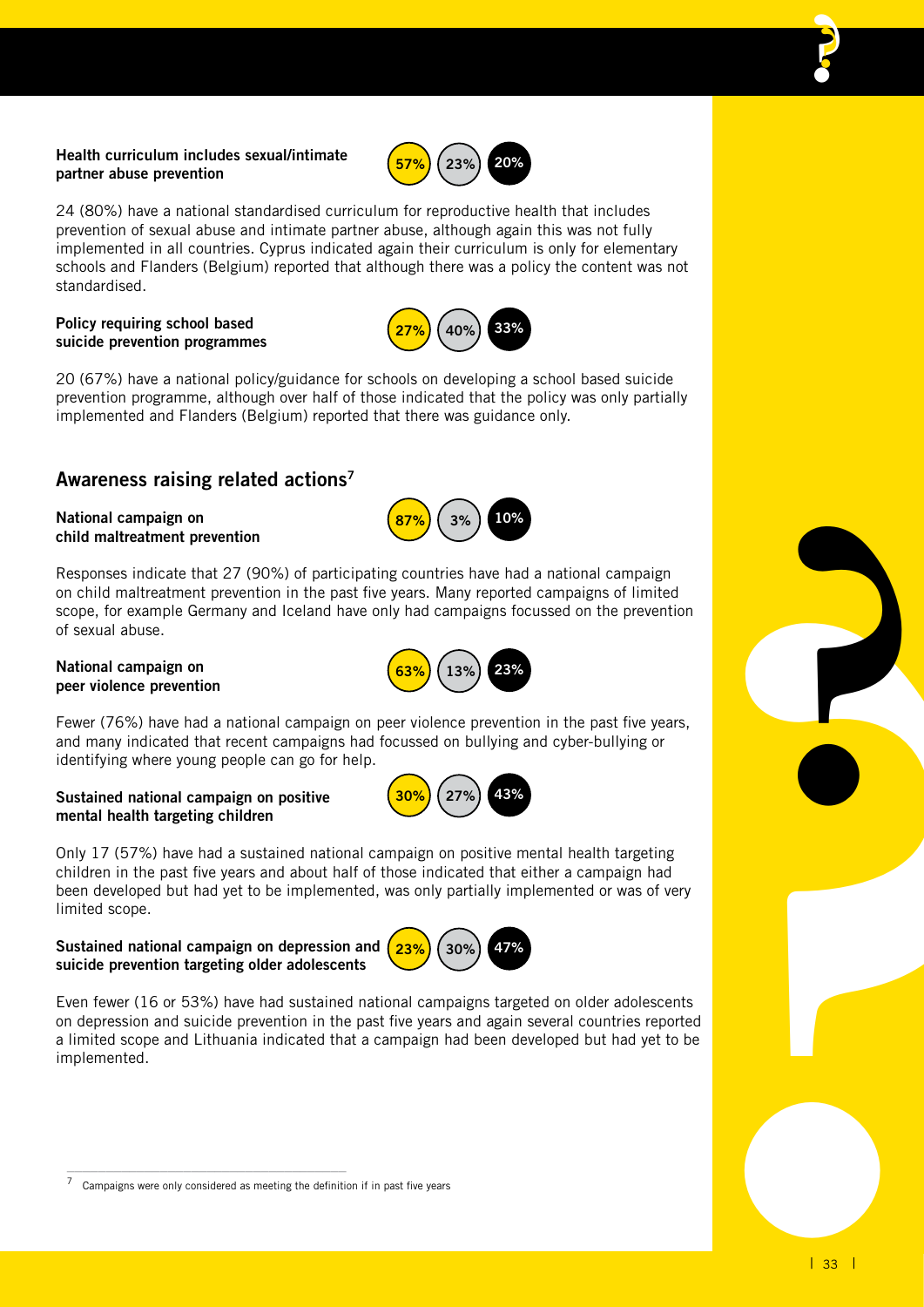### **Evidence-based policy actions related to Capacity**

| Yes<br>Partially<br>No                                                                                               | AUSTRIA | BELGIUM [FLANDERS] | <b>BULGARIA</b> | CROATIA | <b>CYPRUS</b> | CZECH REPUBLIC | <b>DENMARK</b> | ENGLAND                   | FINLAND<br>FRANCE | GERMANY | <b>GREECE</b> | HUNGARY | ICELAND | <b>IRELAND</b>                                                                            | <b>ITALY</b> | LATVIA | LITHUANIA | LUXEMBOURG | <b>MALTA</b> | NETHERLANDS | <b>NORWAY</b> | <b>POLAND</b> | PORTGUA | <b>ROMANIA</b> | SCOTLAND | <b>SLOVAKIA</b> | <b>SLOVENIA</b> | SPAIN                                                                                 | <b>SWEDEN</b> |
|----------------------------------------------------------------------------------------------------------------------|---------|--------------------|-----------------|---------|---------------|----------------|----------------|---------------------------|-------------------|---------|---------------|---------|---------|-------------------------------------------------------------------------------------------|--------------|--------|-----------|------------|--------------|-------------|---------------|---------------|---------|----------------|----------|-----------------|-----------------|---------------------------------------------------------------------------------------|---------------|
| Dedicated mental health services for<br>children                                                                     |         |                    |                 |         |               |                |                |                           |                   |         |               |         |         |                                                                                           |              |        |           |            |              |             |               |               |         |                |          |                 |                 | OOO000000000000000000000000000                                                        |               |
| Specialised police services for children<br>and child victims of violence                                            |         |                    |                 |         |               |                |                |                           |                   |         |               |         |         |                                                                                           |              |        |           |            |              |             |               |               |         |                |          |                 |                 | <b>00000000000000000000000000000</b>                                                  |               |
| Coordinated early childhood development<br>programme                                                                 |         |                    |                 |         |               |                |                |                           |                   |         |               |         |         |                                                                                           |              |        |           |            |              |             |               |               |         |                |          |                 |                 | <b>00●000000000000000000000000000</b>                                                 |               |
| Home visitation programme focussing on<br>families at risk for violence                                              |         |                    |                 |         |               |                |                |                           |                   |         |               |         |         |                                                                                           |              |        |           |            |              |             |               |               |         |                |          |                 |                 | ● <b>①●①●<mark>○○</mark>○</b> ①◎● <mark>○○○○</mark> ○ <mark>○○○○○●●○○○○●○○</mark> ①①① |               |
| Public health home visits for new parents<br>include child maltreatment prevention                                   |         |                    |                 |         |               |                |                | <b>OOOOOOOOOOOOOOOOOO</b> |                   |         |               |         |         |                                                                                           |              |        |           |            |              |             |               |               |         | DOOC           |          |                 |                 | DOOO                                                                                  |               |
| <b>School related action</b>                                                                                         |         |                    |                 |         |               |                |                |                           |                   |         |               |         |         |                                                                                           |              |        |           |            |              |             |               |               |         |                |          |                 |                 |                                                                                       |               |
| • Mandatory life skills education                                                                                    |         |                    |                 |         |               |                |                |                           |                   |         |               |         |         |                                                                                           |              |        |           |            |              |             |               |               |         |                |          |                 |                 | ●○◎◎ <mark>⊙</mark> ○○●○●●●◎○○○○●○○○●●○○●                                             |               |
| • Policy requiring standing committees<br>to address violence                                                        |         |                    |                 |         |               |                |                |                           |                   |         |               |         |         |                                                                                           |              |        |           |            |              |             |               |               |         |                |          |                 |                 | ◗◙◙◙◙◙◙◙◙®®®®®®®®®®®®®®®®                                                             |               |
| Mandatory violence and sexual abuse<br>prevention programming                                                        |         |                    |                 |         |               |                |                |                           |                   |         |               |         |         |                                                                                           |              |        |           |            |              |             |               |               |         |                |          |                 |                 | ∙●◎●◎●◎◎●●●●◎◎◎●●◎◎◎●●◎●●                                                             |               |
| Health curriculum includes sexual/<br>intimate partner abuse prevention                                              |         |                    |                 |         |               |                |                |                           |                   |         |               |         |         |                                                                                           |              |        |           |            |              |             |               |               |         |                |          |                 |                 | <b>O●○○○○○○○</b> ①●①○●○○○○○●●○○○○○○○                                                  |               |
| · Policy requiring school based suicide<br>prevention programmes                                                     |         |                    |                 |         |               |                |                |                           |                   |         |               |         |         |                                                                                           |              |        |           |            |              |             |               |               |         |                |          |                 |                 | ∙●①●○○○○●●●①○○●①①①①①●①D● <u>O</u> OOOO                                                |               |
| <b>National child focussed</b><br>telecommunications services<br>(e.g., child help line)                             |         |                    | 000             |         |               |                |                |                           |                   |         |               |         |         |                                                                                           |              |        |           |            |              |             |               |               |         |                |          |                 |                 | ●○○○○○○○○ <b>○</b> ○○○○○○○○○○○○○○○○○                                                  |               |
| Awareness raising related action <sup>6</sup>                                                                        |         |                    |                 |         |               |                |                |                           |                   |         |               |         |         |                                                                                           |              |        |           |            |              |             |               |               |         |                |          |                 |                 |                                                                                       |               |
| • National campaign on child maltreatment<br>prevention                                                              |         |                    |                 |         |               |                |                |                           |                   |         |               |         |         |                                                                                           |              |        |           |            |              |             |               |               |         |                |          |                 |                 | <b>000000000000000000000000000000</b>                                                 |               |
| • National campaign on peer violence<br>prevention                                                                   |         |                    |                 |         |               |                |                |                           |                   |         |               |         |         |                                                                                           |              |        |           |            |              |             |               |               |         |                |          |                 |                 | ●◎◎◎◎◎◎◎◎◎◎◎●●◎◎◎◎●◎◎●◎●●●◎◎◎◎◎◎◎◎                                                    |               |
| • Sustained national campaign on positive<br>mental health targeting children                                        |         |                    |                 |         |               |                |                |                           |                   |         |               |         |         |                                                                                           |              |        |           |            |              |             |               |               |         |                |          |                 |                 | <b>OOOOOOOOOOOOOOOOOOOOOOOOOOOOOO</b> O                                               |               |
| • Sustained national campaign on depression<br>and suicide prevention targeting older<br>adolescents                 |         |                    |                 |         |               |                |                |                           |                   |         |               |         |         |                                                                                           |              |        |           |            |              |             |               |               |         |                |          |                 |                 | ◙ ◙ ●●●●◎ ® ●●●●●●●●●●◎ ® ® ® ® ●● ® ® <mark>◎ ●● ◎ ◎ ● ● ◎ ● ● ◎</mark>              |               |
| Developed but not yet fully implemented<br>Developed but has not been adopted and implemented due to lack of funding |         |                    |                 |         |               |                |                |                           |                   |         |               | 6       |         | Guidance document exists but no policy<br>Campaigns only considered if in past five years |              |        |           |            |              |             |               |               |         |                |          |                 |                 |                                                                                       |               |

Developed but has not been adopted and implemented due to lack of funding

<sup>3</sup> Under revision

<sup>4</sup> Mandated in elementary schools only

<sup>5</sup> Content not standardised across schools

Campaigns only considered if in past five years

<sup>8</sup> Limited scope in terms of content and/or coverage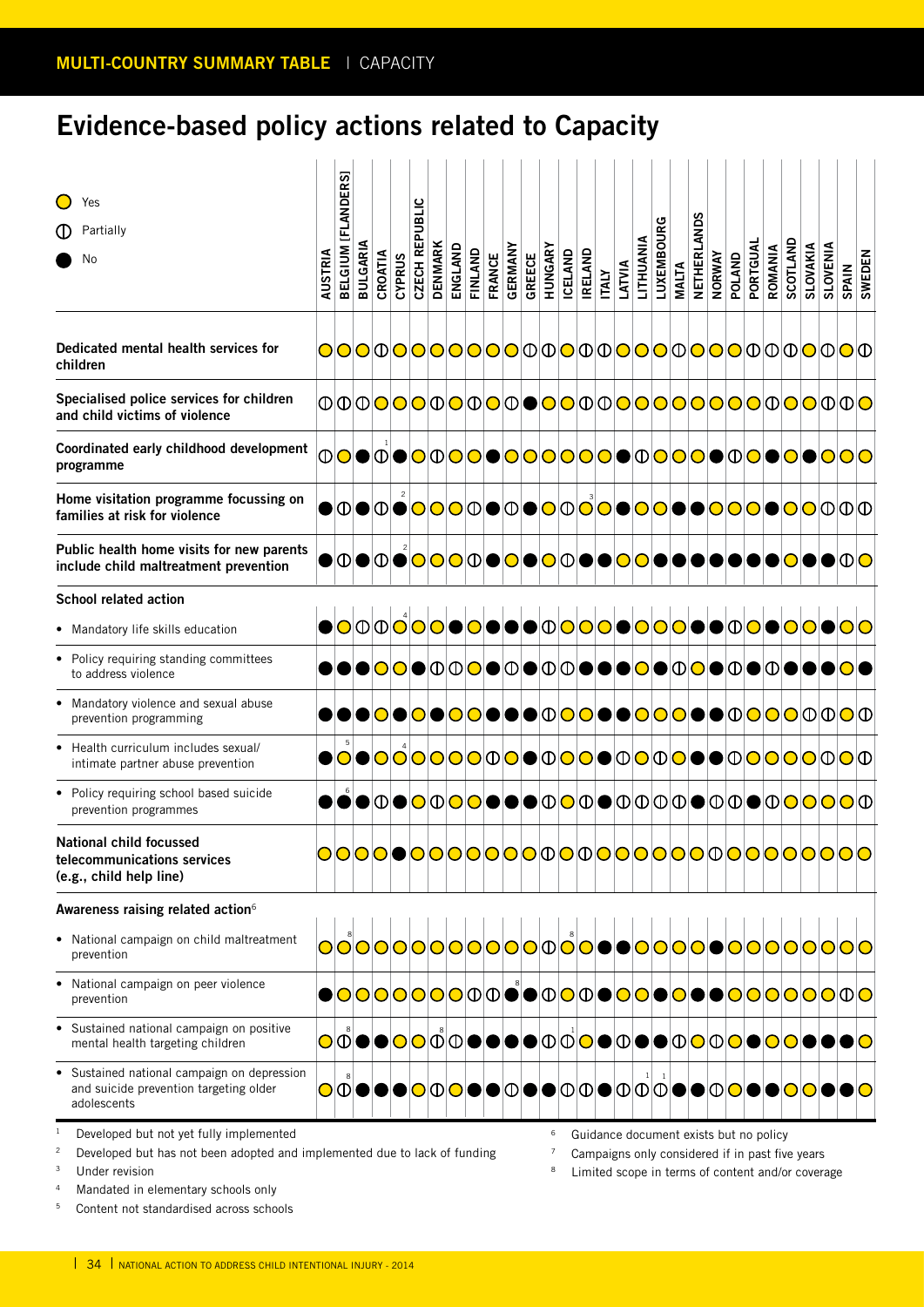### **Evidence-based policy actions related to Data**

No country can measure its progress towards the elimination of violence against children and the resulting intentional injuries without reliable data. (Pinheiro, 2006) Data are necessary to understand the scope of the problem, monitor changes over time, measure the level of effectiveness of interventions and facilitate monitoring of implementation, impact and outcomes. (Krug et al., 2002) Having comparable quality data will also increase the possibility of using positive peer pressure among countries to do more to address child intentional injury. Lack of data severely limits prevention efforts and makes it almost impossible to determine the value of invested funds.

Percentage of country responses:



**Annual national estimate of incidence of child maltreatment possible**



per<br>
ate of<br>
peer<br>
ring<br>
<sup>9</sup><br>
<sup>9</sup><br>
<sup>1</sup><br>
<sup>35</sup><br>
<sup>1</sup><br>
<sup>1</sup><br>
<sup>35</sup> Responses indicate that 25 of the 30 participating countries (83%) collect data that would allow an annual national estimate of the incidence of child maltreatment, although four of these indicated the available data are limited. However, it should be noted that many referred to reported cases of maltreatment as the source for such estimates, which are known to underestimate the true magnitude of the issue and thus do not allow an estimate of incidence. (Sethi et al. 2013)

### **Annual national estimate of incidence of peer violence possible**



22 (73%) collect data that would allow an annual national estimate of the incidence of peer violence, however over 40% of those indicated the data were limited in scope (i.e. covering only one aspect of peer violence or were limited to fatal injuries or those that result in hospitalisation).

### **Annual national estimate of incidence of self-directed violence possible**



21 (70%) of the participating countries reported collecting data that would allow an annual national estimate of the incidence of self-directed violence, although about half of those indicated the data were limited.

### **Annual national estimate of incidence of suicide possible**



All but one of the participating countries (97%) collect data that would allow an annual national estimate of child suicide, and two indicated the data were limited and several others indicated that due to the sensitivity of the issue there were biases in coding of suicide related deaths. Small numbers may also make estimates difficult for countries with smaller populations.

**?**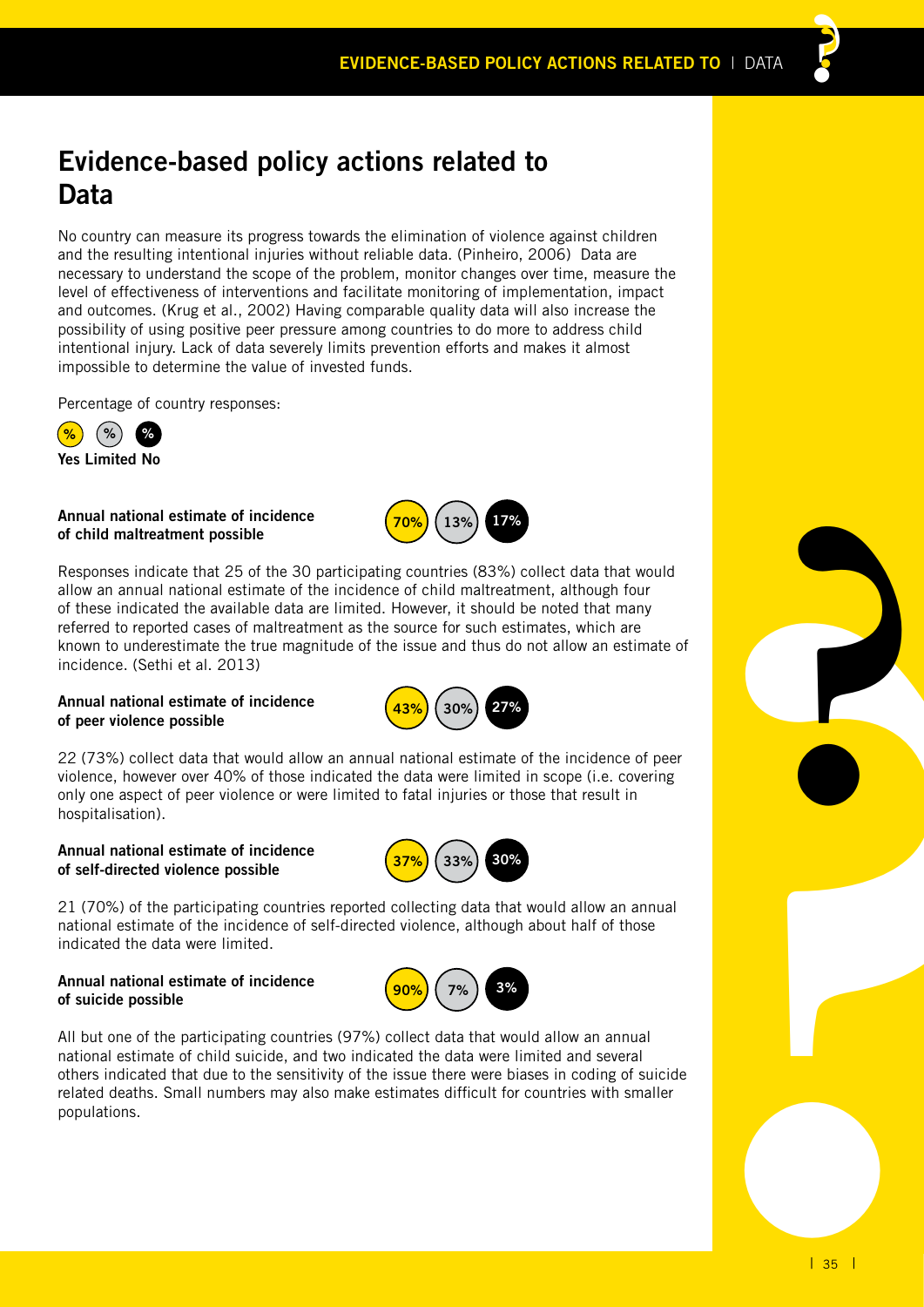

### **Will participate in the Health Behaviour of School Aged Children (HBSC) survey in 2014**



Will include violence and bullying module in 2014

The WHO Health Behaviour of School Age Children (HBSC) survey is one possible source of information on violence and bullying amongst children. (HBSC, 2014) Responses indicate that all but two countries (Cyprus and England) plan to participate in the survey in 2014, a year where expanded questions on violence and bullying will be part of the main survey. However participation is dependent on the availability of funding in three of those who plan to participate. Almost 80% of those who plan to participate also plan to include the longer violence and bullying module, although this is again pending funding for three.

### **National or regional programme of multi-disciplinary child death reviews**



Responses indicate that only four (England, Hungary, Ireland and Scotland) have either, a national programme of multi-disciplinary child death reviews or regional programmes across the whole country, which include making specific prevention-related recommendations. However responses indicate that in Ireland death reviews are only conducted on cases known to the Child Protection System. In addition, the Netherlands initiated a death review process in late 2012, but it is not multi-disciplinary, depending instead on specially trained physicians. Responses indicate that several other countries (e.g., Luxembourg, Malta) have some type of related activity (e.g., requirements for criminal enquiries or autopsies in the event of intentional injury deaths), but not full multidisciplinary death reviews for prevention purposes.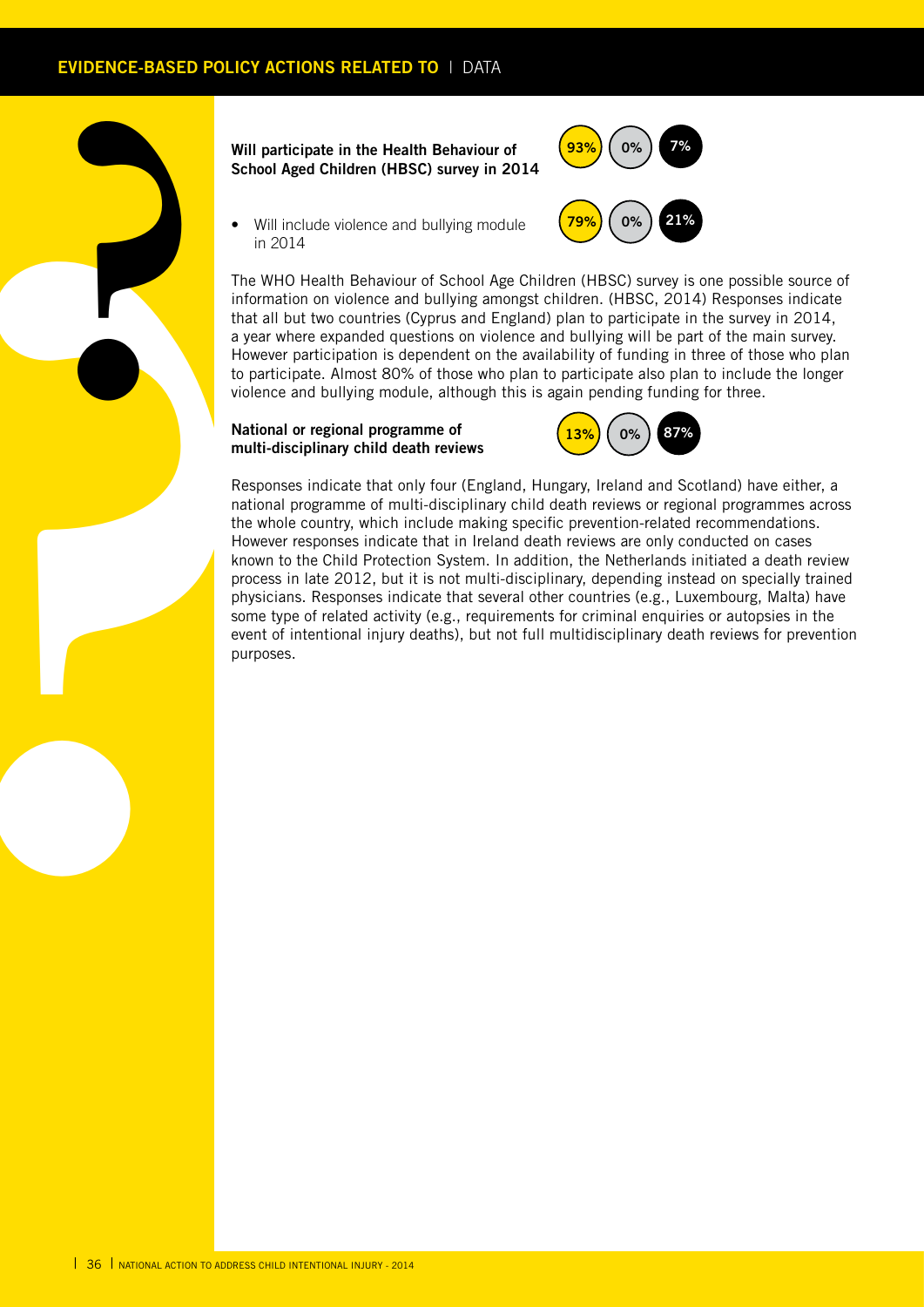## **Evidence-based policy actions related to Data**

| Yes<br>Limited<br>No                                                        | AUSTRIA | BELGIUM [FLANDERS] | BULGARIA    | CROATIA | CYPRUS | <b>CZECH REPUBLIC</b> | <b>DENMARK</b> | ENGLAND | FINLAND | <b>FRANCE</b> | GERMANY | GREECE | HUNGARY | <b>ICELAND</b> | <b>IRELAND</b> | <b>ITALY</b> | LATVIA | LITHUANIA | رح<br>LUXEMBOUR | <b>MALTA</b> | NETHERLANDS | <b>NORWAY</b> | POLAND | PORTGUAI | ROMANIA | SCOTLAND | <b>SLOVAKIA</b> | <b>SLOVENIA</b> | <b>SPAIN</b>                          | <b>SWEDEN</b> |
|-----------------------------------------------------------------------------|---------|--------------------|-------------|---------|--------|-----------------------|----------------|---------|---------|---------------|---------|--------|---------|----------------|----------------|--------------|--------|-----------|-----------------|--------------|-------------|---------------|--------|----------|---------|----------|-----------------|-----------------|---------------------------------------|---------------|
| Annual national estimate of incidence<br>of child maltreatment possible     |         |                    |             |         |        |                       |                |         |         |               |         |        |         |                |                |              |        |           |                 |              |             |               |        |          |         |          |                 |                 | <b>000000000000000000000000000000</b> |               |
| Annual national estimate of incidence<br>of peer violence possible          |         |                    |             |         |        |                       |                |         |         |               |         |        |         |                |                |              |        |           |                 |              |             |               |        |          |         |          |                 |                 | <b>◑◉◑◙◉◙◙◙◑◙◑◙◑◙◙◙◙</b> ।◑◙◙         |               |
| Annual national estimate of incidence<br>of self-directed violence possible |         |                    |             |         |        |                       |                |         |         |               |         |        |         |                |                |              |        |           |                 |              |             |               |        |          |         |          |                 |                 |                                       |               |
| Annual national estimate of incidence<br>of suicide possible                |         |                    |             |         |        |                       |                |         |         |               |         |        |         |                |                |              |        |           |                 |              |             |               |        |          |         |          |                 |                 |                                       |               |
| Will participate in the HBSC survey in<br>2014                              |         |                    |             |         |        |                       |                |         |         |               |         |        |         |                |                |              |        |           |                 |              |             |               |        |          |         |          |                 |                 | OOOOOOOOOOOOOOOOOOOOOOOOOOOOOOOOOO    |               |
| Will include violence and bullying<br>module                                |         |                    | <b>OOOO</b> |         |        | - 01                  | DI             |         |         |               |         |        |         |                |                |              |        |           |                 |              |             |               |        |          |         |          |                 |                 | - 00000000000000000000000             |               |
| National/regional programme(s) of child<br>death reviews                    |         |                    |             |         |        |                       |                |         |         |               |         |        |         | DIOIOIOI       | 3              |              |        |           |                 |              |             | $\,$ 5        |        |          |         |          |                 |                 |                                       |               |
|                                                                             |         |                    |             |         |        |                       |                |         |         |               |         |        |         |                |                |              |        |           |                 |              |             |               |        |          |         |          |                 |                 |                                       |               |

<sup>1</sup> Estimate only possible biannually

<sup>2</sup> Pending funding

<sup>3</sup> Only for cases reported to child protection services

<sup>4</sup> Investigation required as part of criminal enquiries but not for purposes of prevention

<sup>5</sup> Death review process exists but not multi-disciplinary

<sup>6</sup> Multidisciplinary investigations are conducted, however not for the purposes of prevention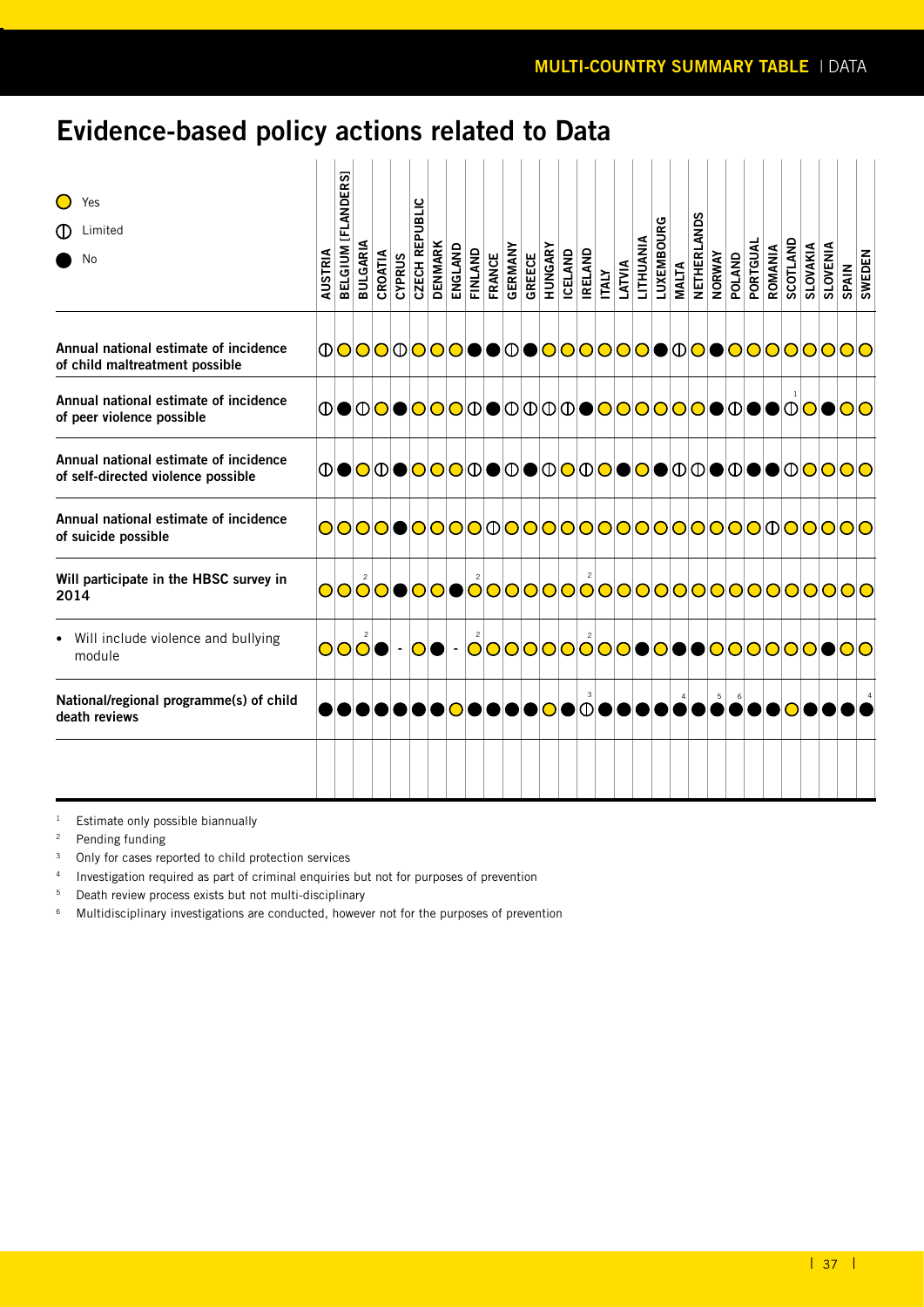**?**

# **Summing up**

The results of this assessment of national action to address child intentional injury indicate action is occurring in all participating countries. Further, responses from countries suggest that prevention of child intentional injury has been given a real boost by recent efforts to strengthen European countries' compliance with the UN Convention on the Rights of the Child and the work of the Council of Europe. For example, the EU Directive establishing minimum standards on the rights, support and protection of victims of crime adopted in October 2012 strengthens the pre-existing legal framework in that it contains more concrete rights for victims, clearer obligations for Member States and is enforceable under the Lisbon Treaty. (Council of the European Union, 2012) The result has been an increase in action in a number of countries, with major changes in the period 2012 to 2014, and many taking a 'children first' approach across government policy.

However the findings of the assessments done to produce the Child Intentional Injury Policy Profiles for each country indicate that while progress is being made, all countries can do more to prevent violence and resulting injuries, reduce their impact, ameliorate the outcomes for children and their families and monitor the impact of actions undertaken. In particular it appears that while many policies are in place, more needs to be done to ensure they are fully implemented and enforced and are supported by adequate resources to create the desired impact. This in turn requires strengthening of systems to allow monitoring of policy implementation, which often takes place at the sub-national level, in addition to those allowing measurement of impact and outcomes.

The rest action the stering that per strengt that per strengt child a minimize of child a minimize of child a minimization of child a mummor to the a nummor continue of child the started and this increase that is a more fo While the uptake and implementation of many of the evidence-based actions assessed in this report is encouraging, the recent economic downturn is of concern. The downturn means more families are being put under financial stress, more are dropping below the poverty line and this increases the risk of all forms of violence, particularly child maltreatment/neglect/ abuse and suicide. Attention to the downturn is particularly important given that social and health inequalities, including differences between and within countries with respect to rates of child intentional injury, already existed prior to 2008-2009, and have only increased since then. At the same time, funds allocated for promotion are often the first to be cut from public health budgets, followed by prevention. As there are early signs that the austerity measures in place are already having an impact on children's health and safety (UNICEF Office of Research, 2013; Browne, 2012), this issue needs to continue to be carefully monitored and safeguards put in place over this period of government cutbacks.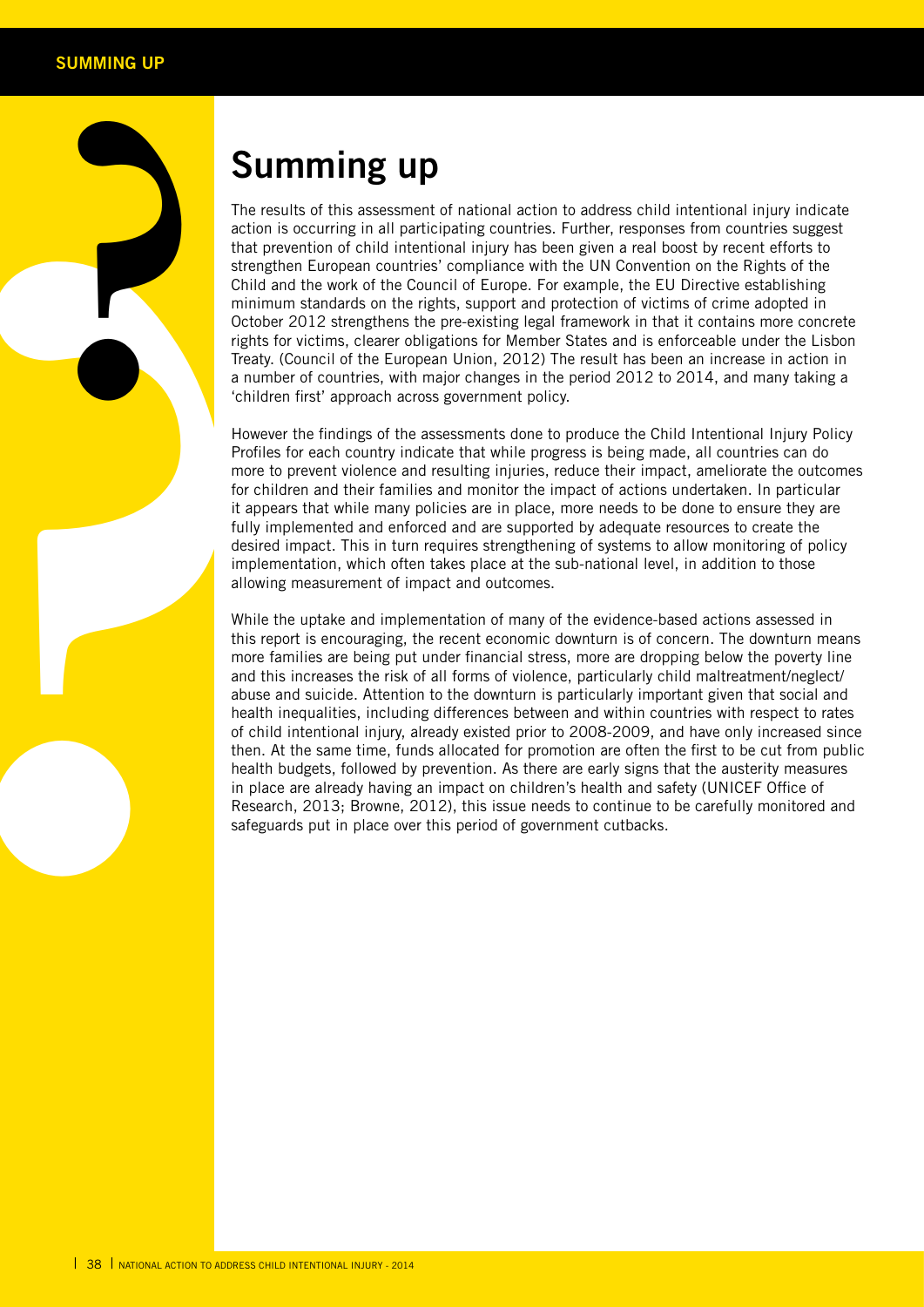## **Barriers to prevention of child intentional injury**

### **The need to make maximum use of linkages between the types of child intentional injury:**

The different types of child intentional injury are linked to each other in many important ways and this is illustrated by overarching policies, such as early childhood development programmes that address more than one area of child intentional injury. Some of the important risk factors shared between types of intentional injury are poverty, a history of family violence or mental illness, alcohol and substance abuse and familial history including divorce or separation. (Krug et al., 2002; Sethi, et al., 2013) Some linkages exist because the different types of intentional injury share similar risk factors, and this may enable knowledge gained in one area to assist in others. It is therefore important that research, programmes and policies exploit these linkages so not to duplicate efforts and to find synergies where they exist, particularly when it comes to implementation at the sub-national level (e.g., municipality, community agency).

nd<br>with<br>viling<br>illies<br>mmes<br>with<br>this mannes<br>the sand<br>property<br>fitted and<br>property<br>pential<br>gher<br>dider<br>and additions<br>and additions<br>and additions<br>and additions<br>and additions<br>and additions<br>and additions<br>and additions<br>and addit There are other potentially beneficial linkages that don't always exist which, if created, would be very advantageous to improving both prevention and protection. In most countries multiple ministries are involved in preventing child intentional injury and protecting child victims of violence and their families. These sectors are often operating independently with less coordination and cooperation than is ideal and this is often when children and families 'fall through the cracks'. A strong overarching strategy/framework that examines programmes and policies in all relevant sectors and develops cooperative agreements, policies and procedures and then implements and monitors them at the appropriate levels will do much to reduce the impact of child intentional injury and the violence that leads to it. In addition, efforts should be made to examine potential linkages with other social programmes and health issues and a holistic approach to health and safety in communities. For example, improvements to urban infrastructure (both physical and economic environmental changes) such as better lighting, more recreational areas, work experience programmes can create/ enhance a self-sustaining community cohesion that reduces violence and other injuries and positively impacts physical and mental health. Again the move to a "children first" approach to government policy being under taken in a number of countries may facilitate some of the needed linkages.

### **The need to address vulnerable populations:**

Although children are in and of themselves a vulnerable group there are sub-groups at greater risk because, like many public health issues, child intentional injury is not impartial. Not only are children from lower social classes at greater risk, more often because of factors related to poverty than by poverty itself, but any child exposed to social exclusion because of a disability, gender, sexual orientation, gender representation, migrant status, or ethnicity (e.g., Roma) is also at increased risk of violence and the resulting injuries. Culture and religion can also increase risk, as is the case in issues like child marriage and female genital mutilation. Children living in alternative care settings or in detention may also be at higher risk for intentional injury. It is important that research, programmes and policies consider the particular vulnerabilities of these groups in order to avoid increasing exclusion or failing to comprehensively provide protection. This again requires cooperation and coordination across sectors to ensure consistency of policy and messaging, alignment of prevention and protection services and implementation and enforcement. Better data and more targeted research will also help ensure a better understanding of inequities for vulnerable populations and suggest effective ways to begin to address them.

**?**

**??**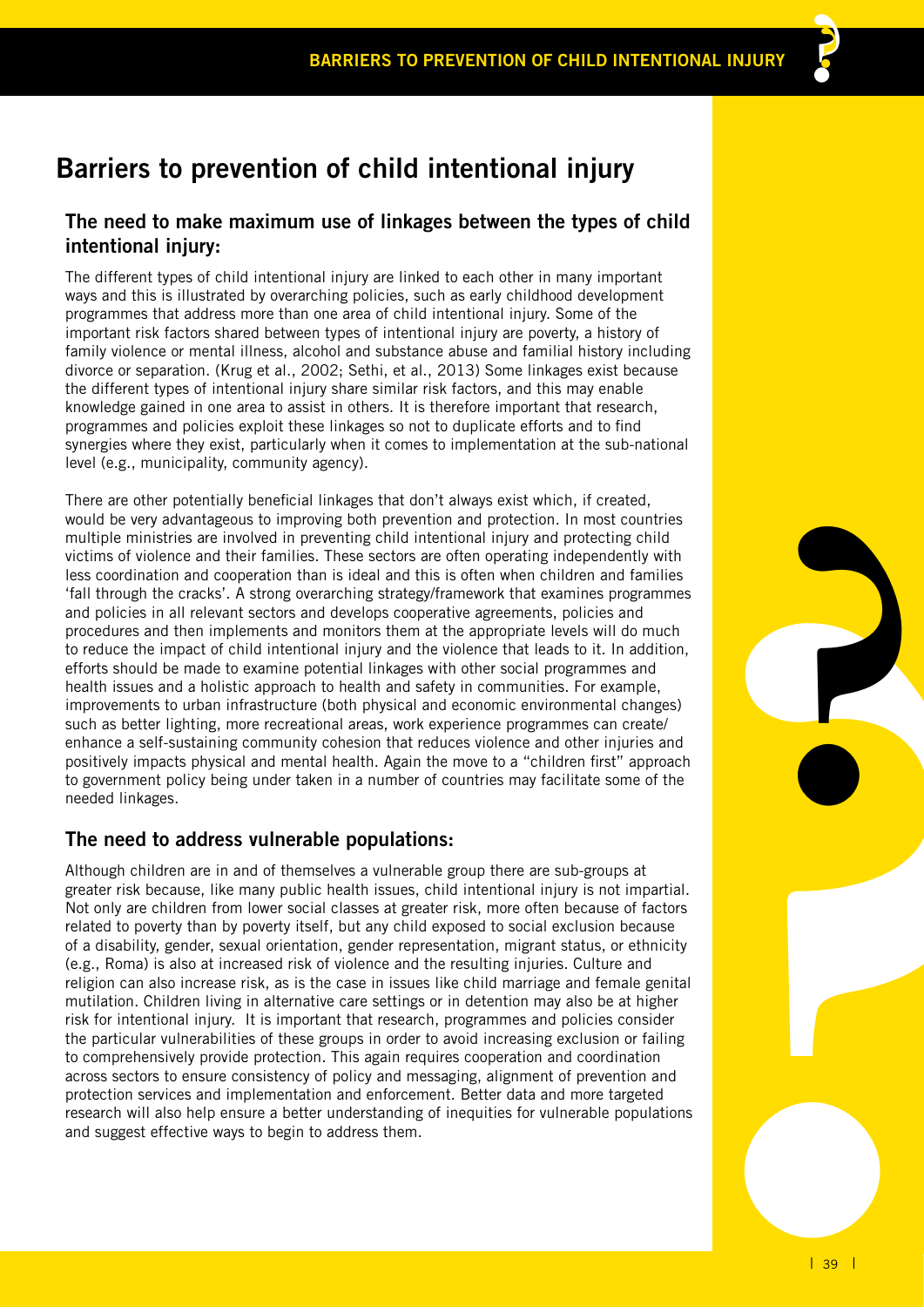**?**

### **The need to address inequity issues between Member States:**

The large differences between Member States are not well understood although some probably relate to differences in vulnerable populations and exposure to environmental and behavioural risk and protective factors. The ability to begin to address some of those inequities would be greatly facilitated if guidelines for effective programmes/policies were available for the different areas of child intentional injury. While some of this is being attempted with respect to children's rights through the work of the Council of Europe (Council of Europe, 2006) and NGOs like the partnership to produce a handbook on implementing the Guidelines for the Alternative Care of Children (Cantwell et al., 2012) and the highlighting of evidence-based practices in the WHO's recent publication on prevention of child maltreatment (Sethi et al., 2013), there are huge differences between countries with respect to legislation and approaches to the prevention of child intentional injury. However, this does not preclude the possibility of preparing/examining in-depth case studies of existing programmes and policies to try and document factors that may increase the likelihood of success and the sharing of good practices between Member States.

### **The need for strong leadership and supporting infrastructure and capacity:**

The layer of a single and b included a single and b included a single and b included a single the historic court in the of existing of the line of existing and the sequence of existing and so required the single part of ex As noted earlier, commitment of top political and government leaders is critical to ensuring that the prevention of child intentional injury is established as a priority issue and that the requisite resources, both human and financial, are made available. National leadership is also necessary to achieve an integrated national strategy to address child intentional injury and sustain and enhance infrastructure including systems in place to ensure coordination, communication, implementation and monitoring from the national to regional and local levels. There is also a need to ensure adequate professional capacity and effective partnering to allow successful comprehensive service delivery for both prevention and the treatment of victims and perpetrators. Use of WHO's TEACH VIP curriculum<sup>8</sup> provides a resource for consistent preparation of professional stakeholders across and within Member States. While the report results show a level of support for infrastructure and capacity in all participating countries, there are important and in some countries large gaps in some countries indicating the need for increased leadership in this area if progress is to be made. Strong support for the implementation, enforcement and monitoring of the recommended actions is also important at supra-national level. EU mechanisms can play a significant role in driving change, bridging gaps in technical expertise, sharing good practices and assessing progress both within and between the sectors involved. In addition, international organisations such as the World Health Organization and UNICEF can support/augment these efforts, continue to encourage progress towards existing goals/commitments and reward progress.

\_\_\_\_\_\_\_\_\_\_\_\_\_\_\_\_\_\_\_\_\_\_\_\_\_\_\_\_\_\_\_\_\_\_\_\_\_\_\_

Teach VIP: WHO's modular curriculum for the teaching of core and advanced public health competencies in the area of injury prevention and control includes an introduction to violence prevention and specific modules on: child abuse, prevention of intimate partner and sexual violence, youth violence and collective violence, alcohol and violence and suicide, self-inflicted harm and collective violence More information available at http://www.who.int/violence\_injury\_prevention/capacitybuilding/teach\_vip/en/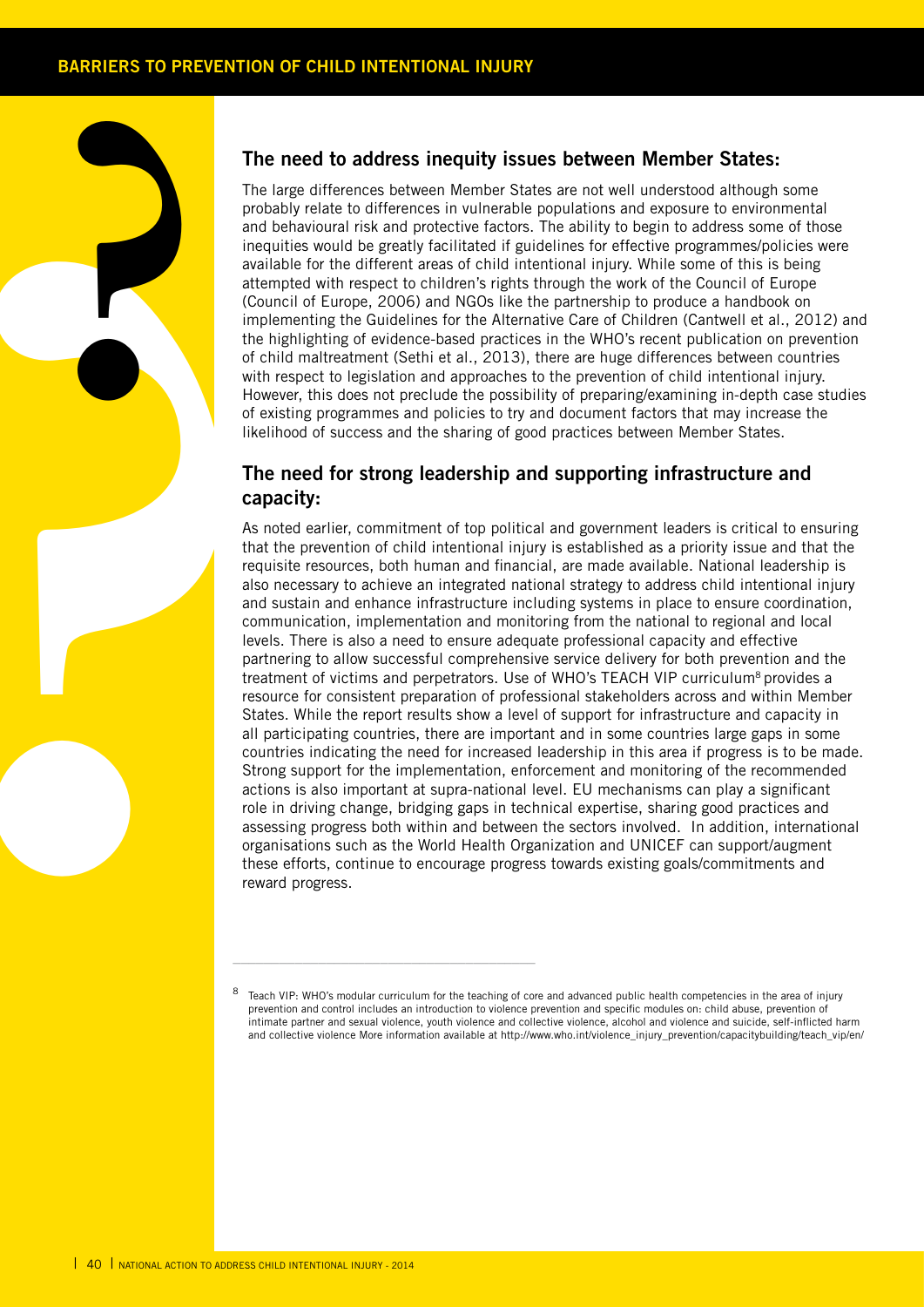### **The need for a coordinated child-friendly/sensitive approach:**

Given the multifaceted nature of intentional injury and its complex roots, governments and relevant organisations at all levels of decision-making – local, national and international – must be engaged in its prevention. Strengthening of complementary and coordinated action across sectors will enhance the effectiveness of prevention activities and services. In addition programmes and policies need to be sensitive to the needs of children and to be developed with those needs in mind; thereby ensuring that health, education, justice, policing and social services themselves do not result in further victimisation of children and their families. Safeguarding the participation of children and their caregivers in all aspects of programme/policy development and implementation, and building child-specific capacity amongst professionals working in this area will go a long way to ensure this occurs. Accountability for safeguarding children should to be built into the job description of all professionals working with children, and those professionals need to be aware that they are held accountable. The Council of Europe has produced a number of resources and services, including individual action with Member States to increase capacity.9

There is also a need to ensure that awareness of the issues and age-appropriate prevention focussed education are made available to all children through prevention campaigns and school-based programmes ensuring consistent messaging. Guidelines for responsible reporting of violence against children and the resulting injuries by the media are also needed to realise a child-friendly/sensitive approach, particularly with respect to reporting of suicides.

### **The need for information on the cost of violence against children and its prevention:**

Data on the burden of violence against children in Europe, including the financial and economic costs to society, are lacking. This is a critical gap given the evidence that does exist suggests that investment in prevention should lead to reductions in costs over the course of a child's life, at least in the area of child maltreatment. (Sethi et al., 2013) Targeted research is needed to find and highlight economic arguments and this will require the involvement of economists and explicit projects to identify a clearer picture of the longterm costs of children intentional injury.

## **The need for improved data systems that include timely and complete injury data:**

**?** As noted earlier in this report, data systems are limited due to biases in reporting and coding and the difficulty in collecting information, particularly for non-fatal intentional injuries to children. For example, few countries have reliable data on non-fatal self-directed violence as only a minority of those attempting suicide or other forms of self-directed violence seek medical attention. Other factors impacting reporting include age, culture, religion, accessibility of health care and definitions used (e.g., there is a continuum from 'accident' to neglect to child maltreatment). As a result of the limitations it is possible that lower rates of fatal intentional injuries reported for some countries represent at least in part the quality of the data collection and not the actual magnitude of the issue. Given these difficulties, research on the validity of various sources of data (e.g., administrative data, police data, coroner's data, periodic survey data) and the possibility of data linkage between sources need to be explored as a precursor to developing data systems for routine monitoring of trends in violent behaviour and resulting injuries and deaths. This will be facilitated by the development, incorporation and consistent application of standardised definitions and measures for all types of violence against children. However, in order to recognise the full potential of data linkage for intentional injury prevention, it is likely that further investment to allow the collection of additional primary data to enable linkages between various data sources will be required.

9 For more information on the resources and services available from the Council of Europe see http://www.coe.int/t/dg3/children

\_\_\_\_\_\_\_\_\_\_\_\_\_\_\_\_\_\_\_\_\_\_\_\_\_\_\_\_\_\_\_\_\_\_\_\_\_

**?**

**??**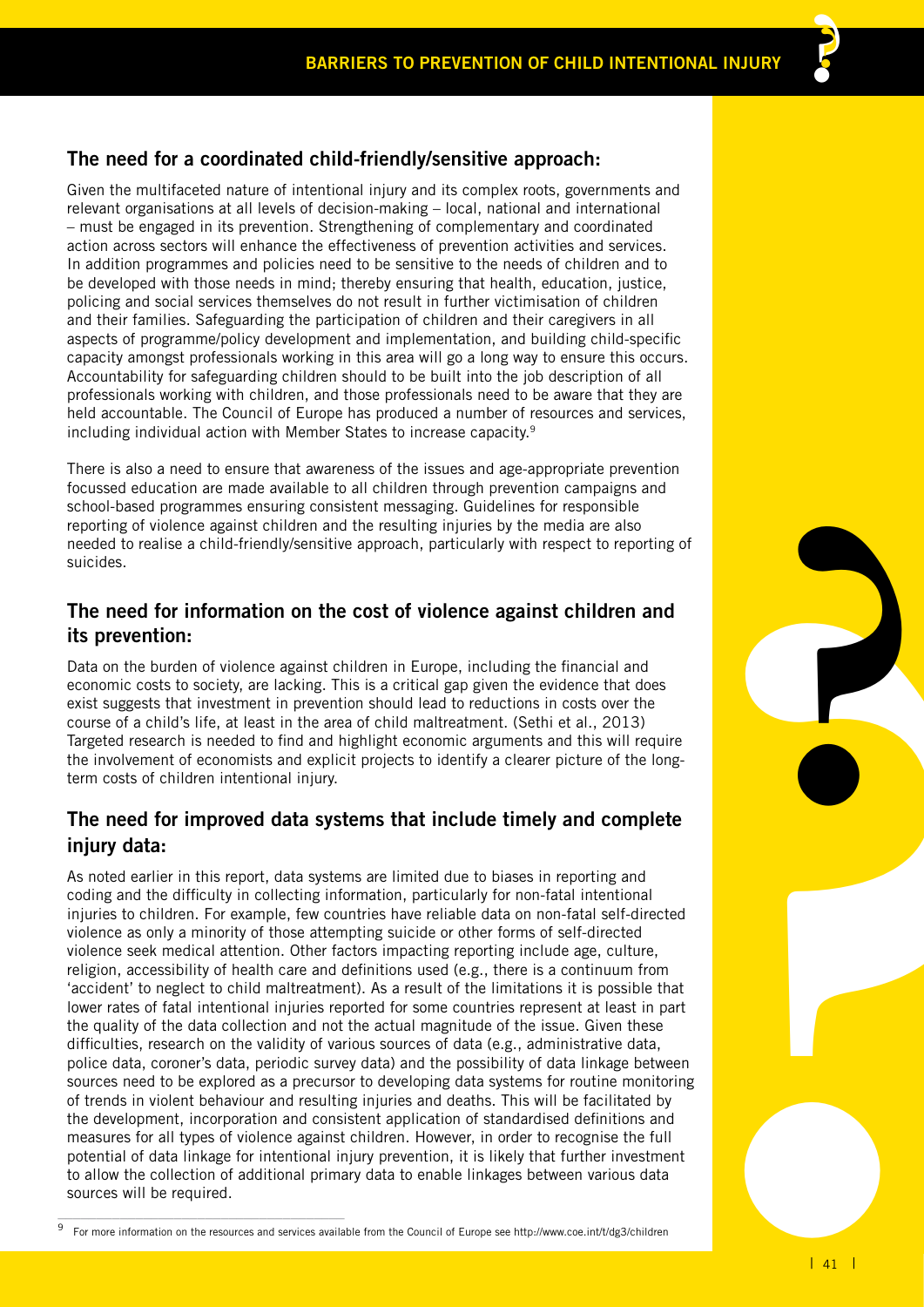**?**

### **The need for monitoring and evaluation of implementation and impact of programmes and policies:**

of properties and contract the European of the contract to the properties of properties and contract interior of properties and contract interior to energy and contract to the function of the European of the European of th As previously noted, few policies and programmes are monitored to assess completeness of implementation, their impact on interim measures (risk and protective factors) or longerterm outcomes (violent behaviour, injury and death). This is very much related to the challenges of measuring some of these factors and the gaps in data systems. To provide useful information, monitoring needs to be planned before implementation at the time of policy/programme development. Monitoring efforts would also benefit from the use of conceptual frameworks to guide selection of measures. Given the nature of child intentional injury, successful monitoring will likely require a combination of administrative data and the results from population-based surveys and epidemiologic studies (e.g., cross sectional and cohort studies measuring exposures and their impact in relation to interventions put into place). Better coordination of research efforts addressing both 'what works' and 'how do we effectively transfer and implement what works' across various settings, should also help to reduce duplication, provide opportunities for stronger studies and ultimately provide the necessary evidence to support smarter investments. Stronger efforts are also needed to ensure that the results of such efforts make it into the hands of decision makers so that programmes and policies developed are evidence based.

In closing, while the assessment of national action to address child intentional injury provides a reasonably comprehensive baseline of existing national level policies to address intentional injury in children, against which progress can be benchmarked, it also serves to highlight gaps where action is needed both at the individual Member State level and at the European level. However the results are limited in that they only reflect national level action and examine adoption, implementation and (as appropriate) enforcement of measures without commenting on quality of implementation. Many policy and programme decisions are made at the sub-national level and their implementation, and the collection of data to allow monitoring, almost always takes place at these levels. Thus, there is also a need to explore the nature of these sub-national systems and to provide tools to support effective decisionmaking at this level in addition to the national level.

We are optimistic that this report used in conjunction with the individual country Child Intentional Injury Policy Profiles and recent reports providing direction to Member States such as the European report on preventing child maltreatment (Sethi et al., 2013), Implementing the 'Guidelines for the Alternative Care of Children (Cantwell et al., 2012), the European Pact for Mental Health and Well-being (European Commission, 2008) will help provide a way forward. Similar assessment and reporting for unintentional injuries has been valuable in raising awareness, engaging government and other stakeholders across sectors, identifying gaps where action is needed and benchmarking progress. We hope that with the establishment of a baseline of results the report on National Action to Address Child Intentional Injury and the country Child Intentional Injury Policy Profiles will go on to be as valuable.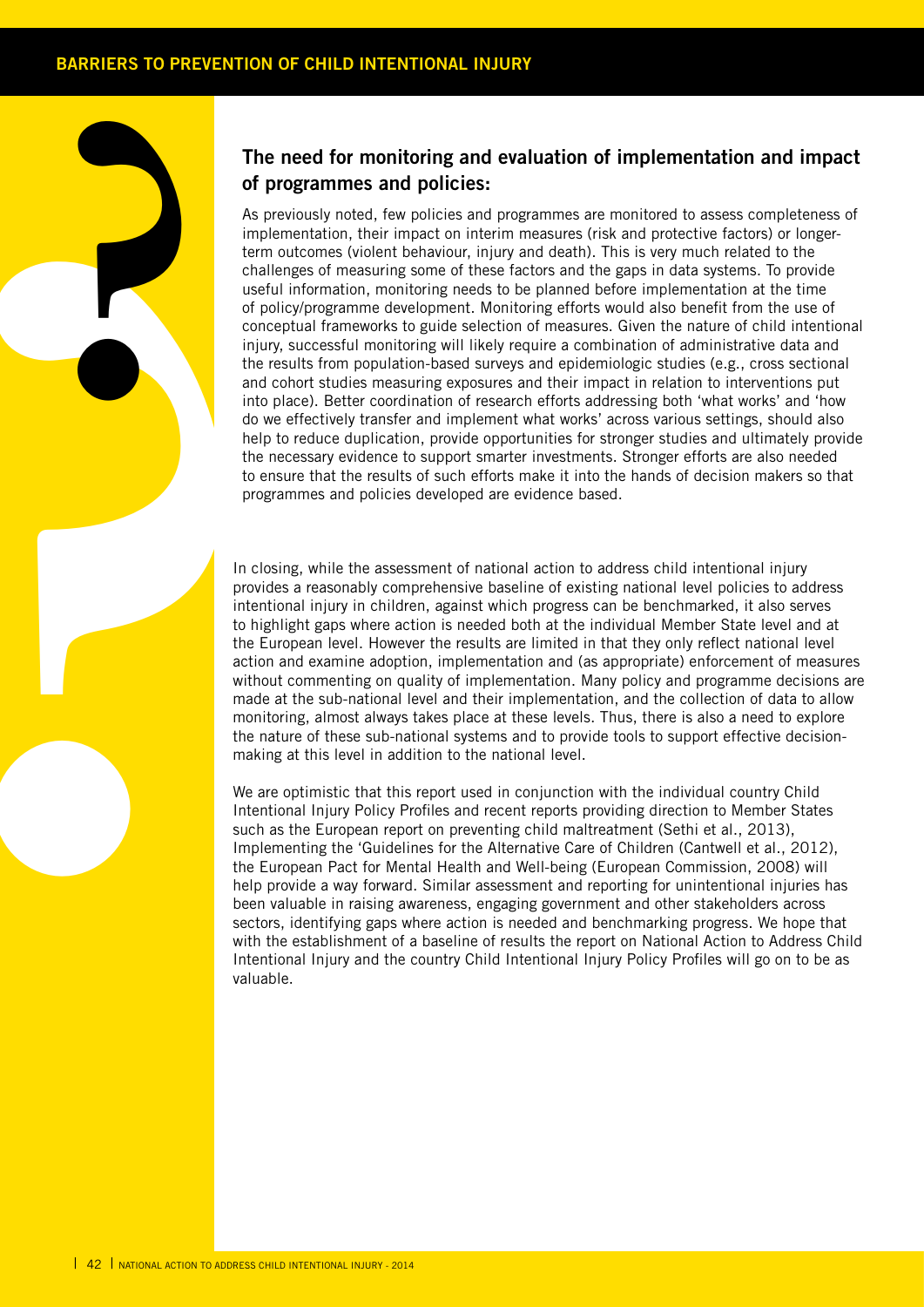## **Recommendations for action on prevention of child intentional injury**

Despite increased awareness of child intentional injury issues resulting from the establishment and implementation of the UN Convention on the Rights of the Child and calls from international organisations for further action, the results of this assessment indicate there is still much to do to address this important public health and human rights issue. The current levels of commitment and resources put toward child intentional injury do not correspond to the magnitude of the issue given the lifelong impact that violence can have on children. It is clear that preventing intentional injuries is an investment that will save money both now and in the future and efforts must be made to ensure investment are at minimum maintained, if not increased, during the current economic crisis.

The decisions made today will ultimately affect future generations of Europeans thus there is a need to focus on:

### **Leadership**

- Member States and EU institutions need to make intentional injury prevention a priority along with other causes of child injury. Leadership is needed to bring together the relevant sectors, determining who will be responsible for the prevention of specific intentional injury issues and coordinating the actions and resources needed.
- ement<br>**revent**<br>the stor<br>the stor<br>of stor<br>and<br>le.<br>EU.<br>and<br>le.<br>ss ee Despite the economic downturn, Member States need to continue to develop, implement and adequately resource national coordinating frameworks and/or action plans to prevent intentional child injury. These can be stand-alone plans or goals; or objectives, targets and actions that are integrated into other strategies within health or other related sectors. Member States should benchmark their performance and measure and monitor their progress towards achieving action plan goals and targets.
- The European Commission and European and international organisations such as the Council of Europe, ENOC, WHO and UNICEF can continue to encourage and support Member State efforts in building leadership, infrastructure and capacity to support the prevention of child intentional injury and effective child-friendly treatment services for child victims and their families.
- Member States need to provide leadership by adopting, implementing, enforcing and monitoring policy measures that have been shown to work at the national, regional and local levels. Further, as prevention efforts move from national to regional and local levels, a multi-sectoral approach (e.g., working with public health, social programmes, justice and education) becomes more important and should be encouraged and evaluated.
- The European Commission needs to continue to work with Member States and civil society to develop EU level policy where European level action will reduce the risk of violence and support efforts to provide equitable protection of children across the EU.
- The European Commission and international organisations such as WHO, UNICEF and the OECD need to work with Member States to develop an action-oriented research agenda that identifies outstanding questions to support current and emerging issues related to violence and the resulting injuries and provide clear guidance on effective action to decision makers.

**?**

**??**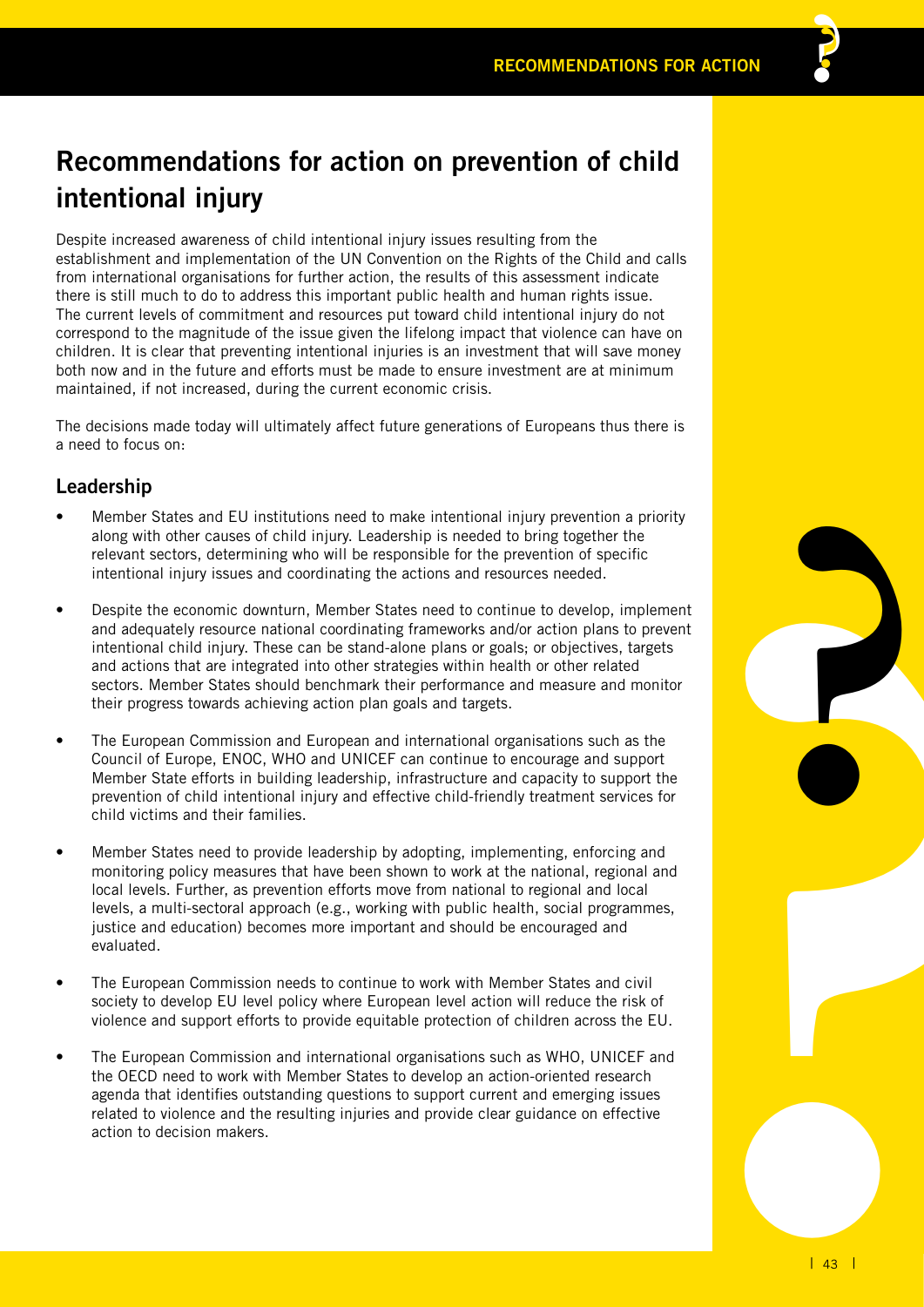**?**

### **Children's rights**

Greater commitment is needed from all Member States to meet their signed commitments to children's rights to health and safety including a life free from violence. This involves ensuring children are actively engaged and involved in policy decisions that affect them, implementing and enforcing legal bans on corporal punishment and ensuring children are protected regardless of where they are living.

## **Capacity building**

- Each Member State should establish and support an inter-sectoral committee to deal with the cross-cutting nature of injury and linkages between programme and policy areas. These inter-sectoral committees would be most effective if they included participation from the relevant departments/ministries involved in both intentional and unintentional injury prevention for children (e.g., health, transport, education, justice). The establishment of a focal or contact point within each department/ministry would also facilitate communication and coordination of efforts.
- Member States should support the development of child specific expertise and capacity in the prevention of child intentional injury and treatment for child victims and their families and perpetrators across all relevant sectors.
- Education and skill building are required at all levels and priority should be given to integrating child intentional injury prevention education and skill building into existing educational mechanisms (e.g. professional training programmes, continuing education programmes, primary and secondary school curricula).
- Examples of effective violence prevention tools and approaches, particularly for school age children, should be shared between countries and such exchanges should be facilitated by the European Commission, the Council of Europe, ENOC, WHO and UNICEF.
- Greater<br>
to child<br>
ensuring<br>
meter<br>
capac<br>
capac<br> **Parameter<br>
Capac<br>
Capac<br>
Capac<br>
Capac<br>
Capac<br>
Capac<br>
Capac<br>
Capac<br>
Capac<br>
Capac<br>
Capac<br>
Capac<br>
Capac<br>
Capac<br>
Capac<br>
Thi fa<br>
ensuring<br>
in fa<br>
ensuring<br>
in fa<br>
in fa<br>
ensuri** Member States should continue to support the enhancement of the health, social and legal services provided to child victims and their families. This will require a review and critical appraisal of services currently provided, enhanced training of staff regarding their accountability for safeguarding children and recognition of signs of child intentional injury and improved linkages between health, social and legal support to ensure appropriate referral of children at risk or child victims and their families to appropriate services for treatment or follow-up. The need for improved linkages is critical and yet is likely one of the most challenging areas where action is needed. Existing models should be both evaluated to identify good practices that can be shared across Member States.
	- Member states and the European Commission should support research into effective transfer of evidence-based good practices, including demonstration research and case studies of examples of both effective and ineffective transfer, to increase knowledge of what is needed to ensure effective adoption, implementation and evaluation of efforts to prevention of violence against children.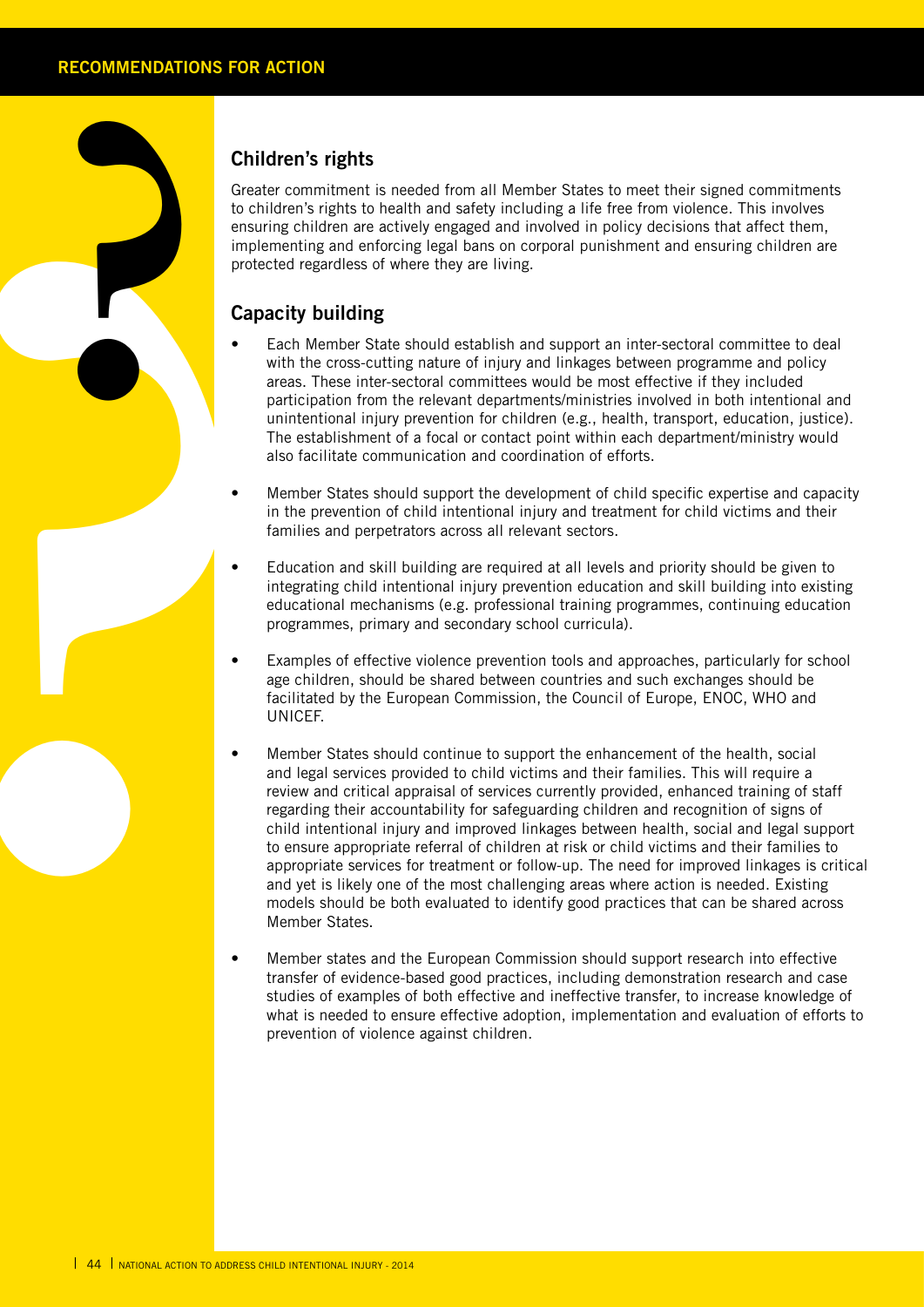- Member States should develop data systems with standardised measures and definitions that allow for routine monitoring of trends in violent behaviour and the resulting fatal and non-fatal intentional injuries and ensure that the output of these systems is used to inform prevention and protection programmes and policies.
- Member States should ensure that good quality mortality data are annually submitted to the WHO and the European Commission so that timely data are available within the WHO Health for All Database and Eurostat. International organisations should jointly improve their collection of data on morbidity and injuries. The European Commission and international organisations such as the WHO and UNICEF should encourage and support these practices. The use of ICD 10 is recommended.
- Data should be made available by all Member States in Europe in age classifications that match the UN definition of children (below age 18 years old) – preferably by single year of age. European databases managed by the WHO (e.g., Health For All database) and Eurostat should also work to provide data for this age group.
- The European Commission should work with Member States and related child health agencies to investigate, select and use standard measures for socio-economic status that are relevant to all areas of child health including both intentional and unintentional injuries to children across the European Union and broader European region to allow comparative data and indicators.
- All Member States should establish and maintain a national programme of multidisciplinary child death reviews using data from multiple sources to investigate unnatural deaths in children, examine patterns and most importantly based on those reviews make specific prevention-related recommendations. Further provisions should be made to require action on recommendations within a reasonable timeframe.
- Member States and the European Commission should support efforts to conduct a burden study examining the well being of children that includes all types of child intentional injury, their risk and protective factors, associated health harming behaviours and their longer term impacts. Standardised survey instruments and methodologies are available which could be adapted to national contexts. Additionally, efforts should be made to bring together economists with stakeholders in the injury field to encourage calculations looking at cost effectiveness, return on investment for effective prevention strategies and cost of treatment versus prevention. The results of all such studies must then be translated into tools for decision makers, public awareness campaigns and professional training.
- Member States and the European Commission should support research into identifying environmental and behavioural risk and protective factors for child intentional injury where gaps exist, and should invest in the collection of exposure data to allow a better understanding of the variation in risk and protective factors within and across countries. In addition, more research should be conducted to better understand the influence of socio-demographic and economic status as determinants of child intentional injury, particularly with respect to allowing comparisons within and between countries and reducing inequities.

**?**

**??**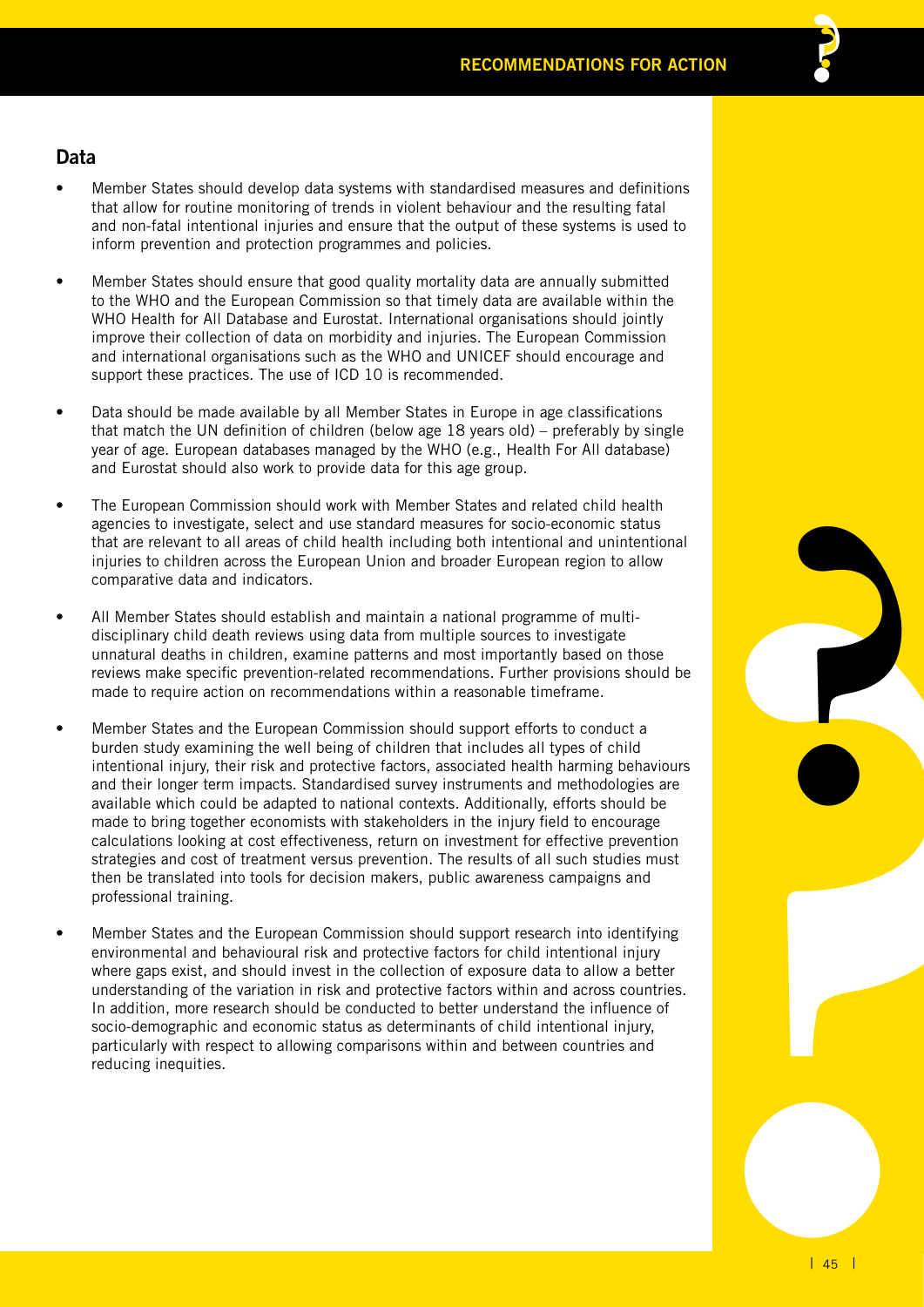## **Our commitment from the European Child Safety Alliance**

To continue supporting action for the prevention of child intentional injury in Europe, the European Child Safety Alliance commits to:

- seeking resources to allow the assessment of national actions to address child intentional injury prevention (including policies examining leadership, children's rights, capacity and data) to be repeated periodically to allow for the on-going measurement of progress and benchmarking both for Member States and across the EU and exploring other means of supporting and monitoring progress;
- Dur cries and To contract Europes **.**<br>
Europes **.**<br> **8.**<br> **8.**<br> **8.**<br> **8.**<br> **8.**<br> **8.**<br> **8.**<br> **8.**<br> **8.**<br> **8.**<br> **8.**<br> **8.**<br> **8.**<br> **8.**<br> **8.**<br> **8.**<br> **8.**<br> **8.**<br> **8.**<br> **8.**<br> **8.**<br> **8.**<br> **8.**<br> **8.**<br> **8.**<br> **8.**<br> **8.**<br> **8.**<br> **8** continuing to work cooperatively with UNICEF, WHO, the Council of Europe, European Network of Ombudspersons for Children (ENOC) and the European Commission to advance the recommended actions in this report, in the UN General Assembly Resolution on children's rights and the Council of Europe Strategy for the Rights of the Child 2012-2015 in order to move the prevention of child intentional injury forward in Member States and overall in Europe;
	- expanding efforts to support Member States as they work to develop, implement and evaluate national frameworks/action plans to address child intentional injury;
	- continuing to promote evidence-based good practices, advocate for their adoption, implementation and enforcement and develop decision-making tools and resources to assist Member States with action at the national, regional and local levels.

**?**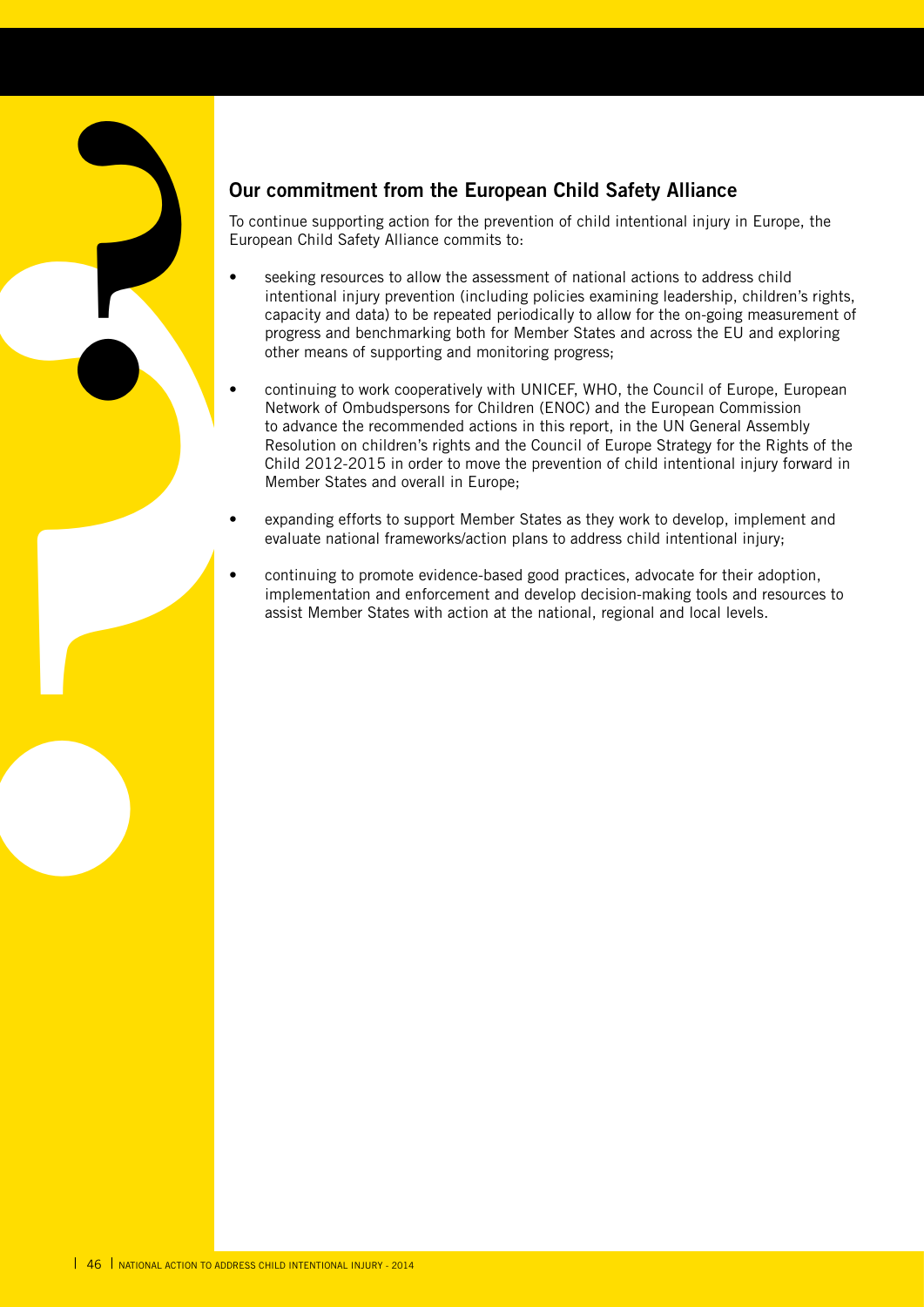# **Individual Country Child Intentional Injury Policy Profiles**

The following section includes the 30 Child Intentional Injury Policy Profiles developed as part of this reporting process. As noted previously, they capture the situation to July 2013.

The profiles use the following classification and colour coding:



policy meeting project criteria exists and has been fully implemented

policy meeting project criteria exists but has not been fully implemented



**No**

**Partially**

**Yes**

policy meeting project criteria does not exist

An additional term was added for the items asking about data sources:



#### **Limited**

data to allow an annual estimate exist but are limited



**??**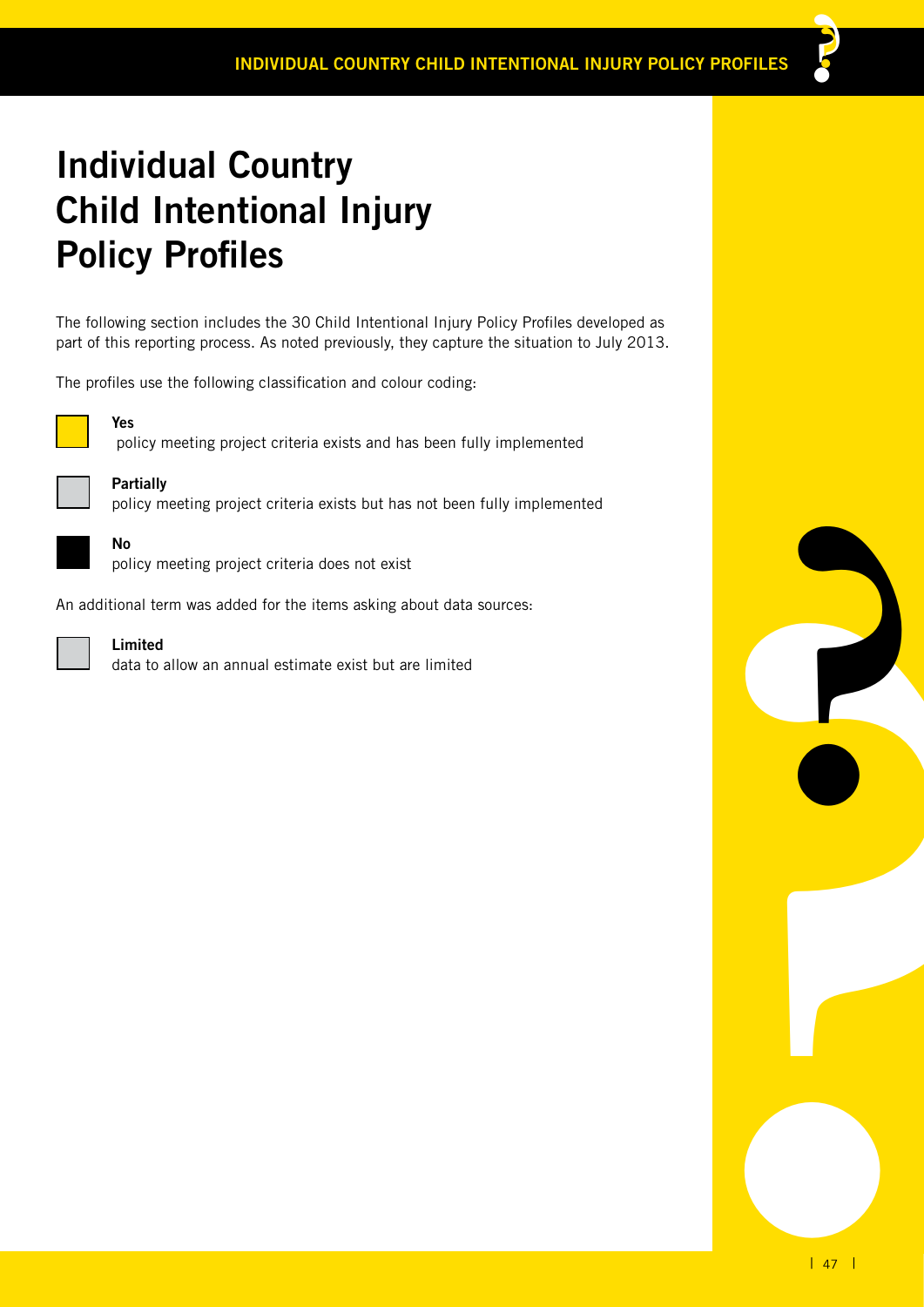# **AUSTRIA**

| <b>LEADERSHIP</b>                                                            |                  |
|------------------------------------------------------------------------------|------------------|
| <b>Government lead for violence prevention</b>                               | <b>Yes</b>       |
| • Government department responsible for national coordination                | <b>Yes</b>       |
| • Specific government focal point identified for violence prevention         | <b>Yes</b>       |
| • Specific lead for child maltreatment                                       | <b>Yes</b>       |
| • Specific lead for peer violence (e.g., bullying, cyberbullying) prevention | <b>No</b>        |
| • Specific lead for suicide/self-directed violence prevention                | <b>No</b>        |
| National intentional injury prevention strategy (covering all 3 areas)       | No <sup>1</sup>  |
| • Specific targets for children included                                     |                  |
| National strategy for child maltreatment prevention <sup>2</sup>             | <b>Yes</b>       |
| National strategy for peer violence prevention <sup>2</sup>                  | <b>No</b>        |
| National strategy for suicide/self-directed injury prevention <sup>2</sup>   | <b>Yes</b>       |
| National alcohol/drug abuse policies                                         | <b>Yes</b>       |
| • Includes specific actions related to children                              | <b>Yes</b>       |
| . Includes support to children of parents with substance abuse problems      | <b>Yes</b>       |
| National code of conduct/practice on violence in broadcasting and media      | <b>Yes</b>       |
| <b>National child protection system</b>                                      |                  |
| • Includes inter-agency/departmental coordination and cooperation            | <b>Yes</b>       |
| • Includes high risk populations (e.g., children with disabilities)          | <b>Yes</b>       |
| • Includes policy on risk assessment of suspected cases                      | <b>Yes</b>       |
| • Law mandating reporting of suspected case by professionals                 | <b>Yes</b>       |
| • Requires monitoring and follow-up of all reported cases                    | <b>Partially</b> |
| • Requires support programmes for victims                                    | <b>Yes</b>       |
| • Requires intervention/treatment programmes for victims                     | <b>Yes</b>       |
| • Requires intervention/treatment programmes for perpetrators                | <b>Partially</b> |

| National ombudsperson for children                                      | <b>Yes</b>       |
|-------------------------------------------------------------------------|------------------|
| National policy to inform and educate children of their specific rights | <b>Yes</b>       |
| <b>National child participation policy (UNCRC Article 12)</b>           | <b>Partially</b> |
| National policy regarding access to child friendly justice              | <b>Yes</b>       |
| National legislation/policy protecting identity of child victims        | <b>Partially</b> |
| Law prohibiting corporal punishment in all settings                     | <b>Yes</b>       |
| National law regulating protection of children living in care           | <b>Yes</b>       |
| Policy diverting child perpetrators of violence from penal system       | No               |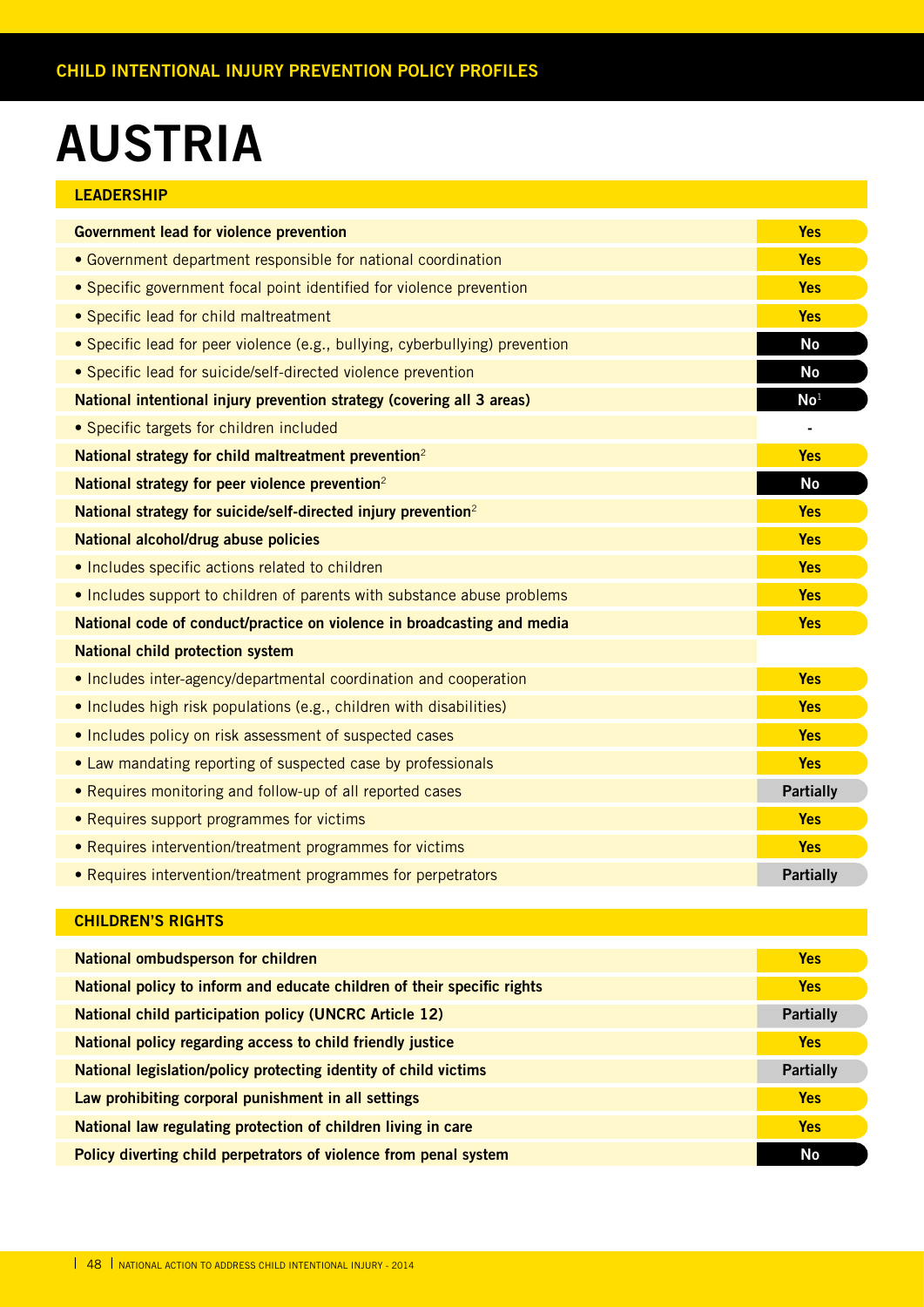

| <b>CAPACITY</b>                                                                                |                  |
|------------------------------------------------------------------------------------------------|------------------|
| Dedicated mental health services for children                                                  | <b>Yes</b>       |
| Specialised police services for children and child victims of violence                         | <b>Partially</b> |
| Coordinated early childhood development programme                                              | <b>Partially</b> |
| Home visitation programme focussing on families at risk for violence                           | <b>No</b>        |
| Public health home visits for new parents include child maltreatment prevention                | <b>No</b>        |
| <b>School related action</b>                                                                   |                  |
| • Mandatory life skills education                                                              | <b>No</b>        |
| • Policy requiring standing committees to address violence                                     | <b>No</b>        |
| • Mandatory violence and sexual abuse prevention programming (e.g., counselling)               | <b>No</b>        |
| • Health curriculum includes sexual/intimate partner abuse prevention                          | <b>No</b>        |
| • Policy requiring school based suicide prevention programmes                                  | No               |
| National child focussed telecommunications services (e.g., child help line)                    | <b>Yes</b>       |
| Awareness raising related action <sup>3</sup>                                                  |                  |
| • National campaign on child maltreatment prevention                                           | <b>Yes</b>       |
| • National campaign on peer violence prevention                                                | <b>No</b>        |
| • Sustained national campaign on positive mental health targeting children                     | <b>Yes</b>       |
| • Sustained national campaign on depression and suicide prevention targeting older adolescents | <b>Yes</b>       |
|                                                                                                |                  |
| <b>DATA</b>                                                                                    |                  |

| Annual national estimate of incidence of child maltreatment possible               | Limited    |
|------------------------------------------------------------------------------------|------------|
| Annual national estimate of incidence of peer violence possible                    | Limited    |
| Annual national estimate of incidence of self-directed violence possible           | Limited    |
| Annual national estimate of incidence of suicide possible                          | <b>Yes</b> |
| Participates in the Health Behaviour of School Aged Children (HBSC) survey in 2014 | Yes        |
| • Will include violence and bullying module in 2014                                | <b>Yes</b> |
| National/regional programme(s) of multidisciplinary child death reviews            | <b>No</b>  |

<sup>1</sup> The Austrian Child Health Strategy covers child maltreatment and suicide but not peer violence<br><sup>2</sup> Strategies only considered if they have specific timelines/targets

- <sup>2</sup> Strategies only considered if they have specific timelines/targets<br><sup>2</sup> Campaigns only considered if in past five years
- Campaigns only considered if in past five years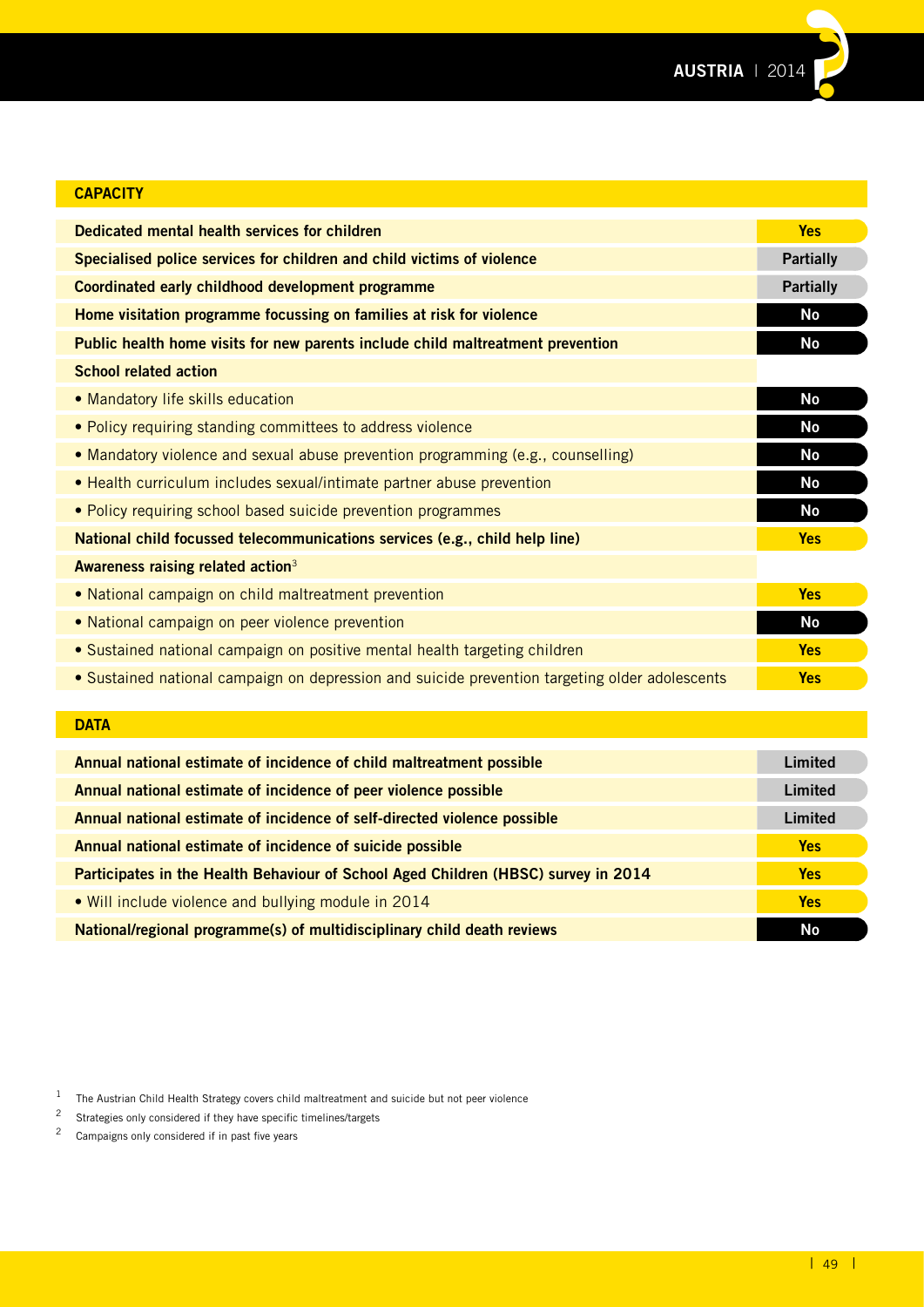# **BELGIUM (FLANDERS)** 1

| <b>LEADERSHIP</b>                                                            |                  |
|------------------------------------------------------------------------------|------------------|
| <b>Government lead for violence prevention</b>                               | <b>Yes</b>       |
| • Government department responsible for national coordination                | <b>Yes</b>       |
| • Specific government focal point identified for violence prevention         | <b>Yes</b>       |
| • Specific lead for child maltreatment                                       | <b>Yes</b>       |
| • Specific lead for peer violence (e.g., bullying, cyberbullying) prevention | <b>Yes</b>       |
| • Specific lead for suicide/self-directed violence prevention                | <b>Yes</b>       |
| National intentional injury prevention strategy (covering all 3 areas)       | <b>No</b>        |
| • Specific targets for children included                                     |                  |
| National strategy for child maltreatment prevention <sup>2</sup>             | <b>Yes</b>       |
| National strategy for peer violence prevention <sup>2</sup>                  | <b>No</b>        |
| National strategy for suicide/self-directed injury prevention <sup>2</sup>   | <b>Yes</b>       |
| National alcohol/drug abuse policies                                         | <b>Yes</b>       |
| • Includes specific actions related to children                              | <b>Yes</b>       |
| . Includes support to children of parents with substance abuse problems      | <b>Partially</b> |
| National code of conduct/practice on violence in broadcasting and media      | <b>Yes</b>       |
| <b>National child protection system</b>                                      |                  |
| • Includes inter-agency/departmental coordination and cooperation            | <b>Yes</b>       |
| • Includes high risk populations (e.g., children with disabilities)          | <b>Partially</b> |
| • Includes policy on risk assessment of suspected cases                      | <b>Partially</b> |
| • Law mandating reporting of suspected case by professionals                 | <b>Yes</b>       |
| • Requires monitoring and follow-up of all reported cases                    | <b>Yes</b>       |
| • Requires support programmes for victims                                    | <b>Yes</b>       |
| • Requires intervention/treatment programmes for victims                     | <b>Yes</b>       |
| • Requires intervention/treatment programmes for perpetrators                | <b>Partially</b> |

| <b>National ombudsperson for children</b>                               | <b>Yes</b>       |
|-------------------------------------------------------------------------|------------------|
| National policy to inform and educate children of their specific rights | <b>Yes</b>       |
| <b>National child participation policy (UNCRC Article 12)</b>           | <b>Partially</b> |
| National policy regarding access to child friendly justice              | <b>Yes</b>       |
| National legislation/policy protecting identity of child victims        | <b>Yes</b>       |
| Law prohibiting corporal punishment in all settings                     | No               |
| National law regulating protection of children living in care           | <b>Yes</b>       |
| Policy diverting child perpetrators of violence from penal system       | <b>Yes</b>       |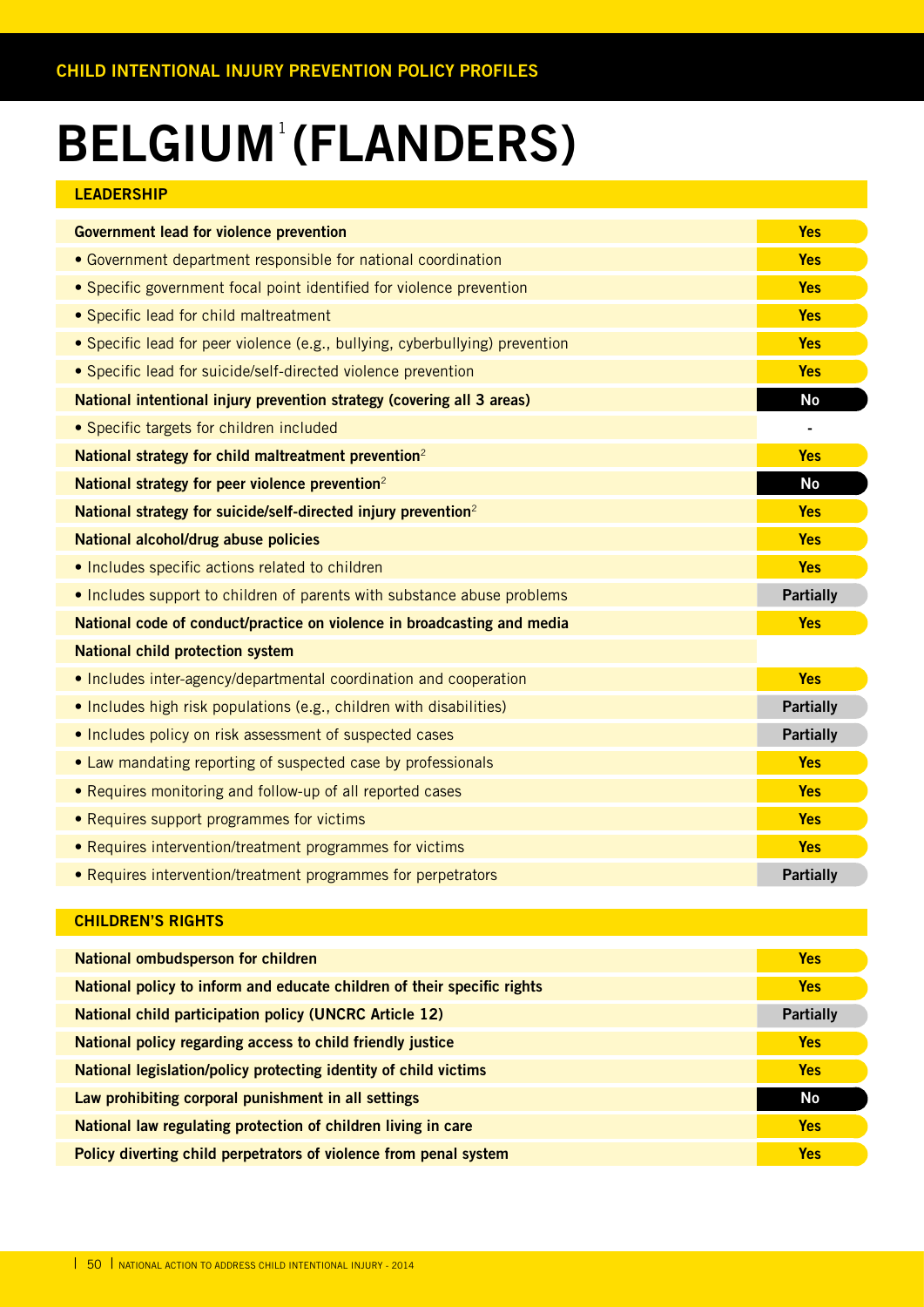| <b>CAPACITY</b>                                                                                |                        |
|------------------------------------------------------------------------------------------------|------------------------|
| Dedicated mental health services for children                                                  | <b>Yes</b>             |
| Specialised police services for children and child victims of violence                         | <b>Partially</b>       |
| Coordinated early childhood development programme                                              | <b>Yes</b>             |
| Home visitation programme focussing on families at risk for violence                           | <b>Partially</b>       |
| Public health home visits for new parents include child maltreatment prevention                | <b>Partially</b>       |
| <b>School related action</b>                                                                   |                        |
| • Mandatory life skills education                                                              | <b>Yes</b>             |
| • Policy requiring standing committees to address violence                                     | No                     |
| • Mandatory violence and sexual abuse prevention programming (e.g., counselling)               | <b>No</b>              |
| • Health curriculum includes sexual/intimate partner abuse prevention                          | Yes <sup>3</sup>       |
| • Policy requiring school based suicide prevention programmes                                  | $\mathsf{No}^4$        |
| National child focussed telecommunications services (e.g., child help line)                    | <b>Yes</b>             |
| Awareness raising related action <sup>5</sup>                                                  |                        |
| • National campaign on child maltreatment prevention                                           | Yes <sup>6</sup>       |
| • National campaign on peer violence prevention                                                | <b>Yes</b>             |
| • Sustained national campaign on positive mental health targeting children                     | Partially <sup>6</sup> |
| · Sustained national campaign on depression and suicide prevention targeting older adolescents | Partially <sup>6</sup> |
|                                                                                                |                        |
| <b>DATA</b>                                                                                    |                        |

| Annual national estimate of incidence of child maltreatment possible               | <b>Yes</b> |
|------------------------------------------------------------------------------------|------------|
| Annual national estimate of incidence of peer violence possible                    | No         |
| Annual national estimate of incidence of self-directed violence possible           | No         |
| Annual national estimate of incidence of suicide possible                          | <b>Yes</b> |
| Participates in the Health Behaviour of School Aged Children (HBSC) survey in 2014 | <b>Yes</b> |
| . Will include violence and bullying module in 2014                                | <b>Yes</b> |
| National/regional programme(s) of multidisciplinary child death reviews            | No         |

- Campaigns only considered if in past five years
- 6 Limited scope in terms of content and/or coverage

<sup>1</sup> Information only represents situation in Flanders, information for other parts of Belgium not available<br>2 Strategies only considered if they have specific timelines/targets

Strategies only considered if they have specific timelines/targets

<sup>3</sup> Content not standardised across schools

<sup>4</sup> Guidance document exists but no policy<br> $\frac{5}{2}$  Campaigns only considered if in past five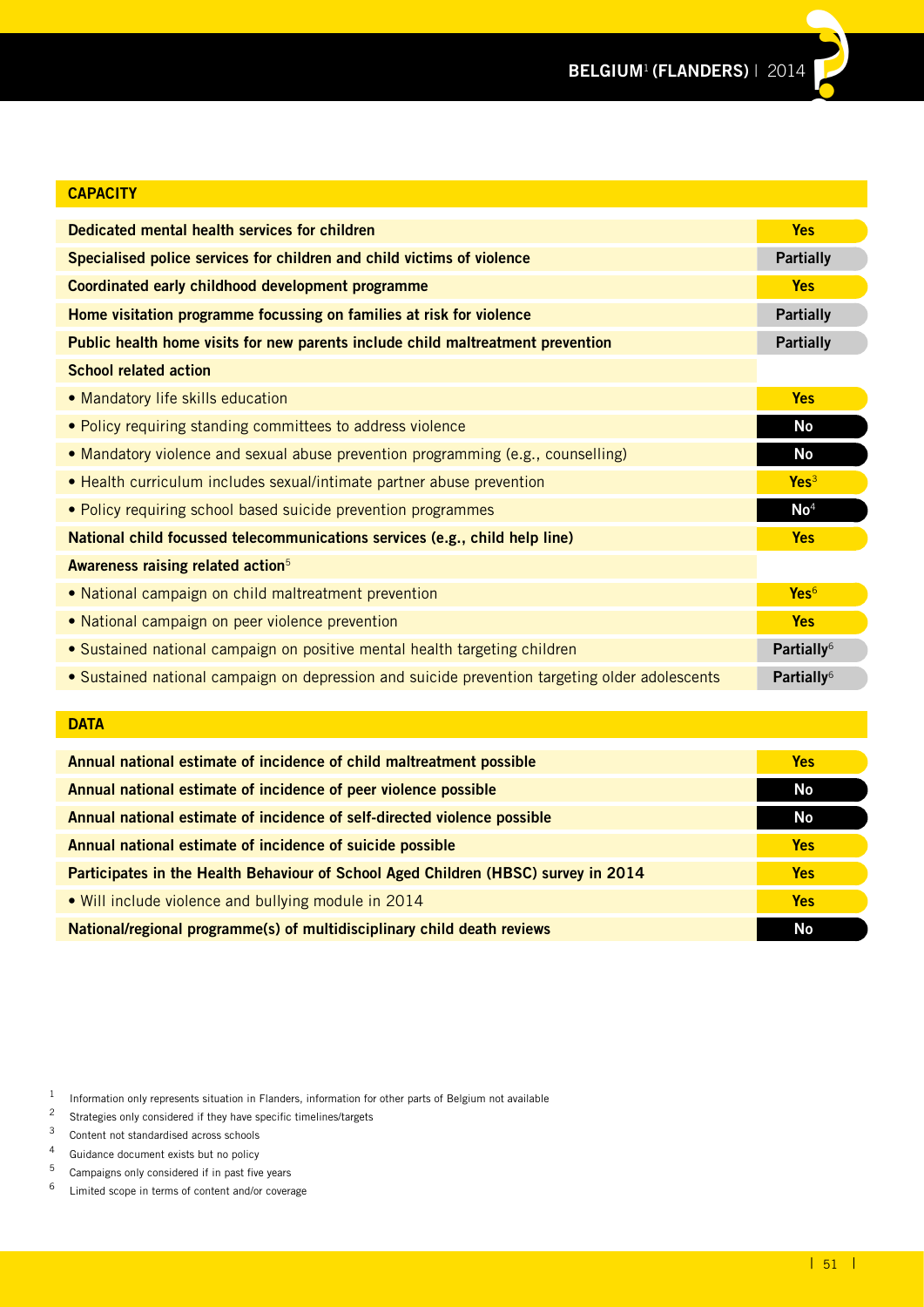# **BULGARIA**

| DULUANIA                                                                     |                          |
|------------------------------------------------------------------------------|--------------------------|
| <b>LEADERSHIP</b>                                                            |                          |
| <b>Government lead for violence prevention</b>                               | <b>Yes</b>               |
| • Government department responsible for national coordination                | <b>Yes</b>               |
| • Specific government focal point identified for violence prevention         | <b>Partially</b>         |
| • Specific lead for child maltreatment                                       | <b>Yes</b>               |
| • Specific lead for peer violence (e.g., bullying, cyberbullying) prevention | <b>Yes</b>               |
| • Specific lead for suicide/self-directed violence prevention                | <b>No</b>                |
| National intentional injury prevention strategy (covering all 3 areas)       | <b>No</b>                |
| • Specific targets for children included                                     |                          |
| National strategy for child maltreatment prevention <sup>1</sup>             | <b>Yes</b>               |
| National strategy for peer violence prevention $1$                           | Yes <sup>2</sup>         |
| National strategy for suicide/self-directed injury prevention <sup>1</sup>   | <b>No</b>                |
| National alcohol/drug abuse policies                                         | <b>No</b>                |
| · Includes specific actions related to children                              |                          |
| . Includes support to children of parents with substance abuse problems      | $\overline{\phantom{a}}$ |
| National code of conduct/practice on violence in broadcasting and media      | <b>Yes</b>               |
| <b>National child protection system</b>                                      |                          |
| • Includes inter-agency/departmental coordination and cooperation            | <b>Partially</b>         |
| • Includes high risk populations (e.g., children with disabilities)          | <b>Yes</b>               |
| • Includes policy on risk assessment of suspected cases                      | <b>No</b>                |
| • Law mandating reporting of suspected case by professionals                 | <b>Yes</b>               |
| • Requires monitoring and follow-up of all reported cases                    | <b>Yes</b>               |

- Requires support programmes for victims **Yes**
- Requires intervention/treatment programmes for victims **Yes**
- Requires intervention/treatment programmes for perpetrators **No**

| <b>National ombudsperson for children</b>                               | Partially <sup>3</sup> |
|-------------------------------------------------------------------------|------------------------|
| National policy to inform and educate children of their specific rights | <b>Partially</b>       |
| <b>National child participation policy (UNCRC Article 12)</b>           | <b>Partially</b>       |
| National policy regarding access to child friendly justice              | <b>Partially</b>       |
| National legislation/policy protecting identity of child victims        | <b>Yes</b>             |
| Law prohibiting corporal punishment in all settings                     | <b>Yes</b>             |
| National law regulating protection of children living in care           | <b>Yes</b>             |
| Policy diverting child perpetrators of violence from penal system       | <b>Partially</b>       |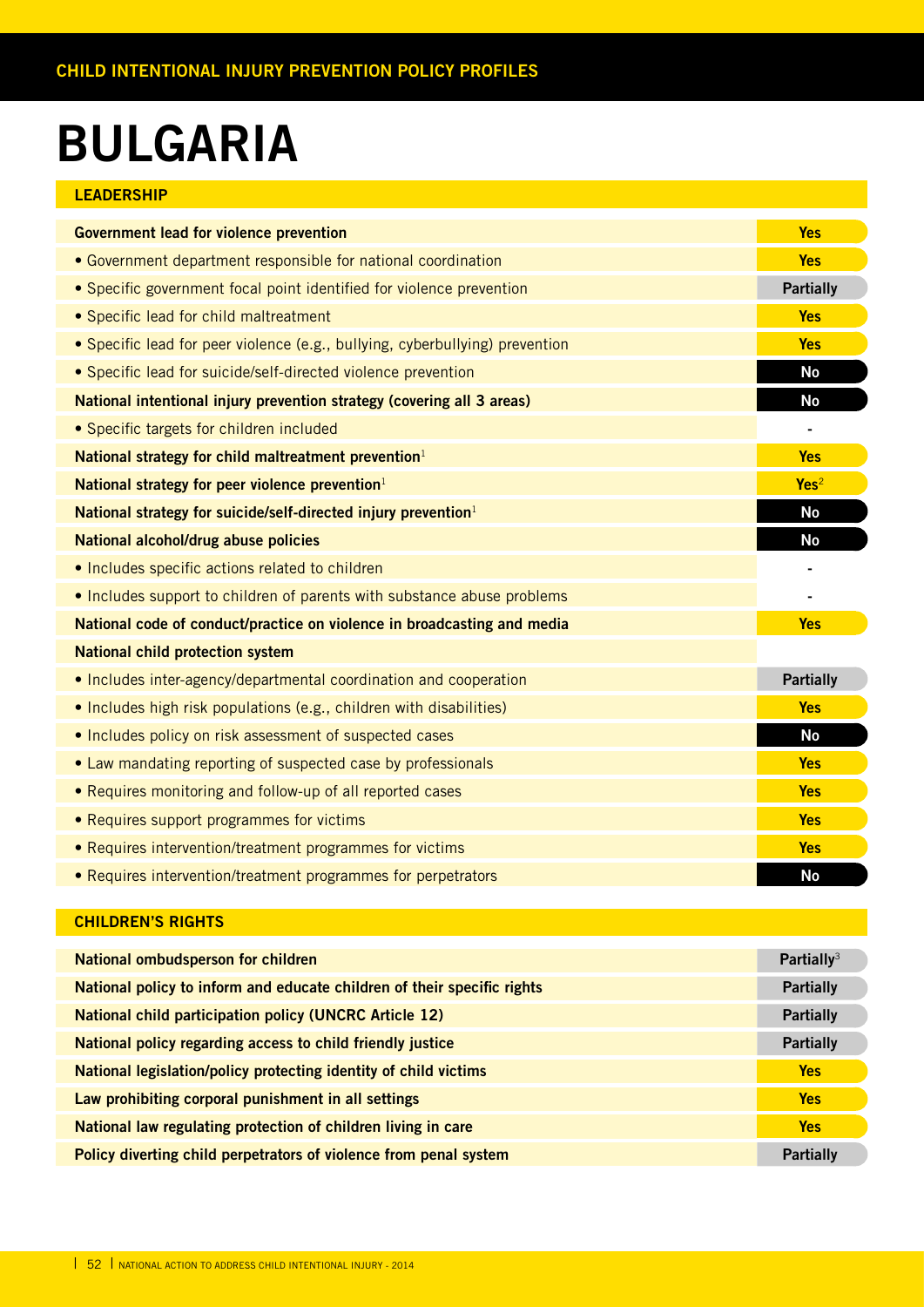

| <b>CAPACITY</b>                                                                                |                  |
|------------------------------------------------------------------------------------------------|------------------|
| Dedicated mental health services for children                                                  | <b>Yes</b>       |
| Specialised police services for children and child victims of violence                         | <b>Partially</b> |
| Coordinated early childhood development programme                                              | <b>No</b>        |
| Home visitation programme focussing on families at risk for violence                           | <b>No</b>        |
| Public health home visits for new parents include child maltreatment prevention                | <b>No</b>        |
| <b>School related action</b>                                                                   |                  |
| • Mandatory life skills education                                                              | <b>Partially</b> |
| • Policy requiring standing committees to address violence                                     | <b>No</b>        |
| • Mandatory violence and sexual abuse prevention programming (e.g., counselling)               | <b>No</b>        |
| • Health curriculum includes sexual/intimate partner abuse prevention                          | <b>No</b>        |
| • Policy requiring school based suicide prevention programmes                                  | <b>No</b>        |
| National child focussed telecommunications services (e.g., child help line)                    | <b>Yes</b>       |
| Awareness raising related action <sup>4</sup>                                                  |                  |
| • National campaign on child maltreatment prevention                                           | <b>Yes</b>       |
| • National campaign on peer violence prevention                                                | <b>Yes</b>       |
| • Sustained national campaign on positive mental health targeting children                     | <b>No</b>        |
| • Sustained national campaign on depression and suicide prevention targeting older adolescents | <b>No</b>        |
|                                                                                                |                  |

| <b>Service Service</b> |     | <b>Service Service</b> | . .                    |  |
|------------------------|-----|------------------------|------------------------|--|
|                        | . . |                        | <b>Service Service</b> |  |
|                        |     |                        |                        |  |
|                        |     |                        |                        |  |

| Annual national estimate of incidence of child maltreatment possible               | <b>Yes</b>       |
|------------------------------------------------------------------------------------|------------------|
| Annual national estimate of incidence of peer violence possible                    | Limited          |
| Annual national estimate of incidence of self-directed violence possible           | <b>Yes</b>       |
| Annual national estimate of incidence of suicide possible                          | <b>Yes</b>       |
| Participates in the Health Behaviour of School Aged Children (HBSC) survey in 2014 | Yes <sup>5</sup> |
| . Will include violence and bullying module in 2014                                | Yes <sup>5</sup> |
| National/regional programme(s) of multidisciplinary child death reviews            | <b>No</b>        |

- <sup>4</sup> Campaigns only considered if in past five years.<br> $\frac{5}{2}$  Pending funding
- Pending funding

<sup>1</sup> Strategies only considered if they have specific timelines/targets<br> $\frac{2}{\pi}$  Limited scope in terms of content

<sup>&</sup>lt;sup>2</sup> Limited scope in terms of content<br> $\frac{3}{2}$  There is a national embudsperson

<sup>3</sup> There is a national ombudsperson whose mandate includes children, but no specific ombudsperson for children.<br>4 Campaigns only considered if in past five years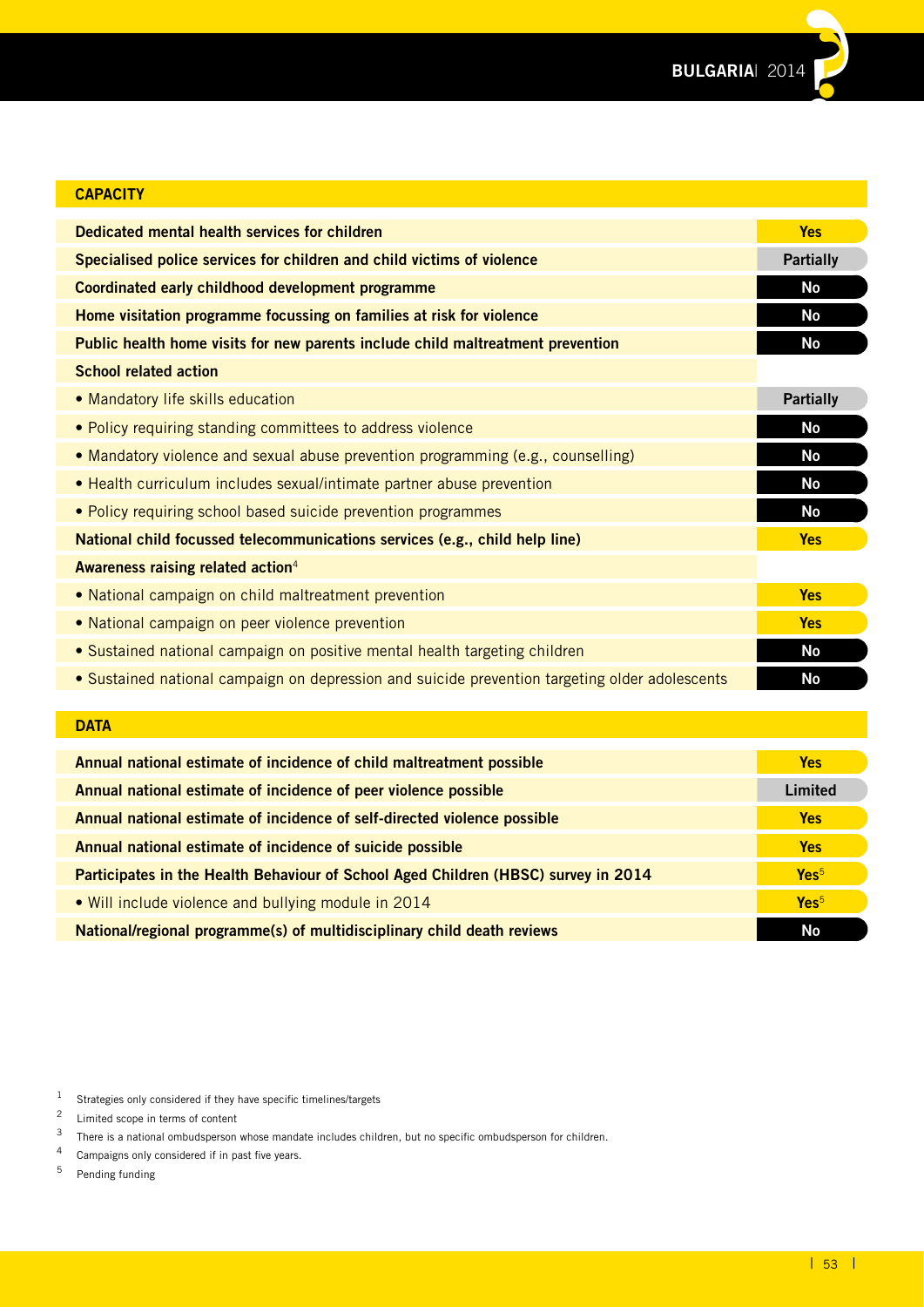# **CROATIA**

#### **LEADERSHIP**

| <b>Government lead for violence prevention</b>                               | <b>Yes</b>       |
|------------------------------------------------------------------------------|------------------|
| • Government department responsible for national coordination                | <b>Yes</b>       |
| • Specific government focal point identified for violence prevention         | <b>No</b>        |
| • Specific lead for child maltreatment                                       | <b>Yes</b>       |
| • Specific lead for peer violence (e.g., bullying, cyberbullying) prevention | <b>Yes</b>       |
| · Specific lead for suicide/self-directed violence prevention                | <b>Yes</b>       |
| National intentional injury prevention strategy (covering all 3 areas)       | $\mathbf{No}^1$  |
| • Specific targets for children included                                     |                  |
| National strategy for child maltreatment prevention <sup>2</sup>             | <b>Yes</b>       |
| National strategy for peer violence prevention <sup>2</sup>                  | Yes <sup>3</sup> |
| National strategy for suicide/self-directed injury prevention <sup>2</sup>   | <b>Yes</b>       |
| National alcohol/drug abuse policies                                         | <b>Yes</b>       |
| • Includes specific actions related to children                              | <b>Yes</b>       |
| . Includes support to children of parents with substance abuse problems      | <b>Partially</b> |
| National code of conduct/practice on violence in broadcasting and media      | <b>Partially</b> |
| <b>National child protection system</b>                                      |                  |
| • Includes inter-agency/departmental coordination and cooperation            | <b>Yes</b>       |
| • Includes high risk populations (e.g., children with disabilities)          | <b>Yes</b>       |
| . Includes policy on risk assessment of suspected cases                      | <b>No</b>        |
| • Law mandating reporting of suspected case by professionals                 | <b>Yes</b>       |
| • Requires monitoring and follow-up of all reported cases                    | <b>Yes</b>       |
| • Requires support programmes for victims                                    | <b>Yes</b>       |
| • Requires intervention/treatment programmes for victims                     | <b>Yes</b>       |
| • Requires intervention/treatment programmes for perpetrators                | <b>Partially</b> |

| National ombudsperson for children                                      | <b>Yes</b>       |
|-------------------------------------------------------------------------|------------------|
| National policy to inform and educate children of their specific rights | <b>Yes</b>       |
| <b>National child participation policy (UNCRC Article 12)</b>           | <b>Yes</b>       |
| National policy regarding access to child friendly justice              | <b>Yes</b>       |
| National legislation/policy protecting identity of child victims        | <b>Yes</b>       |
| Law prohibiting corporal punishment in all settings                     | <b>Yes</b>       |
| National law regulating protection of children living in care           | <b>Partially</b> |
| Policy diverting child perpetrators of violence from penal system       | <b>Yes</b>       |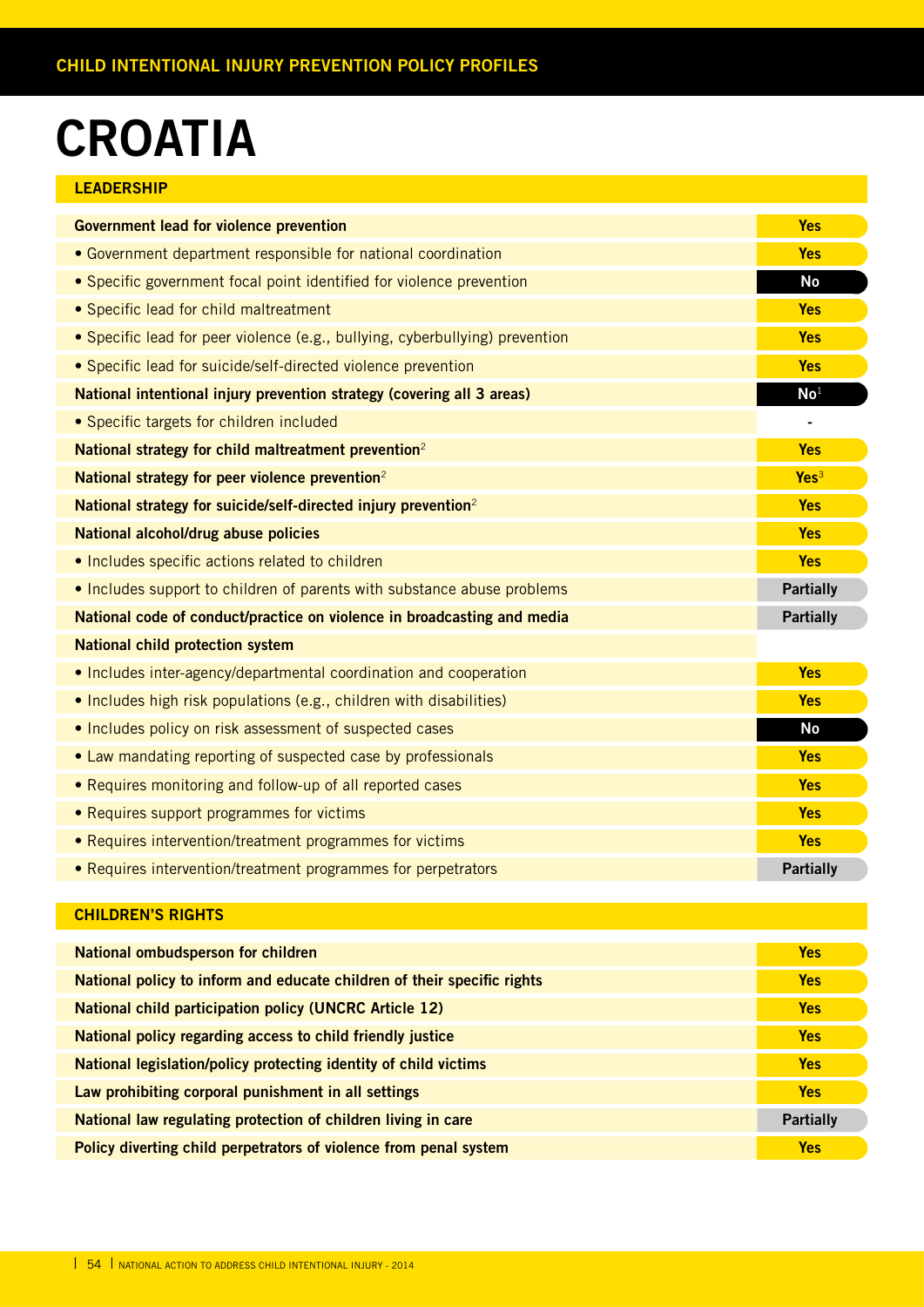#### **CAPACITY**

| Dedicated mental health services for children                                                  | <b>Partially</b>       |
|------------------------------------------------------------------------------------------------|------------------------|
| Specialised police services for children and child victims of violence                         | <b>Yes</b>             |
| Coordinated early childhood development programme                                              | <b>Partially</b>       |
| Home visitation programme focussing on families at risk for violence                           | <b>Partially</b>       |
| Public health home visits for new parents include child maltreatment prevention                | <b>Partially</b>       |
| <b>School related action</b>                                                                   |                        |
| • Mandatory life skills education                                                              | Partially <sup>4</sup> |
| . Policy requiring standing committees to address violence                                     | <b>Yes</b>             |
| • Mandatory violence and sexual abuse prevention programming (e.g., counselling)               | <b>Yes</b>             |
| • Health curriculum includes sexual/intimate partner abuse prevention                          | <b>Yes</b>             |
| • Policy requiring school based suicide prevention programmes                                  | <b>Partially</b>       |
| National child focussed telecommunications services (e.g., child help line)                    | <b>Yes</b>             |
| Awareness raising related action <sup>5</sup>                                                  |                        |
| • National campaign on child maltreatment prevention                                           | <b>Yes</b>             |
| • National campaign on peer violence prevention                                                | <b>Yes</b>             |
| • Sustained national campaign on positive mental health targeting children                     | No                     |
| • Sustained national campaign on depression and suicide prevention targeting older adolescents | No                     |
| <b>DATA</b>                                                                                    |                        |

| Annual national estimate of incidence of child maltreatment possible               | <b>Yes</b> |
|------------------------------------------------------------------------------------|------------|
| Annual national estimate of incidence of peer violence possible                    | <b>Yes</b> |
| Annual national estimate of incidence of self-directed violence possible           | Limited    |
| Annual national estimate of incidence of suicide possible                          | <b>Yes</b> |
| Participates in the Health Behaviour of School Aged Children (HBSC) survey in 2014 | Yes        |
| • Will include violence and bullying module in 2014                                | No         |
| National/regional programme(s) of multidisciplinary child death reviews            | No         |

<sup>2</sup> Strategies only considered if they have specific timelines/targets

Campaigns only considered if in past five years

 $1$  Multiple strategies exist, with and without targets and timelines – none comprehensively covering all 3 areas

<sup>&</sup>lt;sup>3</sup> Limited scope in terms of content<br><sup>4</sup> Developed but not yet implemente

<sup>&</sup>lt;sup>4</sup> Developed but not yet implemented<br> $\frac{5}{2}$  Campaigns only considered if in pas-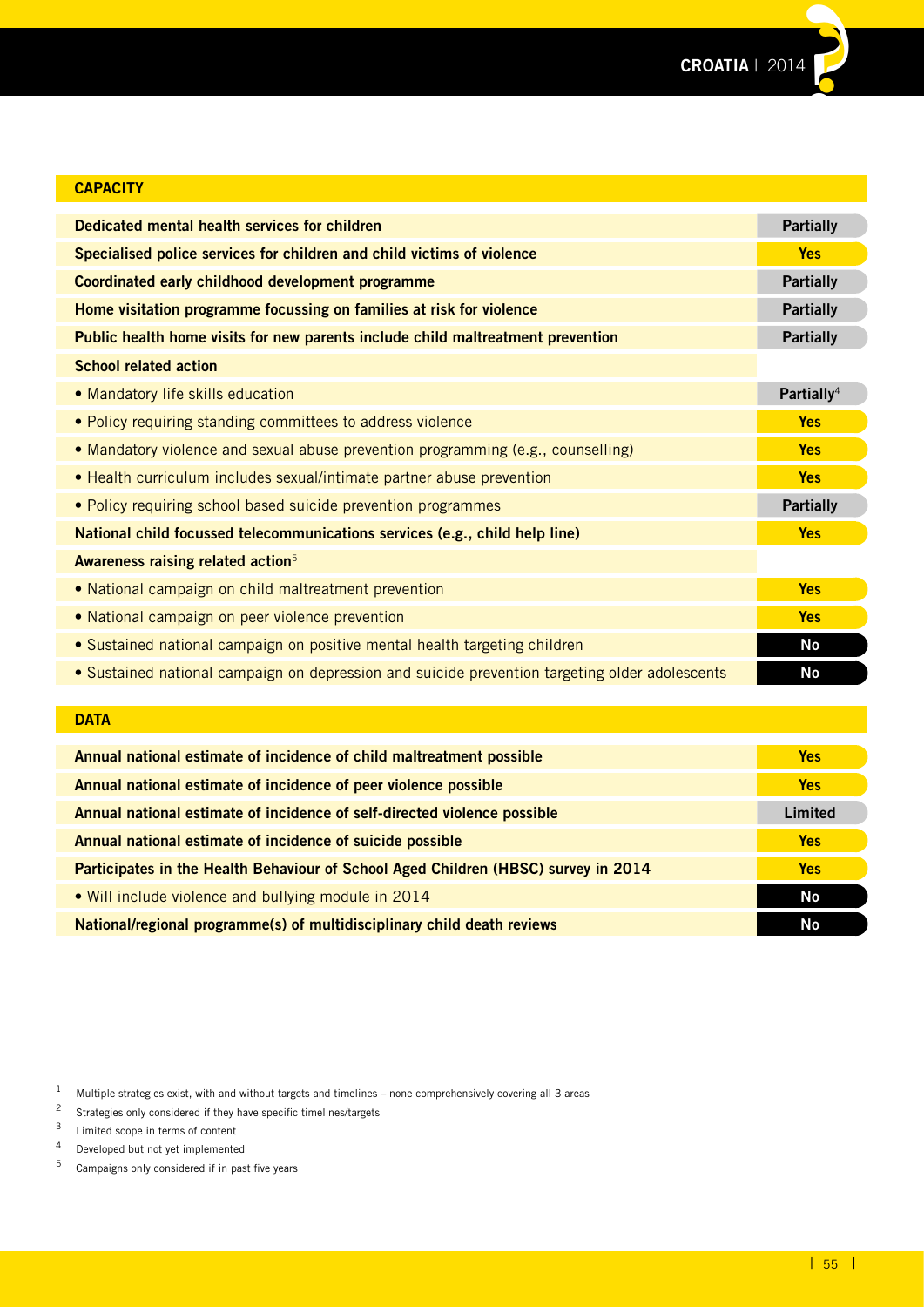# **CYPRUS**

| <b>LEADERSHIP</b>                                                            |                        |
|------------------------------------------------------------------------------|------------------------|
| <b>Government lead for violence prevention</b>                               | <b>Yes</b>             |
| • Government department responsible for national coordination                | <b>Yes</b>             |
| • Specific government focal point identified for violence prevention         | <b>Yes</b>             |
| • Specific lead for child maltreatment                                       | <b>Yes</b>             |
| • Specific lead for peer violence (e.g., bullying, cyberbullying) prevention | <b>Yes</b>             |
| • Specific lead for suicide/self-directed violence prevention                | <b>Yes</b>             |
| National intentional injury prevention strategy (covering all 3 areas)       | <b>Yes</b>             |
| • Specific targets for children included                                     | <b>Yes</b>             |
| National strategy for child maltreatment prevention <sup>1</sup>             | <b>No</b>              |
| National strategy for peer violence prevention <sup>1</sup>                  | No                     |
| National strategy for suicide/self-directed injury prevention <sup>1</sup>   | No                     |
| National alcohol/drug abuse policies                                         | Partially <sup>2</sup> |
| . Includes specific actions related to children                              | <b>Yes</b>             |
| . Includes support to children of parents with substance abuse problems      | <b>Yes</b>             |
| National code of conduct/practice on violence in broadcasting and media      | <b>Yes</b>             |
| <b>National child protection system</b>                                      |                        |
| • Includes inter-agency/departmental coordination and cooperation            | <b>Yes</b>             |
| • Includes high risk populations (e.g., children with disabilities)          | <b>Yes</b>             |
| . Includes policy on risk assessment of suspected cases                      | <b>No</b>              |
| • Law mandating reporting of suspected case by professionals                 | <b>Yes</b>             |
| • Requires monitoring and follow-up of all reported cases                    | <b>Yes</b>             |
| • Requires support programmes for victims                                    | <b>Yes</b>             |
| • Requires intervention/treatment programmes for victims                     | <b>Yes</b>             |
| • Requires intervention/treatment programmes for perpetrators                | <b>Partially</b>       |

| National ombudsperson for children                                      | <b>Yes</b> |
|-------------------------------------------------------------------------|------------|
| National policy to inform and educate children of their specific rights | <b>Yes</b> |
| <b>National child participation policy (UNCRC Article 12)</b>           | Yes        |
| National policy regarding access to child friendly justice              | <b>Yes</b> |
| National legislation/policy protecting identity of child victims        | <b>Yes</b> |
| Law prohibiting corporal punishment in all settings                     | <b>Yes</b> |
| National law regulating protection of children living in care           | <b>Yes</b> |
| Policy diverting child perpetrators of violence from penal system       | <b>Yes</b> |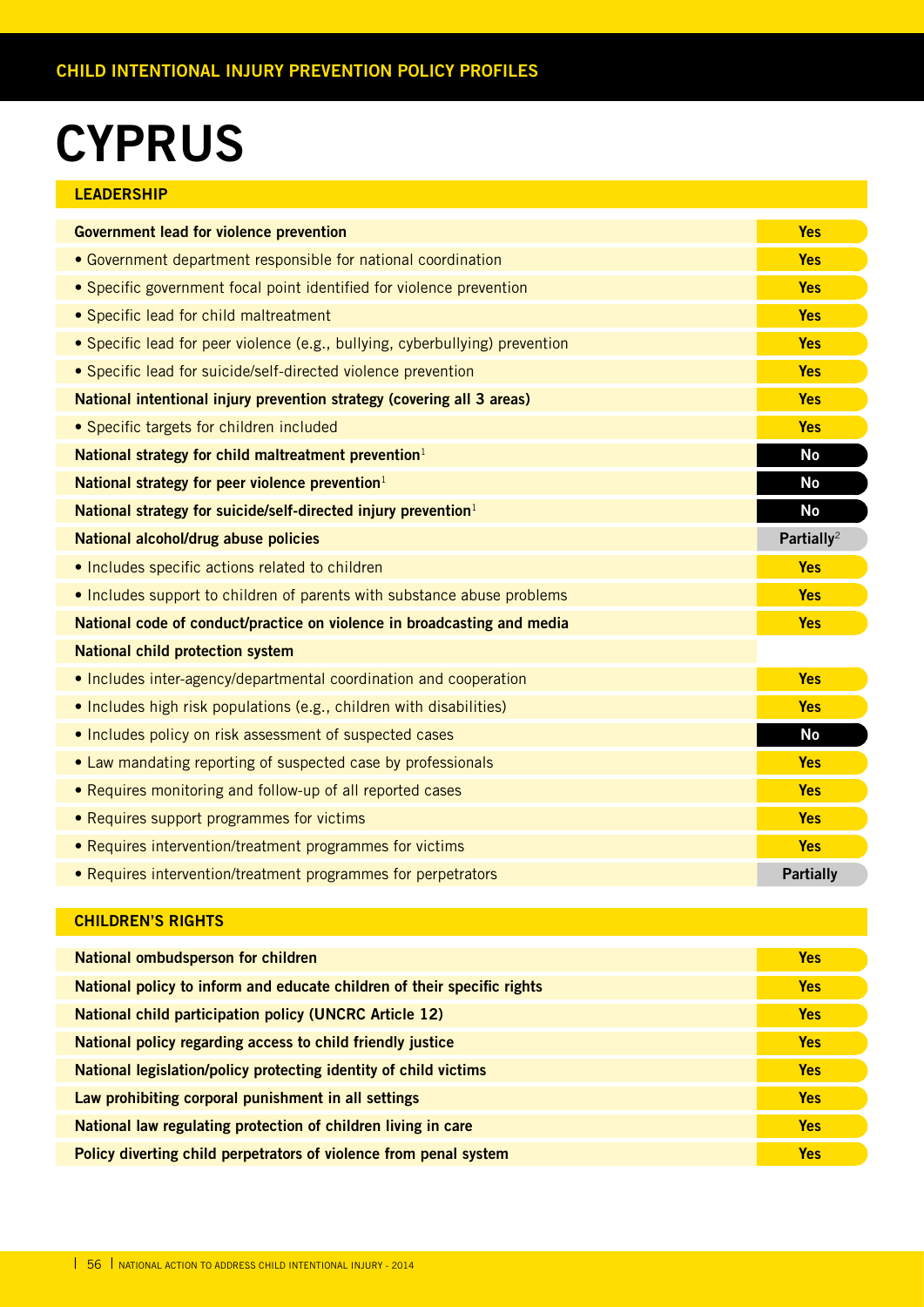

| <b>CAPACITY</b>                                                                                |                  |
|------------------------------------------------------------------------------------------------|------------------|
| Dedicated mental health services for children                                                  | <b>Yes</b>       |
| Specialised police services for children and child victims of violence                         | <b>Yes</b>       |
| Coordinated early childhood development programme                                              | $\mathsf{No}^4$  |
| Home visitation programme focussing on families at risk for violence                           | No <sup>3</sup>  |
| Public health home visits for new parents include child maltreatment prevention                | No <sup>3</sup>  |
| <b>School related action</b>                                                                   |                  |
| • Mandatory life skills education                                                              | Yes <sup>4</sup> |
| • Policy requiring standing committees to address violence                                     | <b>Yes</b>       |
| • Mandatory violence and sexual abuse prevention programming (e.g., counselling)               | <b>No</b>        |
| • Health curriculum includes sexual/intimate partner abuse prevention                          | Yes <sup>4</sup> |
| • Policy requiring school based suicide prevention programmes                                  | <b>No</b>        |
| National child focussed telecommunications services (e.g., child help line)                    | <b>No</b>        |
| Awareness raising related action <sup>5</sup>                                                  |                  |
| • National campaign on child maltreatment prevention                                           | <b>Yes</b>       |
| • National campaign on peer violence prevention                                                | <b>Yes</b>       |
| • Sustained national campaign on positive mental health targeting children                     | <b>Yes</b>       |
| • Sustained national campaign on depression and suicide prevention targeting older adolescents | <b>No</b>        |
|                                                                                                |                  |

### **DATA**

| Annual national estimate of incidence of child maltreatment possible               | Limited   |
|------------------------------------------------------------------------------------|-----------|
| Annual national estimate of incidence of peer violence possible                    | No.       |
| Annual national estimate of incidence of self-directed violence possible           | <b>No</b> |
| Annual national estimate of incidence of suicide possible                          | No.       |
| Participates in the Health Behaviour of School Aged Children (HBSC) survey in 2014 | <b>No</b> |
| • Will include violence and bullying module in 2014                                |           |
| National/regional programme(s) of multidisciplinary child death reviews            | No        |

4 Mandated in elementary schools only<br> $\frac{5}{2}$  Campaigns only considered if in past

Campaigns only considered if in past five years

<sup>1</sup> Strategies only considered if they have specific timelines/targets<br> $\frac{2}{\pi}$  Drug abuse policy fully implemented but alcohol policy only part

<sup>&</sup>lt;sup>2</sup> Drug abuse policy fully implemented but alcohol policy only partly implemented  $\frac{3}{2}$  Developed but has not been adopted and implemented due to lack of funding

<sup>&</sup>lt;sup>3</sup> Developed but has not been adopted and implemented due to lack of funding<br><sup>4</sup> Mandated in elementary schools only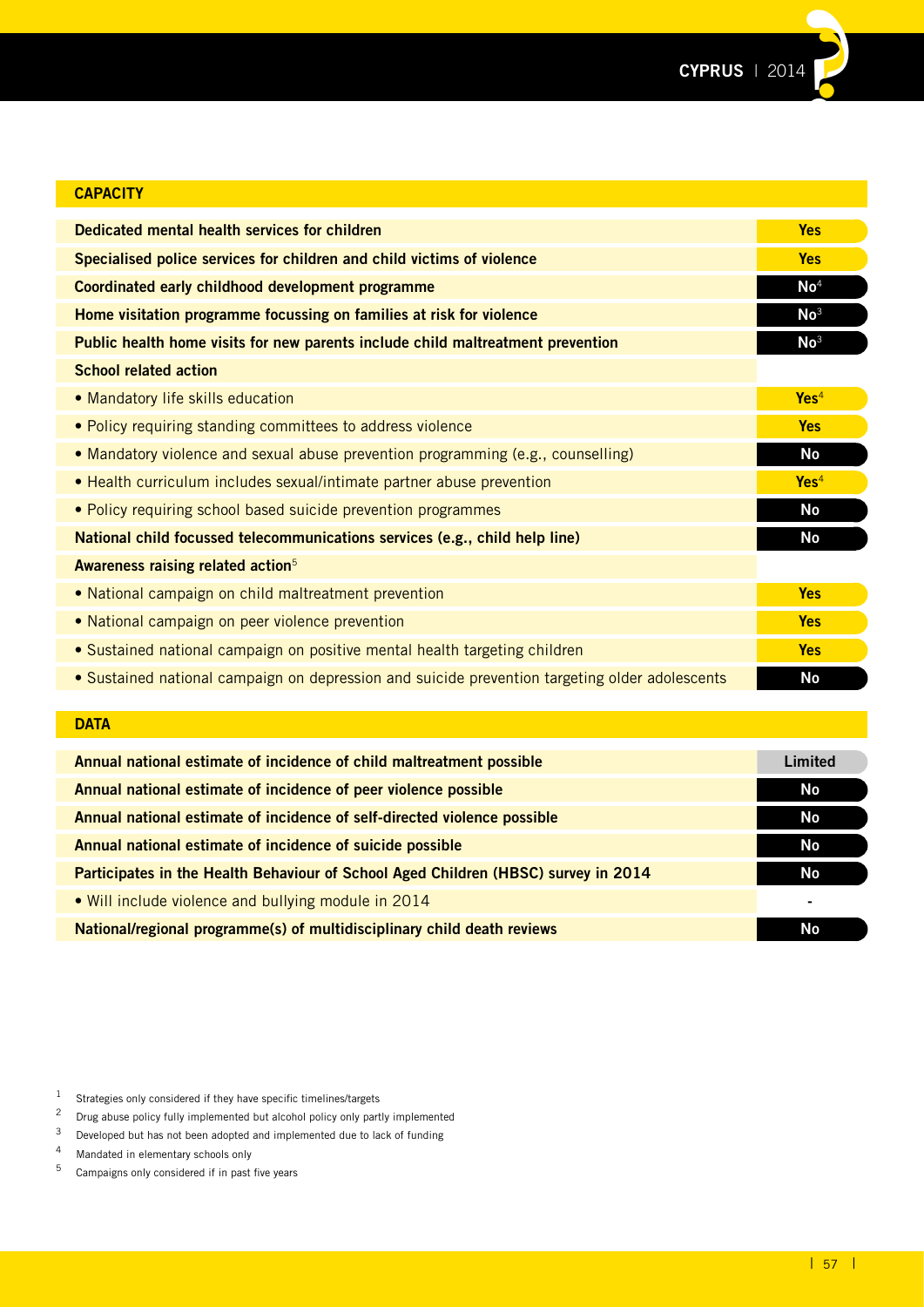# **CZECH REPUBLIC**

#### **LEADERSHIP**

| <b>Government lead for violence prevention</b>                               | <b>Yes</b>       |
|------------------------------------------------------------------------------|------------------|
| • Government department responsible for national coordination                | <b>Yes</b>       |
| • Specific government focal point identified for violence prevention         | <b>Yes</b>       |
| • Specific lead for child maltreatment                                       | <b>Yes</b>       |
| • Specific lead for peer violence (e.g., bullying, cyberbullying) prevention | <b>Yes</b>       |
| • Specific lead for suicide/self-directed violence prevention                | <b>Yes</b>       |
| National intentional injury prevention strategy (covering all 3 areas)       | <b>Yes</b>       |
| • Specific targets for children included                                     | <b>Yes</b>       |
| National strategy for child maltreatment prevention <sup>1</sup>             | <b>Yes</b>       |
| National strategy for peer violence prevention $1$                           | <b>Yes</b>       |
| National strategy for suicide/self-directed injury prevention <sup>1</sup>   | <b>Yes</b>       |
| National alcohol/drug abuse policies                                         | <b>Yes</b>       |
| • Includes specific actions related to children                              | <b>Yes</b>       |
| . Includes support to children of parents with substance abuse problems      | <b>Yes</b>       |
| National code of conduct/practice on violence in broadcasting and media      | <b>Yes</b>       |
| <b>National child protection system</b>                                      |                  |
| • Includes inter-agency/departmental coordination and cooperation            | Yes              |
| • Includes high risk populations (e.g., children with disabilities)          | <b>Yes</b>       |
| • Includes policy on risk assessment of suspected cases                      | <b>Yes</b>       |
| • Law mandating reporting of suspected case by professionals                 | <b>Yes</b>       |
| • Requires monitoring and follow-up of all reported cases                    | <b>Yes</b>       |
| • Requires support programmes for victims                                    | <b>Yes</b>       |
| • Requires intervention/treatment programmes for victims                     | <b>Yes</b>       |
| • Requires intervention/treatment programmes for perpetrators                | <b>Partially</b> |

| National ombudsperson for children                                      | No         |
|-------------------------------------------------------------------------|------------|
| National policy to inform and educate children of their specific rights | <b>Yes</b> |
| <b>National child participation policy (UNCRC Article 12)</b>           | <b>Yes</b> |
| National policy regarding access to child friendly justice              | <b>Yes</b> |
| National legislation/policy protecting identity of child victims        | <b>Yes</b> |
| Law prohibiting corporal punishment in all settings                     | <b>No</b>  |
| National law regulating protection of children living in care           | Yes        |
| Policy diverting child perpetrators of violence from penal system       | <b>Yes</b> |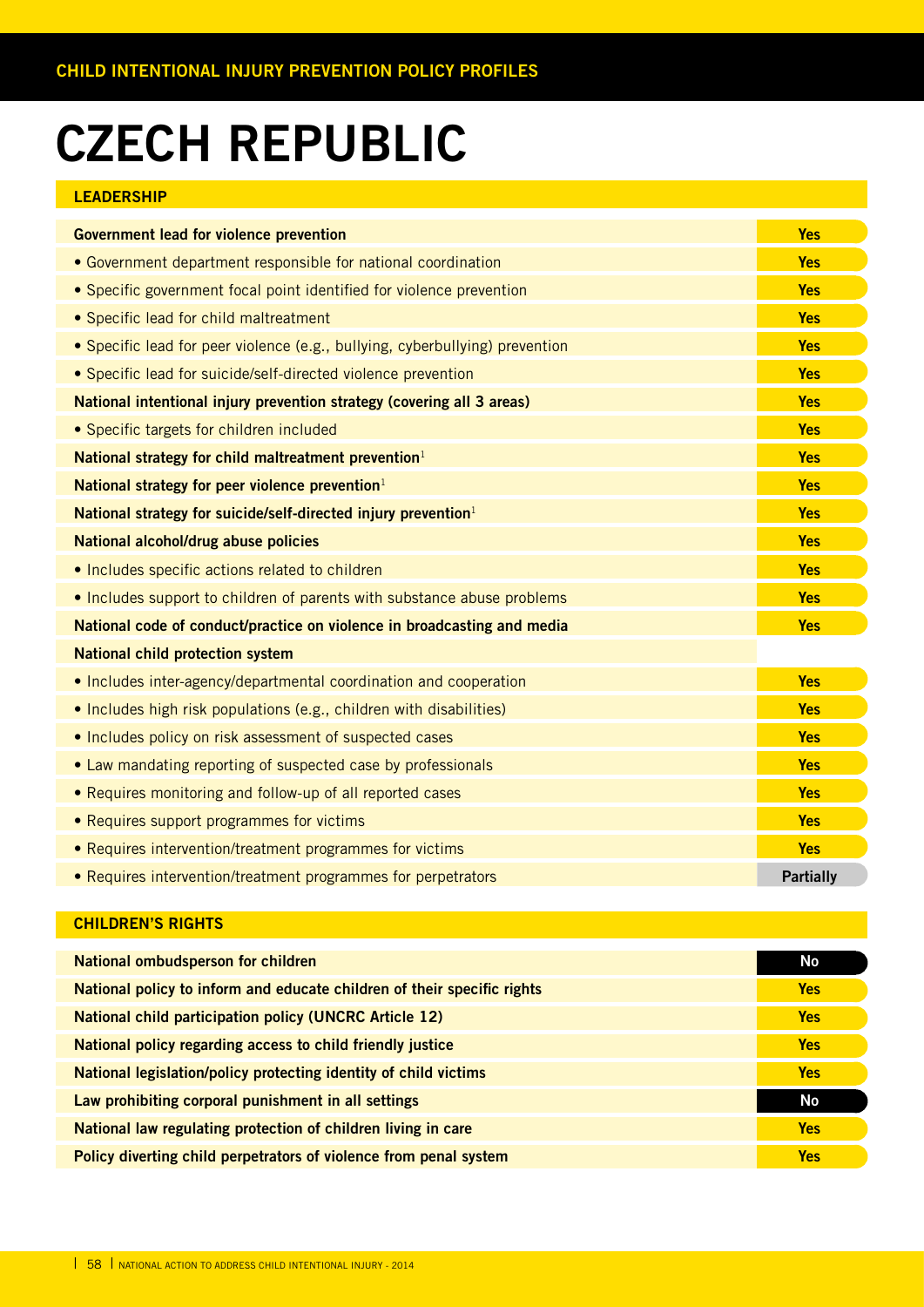| <b>CAPACITY</b>                                                                                |            |
|------------------------------------------------------------------------------------------------|------------|
| Dedicated mental health services for children                                                  | <b>Yes</b> |
| Specialised police services for children and child victims of violence                         | <b>Yes</b> |
| Coordinated early childhood development programme                                              | <b>Yes</b> |
| Home visitation programme focussing on families at risk for violence                           | <b>Yes</b> |
| Public health home visits for new parents include child maltreatment prevention                | <b>Yes</b> |
| <b>School related action</b>                                                                   |            |
| • Mandatory life skills education                                                              | <b>Yes</b> |
| • Policy requiring standing committees to address violence                                     | <b>No</b>  |
| • Mandatory violence and sexual abuse prevention programming (e.g., counselling)               | <b>Yes</b> |
| • Health curriculum includes sexual/intimate partner abuse prevention                          | <b>Yes</b> |
| • Policy requiring school based suicide prevention programmes                                  | <b>Yes</b> |
| National child focussed telecommunications services (e.g., child help line)                    | <b>Yes</b> |
| Awareness raising related action <sup>2</sup>                                                  |            |
| • National campaign on child maltreatment prevention                                           | <b>Yes</b> |
| • National campaign on peer violence prevention                                                | <b>Yes</b> |
| • Sustained national campaign on positive mental health targeting children                     | <b>Yes</b> |
| • Sustained national campaign on depression and suicide prevention targeting older adolescents | <b>Yes</b> |
|                                                                                                |            |
| <b>DATA</b>                                                                                    |            |
| Annual national estimate of incidence of child maltreatment possible                           | <b>Yes</b> |
| Annual national estimate of incidence of peer violence possible                                | <b>Yes</b> |

**Annual national estimate of incidence of self-directed violence possible Yes Annual national estimate of incidence of suicide possible Yes Participates in the Health Behaviour of School Aged Children (HBSC) survey in 2014 Yes** • Will include violence and bullying module in 2014 **Yes National/regional programme(s) of multidisciplinary child death reviews No and Construction Construction No and No** 

1 Strategies only considered if they have specific timelines/targets  $\frac{2}{3}$  Campaigns only considered if in part five years.

<sup>2</sup> Campaigns only considered if in past five years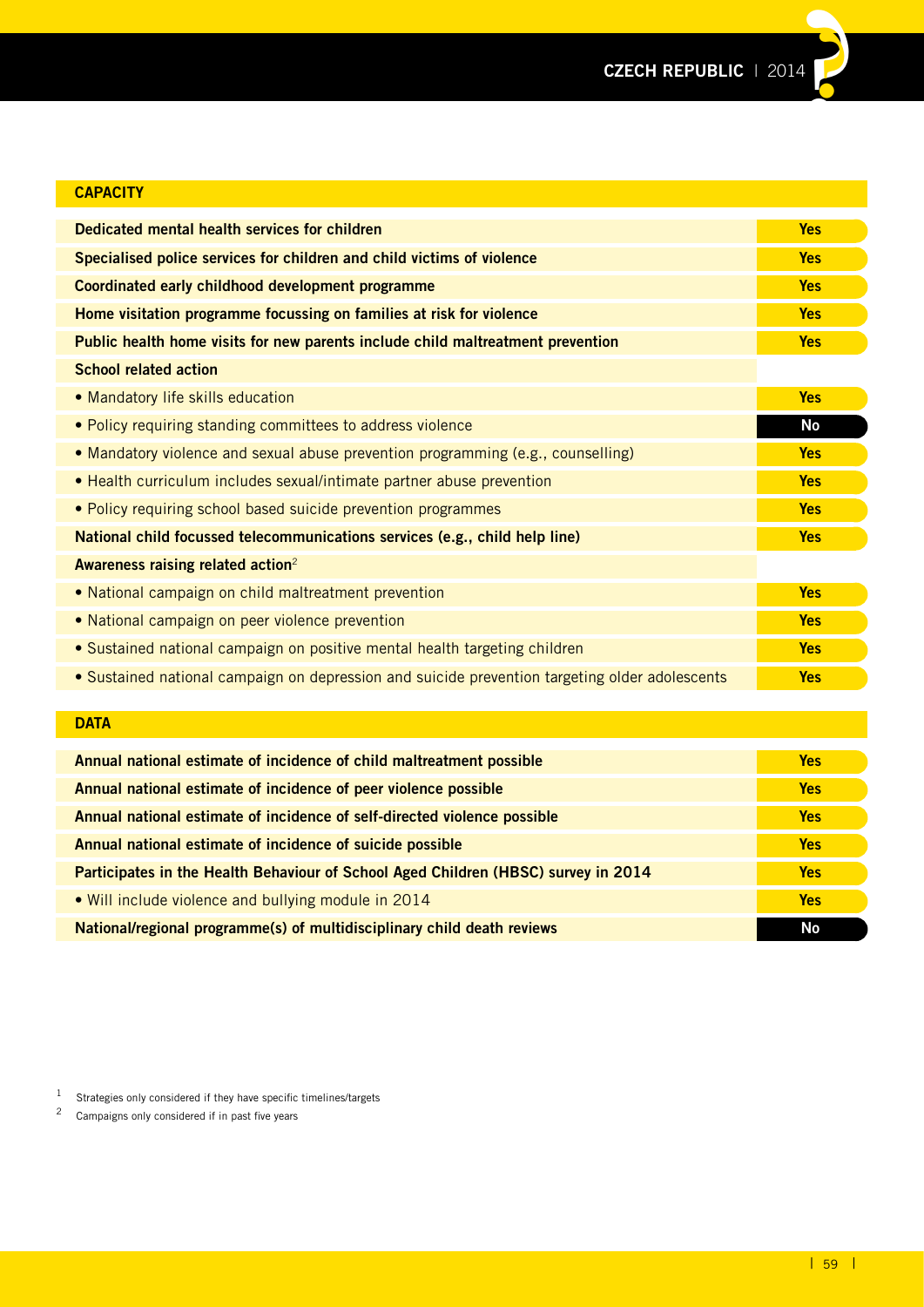# **DENMARK**

| LEADERSHIP |  |  |  |  |
|------------|--|--|--|--|
|            |  |  |  |  |

| <b>Government lead for violence prevention</b>                               | <b>Yes</b>       |
|------------------------------------------------------------------------------|------------------|
| • Government department responsible for national coordination                | <b>Yes</b>       |
| • Specific government focal point identified for violence prevention         | <b>No</b>        |
| • Specific lead for child maltreatment                                       | <b>Yes</b>       |
| • Specific lead for peer violence (e.g., bullying, cyberbullying) prevention | <b>Yes</b>       |
| • Specific lead for suicide/self-directed violence prevention                | <b>Yes</b>       |
| National intentional injury prevention strategy (covering all 3 areas)       | <b>Yes</b>       |
| • Specific targets for children included                                     | <b>Yes</b>       |
| National strategy for child maltreatment prevention <sup>1</sup>             | <b>Yes</b>       |
| National strategy for peer violence prevention $1$                           | <b>Yes</b>       |
| National strategy for suicide/self-directed injury prevention <sup>1</sup>   | <b>No</b>        |
| National alcohol/drug abuse policies                                         | Drug abuse only  |
| • Includes specific actions related to children                              | <b>Yes</b>       |
| . Includes support to children of parents with substance abuse problems      | <b>Yes</b>       |
| National code of conduct/practice on violence in broadcasting and media      | <b>Partially</b> |
| <b>National child protection system</b>                                      |                  |
| • Includes inter-agency/departmental coordination and cooperation            | <b>Yes</b>       |
| • Includes high risk populations (e.g., children with disabilities)          | <b>Yes</b>       |
| • Includes policy on risk assessment of suspected cases                      | <b>Yes</b>       |
| • Law mandating reporting of suspected case by professionals                 | <b>Yes</b>       |
| • Requires monitoring and follow-up of all reported cases                    | <b>Partially</b> |
| • Requires support programmes for victims                                    | <b>Yes</b>       |
| • Requires intervention/treatment programmes for victims                     | <b>Yes</b>       |
| • Requires intervention/treatment programmes for perpetrators                | <b>Yes</b>       |

| National ombudsperson for children                                      | Yes <sup>2</sup> |
|-------------------------------------------------------------------------|------------------|
| National policy to inform and educate children of their specific rights | <b>Partially</b> |
| <b>National child participation policy (UNCRC Article 12)</b>           | <b>Yes</b>       |
| National policy regarding access to child friendly justice              | <b>Yes</b>       |
| National legislation/policy protecting identity of child victims        | <b>Yes</b>       |
| Law prohibiting corporal punishment in all settings                     | <b>Yes</b>       |
| National law regulating protection of children living in care           | <b>Yes</b>       |
| Policy diverting child perpetrators of violence from penal system       | <b>Partially</b> |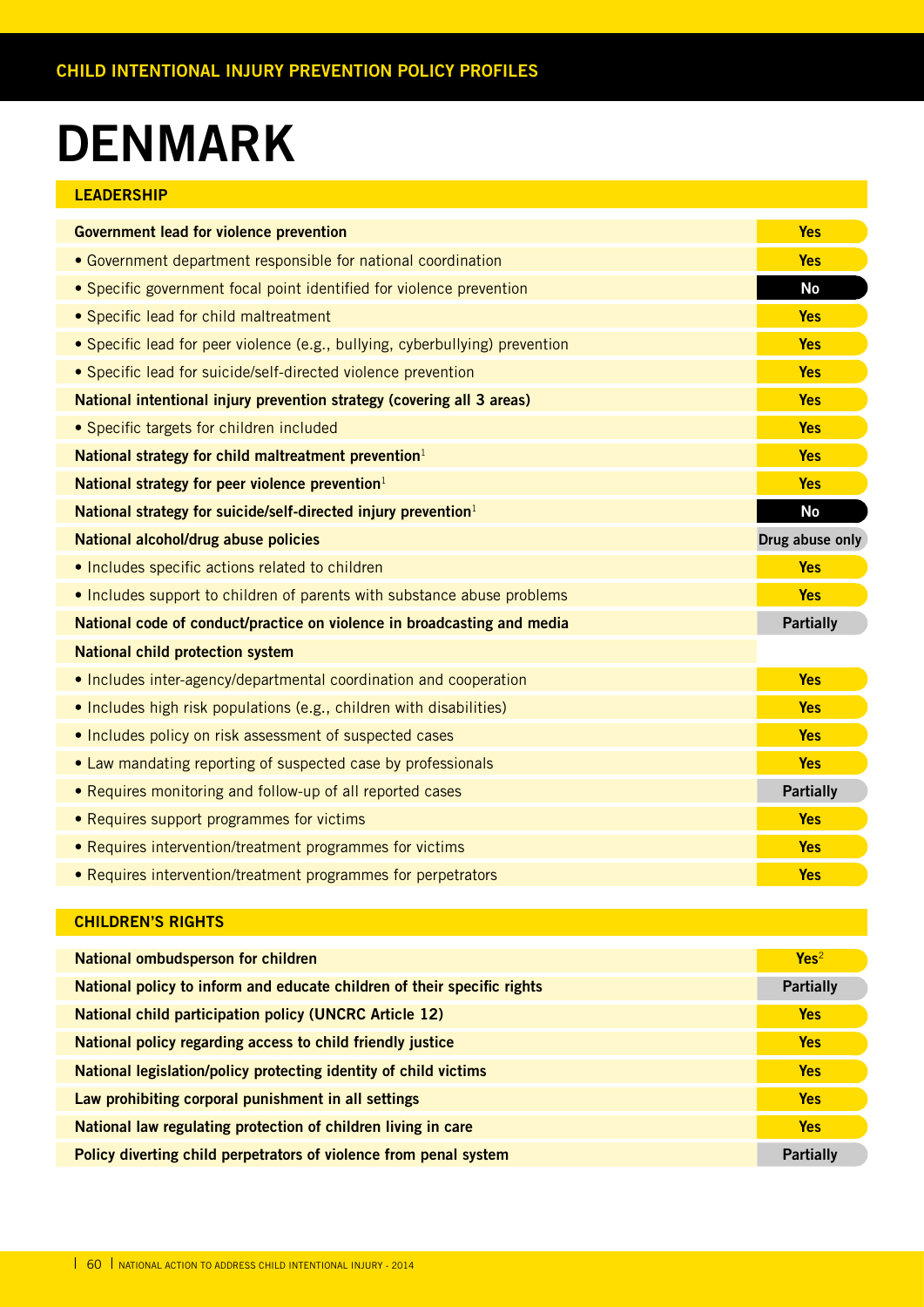

| <b>CAPACITY</b>                                                                                |                        |
|------------------------------------------------------------------------------------------------|------------------------|
| Dedicated mental health services for children                                                  | <b>Yes</b>             |
| Specialised police services for children and child victims of violence                         | <b>Partially</b>       |
| Coordinated early childhood development programme                                              | <b>Partially</b>       |
| Home visitation programme focussing on families at risk for violence                           | <b>Yes</b>             |
| Public health home visits for new parents include child maltreatment prevention                | <b>Yes</b>             |
| <b>School related action</b>                                                                   |                        |
| • Mandatory life skills education                                                              | <b>Yes</b>             |
| • Policy requiring standing committees to address violence                                     | <b>Partially</b>       |
| • Mandatory violence and sexual abuse prevention programming (e.g., counselling)               | <b>No</b>              |
| • Health curriculum includes sexual/intimate partner abuse prevention                          | <b>Yes</b>             |
| • Policy requiring school based suicide prevention programmes                                  | <b>Partially</b>       |
| National child focussed telecommunications services (e.g., child help line)                    | <b>Yes</b>             |
| Awareness raising related action <sup>3</sup>                                                  |                        |
| • National campaign on child maltreatment prevention                                           | <b>Yes</b>             |
| • National campaign on peer violence prevention                                                | <b>Yes</b>             |
| • Sustained national campaign on positive mental health targeting children                     | Partially <sup>4</sup> |
| . Sustained national campaign on depression and suicide prevention targeting older adolescents | <b>Partially</b>       |
|                                                                                                |                        |
| <b>DATA</b>                                                                                    |                        |

| Annual national estimate of incidence of child maltreatment possible               | <b>Yes</b> |
|------------------------------------------------------------------------------------|------------|
| Annual national estimate of incidence of peer violence possible                    | <b>Yes</b> |
| Annual national estimate of incidence of self-directed violence possible           | <b>Yes</b> |
| Annual national estimate of incidence of suicide possible                          | <b>Yes</b> |
| Participates in the Health Behaviour of School Aged Children (HBSC) survey in 2014 | <b>Yes</b> |
| . Will include violence and bullying module in 2014                                | No         |
| National/regional programme(s) of multidisciplinary child death reviews            | <b>No</b>  |

<sup>1</sup> Strategies only considered if they have specific timelines/targets<br> $\frac{2}{\pi}$  While Denmark does not have a national ombudsperson for child

 $^2$  While Denmark does not have a national ombudsperson for children per se, they have a Council for Children's Rights whose mandate is the same as a national ombudsperson for children

 $\frac{3}{4}$  Campaigns only considered if in past five years

Developed but not yet implemented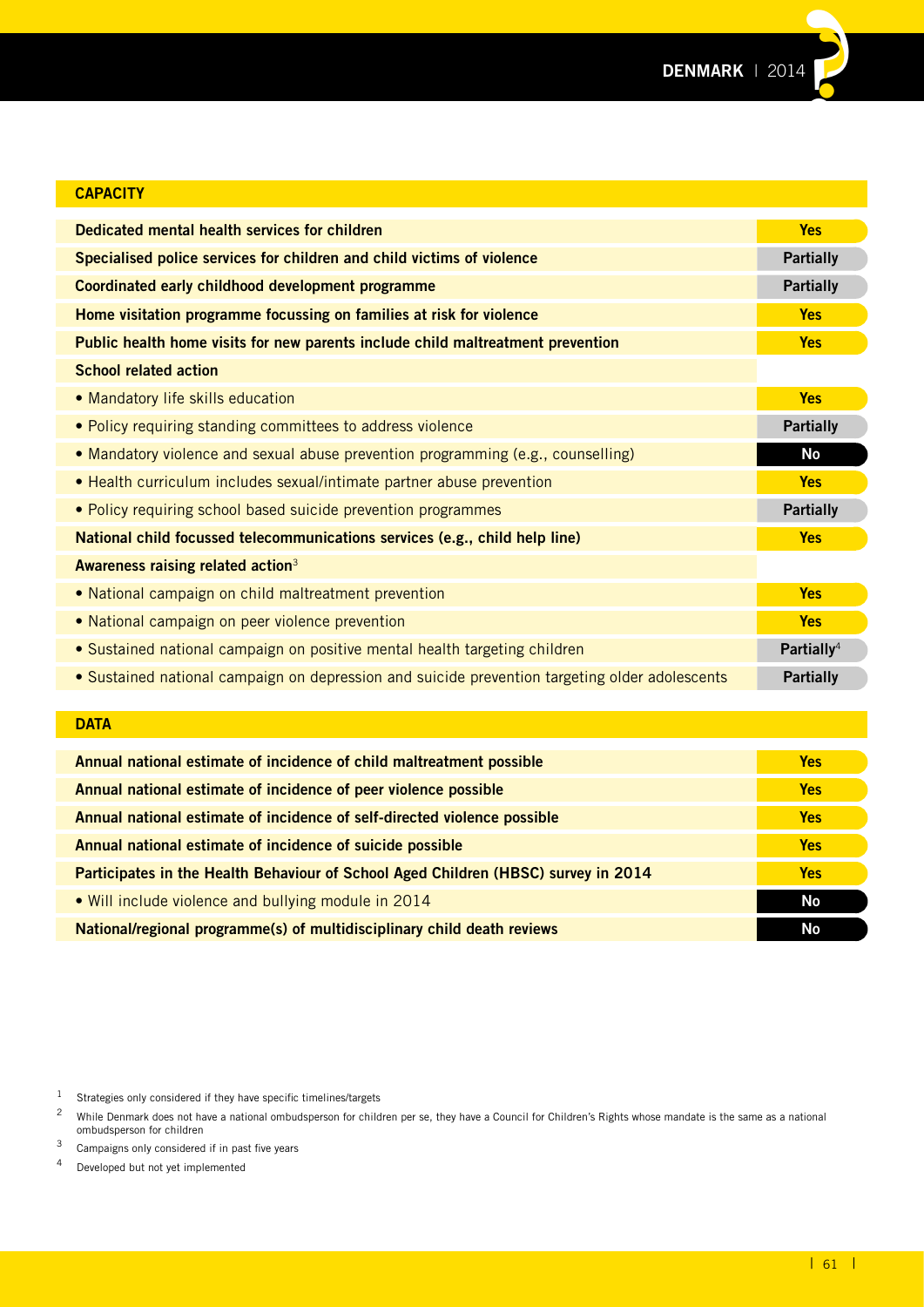# **ENGLAND**

| <b>LEADERSHIP</b> |  |  |
|-------------------|--|--|
|                   |  |  |

| <b>Government lead for violence prevention</b>                               | <b>Yes</b>      |
|------------------------------------------------------------------------------|-----------------|
| • Government department responsible for national coordination                | <b>Yes</b>      |
| • Specific government focal point identified for violence prevention         | <b>Yes</b>      |
| • Specific lead for child maltreatment                                       | <b>Yes</b>      |
| • Specific lead for peer violence (e.g., bullying, cyberbullying) prevention | <b>No</b>       |
| · Specific lead for suicide/self-directed violence prevention                | <b>No</b>       |
| National intentional injury prevention strategy (covering all 3 areas)       | No              |
| • Specific targets for children included                                     |                 |
| National strategy for child maltreatment prevention <sup>1</sup>             | No <sup>2</sup> |
| National strategy for peer violence prevention <sup>1</sup>                  | No <sup>2</sup> |
| National strategy for suicide/self-directed injury prevention <sup>1</sup>   | <b>No</b>       |
| National alcohol/drug abuse policies                                         | <b>Yes</b>      |
| . Includes specific actions related to children                              | <b>Yes</b>      |
| • Includes support to children of parents with substance abuse problems      | <b>Yes</b>      |
| National code of conduct/practice on violence in broadcasting and media      | <b>Yes</b>      |
| <b>National child protection system</b>                                      |                 |
| • Includes inter-agency/departmental coordination and cooperation            | <b>Yes</b>      |
| • Includes high risk populations (e.g., children with disabilities)          | <b>Yes</b>      |
| • Includes policy on risk assessment of suspected cases                      | <b>Yes</b>      |
| • Law mandating reporting of suspected case by professionals                 | <b>Yes</b>      |
| • Requires monitoring and follow-up of all reported cases                    | <b>Yes</b>      |
| • Requires support programmes for victims                                    | <b>Yes</b>      |
| • Requires intervention/treatment programmes for victims                     | <b>Yes</b>      |
| • Requires intervention/treatment programmes for perpetrators                | <b>Yes</b>      |

| <b>National ombudsperson for children</b>                               | <b>Yes</b> |
|-------------------------------------------------------------------------|------------|
| National policy to inform and educate children of their specific rights | No         |
| <b>National child participation policy (UNCRC Article 12)</b>           | <b>Yes</b> |
| National policy regarding access to child friendly justice              | <b>Yes</b> |
| National legislation/policy protecting identity of child victims        | <b>Yes</b> |
| Law prohibiting corporal punishment in all settings                     | <b>No</b>  |
| National law regulating protection of children living in care           | <b>Yes</b> |
| Policy diverting child perpetrators of violence from penal system       | <b>Yes</b> |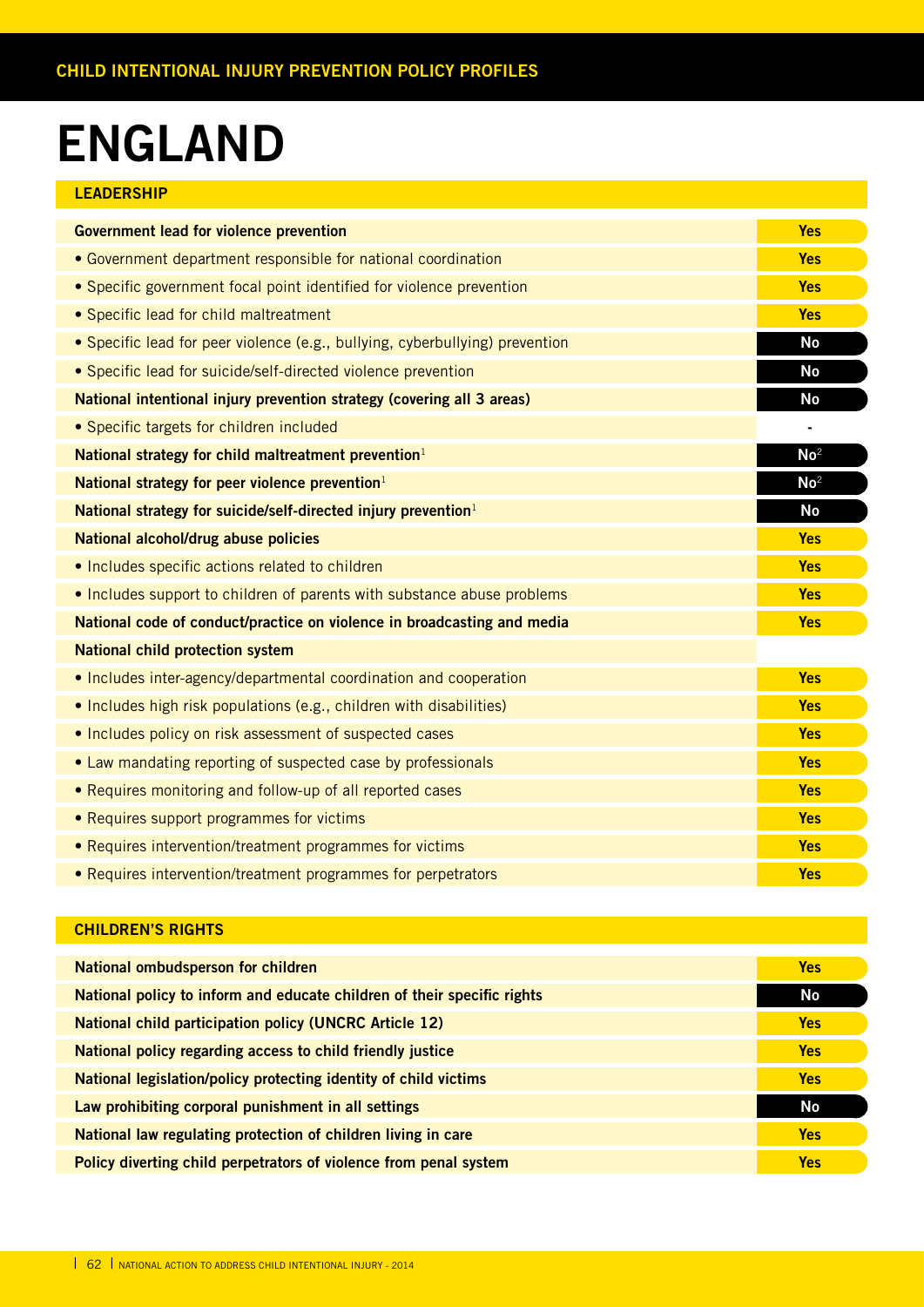

| <b>CAPACITY</b>                                                                                |                  |
|------------------------------------------------------------------------------------------------|------------------|
| Dedicated mental health services for children                                                  | <b>Yes</b>       |
| Specialised police services for children and child victims of violence                         | <b>Yes</b>       |
| Coordinated early childhood development programme                                              | <b>Yes</b>       |
| Home visitation programme focussing on families at risk for violence                           | <b>Yes</b>       |
| Public health home visits for new parents include child maltreatment prevention                | <b>Yes</b>       |
| <b>School related action</b>                                                                   |                  |
| • Mandatory life skills education                                                              | <b>No</b>        |
| . Policy requiring standing committees to address violence                                     | <b>Partially</b> |
| • Mandatory violence and sexual abuse prevention programming (e.g., counselling)               | <b>Yes</b>       |
| • Health curriculum includes sexual/intimate partner abuse prevention                          | <b>Yes</b>       |
| . Policy requiring school based suicide prevention programmes                                  | <b>Yes</b>       |
| National child focussed telecommunications services (e.g., child help line)                    | <b>Yes</b>       |
| Awareness raising related action <sup>3</sup>                                                  |                  |
| . National campaign on child maltreatment prevention                                           | <b>Yes</b>       |
| • National campaign on peer violence prevention                                                | <b>Yes</b>       |
| • Sustained national campaign on positive mental health targeting children                     | <b>Partially</b> |
| • Sustained national campaign on depression and suicide prevention targeting older adolescents | <b>Yes</b>       |
|                                                                                                |                  |
| <b>DATA</b>                                                                                    |                  |
| Annual national estimate of incidence of child maltreatment possible                           | <b>Yes</b>       |
| Annual national estimate of incidence of peer violence possible                                | <b>Yes</b>       |
| Annual national estimate of incidence of self-directed violence possible                       | <b>Yes</b>       |

**Annual national estimate of incidence of suicide possible Yes Participates in the Health Behaviour of School Aged Children (HBSC) survey in 2014 No** • Will include violence and bullying module in 2014 **-**

**National/regional programme(s) of multidisciplinary child death reviews National According to the State of the Yes** 

<sup>1</sup> Strategies only considered if they have specific timelines/targets

<sup>2</sup> Strategy exists but without targets or timelines

3 Campaigns only considered if in past five years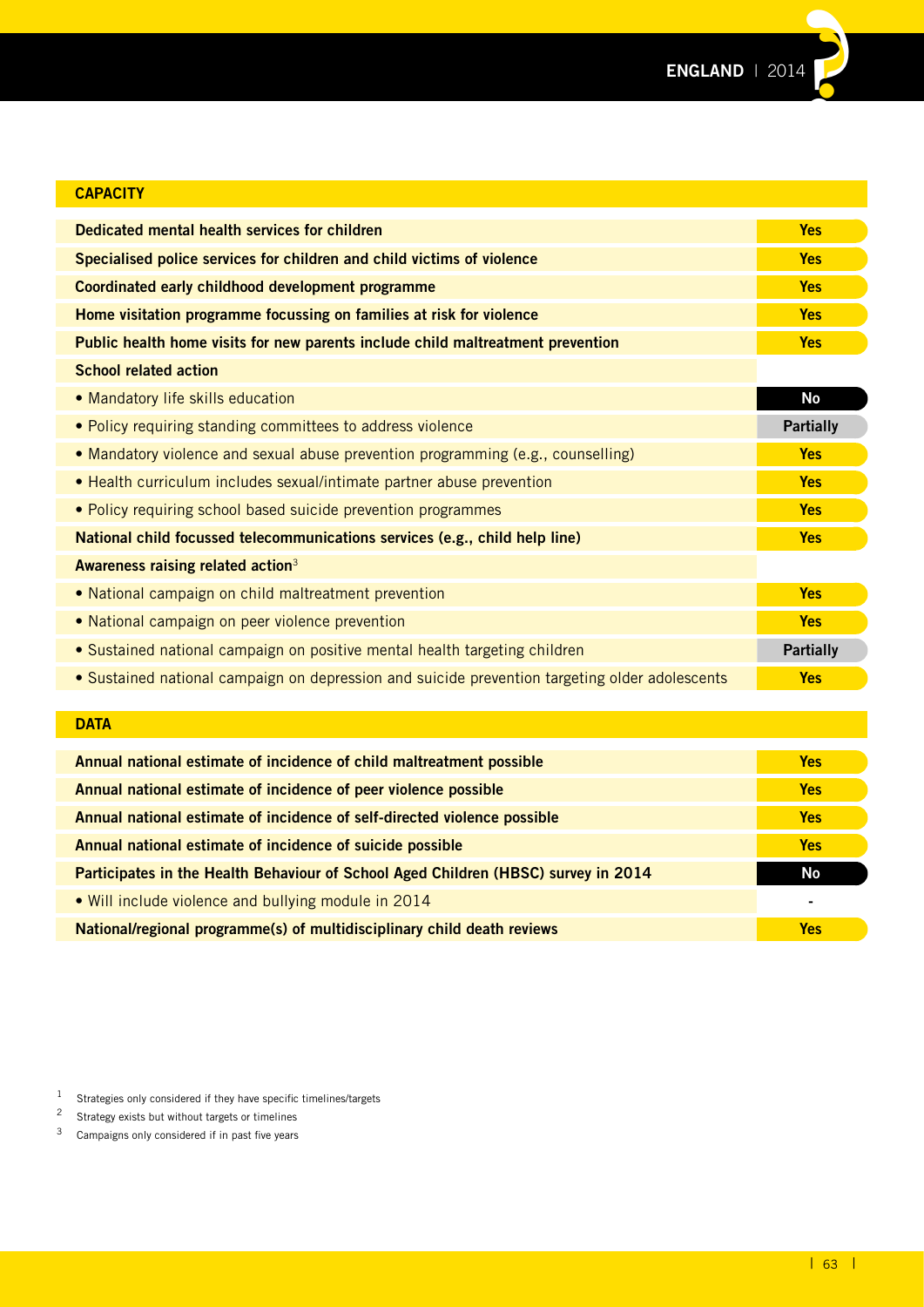# **FINLAND**

| <b>LEADERSHIP</b>                                                            |                  |
|------------------------------------------------------------------------------|------------------|
| <b>Government lead for violence prevention</b>                               | <b>Yes</b>       |
| • Government department responsible for national coordination                | <b>Yes</b>       |
| • Specific government focal point identified for violence prevention         | <b>Yes</b>       |
| • Specific lead for child maltreatment                                       | <b>Yes</b>       |
| • Specific lead for peer violence (e.g., bullying, cyberbullying) prevention | <b>Yes</b>       |
| • Specific lead for suicide/self-directed violence prevention                | <b>Yes</b>       |
| National intentional injury prevention strategy (covering all 3 areas)       | <b>No</b>        |
| • Specific targets for children included                                     |                  |
| National strategy for child maltreatment prevention <sup>1</sup>             | No               |
| National strategy for peer violence prevention <sup>1</sup>                  | <b>No</b>        |
| National strategy for suicide/self-directed injury prevention <sup>1</sup>   | <b>Yes</b>       |
| National alcohol/drug abuse policies                                         | <b>Yes</b>       |
| • Includes specific actions related to children                              | <b>Yes</b>       |
| . Includes support to children of parents with substance abuse problems      | <b>Yes</b>       |
| National code of conduct/practice on violence in broadcasting and media      | <b>Yes</b>       |
| <b>National child protection system</b>                                      |                  |
| • Includes inter-agency/departmental coordination and cooperation            | <b>Partially</b> |
| . Includes high risk populations (e.g., children with disabilities)          | <b>Partially</b> |
| . Includes policy on risk assessment of suspected cases                      | <b>No</b>        |
| • Law mandating reporting of suspected case by professionals                 | <b>Yes</b>       |
| • Requires monitoring and follow-up of all reported cases                    | <b>Partially</b> |
| • Requires support programmes for victims                                    | <b>No</b>        |
| • Requires intervention/treatment programmes for victims                     | <b>No</b>        |
| • Requires intervention/treatment programmes for perpetrators                | <b>No</b>        |

| National ombudsperson for children                                      | <b>Yes</b>       |
|-------------------------------------------------------------------------|------------------|
| National policy to inform and educate children of their specific rights | <b>Partially</b> |
| <b>National child participation policy (UNCRC Article 12)</b>           | <b>Partially</b> |
| National policy regarding access to child friendly justice              | <b>Partially</b> |
| National legislation/policy protecting identity of child victims        | <b>Yes</b>       |
| Law prohibiting corporal punishment in all settings                     | <b>Yes</b>       |
| National law regulating protection of children living in care           | <b>Yes</b>       |
| Policy diverting child perpetrators of violence from penal system       | <b>Yes</b>       |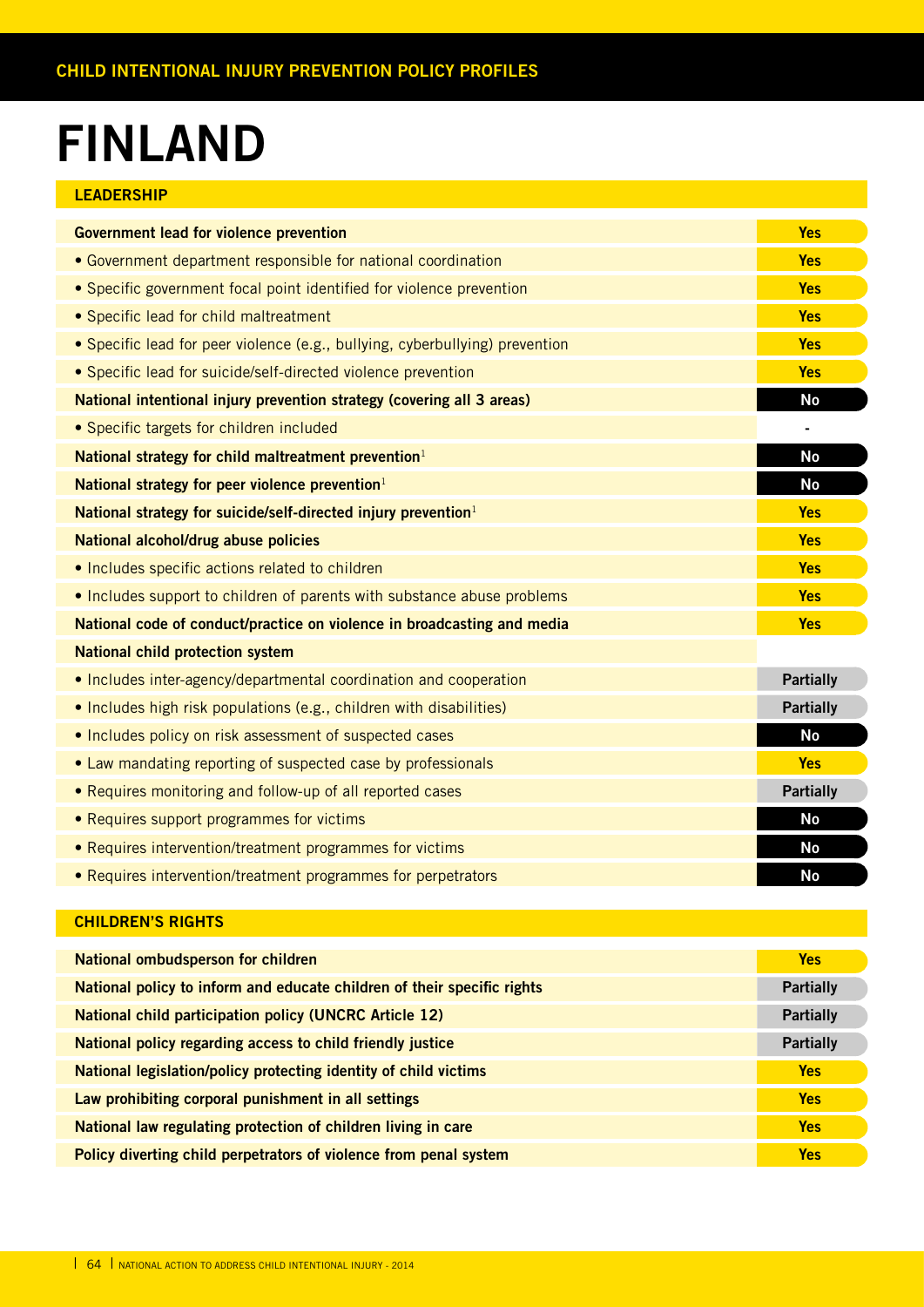

| <b>CAPACITY</b>                                                                                |                  |
|------------------------------------------------------------------------------------------------|------------------|
| Dedicated mental health services for children                                                  | <b>Yes</b>       |
| Specialised police services for children and child victims of violence                         | <b>Partially</b> |
| Coordinated early childhood development programme                                              | <b>Yes</b>       |
| Home visitation programme focussing on families at risk for violence                           | <b>Partially</b> |
| Public health home visits for new parents include child maltreatment prevention                | <b>Partially</b> |
| <b>School related action</b>                                                                   |                  |
| • Mandatory life skills education                                                              | <b>Yes</b>       |
| • Policy requiring standing committees to address violence                                     | <b>Yes</b>       |
| • Mandatory violence and sexual abuse prevention programming (e.g., counselling)               | <b>Yes</b>       |
| • Health curriculum includes sexual/intimate partner abuse prevention                          | <b>Yes</b>       |
| • Policy requiring school based suicide prevention programmes                                  | <b>Yes</b>       |
| National child focussed telecommunications services (e.g., child help line)                    | <b>Yes</b>       |
| Awareness raising related action <sup>2</sup>                                                  |                  |
| • National campaign on child maltreatment prevention                                           | <b>Yes</b>       |
| • National campaign on peer violence prevention                                                | <b>Partially</b> |
| • Sustained national campaign on positive mental health targeting children                     | <b>No</b>        |
| • Sustained national campaign on depression and suicide prevention targeting older adolescents | <b>No</b>        |
|                                                                                                |                  |

### **DATA**

| Annual national estimate of incidence of child maltreatment possible               | No               |
|------------------------------------------------------------------------------------|------------------|
| Annual national estimate of incidence of peer violence possible                    | Limited          |
| Annual national estimate of incidence of self-directed violence possible           | Limited          |
| Annual national estimate of incidence of suicide possible                          | <b>Yes</b>       |
| Participates in the Health Behaviour of School Aged Children (HBSC) survey in 2014 | Yes <sup>3</sup> |
| • Will include violence and bullying module in 2014                                | Yes <sup>3</sup> |
| National/regional programme(s) of multidisciplinary child death reviews            | No               |

1 Strategies only considered if they have specific timelines/targets<br> $\frac{2}{3}$  Campaigns only considered if in past five years

<sup>&</sup>lt;sup>2</sup> Campaigns only considered if in past five years<br><sup>3</sup> Pending funding

Pending funding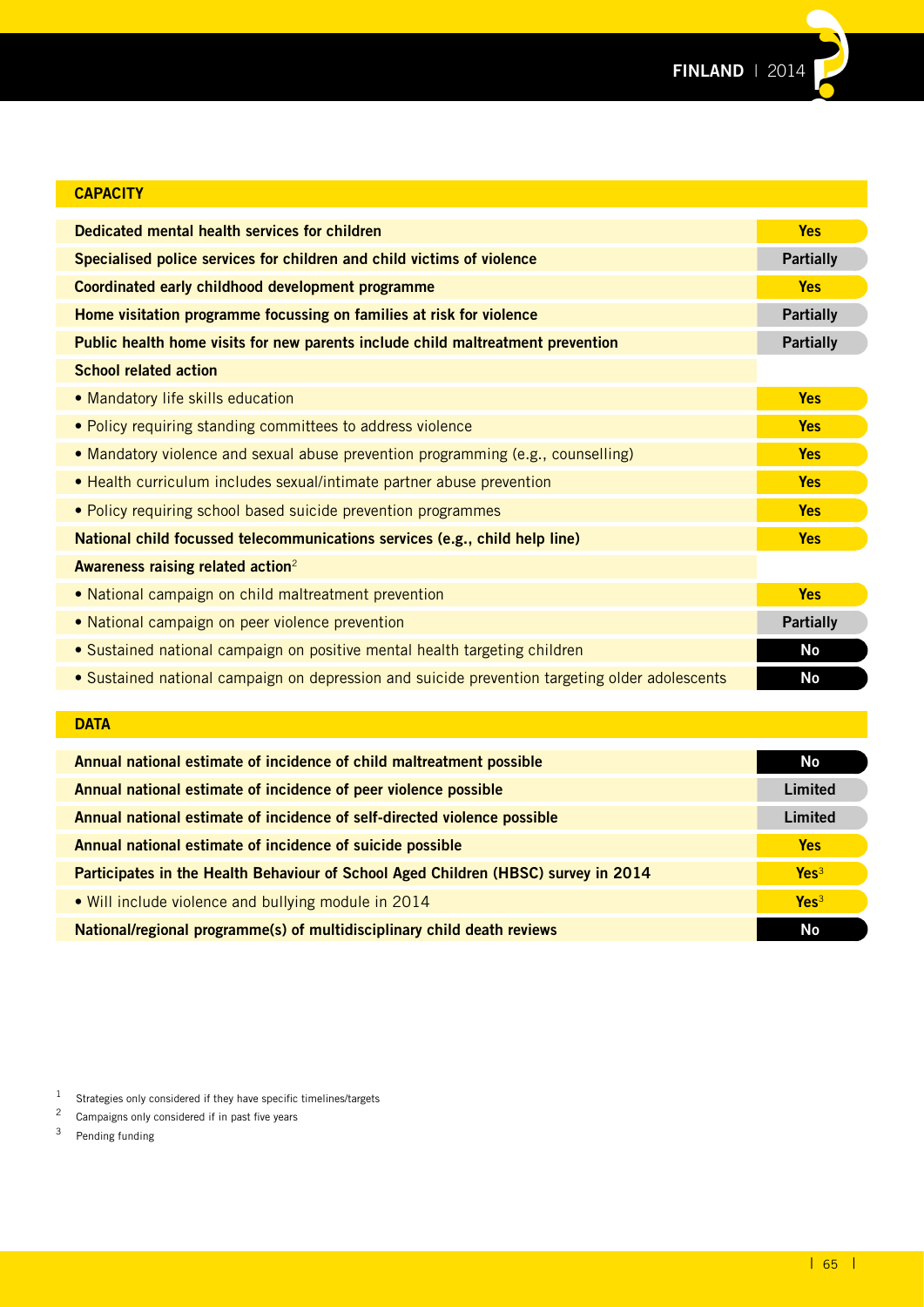# **FRANCE**

### **LEADERSHIP**

| <b>Government lead for violence prevention</b>                               | <b>Yes</b>          |
|------------------------------------------------------------------------------|---------------------|
| • Government department responsible for national coordination                | <b>No</b>           |
| • Specific government focal point identified for violence prevention         | <b>Partially</b>    |
| • Specific lead for child maltreatment                                       | <b>Yes</b>          |
| • Specific lead for peer violence (e.g., bullying, cyberbullying) prevention | <b>No</b>           |
| • Specific lead for suicide/self-directed violence prevention                | <b>Yes</b>          |
| National intentional injury prevention strategy (covering all 3 areas)       | <b>No</b>           |
| • Specific targets for children included                                     |                     |
| National strategy for child maltreatment prevention <sup>1</sup>             | <b>No</b>           |
| National strategy for peer violence prevention $1$                           | <b>No</b>           |
| National strategy for suicide/self-directed injury prevention <sup>1</sup>   | <b>Yes</b>          |
| National alcohol/drug abuse policies                                         | <b>Alcohol only</b> |
| • Includes specific actions related to children                              | <b>No</b>           |
| • Includes support to children of parents with substance abuse problems      | No                  |
| National code of conduct/practice on violence in broadcasting and media      | <b>Yes</b>          |
| <b>National child protection system</b>                                      |                     |
| • Includes inter-agency/departmental coordination and cooperation            | <b>Partially</b>    |
| • Includes high risk populations (e.g., children with disabilities)          | <b>Partially</b>    |
| • Includes policy on risk assessment of suspected cases                      | <b>Partially</b>    |
| • Law mandating reporting of suspected case by professionals                 | <b>Yes</b>          |
| • Requires monitoring and follow-up of all reported cases                    | <b>No</b>           |
| • Requires support programmes for victims                                    | <b>Yes</b>          |
| • Requires intervention/treatment programmes for victims                     | <b>Yes</b>          |
| • Requires intervention/treatment programmes for perpetrators                | <b>Partially</b>    |

| <b>National ombudsperson for children</b>                               | <b>Yes</b>       |
|-------------------------------------------------------------------------|------------------|
| National policy to inform and educate children of their specific rights | <b>Partially</b> |
| <b>National child participation policy (UNCRC Article 12)</b>           | No               |
| National policy regarding access to child friendly justice              | <b>Yes</b>       |
| National legislation/policy protecting identity of child victims        | <b>Yes</b>       |
| Law prohibiting corporal punishment in all settings                     | No               |
| National law regulating protection of children living in care           | <b>Partially</b> |
| Policy diverting child perpetrators of violence from penal system       | <b>No</b>        |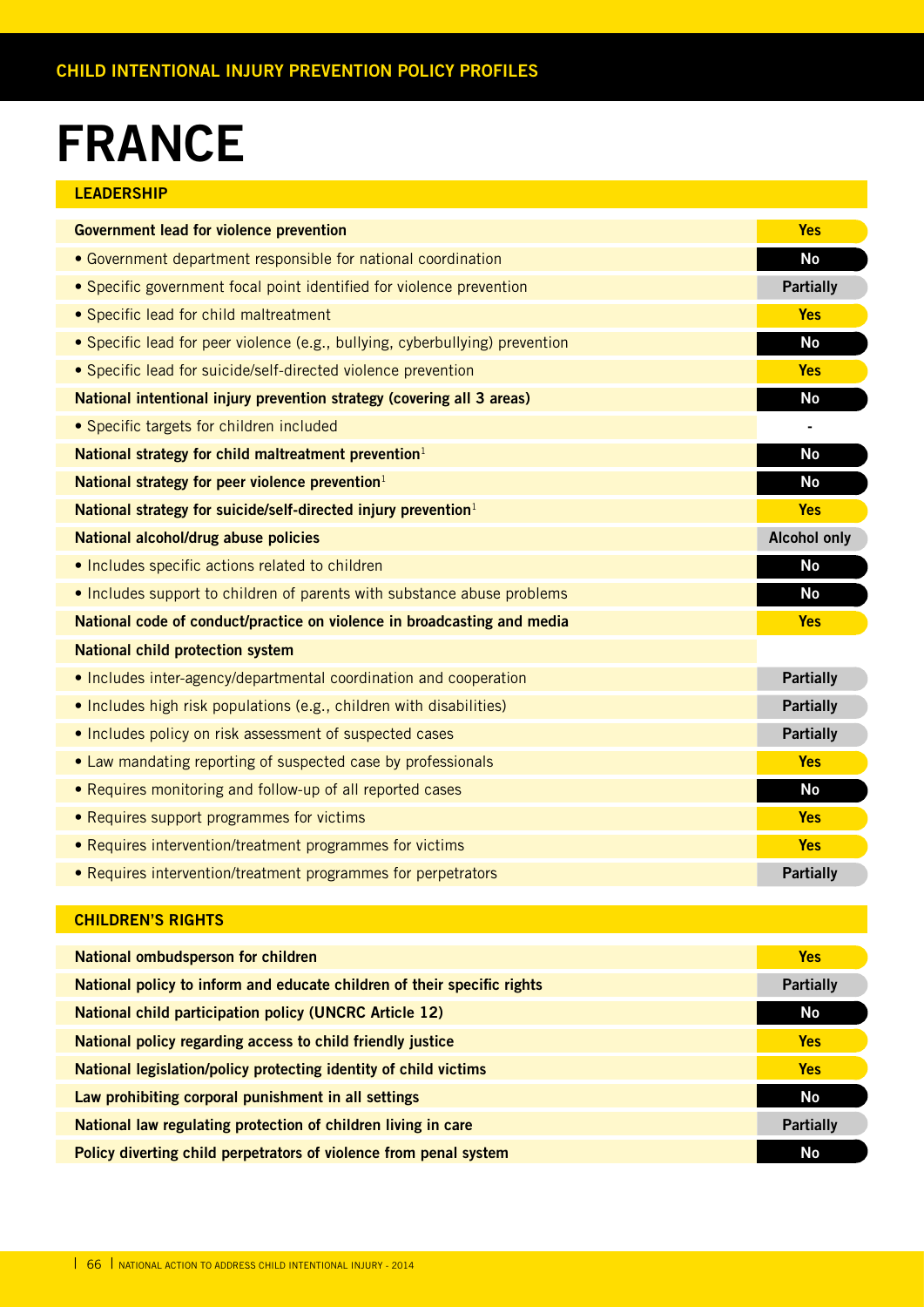

| <b>CAPACITY</b>                                                                                |                  |
|------------------------------------------------------------------------------------------------|------------------|
| Dedicated mental health services for children                                                  | <b>Yes</b>       |
| Specialised police services for children and child victims of violence                         | <b>Yes</b>       |
| Coordinated early childhood development programme                                              | <b>No</b>        |
| Home visitation programme focussing on families at risk for violence                           | <b>No</b>        |
| Public health home visits for new parents include child maltreatment prevention                | <b>No</b>        |
| <b>School related action</b>                                                                   |                  |
| • Mandatory life skills education                                                              | <b>No</b>        |
| • Policy requiring standing committees to address violence                                     | <b>No</b>        |
| • Mandatory violence and sexual abuse prevention programming (e.g., counselling)               | No               |
| • Health curriculum includes sexual/intimate partner abuse prevention                          | <b>Partially</b> |
| . Policy requiring school based suicide prevention programmes                                  | <b>No</b>        |
| National child focussed telecommunications services (e.g., child help line)                    | <b>Yes</b>       |
| Awareness raising related action <sup>2</sup>                                                  |                  |
| • National campaign on child maltreatment prevention                                           | <b>Yes</b>       |
| • National campaign on peer violence prevention                                                | <b>Partially</b> |
| • Sustained national campaign on positive mental health targeting children                     | No               |
| • Sustained national campaign on depression and suicide prevention targeting older adolescents | <b>No</b>        |
|                                                                                                |                  |

| <b>DATA</b>                                                                        |            |
|------------------------------------------------------------------------------------|------------|
|                                                                                    |            |
| Annual national estimate of incidence of child maltreatment possible               | No         |
| Annual national estimate of incidence of peer violence possible                    | No         |
| Annual national estimate of incidence of self-directed violence possible           | No         |
| Annual national estimate of incidence of suicide possible                          | Limited    |
| Participates in the Health Behaviour of School Aged Children (HBSC) survey in 2014 | <b>Yes</b> |
| • Will include violence and bullying module in 2014                                | <b>Yes</b> |
| National/regional programme(s) of multidisciplinary child death reviews            | No         |

1 Strategies only considered if they have specific timelines/targets<br> $\frac{2}{3}$  Campaigns only considered if in past five years

Campaigns only considered if in past five years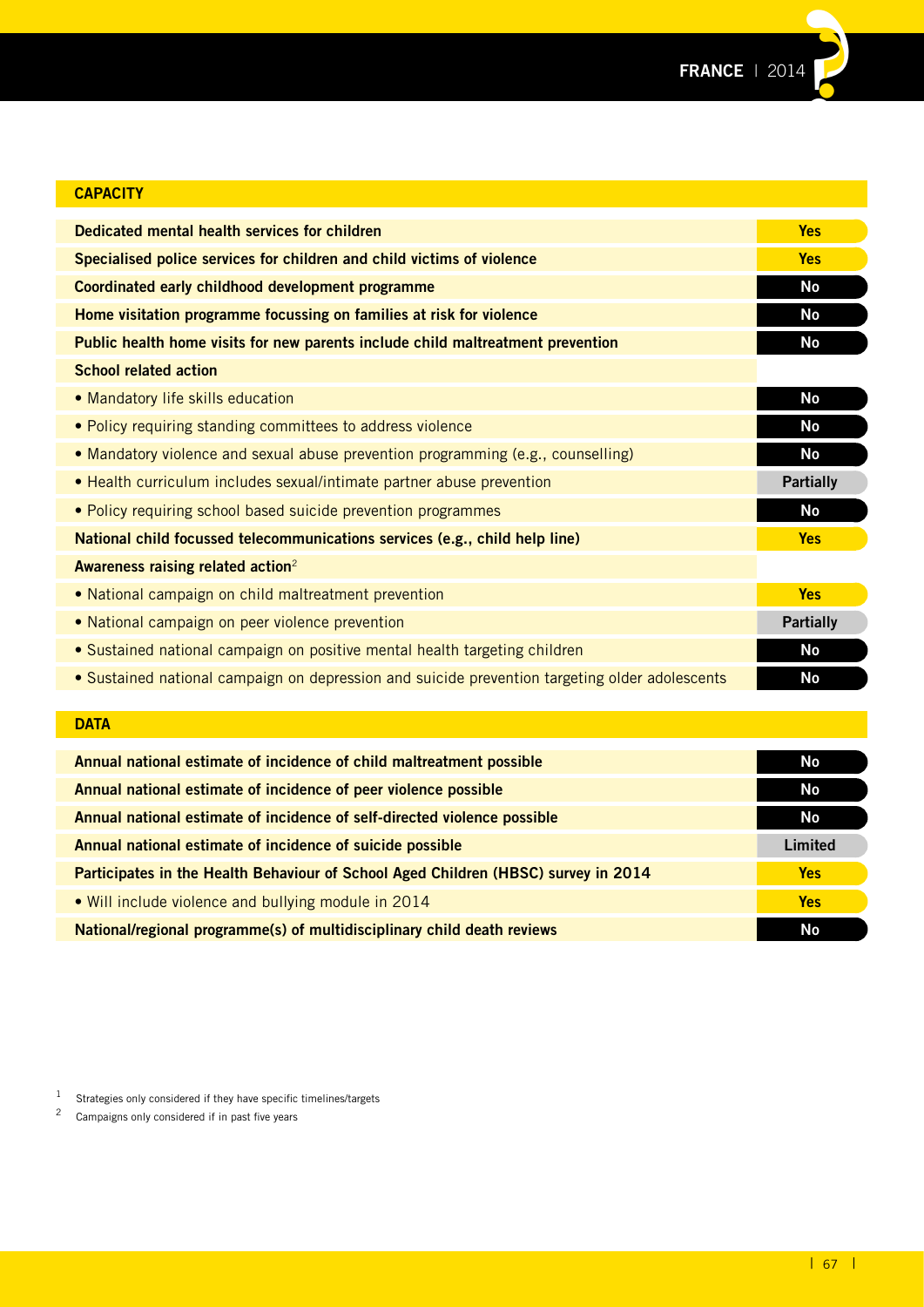# **GERMANY**

| <b>LEADERSHIP</b>                                                            |                  |
|------------------------------------------------------------------------------|------------------|
| <b>Government lead for violence prevention</b>                               | <b>Yes</b>       |
| • Government department responsible for national coordination                | <b>Yes</b>       |
| • Specific government focal point identified for violence prevention         | <b>Yes</b>       |
| • Specific lead for child maltreatment                                       | <b>Yes</b>       |
| • Specific lead for peer violence (e.g., bullying, cyberbullying) prevention | <b>Yes</b>       |
| • Specific lead for suicide/self-directed violence prevention                | <b>Yes</b>       |
| National intentional injury prevention strategy (covering all 3 areas)       | <b>No</b>        |
| • Specific targets for children included                                     |                  |
| National strategy for child maltreatment prevention <sup>1</sup>             | <b>Yes</b>       |
| National strategy for peer violence prevention <sup>1</sup>                  | <b>No</b>        |
| National strategy for suicide/self-directed injury prevention <sup>1</sup>   | <b>No</b>        |
| National alcohol/drug abuse policies                                         | <b>Yes</b>       |
| • Includes specific actions related to children                              | <b>Yes</b>       |
| • Includes support to children of parents with substance abuse problems      | <b>Yes</b>       |
| National code of conduct/practice on violence in broadcasting and media      | <b>Yes</b>       |
| <b>National child protection system</b>                                      |                  |
| • Includes inter-agency/departmental coordination and cooperation            | <b>Partially</b> |
| • Includes high risk populations (e.g., children with disabilities)          | <b>Yes</b>       |
| . Includes policy on risk assessment of suspected cases                      | <b>Partially</b> |
| • Law mandating reporting of suspected case by professionals                 | <b>Yes</b>       |
| • Requires monitoring and follow-up of all reported cases                    | <b>Yes</b>       |
| • Requires support programmes for victims                                    | <b>Yes</b>       |
| • Requires intervention/treatment programmes for victims                     | <b>Yes</b>       |
| • Requires intervention/treatment programmes for perpetrators                | <b>Yes</b>       |

| <b>National ombudsperson for children</b>                               | No               |
|-------------------------------------------------------------------------|------------------|
| National policy to inform and educate children of their specific rights | <b>Partially</b> |
| <b>National child participation policy (UNCRC Article 12)</b>           | <b>Partially</b> |
| National policy regarding access to child friendly justice              | <b>Yes</b>       |
| National legislation/policy protecting identity of child victims        | <b>Yes</b>       |
| Law prohibiting corporal punishment in all settings                     | <b>Yes</b>       |
| National law regulating protection of children living in care           | <b>Yes</b>       |
| Policy diverting child perpetrators of violence from penal system       | <b>Partially</b> |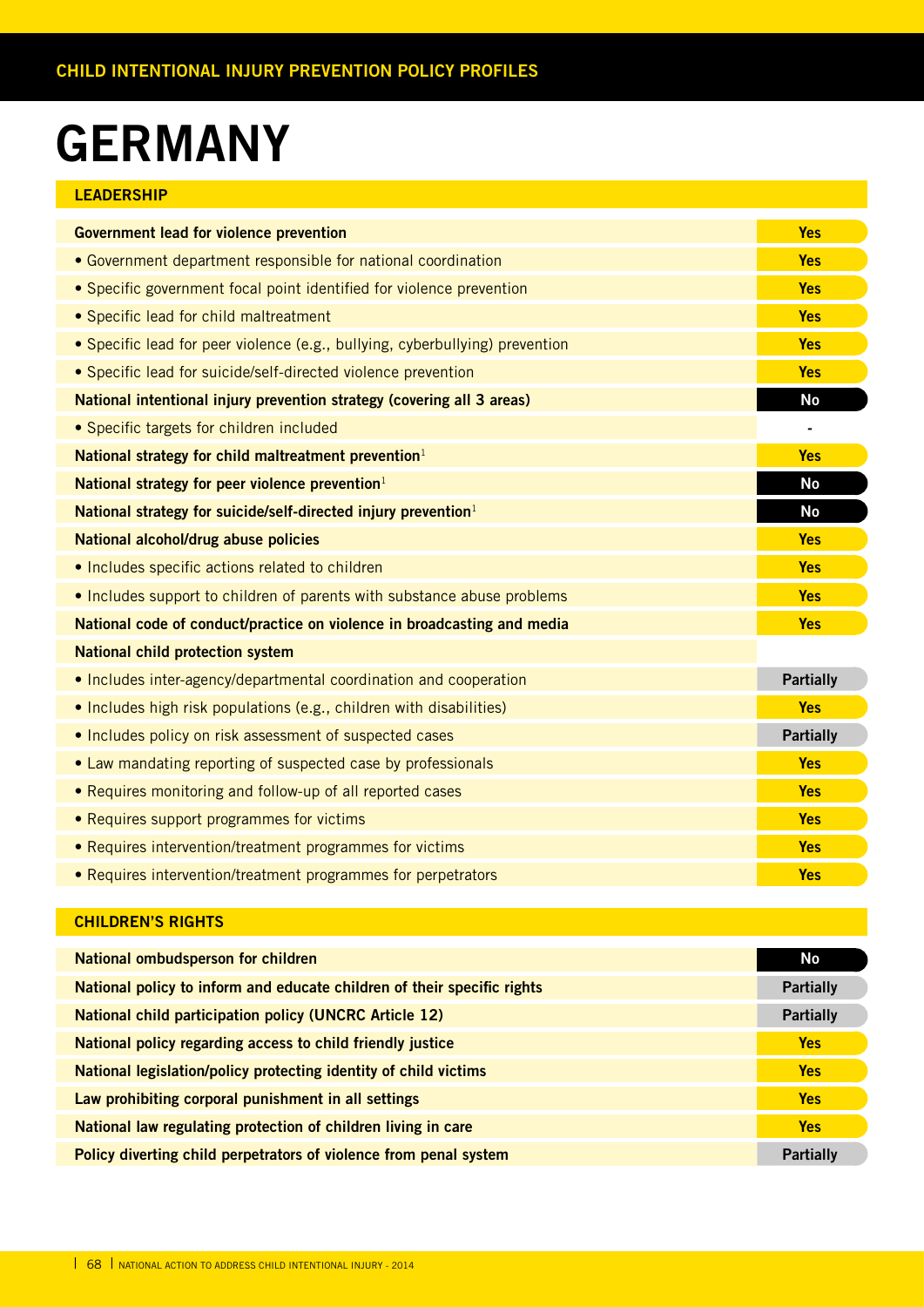

| <b>CAPACITY</b>                                                                                |                  |
|------------------------------------------------------------------------------------------------|------------------|
| Dedicated mental health services for children                                                  | <b>Yes</b>       |
| Specialised police services for children and child victims of violence                         | <b>Partially</b> |
| Coordinated early childhood development programme                                              | <b>Yes</b>       |
| Home visitation programme focussing on families at risk for violence                           | <b>Partially</b> |
| Public health home visits for new parents include child maltreatment prevention                | <b>Yes</b>       |
| <b>School related action</b>                                                                   |                  |
| • Mandatory life skills education                                                              | <b>No</b>        |
| • Policy requiring standing committees to address violence                                     | <b>Partially</b> |
| . Mandatory violence and sexual abuse prevention programming (e.g., counselling)               | <b>No</b>        |
| • Health curriculum includes sexual/intimate partner abuse prevention                          | <b>Yes</b>       |
| • Policy requiring school based suicide prevention programmes                                  | <b>No</b>        |
| National child focussed telecommunications services (e.g., child help line)                    | <b>Yes</b>       |
| Awareness raising related action <sup>2</sup>                                                  |                  |
| • National campaign on child maltreatment prevention                                           | Yes <sup>3</sup> |
| • National campaign on peer violence prevention                                                | No               |
| • Sustained national campaign on positive mental health targeting children                     | <b>No</b>        |
| • Sustained national campaign on depression and suicide prevention targeting older adolescents | <b>Partially</b> |
|                                                                                                |                  |

### **DATA**

| Annual national estimate of incidence of child maltreatment possible               | Limited    |
|------------------------------------------------------------------------------------|------------|
| Annual national estimate of incidence of peer violence possible                    | Limited    |
| Annual national estimate of incidence of self-directed violence possible           | Limited    |
| Annual national estimate of incidence of suicide possible                          | <b>Yes</b> |
| Participates in the Health Behaviour of School Aged Children (HBSC) survey in 2014 | <b>Yes</b> |
| • Will include violence and bullying module in 2014                                | <b>Yes</b> |
| National/regional programme(s) of multidisciplinary child death reviews            | Nο         |

1 Strategies only considered if they have specific timelines/targets<br>2 Campaigns only considered if in past five years

<sup>&</sup>lt;sup>2</sup> Campaigns only considered if in past five years<br> $\frac{3}{2}$  Limited scope in terms of content and/or coveral

Limited scope in terms of content and/or coverage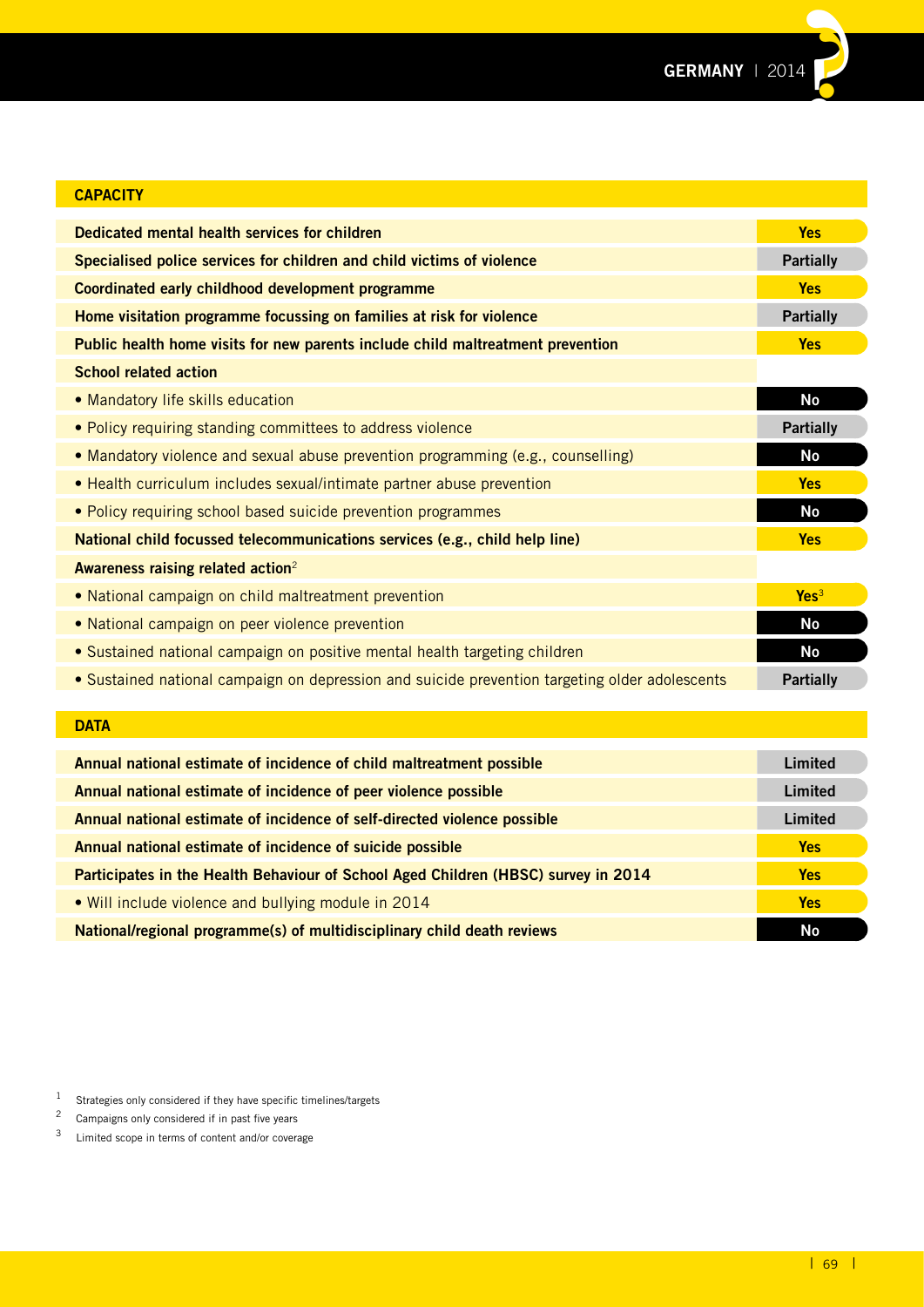# **GREECE**

| <b>LEADERSHIP</b>                                                            |                  |
|------------------------------------------------------------------------------|------------------|
| <b>Government lead for violence prevention</b>                               | <b>Yes</b>       |
| • Government department responsible for national coordination                | <b>Yes</b>       |
| • Specific government focal point identified for violence prevention         | <b>Yes</b>       |
| • Specific lead for child maltreatment                                       | <b>Yes</b>       |
| • Specific lead for peer violence (e.g., bullying, cyberbullying) prevention | <b>No</b>        |
| • Specific lead for suicide/self-directed violence prevention                | <b>No</b>        |
| National intentional injury prevention strategy (covering all 3 areas)       | <b>No</b>        |
| • Specific targets for children included                                     |                  |
| National strategy for child maltreatment prevention <sup>1</sup>             | <b>Yes</b>       |
| National strategy for peer violence prevention $1$                           | <b>No</b>        |
| National strategy for suicide/self-directed injury prevention <sup>1</sup>   | <b>No</b>        |
| National alcohol/drug abuse policies                                         | No               |
| • Includes specific actions related to children                              |                  |
| . Includes support to children of parents with substance abuse problems      |                  |
| National code of conduct/practice on violence in broadcasting and media      | <b>No</b>        |
| <b>National child protection system</b>                                      |                  |
| • Includes inter-agency/departmental coordination and cooperation            | <b>No</b>        |
| • Includes high risk populations (e.g., children with disabilities)          | <b>No</b>        |
| • Includes policy on risk assessment of suspected cases                      | <b>Partially</b> |
| • Law mandating reporting of suspected case by professionals                 | <b>Partially</b> |
| • Requires monitoring and follow-up of all reported cases                    | <b>No</b>        |
| • Requires support programmes for victims                                    | <b>No</b>        |
| • Requires intervention/treatment programmes for victims                     | <b>No</b>        |
| • Requires intervention/treatment programmes for perpetrators                | No               |

| <b>National ombudsperson for children</b>                               | <b>Yes</b>       |
|-------------------------------------------------------------------------|------------------|
| National policy to inform and educate children of their specific rights | <b>Partially</b> |
| <b>National child participation policy (UNCRC Article 12)</b>           | No               |
| National policy regarding access to child friendly justice              | <b>Partially</b> |
| National legislation/policy protecting identity of child victims        | <b>Partially</b> |
| Law prohibiting corporal punishment in all settings                     | <b>Yes</b>       |
| National law regulating protection of children living in care           | <b>Partially</b> |
| Policy diverting child perpetrators of violence from penal system       | <b>Partially</b> |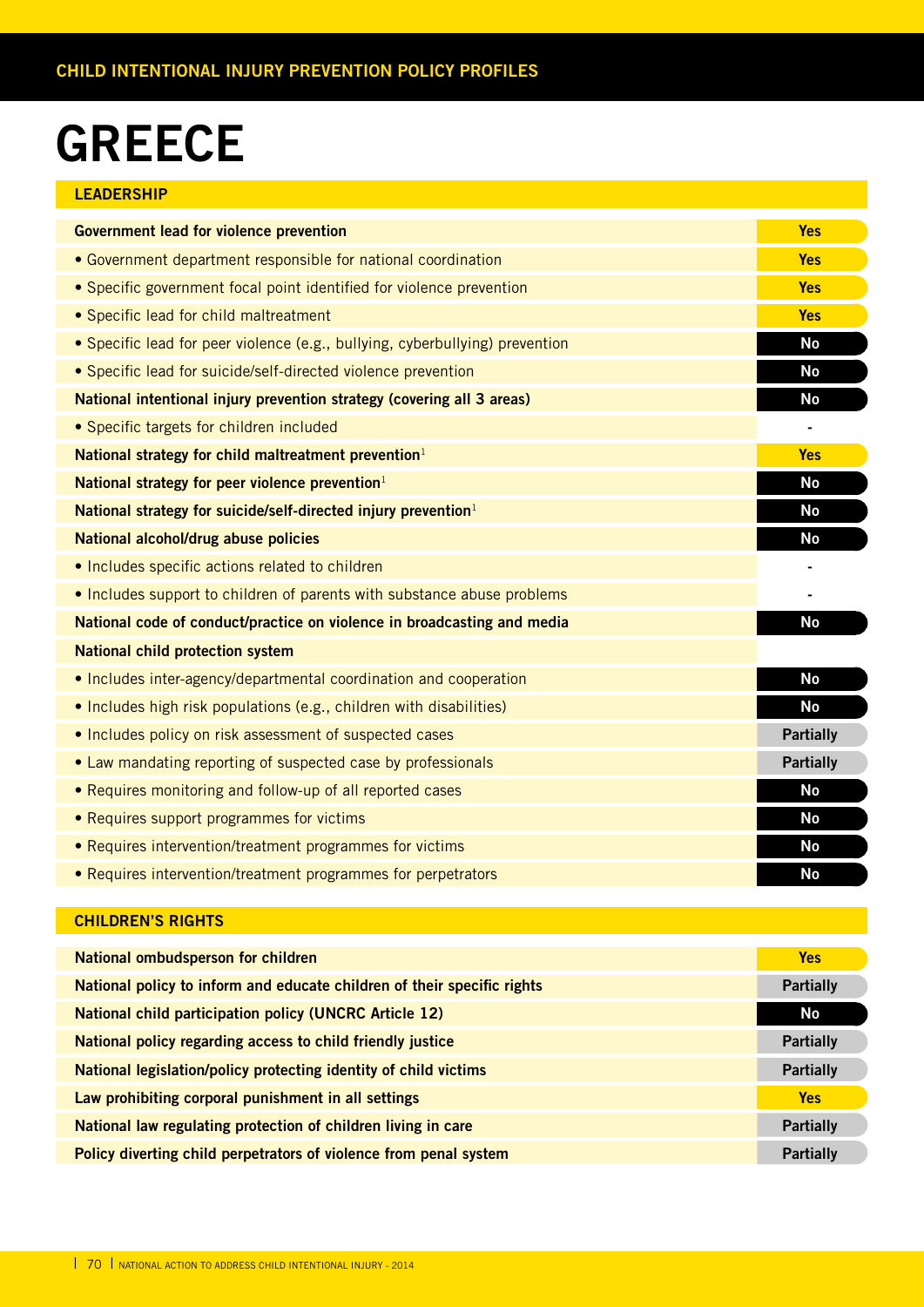

| <b>Partially</b> |
|------------------|
| No               |
| <b>Yes</b>       |
| No               |
| No               |
|                  |
| No               |
| No               |
| No               |
| No               |
| <b>No</b>        |
| <b>Yes</b>       |
|                  |
| <b>Yes</b>       |
| <b>No</b>        |
| No               |
| No               |
|                  |

### **DATA**

| Annual national estimate of incidence of child maltreatment possible               | <b>No</b>  |
|------------------------------------------------------------------------------------|------------|
| Annual national estimate of incidence of peer violence possible                    | Limited    |
| Annual national estimate of incidence of self-directed violence possible           | <b>No</b>  |
| Annual national estimate of incidence of suicide possible                          | <b>Yes</b> |
| Participates in the Health Behaviour of School Aged Children (HBSC) survey in 2014 | <b>Yes</b> |
| • Will include violence and bullying module in 2014                                | <b>Yes</b> |
| National/regional programme(s) of multidisciplinary child death reviews            | No         |

1 Strategies only considered if they have specific timelines/targets<br>2 Campaigns only considered if in past five years

Campaigns only considered if in past five years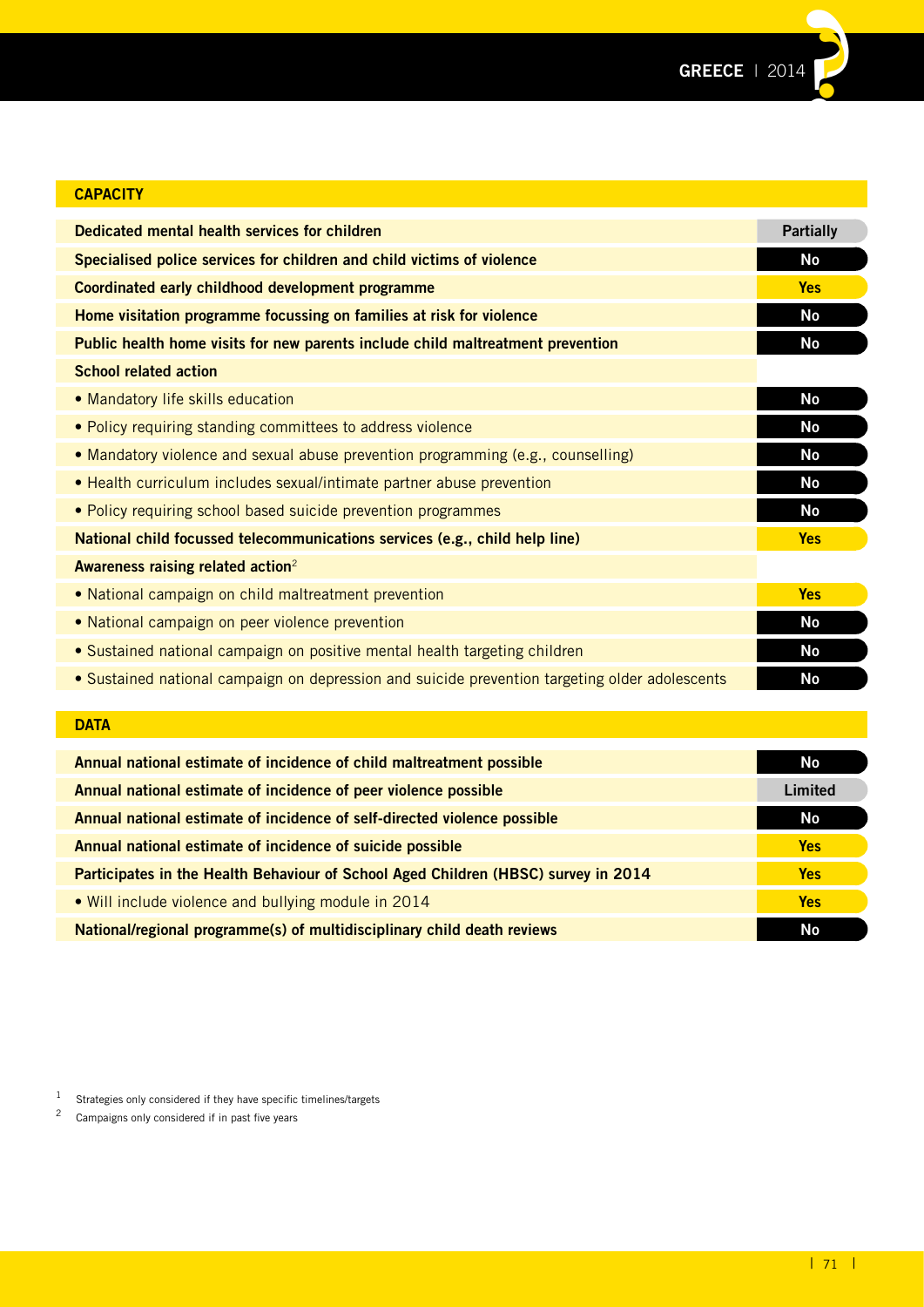# **HUNGARY**

| <b>LEADERSHIP</b>                                                            |                  |
|------------------------------------------------------------------------------|------------------|
| <b>Government lead for violence prevention</b>                               | <b>Yes</b>       |
| • Government department responsible for national coordination                | <b>Yes</b>       |
| • Specific government focal point identified for violence prevention         | <b>Yes</b>       |
| • Specific lead for child maltreatment                                       | <b>Yes</b>       |
| • Specific lead for peer violence (e.g., bullying, cyberbullying) prevention | <b>Yes</b>       |
| • Specific lead for suicide/self-directed violence prevention                | <b>Yes</b>       |
| National intentional injury prevention strategy (covering all 3 areas)       | <b>Yes</b>       |
| • Specific targets for children included                                     | <b>Yes</b>       |
| National strategy for child maltreatment prevention <sup>1</sup>             | <b>Yes</b>       |
| National strategy for peer violence prevention $1$                           | <b>Yes</b>       |
| National strategy for suicide/self-directed injury prevention <sup>1</sup>   | <b>Partially</b> |
| National alcohol/drug abuse policies                                         | <b>Partially</b> |
| . Includes specific actions related to children                              | <b>Partially</b> |
| • Includes support to children of parents with substance abuse problems      | <b>Yes</b>       |
| National code of conduct/practice on violence in broadcasting and media      | <b>Yes</b>       |
| <b>National child protection system</b>                                      |                  |
| • Includes inter-agency/departmental coordination and cooperation            | <b>Yes</b>       |
| • Includes high risk populations (e.g., children with disabilities)          | <b>Yes</b>       |
| . Includes policy on risk assessment of suspected cases                      | <b>Partially</b> |
| • Law mandating reporting of suspected case by professionals                 | <b>Partially</b> |
| • Requires monitoring and follow-up of all reported cases                    | <b>Partially</b> |
| • Requires support programmes for victims                                    | <b>Partially</b> |
| • Requires intervention/treatment programmes for victims                     | <b>Partially</b> |
| • Requires intervention/treatment programmes for perpetrators                | <b>Partially</b> |

| <b>National ombudsperson for children</b>                               | <b>Yes</b>       |
|-------------------------------------------------------------------------|------------------|
| National policy to inform and educate children of their specific rights | <b>Partially</b> |
| <b>National child participation policy (UNCRC Article 12)</b>           | <b>Partially</b> |
| National policy regarding access to child friendly justice              | <b>Partially</b> |
| National legislation/policy protecting identity of child victims        | <b>Yes</b>       |
| Law prohibiting corporal punishment in all settings                     | <b>Yes</b>       |
| National law regulating protection of children living in care           | <b>Yes</b>       |
| Policy diverting child perpetrators of violence from penal system       | No               |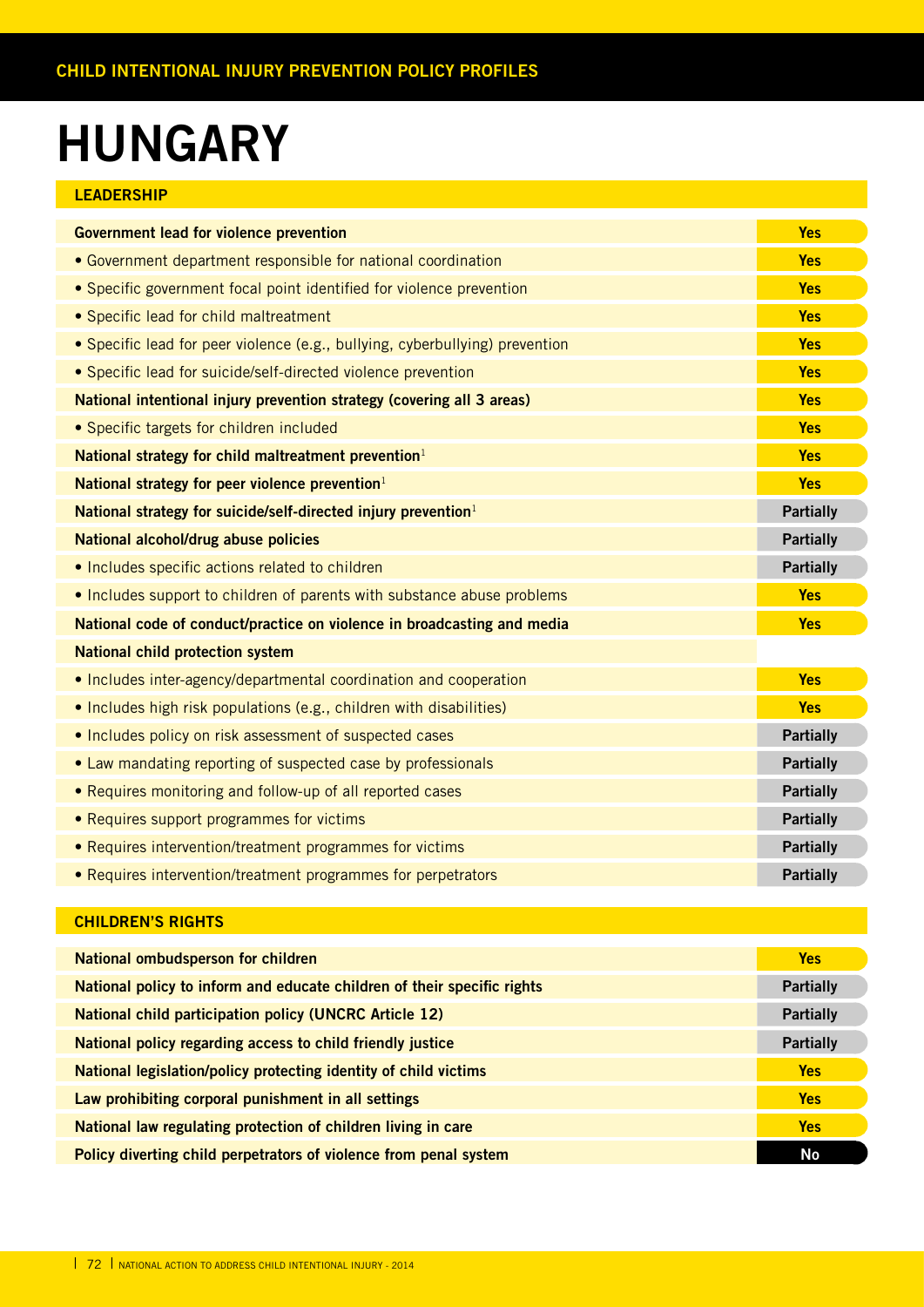

| <b>CAPACITY</b>                                                                                |                  |
|------------------------------------------------------------------------------------------------|------------------|
| Dedicated mental health services for children                                                  | <b>Partially</b> |
| Specialised police services for children and child victims of violence                         | <b>Yes</b>       |
| Coordinated early childhood development programme                                              | <b>Yes</b>       |
| Home visitation programme focussing on families at risk for violence                           | <b>Yes</b>       |
| Public health home visits for new parents include child maltreatment prevention                | <b>Yes</b>       |
| <b>School related action</b>                                                                   |                  |
| • Mandatory life skills education                                                              | <b>Partially</b> |
| • Policy requiring standing committees to address violence                                     | <b>Partially</b> |
| • Mandatory violence and sexual abuse prevention programming (e.g., counselling)               | <b>Partially</b> |
| • Health curriculum includes sexual/intimate partner abuse prevention                          | <b>Partially</b> |
| • Policy requiring school based suicide prevention programmes                                  | <b>Partially</b> |
| National child focussed telecommunications services (e.g., child help line)                    | <b>Partially</b> |
| Awareness raising related action <sup>2</sup>                                                  |                  |
| • National campaign on child maltreatment prevention                                           | <b>Partially</b> |
| • National campaign on peer violence prevention                                                | <b>Partially</b> |
| • Sustained national campaign on positive mental health targeting children                     | <b>Partially</b> |
| • Sustained national campaign on depression and suicide prevention targeting older adolescents | <b>No</b>        |
|                                                                                                |                  |
| <b>DATA</b>                                                                                    |                  |
|                                                                                                |                  |

| <b>DATA</b>                                                                        |            |
|------------------------------------------------------------------------------------|------------|
| Annual national estimate of incidence of child maltreatment possible               | <b>Yes</b> |
| Annual national estimate of incidence of peer violence possible                    | Limited    |
| Annual national estimate of incidence of self-directed violence possible           | Limited    |
| Annual national estimate of incidence of suicide possible                          | <b>Yes</b> |
| Participates in the Health Behaviour of School Aged Children (HBSC) survey in 2014 | <b>Yes</b> |
| • Will include violence and bullying module in 2014                                | <b>Yes</b> |
| National/regional programme(s) of multidisciplinary child death reviews            | <b>Yes</b> |

1 Strategies only considered if they have specific timelines/targets<br>2 Campaigns only considered if in past five years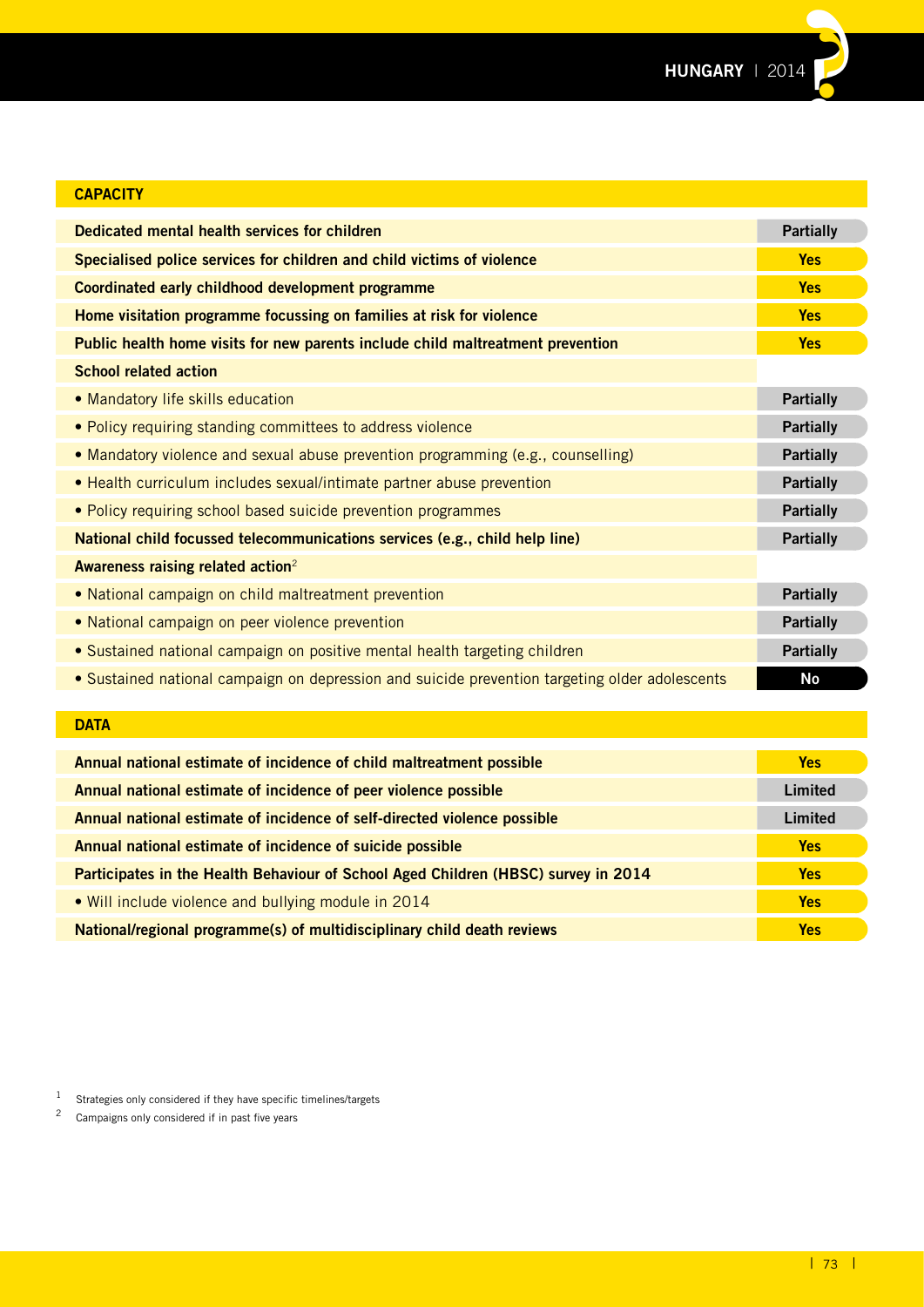### **ICELAND**

| LEADERSHIP |  |
|------------|--|
|            |  |

| <b>Government lead for violence prevention</b>                               | <b>Yes</b>       |
|------------------------------------------------------------------------------|------------------|
| • Government department responsible for national coordination                | <b>Yes</b>       |
| • Specific government focal point identified for violence prevention         | <b>Yes</b>       |
| • Specific lead for child maltreatment                                       | <b>Yes</b>       |
| • Specific lead for peer violence (e.g., bullying, cyberbullying) prevention | <b>Yes</b>       |
| · Specific lead for suicide/self-directed violence prevention                | <b>Yes</b>       |
| National intentional injury prevention strategy (covering all 3 areas)       | <b>No</b>        |
| • Specific targets for children included                                     |                  |
| National strategy for child maltreatment prevention <sup>1</sup>             | <b>Partially</b> |
| National strategy for peer violence prevention $1$                           | <b>Partially</b> |
| National strategy for suicide/self-directed injury prevention <sup>1</sup>   | <b>Partially</b> |
| National alcohol/drug abuse policies                                         | <b>Yes</b>       |
| · Includes specific actions related to children                              | <b>Yes</b>       |
| . Includes support to children of parents with substance abuse problems      | <b>Partially</b> |
| National code of conduct/practice on violence in broadcasting and media      | <b>Yes</b>       |
| <b>National child protection system</b>                                      |                  |
| • Includes inter-agency/departmental coordination and cooperation            | <b>Partially</b> |
| • Includes high risk populations (e.g., children with disabilities)          | <b>Yes</b>       |
| . Includes policy on risk assessment of suspected cases                      | <b>Partially</b> |
| • Law mandating reporting of suspected case by professionals                 | <b>Yes</b>       |
| • Requires monitoring and follow-up of all reported cases                    | <b>Yes</b>       |
| • Requires support programmes for victims                                    | <b>Yes</b>       |
| • Requires intervention/treatment programmes for victims                     | <b>Yes</b>       |
| • Requires intervention/treatment programmes for perpetrators                | <b>Partially</b> |

| National ombudsperson for children                                      | <b>Yes</b>       |
|-------------------------------------------------------------------------|------------------|
| National policy to inform and educate children of their specific rights | <b>Yes</b>       |
| <b>National child participation policy (UNCRC Article 12)</b>           | <b>Partially</b> |
| National policy regarding access to child friendly justice              | <b>Yes</b>       |
| National legislation/policy protecting identity of child victims        | <b>Yes</b>       |
| Law prohibiting corporal punishment in all settings                     | <b>Yes</b>       |
| National law regulating protection of children living in care           | <b>Yes</b>       |
| Policy diverting child perpetrators of violence from penal system       | <b>Yes</b>       |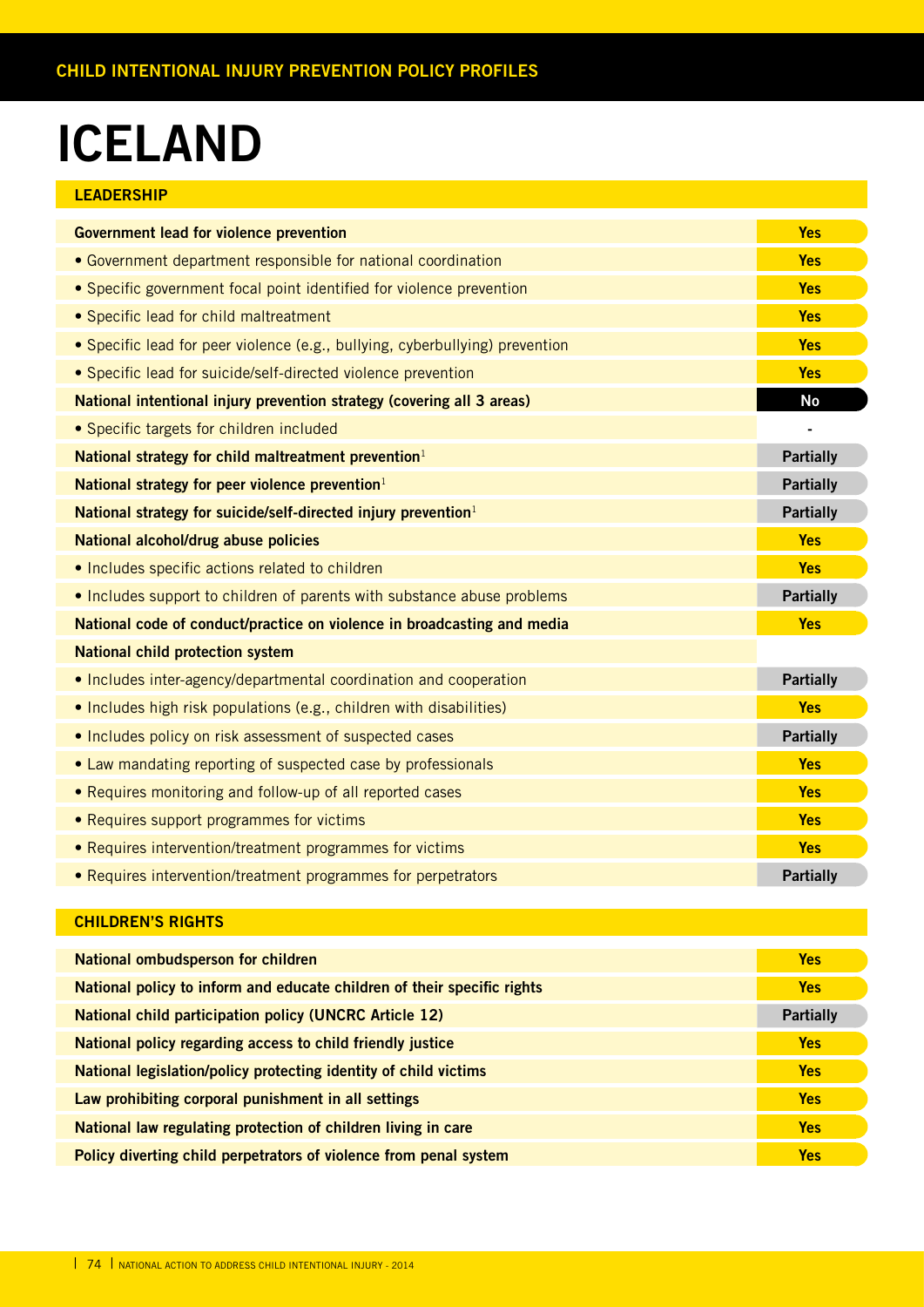**ICELAND** | 2014**??**

| <b>CAPACITY</b>                                                                                |                  |
|------------------------------------------------------------------------------------------------|------------------|
| Dedicated mental health services for children                                                  | <b>Yes</b>       |
| Specialised police services for children and child victims of violence                         | <b>Yes</b>       |
| Coordinated early childhood development programme                                              | <b>Yes</b>       |
| Home visitation programme focussing on families at risk for violence                           | <b>Partially</b> |
| Public health home visits for new parents include child maltreatment prevention                | <b>Partially</b> |
| <b>School related action</b>                                                                   |                  |
| • Mandatory life skills education                                                              | <b>Yes</b>       |
| . Policy requiring standing committees to address violence                                     | <b>Partially</b> |
| • Mandatory violence and sexual abuse prevention programming (e.g., counselling)               | <b>Yes</b>       |
| • Health curriculum includes sexual/intimate partner abuse prevention                          | <b>Yes</b>       |
| • Policy requiring school based suicide prevention programmes                                  | <b>Yes</b>       |
| National child focussed telecommunications services (e.g., child help line)                    | <b>Yes</b>       |
| Awareness raising related action <sup>2</sup>                                                  |                  |
| • National campaign on child maltreatment prevention                                           | Yes <sup>3</sup> |
| • National campaign on peer violence prevention                                                | <b>Yes</b>       |
| • Sustained national campaign on positive mental health targeting children                     | <b>Partially</b> |
| . Sustained national campaign on depression and suicide prevention targeting older adolescents | Yes <sup>4</sup> |
|                                                                                                |                  |
| <b>DATA</b>                                                                                    |                  |
| Annual national estimate of incidence of child maltreatment possible                           | <b>Yes</b>       |

| Annual national estimate of incidence of peer violence possible                    | Limited    |
|------------------------------------------------------------------------------------|------------|
| Annual national estimate of incidence of self-directed violence possible           | <b>Yes</b> |
| Annual national estimate of incidence of suicide possible                          | <b>Yes</b> |
| Participates in the Health Behaviour of School Aged Children (HBSC) survey in 2014 | <b>Yes</b> |
| • Will include violence and bullying module in 2014                                | Yes        |
| National/regional programme(s) of multidisciplinary child death reviews            | <b>No</b>  |

<sup>1</sup> Strategies only considered if they have specific timelines/targets<br> $\frac{2}{3}$  Campaigns only considered if in past five years

<sup>&</sup>lt;sup>2</sup> Campaigns only considered if in past five years<br><sup>3</sup> Limited scope in terms of content and/or covera

 $\frac{3}{4}$  Limited scope in terms of content and/or coverage<br>4 Developed but not vet implemented

Developed but not yet implemented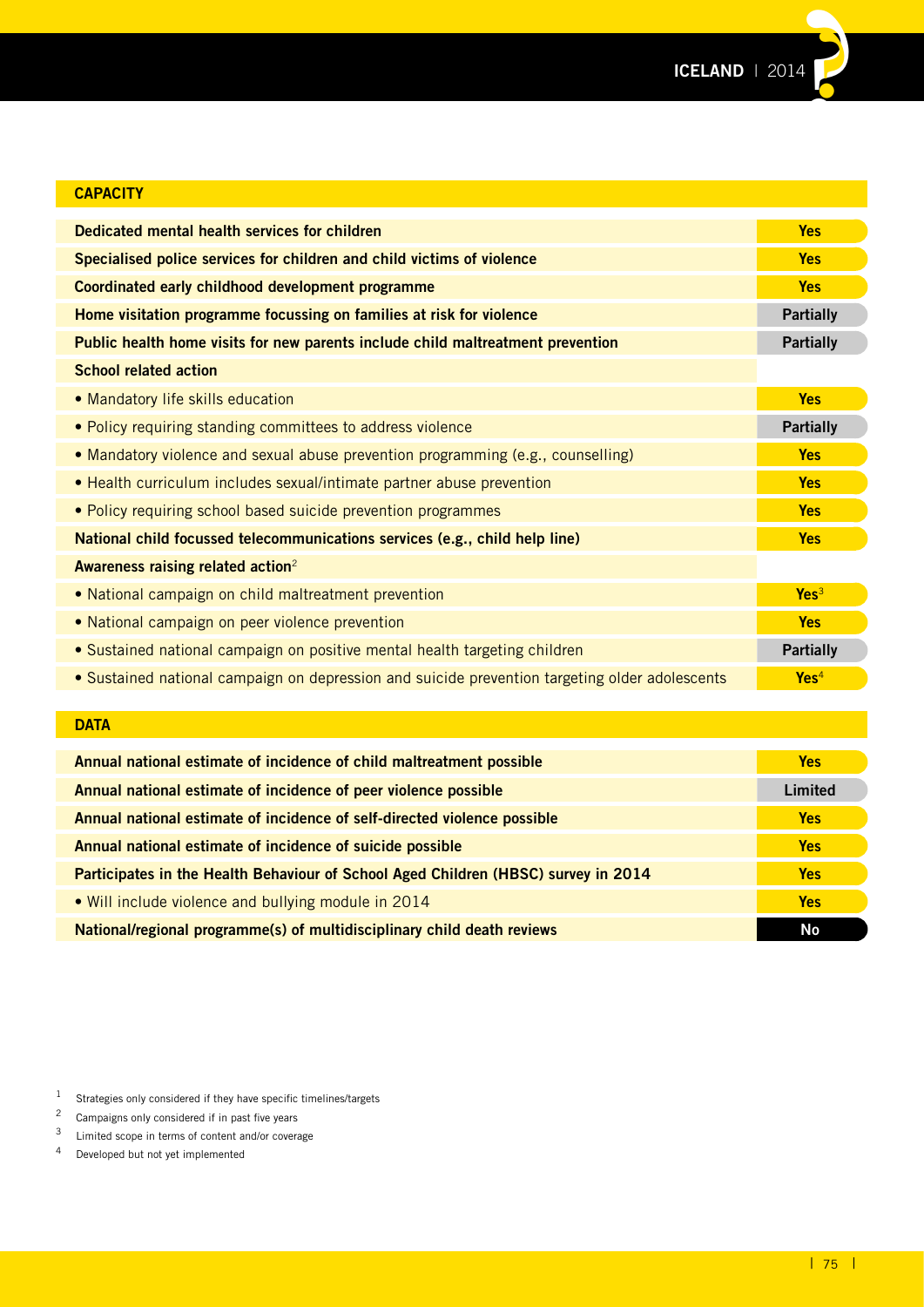### **IRELAND**

| LEADERSHIP |  |  |  |
|------------|--|--|--|
|            |  |  |  |

| <b>Government lead for violence prevention</b>                               | <b>Yes</b>             |
|------------------------------------------------------------------------------|------------------------|
| • Government department responsible for national coordination                | <b>Yes</b>             |
| • Specific government focal point identified for violence prevention         | <b>Yes</b>             |
| • Specific lead for child maltreatment                                       | <b>Yes</b>             |
| • Specific lead for peer violence (e.g., bullying, cyberbullying) prevention | <b>Yes</b>             |
| • Specific lead for suicide/self-directed violence prevention                | Yes <sup>1</sup>       |
| National intentional injury prevention strategy (covering all 3 areas)       | <b>Yes</b>             |
| • Specific targets for children included                                     | <b>Yes</b>             |
| National strategy for child maltreatment prevention <sup>2</sup>             | Partially <sup>3</sup> |
| National strategy for peer violence prevention <sup>2</sup>                  | <b>No</b>              |
| National strategy for suicide/self-directed injury prevention <sup>2</sup>   | No <sup>4</sup>        |
| National alcohol/drug abuse policies                                         | <b>Yes</b>             |
| · Includes specific actions related to children                              | <b>Yes</b>             |
| • Includes support to children of parents with substance abuse problems      | <b>Yes</b>             |
| National code of conduct/practice on violence in broadcasting and media      | <b>Yes</b>             |
| <b>National child protection system</b>                                      | <b>Yes</b>             |
| • Includes inter-agency/departmental coordination and cooperation            | <b>Yes</b>             |
| . Includes high risk populations (e.g., children with disabilities)          | <b>Yes</b>             |
| . Includes policy on risk assessment of suspected cases                      | <b>Yes</b>             |
| • Law mandating reporting of suspected case by professionals                 | <b>No</b>              |
| • Requires monitoring and follow-up of all reported cases                    | <b>Partially</b>       |
| • Requires support programmes for victims                                    | <b>Yes</b>             |
| • Requires intervention/treatment programmes for victims                     | <b>Yes</b>             |
| • Requires intervention/treatment programmes for perpetrators                | <b>Yes</b>             |

| National ombudsperson for children                                      | <b>Yes</b>       |
|-------------------------------------------------------------------------|------------------|
| National policy to inform and educate children of their specific rights | <b>Yes</b>       |
| <b>National child participation policy (UNCRC Article 12)</b>           | <b>Partially</b> |
| National policy regarding access to child friendly justice              | <b>Partially</b> |
| National legislation/policy protecting identity of child victims        | <b>Yes</b>       |
| Law prohibiting corporal punishment in all settings                     | <b>No</b>        |
| National law regulating protection of children living in care           | <b>Yes</b>       |
| Policy diverting child perpetrators of violence from penal system       | <b>Yes</b>       |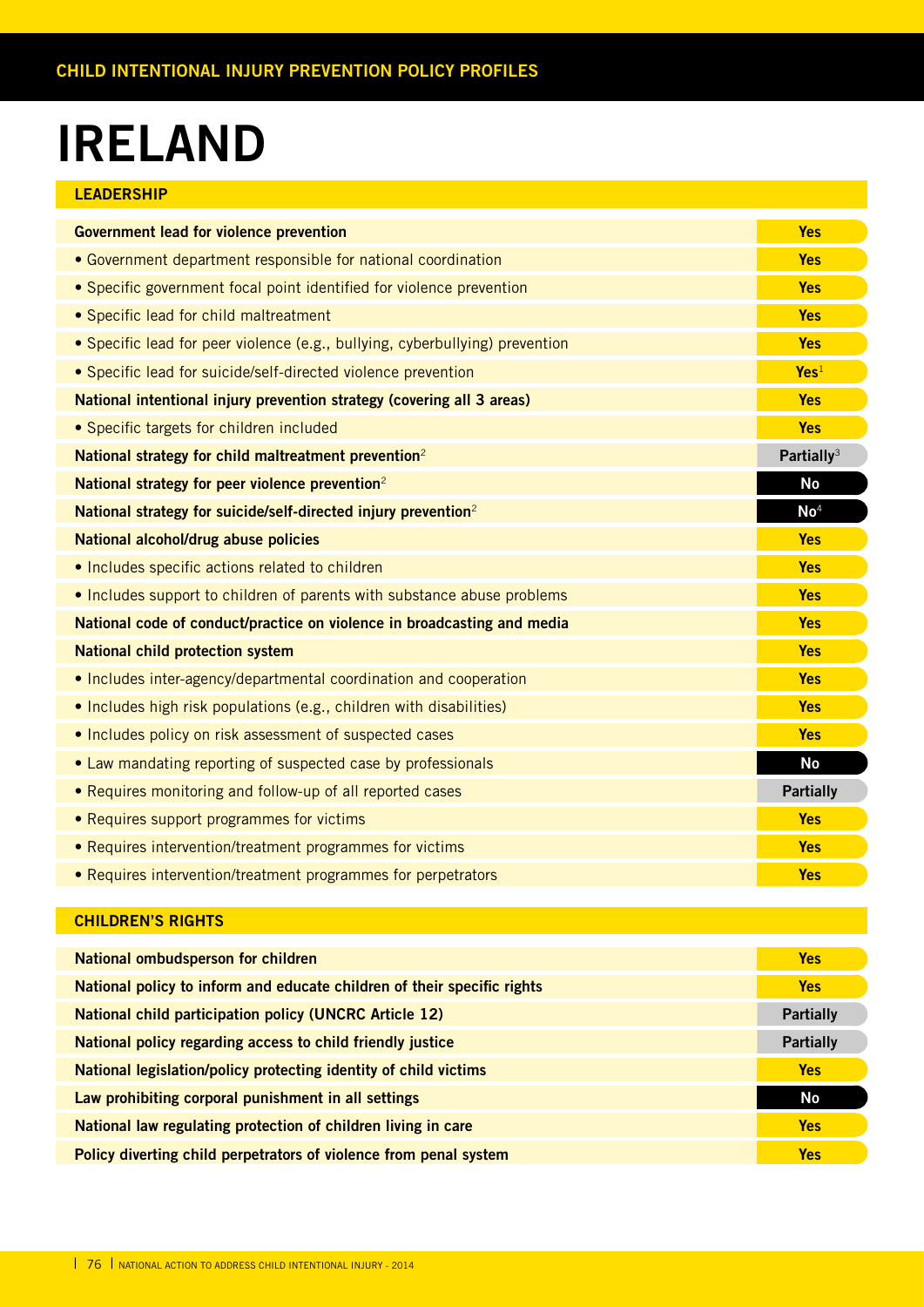**IRELAND** | 2014**??**

| <b>CAPACITY</b>                                                                                |                  |
|------------------------------------------------------------------------------------------------|------------------|
| Dedicated mental health services for children                                                  | <b>Partially</b> |
| Specialised police services for children and child victims of violence                         | <b>Partially</b> |
| Coordinated early childhood development programme                                              | <b>Yes</b>       |
| Home visitation programme focussing on families at risk for violence                           | <b>Yes</b>       |
| Public health home visits for new parents include child maltreatment prevention                | No               |
| <b>School related action</b>                                                                   |                  |
| • Mandatory life skills education                                                              | <b>Yes</b>       |
| • Policy requiring standing committees to address violence                                     | No               |
| • Mandatory violence and sexual abuse prevention programming (e.g., counselling)               | <b>Yes</b>       |
| • Health curriculum includes sexual/intimate partner abuse prevention                          | <b>Yes</b>       |
| • Policy requiring school based suicide prevention programmes                                  | <b>Partially</b> |
| National child focussed telecommunications services (e.g., child help line)                    | <b>Partially</b> |
| Awareness raising related action <sup>5</sup>                                                  |                  |
| • National campaign on child maltreatment prevention                                           | <b>Yes</b>       |
| • National campaign on peer violence prevention                                                | <b>Partially</b> |
| • Sustained national campaign on positive mental health targeting children                     | <b>Yes</b>       |
| • Sustained national campaign on depression and suicide prevention targeting older adolescents | <b>Partially</b> |
|                                                                                                |                  |
| <b>DATA</b>                                                                                    |                  |

| Annual national estimate of incidence of child maltreatment possible               | <b>Yes</b>             |
|------------------------------------------------------------------------------------|------------------------|
| Annual national estimate of incidence of peer violence possible                    | No                     |
| Annual national estimate of incidence of self-directed violence possible           | Limited                |
| Annual national estimate of incidence of suicide possible                          | <b>Yes</b>             |
| Participates in the Health Behaviour of School Aged Children (HBSC) survey in 2014 | Yes <sup>6</sup>       |
| • Will include violence and bullying module in 2014                                | Yes <sup>6</sup>       |
| National/regional programme(s) of multidisciplinary child death reviews            | Partially <sup>7</sup> |

<sup>1</sup> More than one specific lead reported

- <sup>2</sup> Strategies only considered if they have specific timelines/targets<br><sup>3</sup> Developed but not vet implemented
- $\frac{3}{4}$  Developed but not yet implemented<br> $\frac{4}{4}$  Under development
- $4$  Under development<br> $5$  Campaigns only con-
- <sup>5</sup> Campaigns only considered if in past five years<br><sup>6</sup> Pending funding
- $\frac{6}{7}$  Pending funding<br> $\frac{7}{7}$  Only for cases rep
- Only for cases reported to child protection services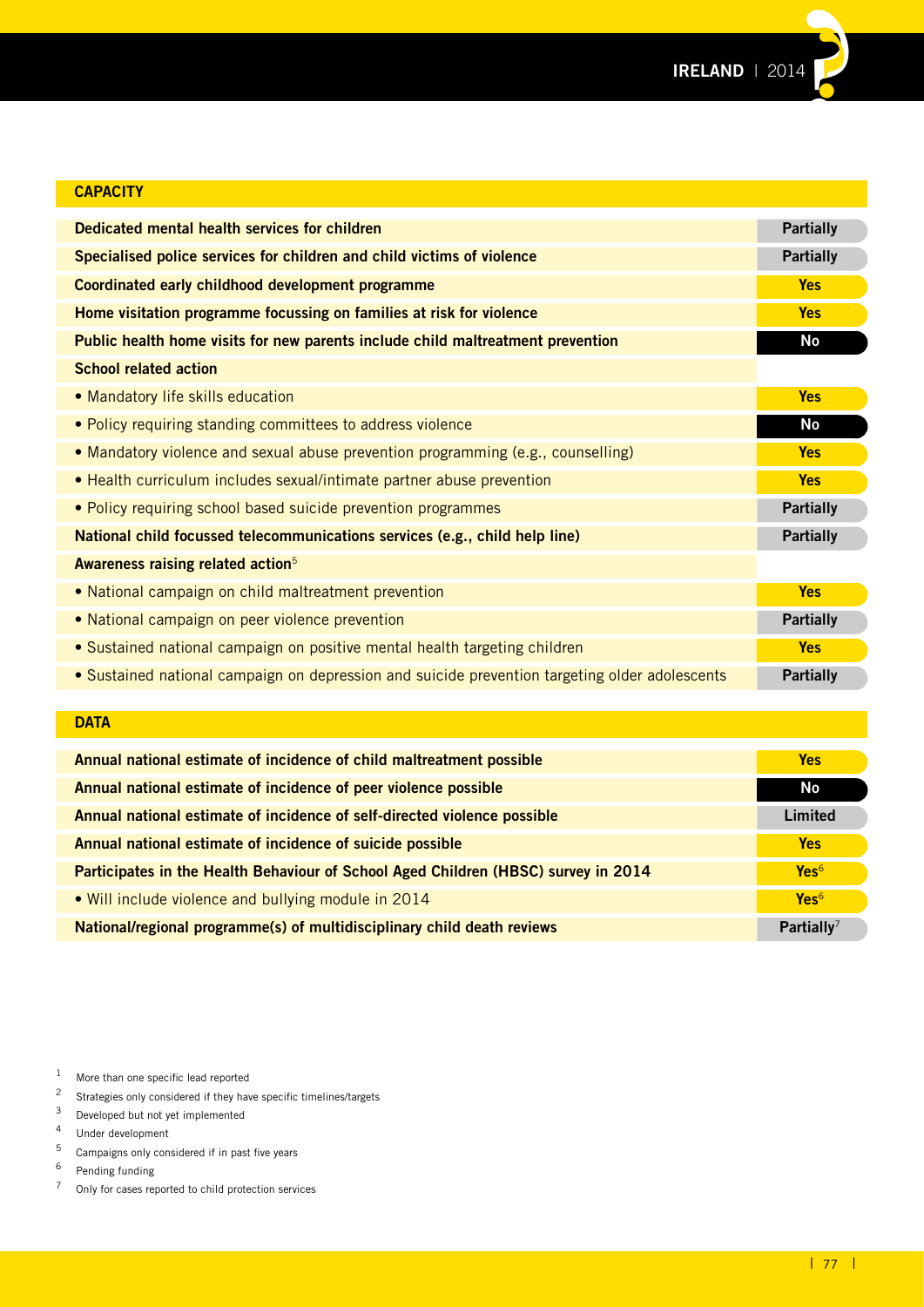### **ITALY**

| <b>LEADERSHIP</b>                                                            |                  |
|------------------------------------------------------------------------------|------------------|
| <b>Government lead for violence prevention</b>                               | <b>Yes</b>       |
| • Government department responsible for national coordination                | <b>No</b>        |
| • Specific government focal point identified for violence prevention         | <b>No</b>        |
| • Specific lead for child maltreatment                                       | <b>No</b>        |
| • Specific lead for peer violence (e.g., bullying, cyberbullying) prevention | <b>No</b>        |
| • Specific lead for suicide/self-directed violence prevention                | <b>No</b>        |
| National intentional injury prevention strategy (covering all 3 areas)       | <b>Yes</b>       |
| • Specific targets for children included                                     | <b>Yes</b>       |
| National strategy for child maltreatment prevention <sup>1</sup>             | <b>Yes</b>       |
| National strategy for peer violence prevention <sup>1</sup>                  | <b>Yes</b>       |
| National strategy for suicide/self-directed injury prevention <sup>1</sup>   | <b>No</b>        |
| National alcohol/drug abuse policies                                         | <b>Yes</b>       |
| • Includes specific actions related to children                              | <b>Yes</b>       |
| • Includes support to children of parents with substance abuse problems      | <b>Partially</b> |
| National code of conduct/practice on violence in broadcasting and media      | <b>No</b>        |
| <b>National child protection system</b>                                      |                  |
| • Includes inter-agency/departmental coordination and cooperation            | <b>Yes</b>       |
| • Includes high risk populations (e.g., children with disabilities)          | <b>Yes</b>       |
| • Includes policy on risk assessment of suspected cases                      | <b>Partially</b> |
| • Law mandating reporting of suspected case by professionals                 | <b>Yes</b>       |
| • Requires monitoring and follow-up of all reported cases                    | <b>Yes</b>       |
| • Requires support programmes for victims                                    | <b>Yes</b>       |
| • Requires intervention/treatment programmes for victims                     | <b>Yes</b>       |
| • Requires intervention/treatment programmes for perpetrators                | <b>Partially</b> |

| National ombudsperson for children                                      | <b>Yes</b> |
|-------------------------------------------------------------------------|------------|
| National policy to inform and educate children of their specific rights | No         |
| <b>National child participation policy (UNCRC Article 12)</b>           | No         |
| National policy regarding access to child friendly justice              | No         |
| National legislation/policy protecting identity of child victims        | <b>Yes</b> |
| Law prohibiting corporal punishment in all settings                     | No         |
| National law regulating protection of children living in care           | No         |
| Policy diverting child perpetrators of violence from penal system       | No         |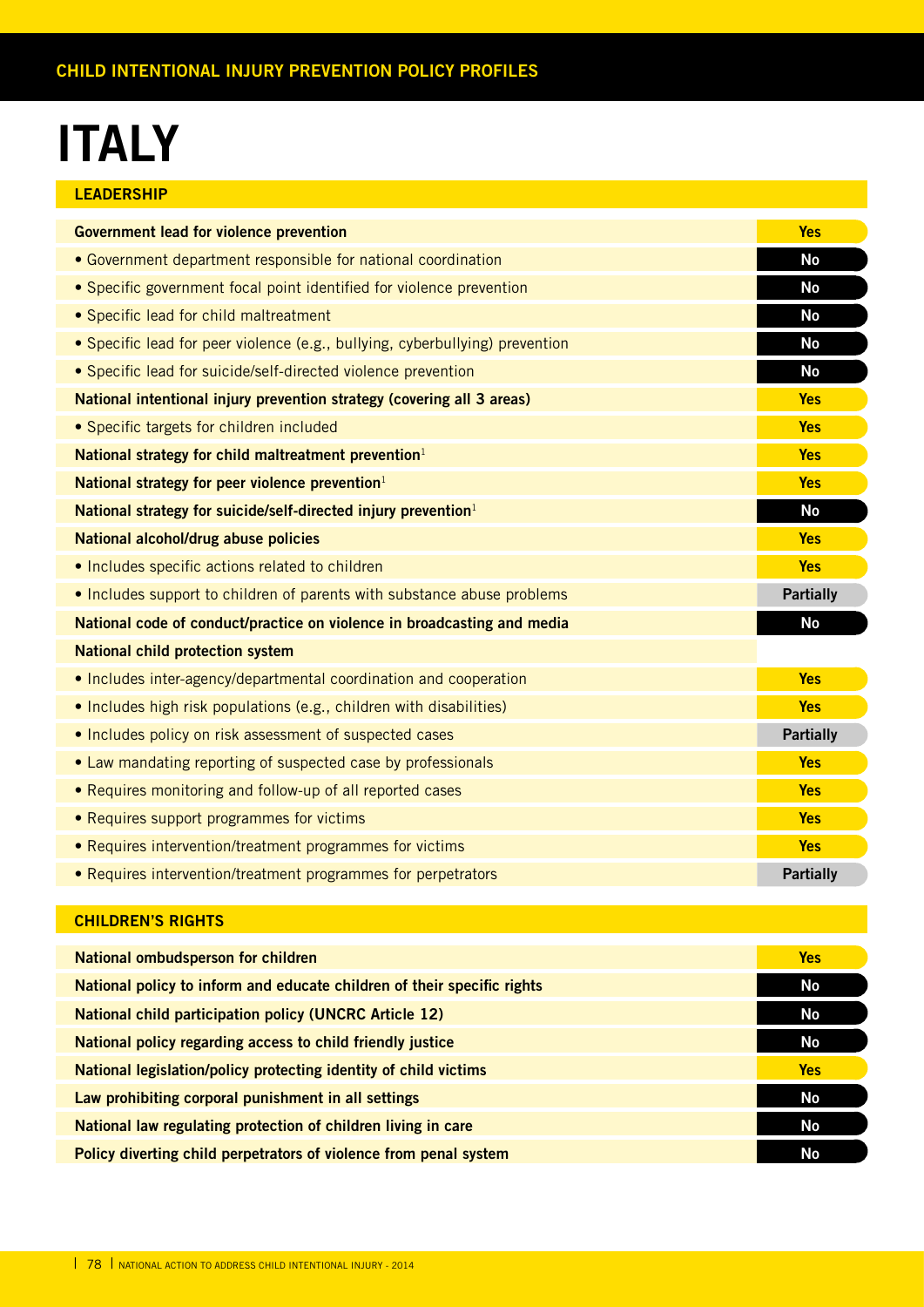

| <b>CAPACITY</b>                                                                                |                  |
|------------------------------------------------------------------------------------------------|------------------|
| Dedicated mental health services for children                                                  | <b>Partially</b> |
| Specialised police services for children and child victims of violence                         | <b>Partially</b> |
| Coordinated early childhood development programme                                              | <b>Yes</b>       |
| Home visitation programme focussing on families at risk for violence                           | <b>Yes</b>       |
| Public health home visits for new parents include child maltreatment prevention                | <b>No</b>        |
| <b>School related action</b>                                                                   |                  |
| • Mandatory life skills education                                                              | <b>Yes</b>       |
| • Policy requiring standing committees to address violence                                     | <b>No</b>        |
| • Mandatory violence and sexual abuse prevention programming (e.g., counselling)               | <b>No</b>        |
| • Health curriculum includes sexual/intimate partner abuse prevention                          | <b>No</b>        |
| • Policy requiring school based suicide prevention programmes                                  | <b>No</b>        |
| National child focussed telecommunications services (e.g., child help line)                    | <b>Yes</b>       |
| Awareness raising related action <sup>2</sup>                                                  |                  |
| • National campaign on child maltreatment prevention                                           | <b>No</b>        |
| . National campaign on peer violence prevention                                                | <b>No</b>        |
| • Sustained national campaign on positive mental health targeting children                     | <b>No</b>        |
| • Sustained national campaign on depression and suicide prevention targeting older adolescents | <b>No</b>        |
|                                                                                                |                  |
| <b>DATA</b>                                                                                    |                  |
| Annual national estimate of incidence of child maltreatment possible                           | <b>Yes</b>       |

| Annual national estimate of incidence of peer violence possible                    | <b>Yes</b> |
|------------------------------------------------------------------------------------|------------|
| Annual national estimate of incidence of self-directed violence possible           |            |
| Annual national estimate of incidence of suicide possible                          | <b>Yes</b> |
| Participates in the Health Behaviour of School Aged Children (HBSC) survey in 2014 | <b>Yes</b> |
| • Will include violence and bullying module in 2014                                | <b>Yes</b> |
| National/regional programme(s) of multidisciplinary child death reviews            | No         |

 $1$  Strategies only considered if they have specific timelines/targets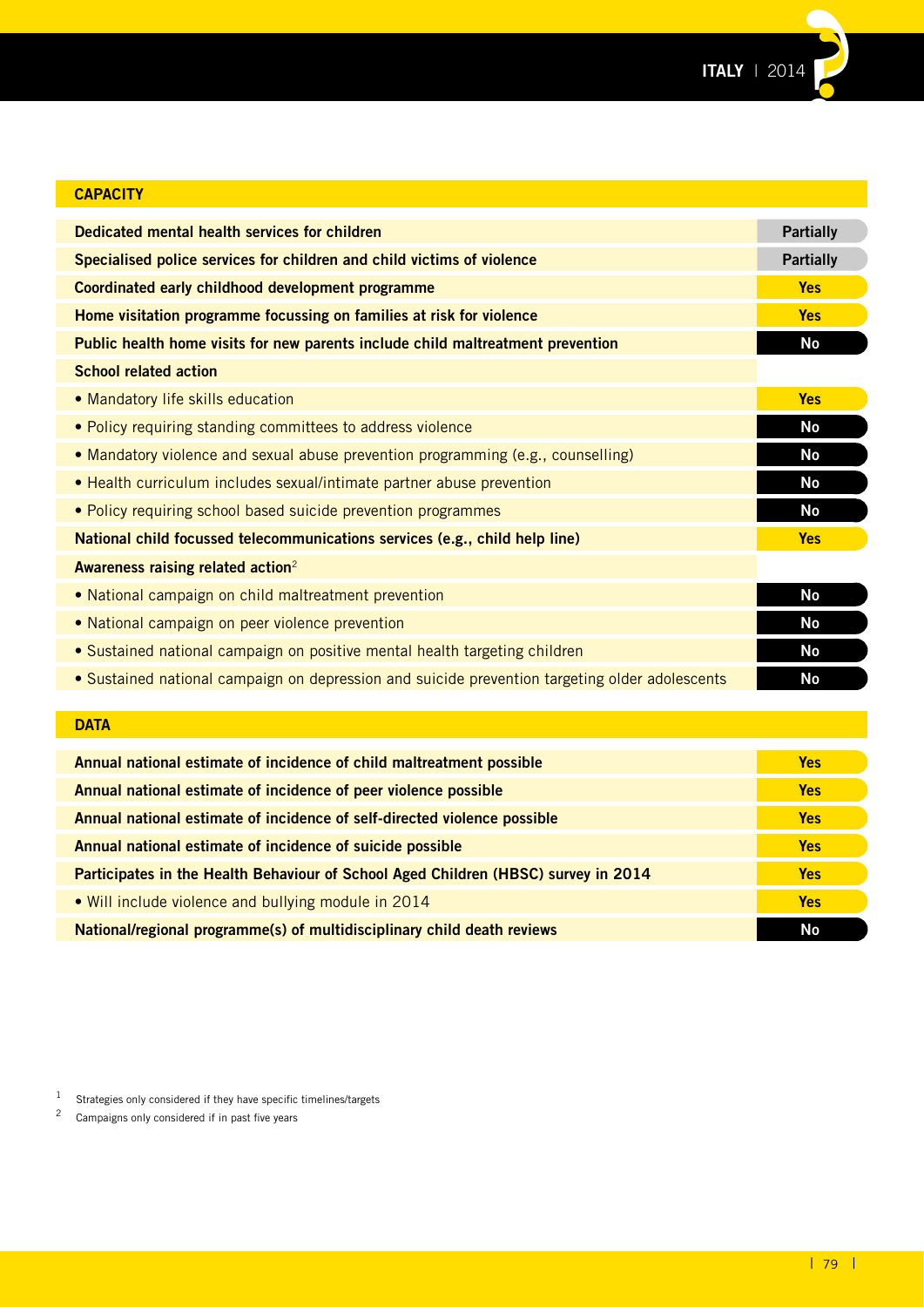# **LATVIA**

| <b>LEADERSHIP</b> |
|-------------------|
|-------------------|

| <b>Government lead for violence prevention</b>                               | <b>Yes</b>       |
|------------------------------------------------------------------------------|------------------|
| • Government department responsible for national coordination                | <b>Yes</b>       |
| • Specific government focal point identified for violence prevention         | <b>Yes</b>       |
| • Specific lead for child maltreatment                                       | <b>Yes</b>       |
| • Specific lead for peer violence (e.g., bullying, cyberbullying) prevention | <b>Yes</b>       |
| • Specific lead for suicide/self-directed violence prevention                | <b>Yes</b>       |
| National intentional injury prevention strategy (covering all 3 areas)       | <b>Yes</b>       |
| • Specific targets for children included                                     | <b>Yes</b>       |
| National strategy for child maltreatment prevention <sup>1</sup>             | <b>No</b>        |
| National strategy for peer violence prevention $1$                           | <b>No</b>        |
| National strategy for suicide/self-directed injury prevention <sup>1</sup>   | No               |
| National alcohol/drug abuse policies                                         | <b>Yes</b>       |
| • Includes specific actions related to children                              | <b>Yes</b>       |
| • Includes support to children of parents with substance abuse problems      | No               |
| National code of conduct/practice on violence in broadcasting and media      | <b>Yes</b>       |
| <b>National child protection system</b>                                      |                  |
| • Includes inter-agency/departmental coordination and cooperation            | <b>Yes</b>       |
| • Includes high risk populations (e.g., children with disabilities)          | <b>No</b>        |
| . Includes policy on risk assessment of suspected cases                      | <b>Partially</b> |
| • Law mandating reporting of suspected case by professionals                 | <b>Yes</b>       |
| • Requires monitoring and follow-up of all reported cases                    | <b>Partially</b> |
| • Requires support programmes for victims                                    | <b>Yes</b>       |
| • Requires intervention/treatment programmes for victims                     | <b>Yes</b>       |
| • Requires intervention/treatment programmes for perpetrators                | <b>Partially</b> |

| National ombudsperson for children                                      | <b>Yes</b>       |
|-------------------------------------------------------------------------|------------------|
| National policy to inform and educate children of their specific rights | <b>Yes</b>       |
| <b>National child participation policy (UNCRC Article 12)</b>           | <b>Partially</b> |
| National policy regarding access to child friendly justice              | <b>Yes</b>       |
| National legislation/policy protecting identity of child victims        | <b>Yes</b>       |
| Law prohibiting corporal punishment in all settings                     | <b>Yes</b>       |
| National law regulating protection of children living in care           | <b>Yes</b>       |
| Policy diverting child perpetrators of violence from penal system       | No <sup>2</sup>  |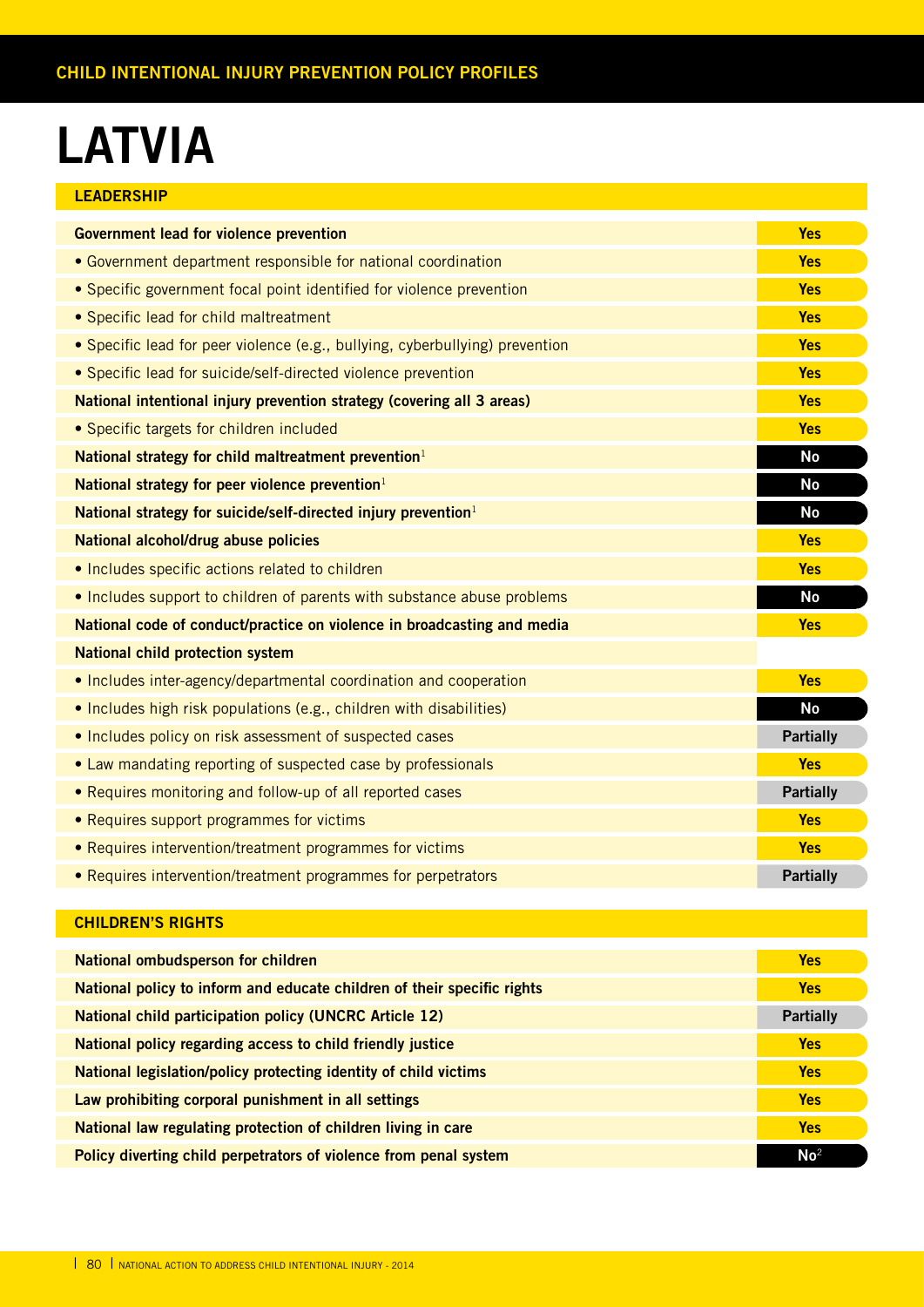**LATVIA** | 2014**??**

| <b>CAPACITY</b>                                                                                |                  |
|------------------------------------------------------------------------------------------------|------------------|
| Dedicated mental health services for children                                                  | <b>Yes</b>       |
| Specialised police services for children and child victims of violence                         | <b>Yes</b>       |
| Coordinated early childhood development programme                                              | <b>No</b>        |
| Home visitation programme focussing on families at risk for violence                           | <b>No</b>        |
| Public health home visits for new parents include child maltreatment prevention                | <b>Yes</b>       |
| <b>School related action</b>                                                                   |                  |
| • Mandatory life skills education                                                              | <b>No</b>        |
| • Policy requiring standing committees to address violence                                     | <b>No</b>        |
| • Mandatory violence and sexual abuse prevention programming (e.g., counselling)               | <b>No</b>        |
| • Health curriculum includes sexual/intimate partner abuse prevention                          | <b>Partially</b> |
| • Policy requiring school based suicide prevention programmes                                  | <b>Partially</b> |
| National child focussed telecommunications services (e.g., child help line)                    | <b>Yes</b>       |
| Awareness raising related action <sup>3</sup>                                                  |                  |
| • National campaign on child maltreatment prevention                                           | <b>No</b>        |
| • National campaign on peer violence prevention                                                | <b>Yes</b>       |
| • Sustained national campaign on positive mental health targeting children                     | <b>Partially</b> |
| • Sustained national campaign on depression and suicide prevention targeting older adolescents | <b>Partially</b> |
|                                                                                                |                  |
| <b>DATA</b>                                                                                    |                  |
| Annual national estimate of incidence of child maltreatment possible                           | <b>Yes</b>       |
| Annual national estimate of incidence of peer violence possible                                | <b>Yes</b>       |
| Annual national estimate of incidence of self-directed violence possible                       | <b>No</b>        |
|                                                                                                |                  |

**Annual national estimate of incidence of suicide possible Yes Participates in the Health Behaviour of School Aged Children (HBSC) survey in 2014 Yes** • Will include violence and bullying module in 2014 **Yes**

**National/regional programme(s) of multidisciplinary child death reviews No and Constantine Constantine Constantine Constantine Constantine Constantine Constantine Constantine Constantine Constantine Constantine Constantin** 

<sup>1</sup> Strategies only considered if they have specific timelines/targets<sup>2</sup> Hader development

 $\frac{2}{3}$  Under development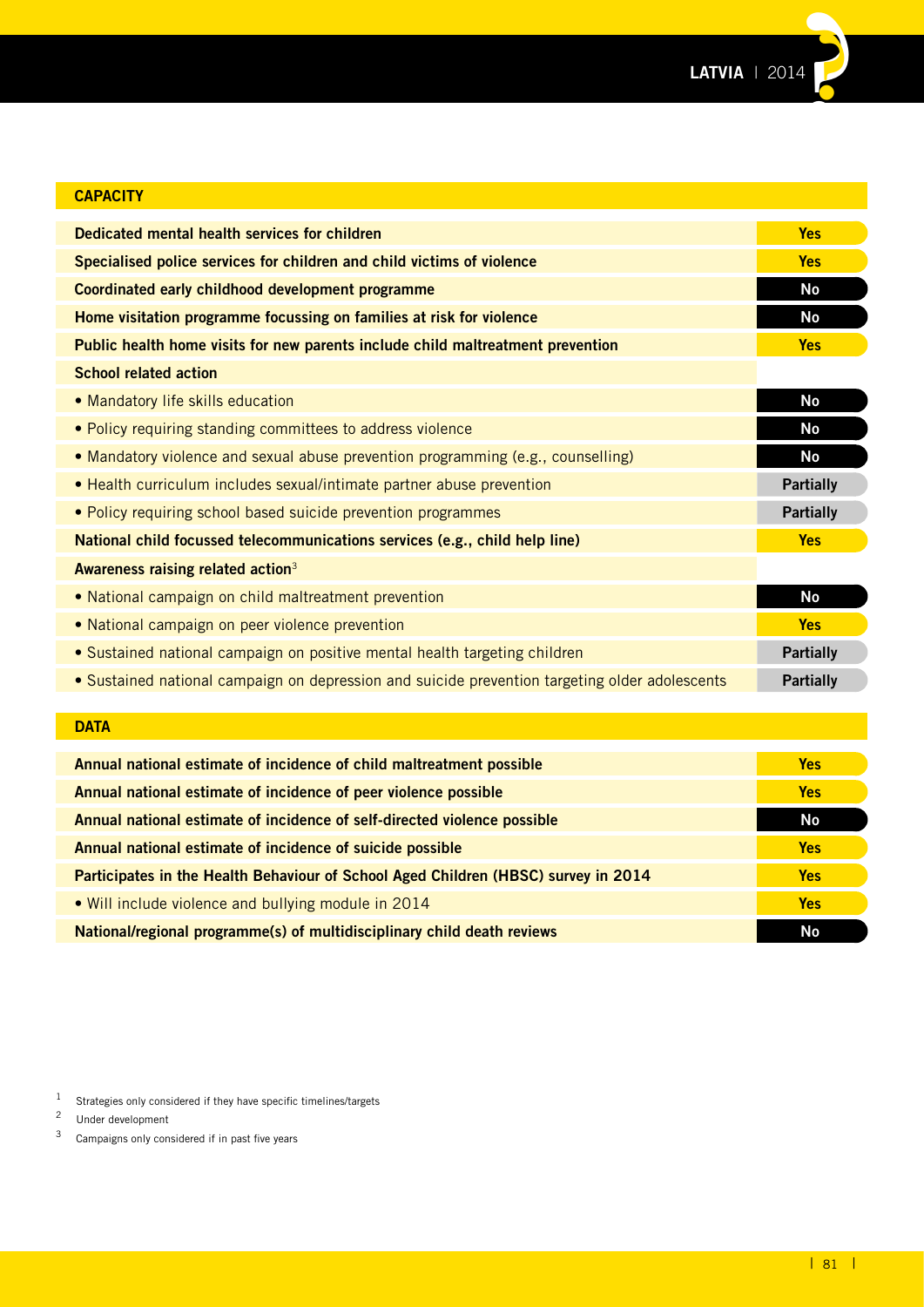### **LITHUANIA**

|  |  |  | <b>LEADERSHIP</b> |  |
|--|--|--|-------------------|--|
|  |  |  |                   |  |

| <b>Government lead for violence prevention</b>                               | <b>Yes</b>       |
|------------------------------------------------------------------------------|------------------|
|                                                                              |                  |
| • Government department responsible for national coordination                | Yes <sup>1</sup> |
| • Specific government focal point identified for violence prevention         | <b>Yes</b>       |
| • Specific lead for child maltreatment                                       | <b>Yes</b>       |
| • Specific lead for peer violence (e.g., bullying, cyberbullying) prevention | <b>Yes</b>       |
| • Specific lead for suicide/self-directed violence prevention                | <b>Yes</b>       |
| National intentional injury prevention strategy (covering all 3 areas)       | <b>No</b>        |
| • Specific targets for children included                                     | $\blacksquare$   |
| National strategy for child maltreatment prevention <sup>2</sup>             | <b>Yes</b>       |
| National strategy for peer violence prevention <sup>2</sup>                  | <b>Yes</b>       |
| National strategy for suicide/self-directed injury prevention <sup>2</sup>   | No <sup>3</sup>  |
| National alcohol/drug abuse policies                                         | <b>Yes</b>       |
| • Includes specific actions related to children                              | <b>No</b>        |
| • Includes support to children of parents with substance abuse problems      | <b>Partially</b> |
| National code of conduct/practice on violence in broadcasting and media      | <b>Yes</b>       |
| <b>National child protection system</b>                                      |                  |
| • Includes inter-agency/departmental coordination and cooperation            | <b>Yes</b>       |
| • Includes high risk populations (e.g., children with disabilities)          | <b>Yes</b>       |
| . Includes policy on risk assessment of suspected cases                      | <b>Partially</b> |
| • Law mandating reporting of suspected case by professionals                 | <b>Yes</b>       |
| • Requires monitoring and follow-up of all reported cases                    | <b>Yes</b>       |
| • Requires support programmes for victims                                    | <b>Yes</b>       |
| • Requires intervention/treatment programmes for victims                     | <b>Yes</b>       |
| • Requires intervention/treatment programmes for perpetrators                | <b>Partially</b> |

| National ombudsperson for children                                      | <b>Yes</b> |
|-------------------------------------------------------------------------|------------|
| National policy to inform and educate children of their specific rights |            |
| <b>National child participation policy (UNCRC Article 12)</b>           | No         |
| National policy regarding access to child friendly justice              | <b>Yes</b> |
| National legislation/policy protecting identity of child victims        | <b>Yes</b> |
| Law prohibiting corporal punishment in all settings                     | No         |
| National law regulating protection of children living in care           | <b>Yes</b> |
| Policy diverting child perpetrators of violence from penal system       | <b>Yes</b> |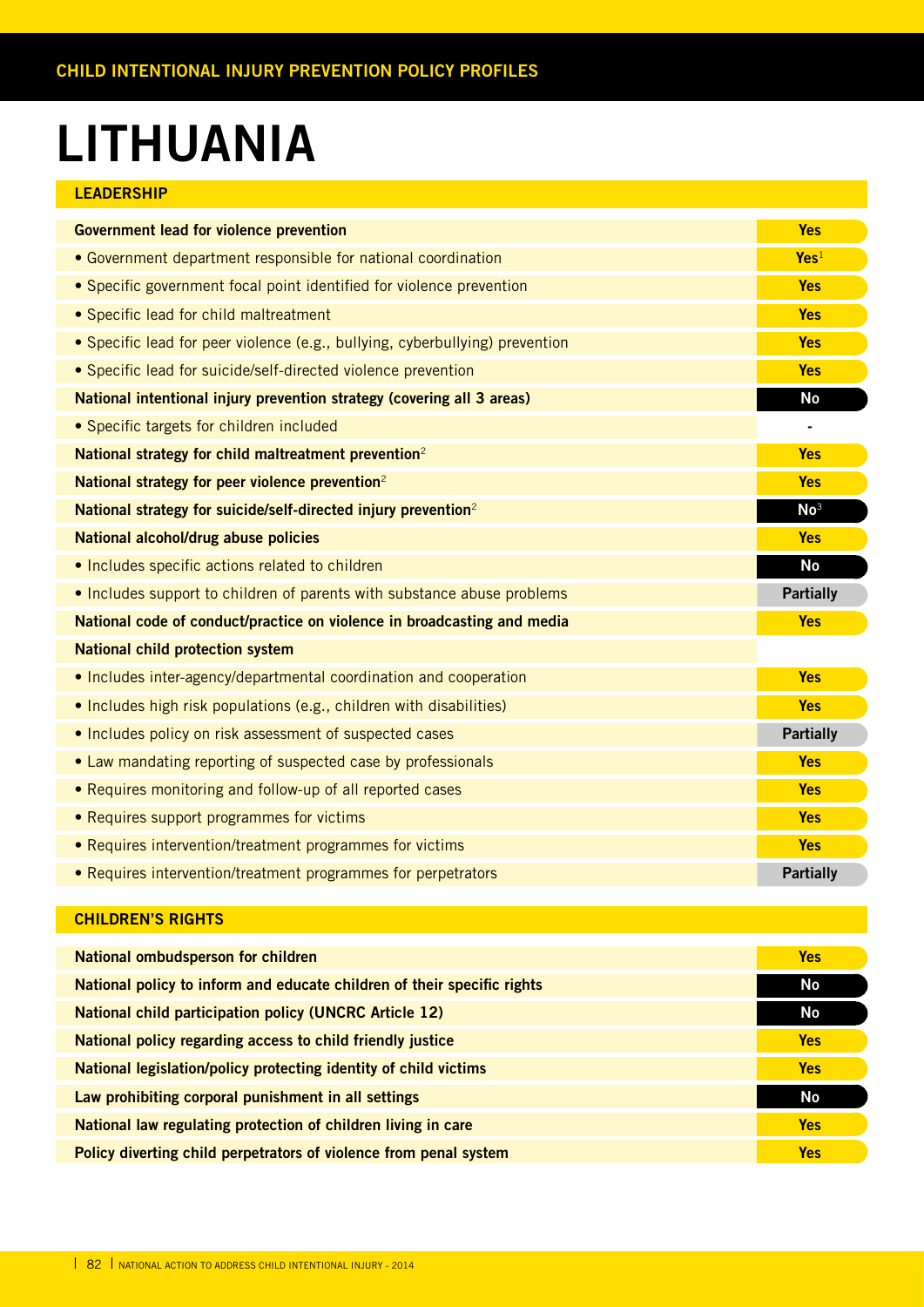

| <b>CAPACITY</b>                                                                                |                        |
|------------------------------------------------------------------------------------------------|------------------------|
| Dedicated mental health services for children                                                  | <b>Yes</b>             |
| Specialised police services for children and child victims of violence                         | <b>Yes</b>             |
| Coordinated early childhood development programme                                              | <b>Partially</b>       |
| Home visitation programme focussing on families at risk for violence                           | <b>Yes</b>             |
| Public health home visits for new parents include child maltreatment prevention                | <b>Yes</b>             |
| <b>School related action</b>                                                                   |                        |
| • Mandatory life skills education                                                              | <b>Yes</b>             |
| • Policy requiring standing committees to address violence                                     | <b>Yes</b>             |
| • Mandatory violence and sexual abuse prevention programming (e.g., counselling)               | <b>Yes</b>             |
| • Health curriculum includes sexual/intimate partner abuse prevention                          | <b>Yes</b>             |
| . Policy requiring school based suicide prevention programmes                                  | <b>Partially</b>       |
| National child focussed telecommunications services (e.g., child help line)                    | <b>Yes</b>             |
| Awareness raising related action <sup>4</sup>                                                  |                        |
| • National campaign on child maltreatment prevention                                           | <b>Yes</b>             |
| • National campaign on peer violence prevention                                                | <b>Yes</b>             |
| • Sustained national campaign on positive mental health targeting children                     | <b>No</b>              |
| • Sustained national campaign on depression and suicide prevention targeting older adolescents | Partially <sup>5</sup> |
|                                                                                                |                        |
| <b>DATA</b>                                                                                    |                        |

| Annual national estimate of incidence of child maltreatment possible               | <b>Yes</b> |
|------------------------------------------------------------------------------------|------------|
| Annual national estimate of incidence of peer violence possible                    | <b>Yes</b> |
| Annual national estimate of incidence of self-directed violence possible           | <b>Yes</b> |
| Annual national estimate of incidence of suicide possible                          | <b>Yes</b> |
| Participates in the Health Behaviour of School Aged Children (HBSC) survey in 2014 | Yes        |
| • Will include violence and bullying module in 2014                                | <b>No</b>  |
| National/regional programme(s) of multidisciplinary child death reviews            | No         |

<sup>1</sup> More than one government department reported as responsible for national coordination<br><sup>2</sup> Strategies only considered if they have specific timelines/targets

- <sup>4</sup> Campaigns only considered if in past five years<br> $\frac{5}{2}$  Developed but not yet implemented
- <sup>5</sup> Developed but not yet implemented

<sup>&</sup>lt;sup>2</sup> Strategies only considered if they have specific timelines/targets  $\frac{3}{2}$  Under development

 $3$  Under development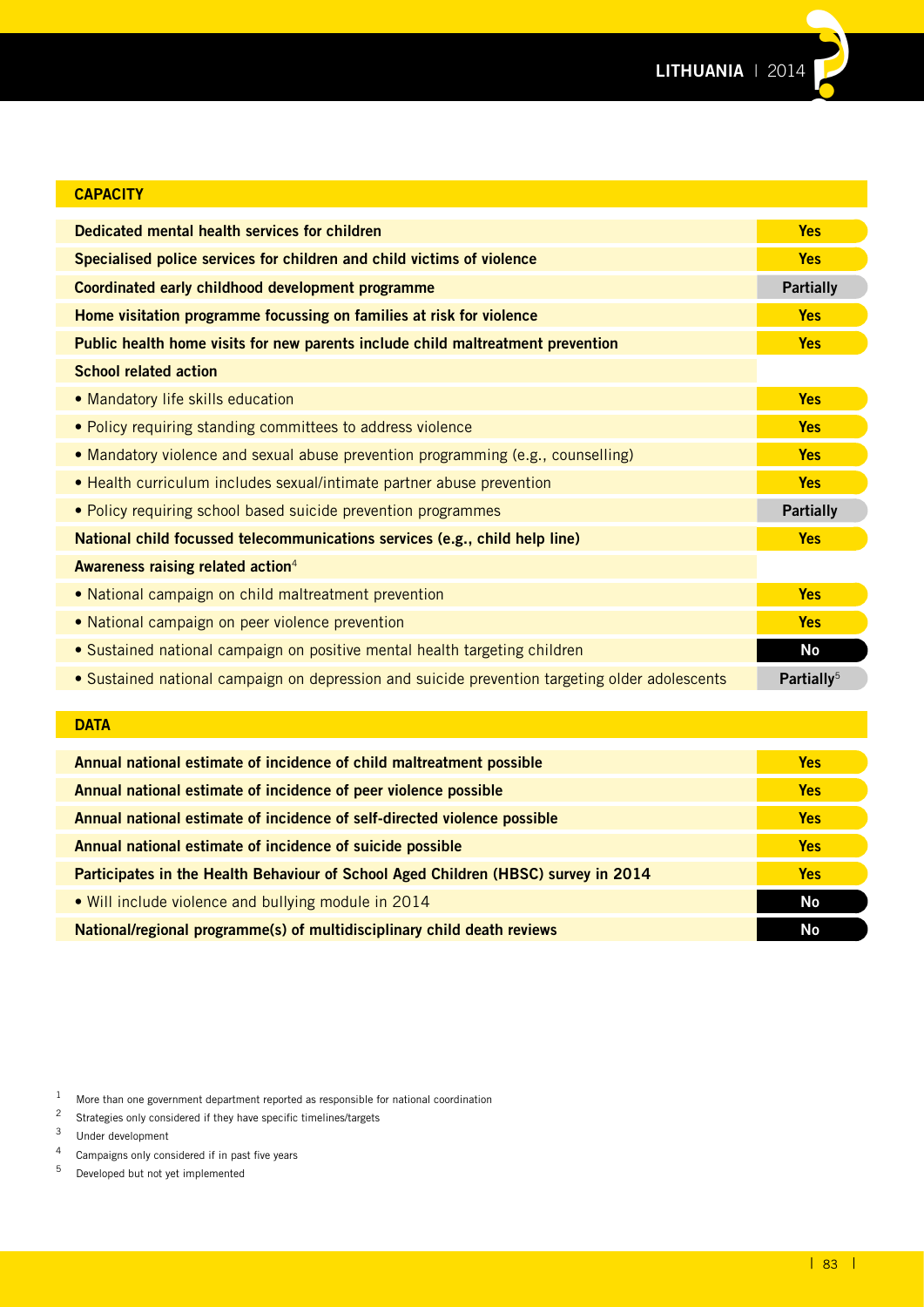### **LUXEMBOURG**

### **LEADERSHIP**

| <b>Government lead for violence prevention</b>                               | No                     |
|------------------------------------------------------------------------------|------------------------|
| • Government department responsible for national coordination                | <b>No</b>              |
| • Specific government focal point identified for violence prevention         | <b>Yes</b>             |
| • Specific lead for child maltreatment                                       | <b>Yes</b>             |
| • Specific lead for peer violence (e.g., bullying, cyberbullying) prevention | <b>No</b>              |
| • Specific lead for suicide/self-directed violence prevention                | <b>Yes</b>             |
| National intentional injury prevention strategy (covering all 3 areas)       | No                     |
| • Specific targets for children included                                     |                        |
| National strategy for child maltreatment prevention $1$                      | No                     |
| National strategy for peer violence prevention $1$                           | Partially <sup>2</sup> |
| National strategy for suicide/self-directed injury prevention <sup>1</sup>   | <b>No</b>              |
| National alcohol/drug abuse policies                                         | Drug abuse only        |
| . Includes specific actions related to children                              | <b>Yes</b>             |
| • Includes support to children of parents with substance abuse problems      | <b>Yes</b>             |
| National code of conduct/practice on violence in broadcasting and media      | <b>Yes</b>             |
| <b>National child protection system</b>                                      |                        |
| • Includes inter-agency/departmental coordination and cooperation            | <b>Yes</b>             |
| • Includes high risk populations (e.g., children with disabilities)          | <b>Yes</b>             |
| . Includes policy on risk assessment of suspected cases                      | <b>Yes</b>             |
| • Law mandating reporting of suspected case by professionals                 | <b>Partially</b>       |
| • Requires monitoring and follow-up of all reported cases                    | <b>Yes</b>             |
| • Requires support programmes for victims                                    | <b>Yes</b>             |
| • Requires intervention/treatment programmes for victims                     | <b>Yes</b>             |
| • Requires intervention/treatment programmes for perpetrators                | <b>Partially</b>       |

| <b>National ombudsperson for children</b>                               | <b>Yes</b> |
|-------------------------------------------------------------------------|------------|
| National policy to inform and educate children of their specific rights | <b>Yes</b> |
| <b>National child participation policy (UNCRC Article 12)</b>           | <b>Yes</b> |
| National policy regarding access to child friendly justice              | <b>Yes</b> |
| National legislation/policy protecting identity of child victims        | <b>Yes</b> |
| Law prohibiting corporal punishment in all settings                     | <b>Yes</b> |
| National law regulating protection of children living in care           | <b>Yes</b> |
| Policy diverting child perpetrators of violence from penal system       | <b>Yes</b> |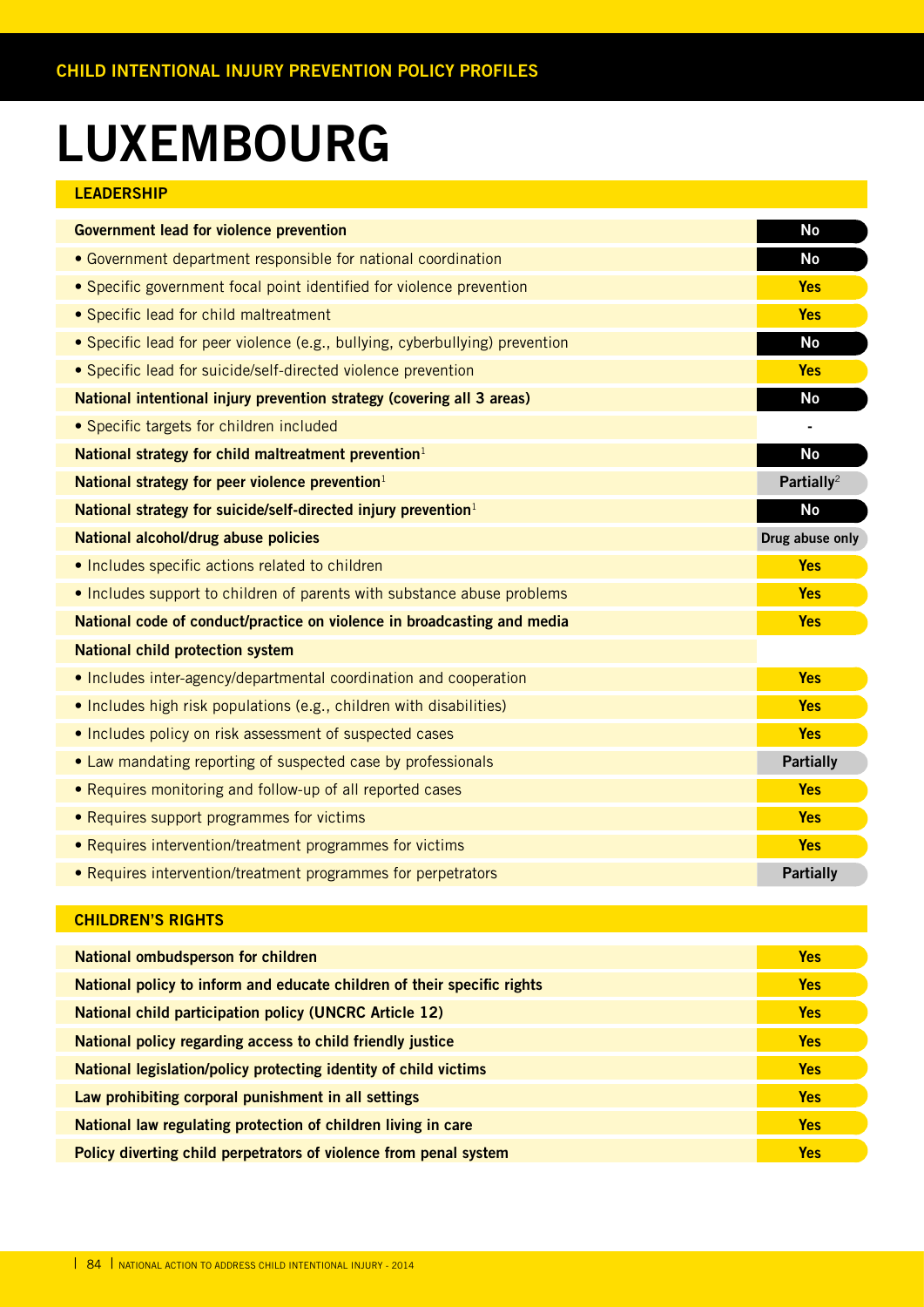| <b>CAPACITY</b>                                                                                |                        |
|------------------------------------------------------------------------------------------------|------------------------|
| Dedicated mental health services for children                                                  | <b>Yes</b>             |
| Specialised police services for children and child victims of violence                         | <b>Yes</b>             |
| Coordinated early childhood development programme                                              | <b>Yes</b>             |
| Home visitation programme focussing on families at risk for violence                           | <b>Yes</b>             |
| Public health home visits for new parents include child maltreatment prevention                | No                     |
| <b>School related action</b>                                                                   |                        |
| • Mandatory life skills education                                                              | <b>Yes</b>             |
| · Policy requiring standing committees to address violence                                     | No                     |
| • Mandatory violence and sexual abuse prevention programming (e.g., counselling)               | <b>Yes</b>             |
| • Health curriculum includes sexual/intimate partner abuse prevention                          | <b>Partially</b>       |
| • Policy requiring school based suicide prevention programmes                                  | <b>Partially</b>       |
| National child focussed telecommunications services (e.g., child help line)                    | <b>Yes</b>             |
| Awareness raising related action <sup>3</sup>                                                  |                        |
| • National campaign on child maltreatment prevention                                           | <b>Yes</b>             |
| • National campaign on peer violence prevention                                                | <b>No</b>              |
| • Sustained national campaign on positive mental health targeting children                     | <b>No</b>              |
| • Sustained national campaign on depression and suicide prevention targeting older adolescents | Partially <sup>4</sup> |
|                                                                                                |                        |

#### **DATA**

| Annual national estimate of incidence of child maltreatment possible               | No         |
|------------------------------------------------------------------------------------|------------|
| Annual national estimate of incidence of peer violence possible                    | <b>Yes</b> |
| Annual national estimate of incidence of self-directed violence possible           | <b>No</b>  |
| Annual national estimate of incidence of suicide possible                          | <b>Yes</b> |
| Participates in the Health Behaviour of School Aged Children (HBSC) survey in 2014 | <b>Yes</b> |
| • Will include violence and bullying module in 2014                                | <b>Yes</b> |
| National/regional programme(s) of multidisciplinary child death reviews            | No         |

4 Developed but not yet implemented

<sup>1</sup> Strategies only considered if they have specific timelines/targets<br> $\frac{2}{\pi}$  Limited scope in terms of content and/or coverage

<sup>&</sup>lt;sup>2</sup> Limited scope in terms of content and/or coverage<br><sup>3</sup> Campaigns only considered if in past five years

Campaigns only considered if in past five years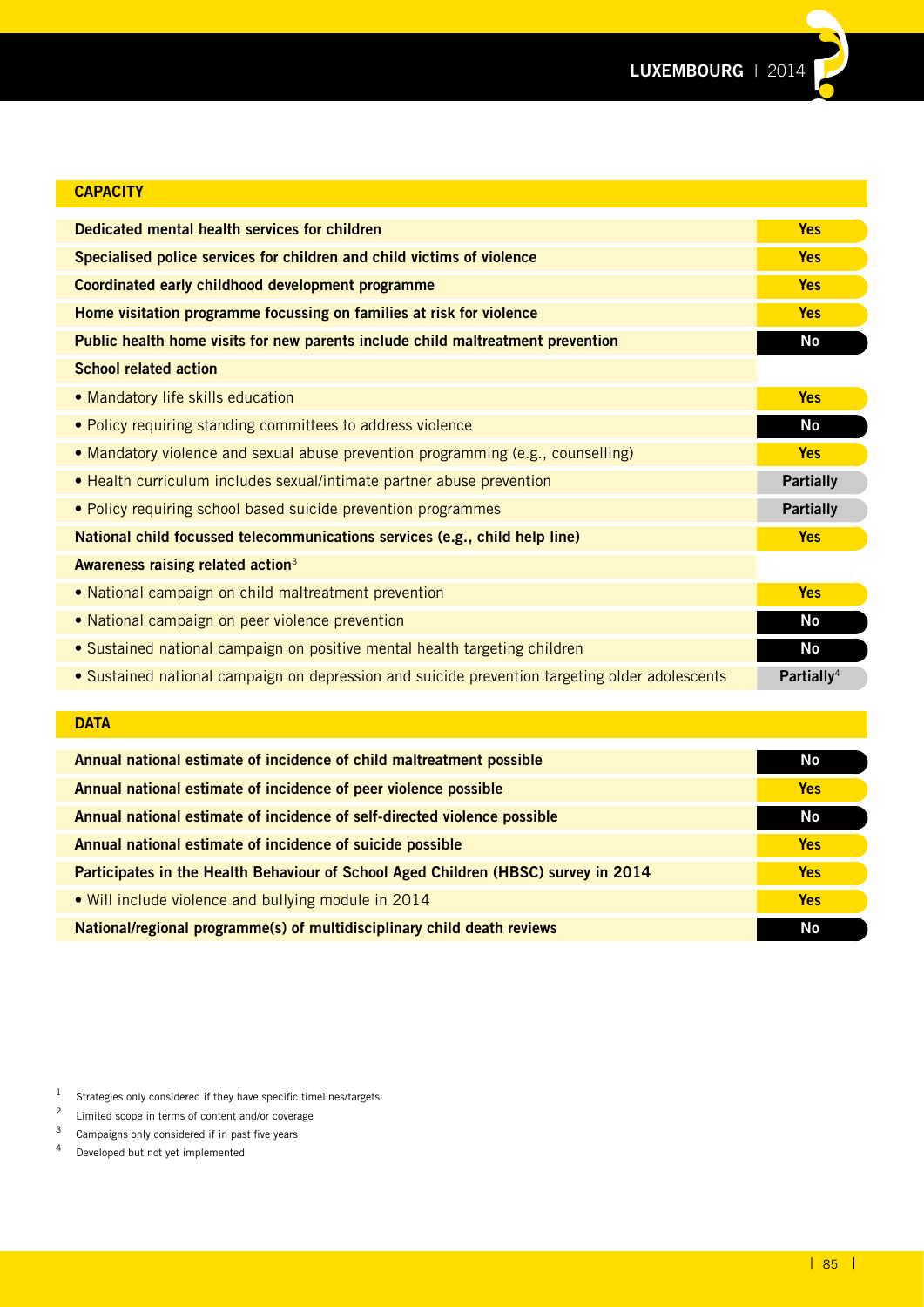### **MALTA**

| <b>LEADERSHIP</b>                                                            |                  |
|------------------------------------------------------------------------------|------------------|
| <b>Government lead for violence prevention</b>                               | <b>Yes</b>       |
| • Government department responsible for national coordination                | <b>Yes</b>       |
| • Specific government focal point identified for violence prevention         | <b>Partially</b> |
| • Specific lead for child maltreatment                                       | <b>Yes</b>       |
| • Specific lead for peer violence (e.g., bullying, cyberbullying) prevention | <b>Yes</b>       |
| · Specific lead for suicide/self-directed violence prevention                | <b>No</b>        |
| National intentional injury prevention strategy (covering all 3 areas)       | <b>No</b>        |
| • Specific targets for children included                                     |                  |
| National strategy for child maltreatment prevention <sup>1</sup>             | <b>No</b>        |
| National strategy for peer violence prevention $1$                           | <b>Partially</b> |
| National strategy for suicide/self-directed injury prevention <sup>1</sup>   | <b>No</b>        |
| National alcohol/drug abuse policies                                         | Drug abuse only  |
| • Includes specific actions related to children                              | <b>Yes</b>       |
| • Includes support to children of parents with substance abuse problems      | <b>Partially</b> |
| National code of conduct/practice on violence in broadcasting and media      | <b>Partially</b> |
| <b>National child protection system</b>                                      |                  |
| • Includes inter-agency/departmental coordination and cooperation            | <b>Partially</b> |
| • Includes high risk populations (e.g., children with disabilities)          | <b>Partially</b> |
| • Includes policy on risk assessment of suspected cases                      | <b>Partially</b> |
| • Law mandating reporting of suspected case by professionals                 | <b>No</b>        |
| • Requires monitoring and follow-up of all reported cases                    | <b>No</b>        |
| • Requires support programmes for victims                                    | <b>No</b>        |
| • Requires intervention/treatment programmes for victims                     | <b>No</b>        |
| • Requires intervention/treatment programmes for perpetrators                | <b>No</b>        |

| National ombudsperson for children                                      | <b>Yes</b>       |
|-------------------------------------------------------------------------|------------------|
| National policy to inform and educate children of their specific rights | No               |
| <b>National child participation policy (UNCRC Article 12)</b>           | No               |
| National policy regarding access to child friendly justice              | No               |
| National legislation/policy protecting identity of child victims        | <b>Yes</b>       |
| Law prohibiting corporal punishment in all settings                     | <b>No</b>        |
| National law regulating protection of children living in care           | <b>Partially</b> |
| Policy diverting child perpetrators of violence from penal system       | No               |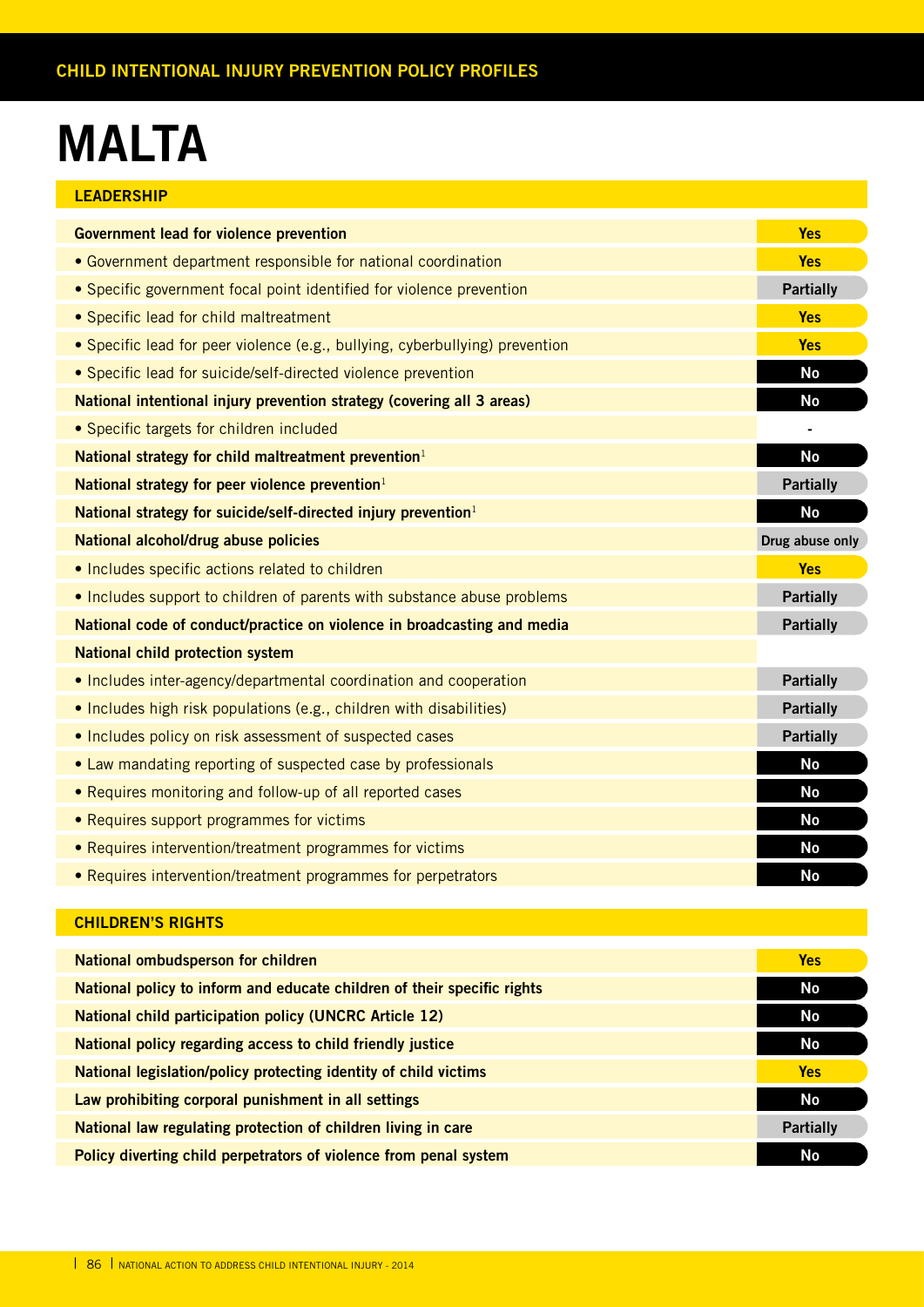

| <b>CAPACITY</b>                                                                                |                  |
|------------------------------------------------------------------------------------------------|------------------|
| Dedicated mental health services for children                                                  | <b>Partially</b> |
| Specialised police services for children and child victims of violence                         | <b>Yes</b>       |
| Coordinated early childhood development programme                                              | <b>Yes</b>       |
| Home visitation programme focussing on families at risk for violence                           | <b>No</b>        |
| Public health home visits for new parents include child maltreatment prevention                | <b>No</b>        |
| <b>School related action</b>                                                                   |                  |
| • Mandatory life skills education                                                              | <b>Yes</b>       |
| • Policy requiring standing committees to address violence                                     | <b>Partially</b> |
| • Mandatory violence and sexual abuse prevention programming (e.g., counselling)               | <b>Yes</b>       |
| • Health curriculum includes sexual/intimate partner abuse prevention                          | <b>Yes</b>       |
| • Policy requiring school based suicide prevention programmes                                  | <b>Partially</b> |
| National child focussed telecommunications services (e.g., child help line)                    | <b>Yes</b>       |
| Awareness raising related action <sup>2</sup>                                                  |                  |
| • National campaign on child maltreatment prevention                                           | <b>Yes</b>       |
| • National campaign on peer violence prevention                                                | <b>Yes</b>       |
| • Sustained national campaign on positive mental health targeting children                     | <b>Partially</b> |
| • Sustained national campaign on depression and suicide prevention targeting older adolescents | <b>No</b>        |
|                                                                                                |                  |

### **DATA**

| Annual national estimate of incidence of child maltreatment possible               | Limited         |
|------------------------------------------------------------------------------------|-----------------|
| Annual national estimate of incidence of peer violence possible                    | <b>Yes</b>      |
| Annual national estimate of incidence of self-directed violence possible           | Limited         |
| Annual national estimate of incidence of suicide possible                          | <b>Yes</b>      |
| Participates in the Health Behaviour of School Aged Children (HBSC) survey in 2014 | <b>Yes</b>      |
| . Will include violence and bullying module in 2014                                | No              |
| National/regional programme(s) of multidisciplinary child death reviews            | No <sup>3</sup> |

<sup>1</sup> Strategies only considered if they have specific timelines/targets<br>  $\frac{2}{3}$  Campaigns only considered if in past five years

Campaigns only considered if in past five years

<sup>3</sup> Inquiries are only carried out to exclude criminal acts, not for prevention purposes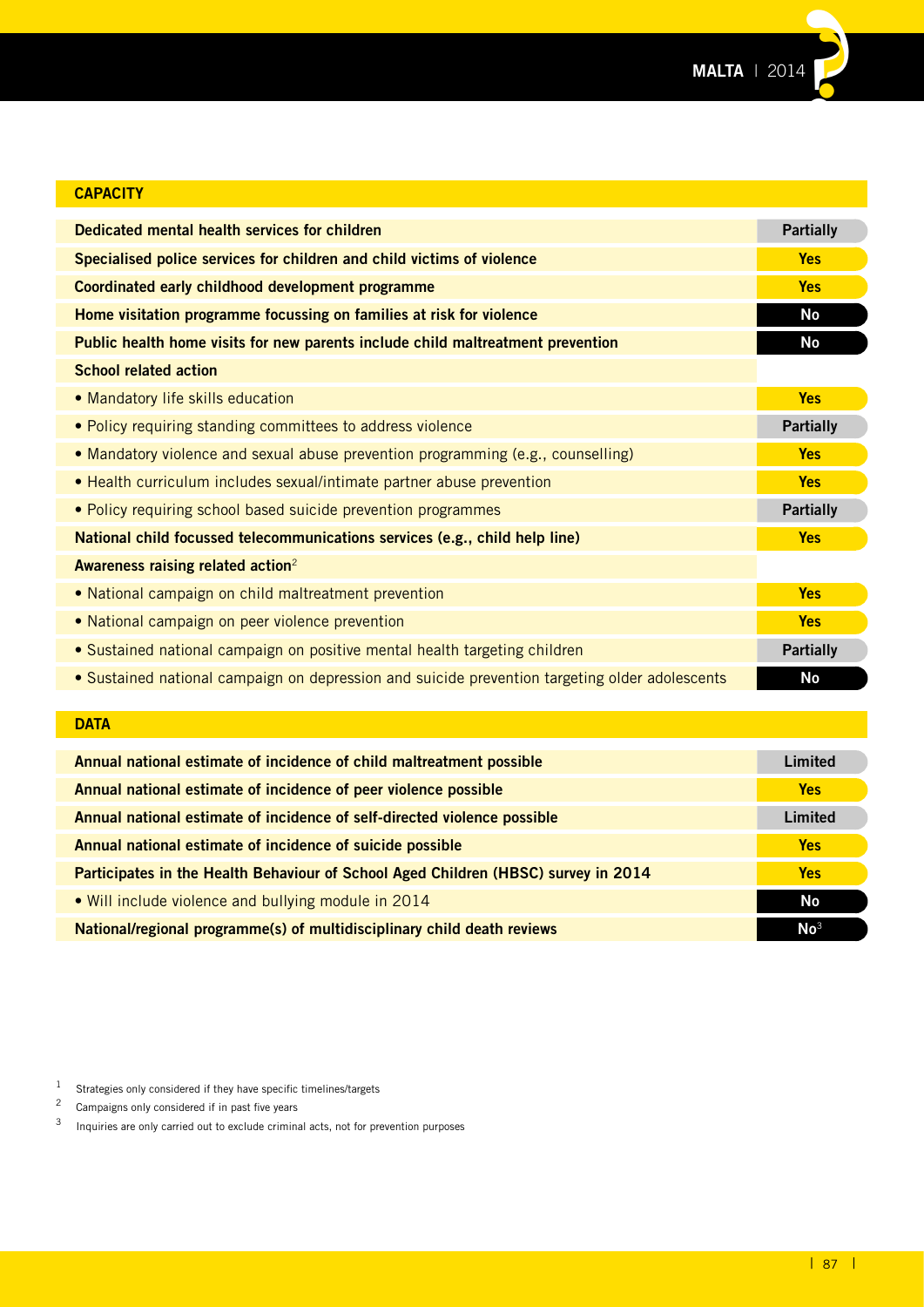### **NETHERLANDS**

#### **LEADERSHIP**

|                                                                              | <b>Yes</b>                   |
|------------------------------------------------------------------------------|------------------------------|
| <b>Government lead for violence prevention</b>                               |                              |
| • Government department responsible for national coordination                | <b>Yes</b>                   |
| • Specific government focal point identified for violence prevention         | <b>Yes</b>                   |
| • Specific lead for child maltreatment                                       | <b>Yes</b>                   |
| • Specific lead for peer violence (e.g., bullying, cyberbullying) prevention | <b>Yes</b>                   |
| • Specific lead for suicide/self-directed violence prevention                | <b>No</b>                    |
| National intentional injury prevention strategy (covering all 3 areas)       | No                           |
| • Specific targets for children included                                     | $\qquad \qquad \blacksquare$ |
| National strategy for child maltreatment prevention <sup>1</sup>             | <b>Yes</b>                   |
| National strategy for peer violence prevention $1$                           | <b>Yes</b>                   |
| National strategy for suicide/self-directed injury prevention <sup>1</sup>   | <b>No</b>                    |
| National alcohol/drug abuse policies                                         | <b>Yes</b>                   |
| • Includes specific actions related to children                              | <b>Yes</b>                   |
| • Includes support to children of parents with substance abuse problems      | <b>Yes</b>                   |
| National code of conduct/practice on violence in broadcasting and media      | <b>Yes</b>                   |
| <b>National child protection system</b>                                      | <b>Yes</b>                   |
| • Includes inter-agency/departmental coordination and cooperation            | <b>Yes</b>                   |
| • Includes high risk populations (e.g., children with disabilities)          | <b>Yes</b>                   |
| • Includes policy on risk assessment of suspected cases                      | <b>Partially</b>             |
| • Law mandating reporting of suspected case by professionals                 | <b>No</b>                    |
| • Requires monitoring and follow-up of all reported cases                    | <b>Partially</b>             |
| • Requires support programmes for victims                                    | <b>Yes</b>                   |
| • Requires intervention/treatment programmes for victims                     | <b>Yes</b>                   |
| • Requires intervention/treatment programmes for perpetrators                | <b>Partially</b>             |

| National ombudsperson for children                                      | <b>Yes</b> |
|-------------------------------------------------------------------------|------------|
| National policy to inform and educate children of their specific rights | <b>Yes</b> |
| <b>National child participation policy (UNCRC Article 12)</b>           | <b>Yes</b> |
| National policy regarding access to child friendly justice              | <b>Yes</b> |
| National legislation/policy protecting identity of child victims        | <b>Yes</b> |
| Law prohibiting corporal punishment in all settings                     | <b>Yes</b> |
| National law regulating protection of children living in care           | <b>Yes</b> |
| Policy diverting child perpetrators of violence from penal system       | <b>Yes</b> |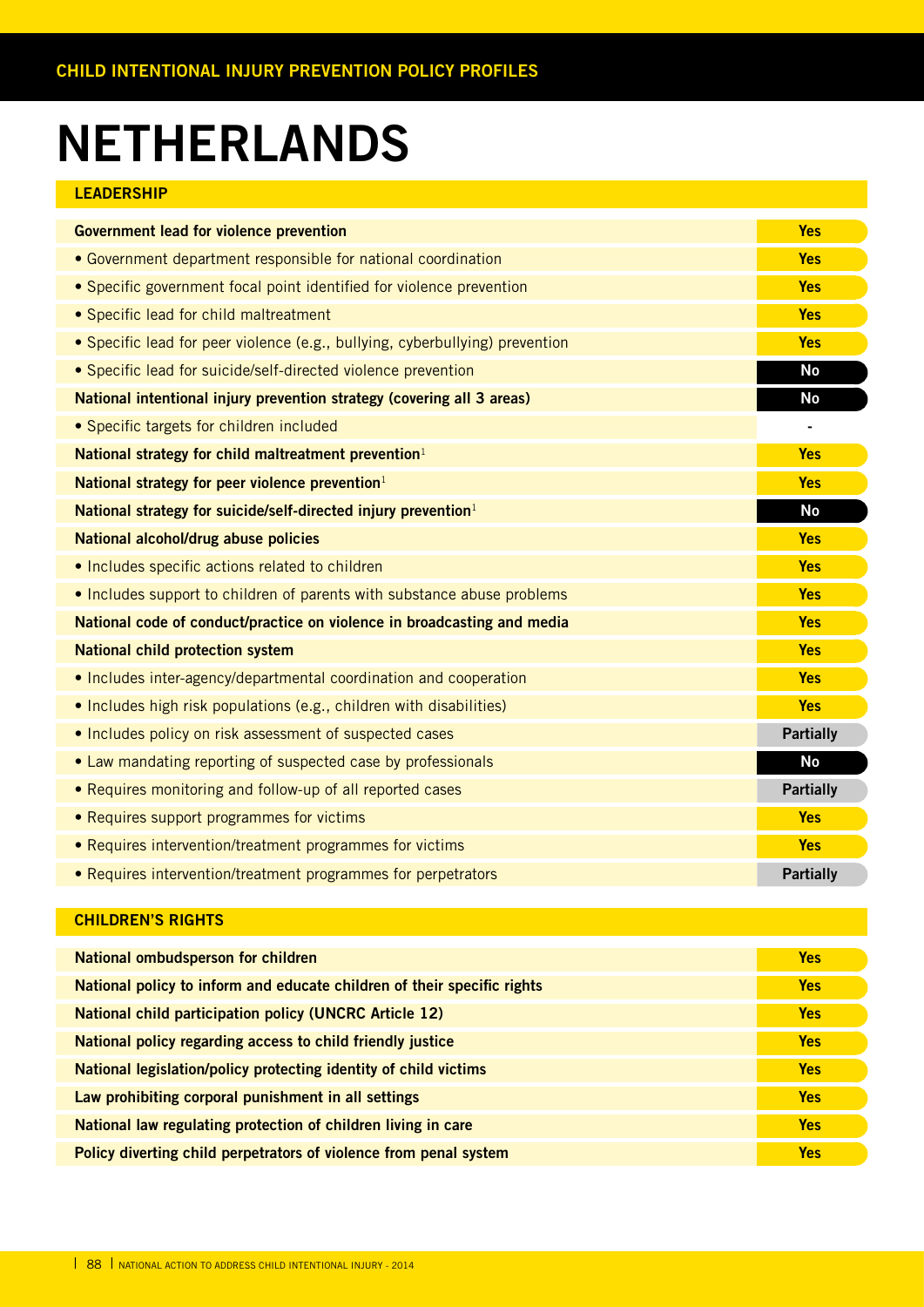| <b>CAPACITY</b>                                                                                |            |
|------------------------------------------------------------------------------------------------|------------|
| Dedicated mental health services for children                                                  | <b>Yes</b> |
| Specialised police services for children and child victims of violence                         | <b>Yes</b> |
| Coordinated early childhood development programme                                              | <b>Yes</b> |
| Home visitation programme focussing on families at risk for violence                           | <b>No</b>  |
| Public health home visits for new parents include child maltreatment prevention                | No         |
| <b>School related action</b>                                                                   |            |
| • Mandatory life skills education                                                              | No         |
| • Policy requiring standing committees to address violence                                     | <b>Yes</b> |
| • Mandatory violence and sexual abuse prevention programming (e.g., counselling)               | No         |
| • Health curriculum includes sexual/intimate partner abuse prevention                          | <b>No</b>  |
| • Policy requiring school based suicide prevention programmes                                  | <b>No</b>  |
| National child focussed telecommunications services (e.g., child help line)                    | <b>Yes</b> |
| Awareness raising related action <sup>2</sup>                                                  |            |
| • National campaign on child maltreatment prevention                                           | <b>Yes</b> |
| • National campaign on peer violence prevention                                                | <b>No</b>  |
| • Sustained national campaign on positive mental health targeting children                     | <b>Yes</b> |
| • Sustained national campaign on depression and suicide prevention targeting older adolescents | <b>No</b>  |
|                                                                                                |            |
| <b>DATA</b>                                                                                    |            |

| Annual national estimate of incidence of child maltreatment possible               |                 |  |  |  |
|------------------------------------------------------------------------------------|-----------------|--|--|--|
| Annual national estimate of incidence of peer violence possible                    |                 |  |  |  |
| Annual national estimate of incidence of self-directed violence possible           | Limited         |  |  |  |
| Annual national estimate of incidence of suicide possible                          | <b>Yes</b>      |  |  |  |
| Participates in the Health Behaviour of School Aged Children (HBSC) survey in 2014 | <b>Yes</b>      |  |  |  |
| • Will include violence and bullying module in 2014                                | <b>No</b>       |  |  |  |
| National/regional programme(s) of multidisciplinary child death reviews            | $\mathsf{No}^3$ |  |  |  |

1 Strategies only considered if they have specific timelines/targets<br>  $\frac{2}{3}$  Campaigns only considered if in past five years

<sup>&</sup>lt;sup>2</sup> Campaigns only considered if in past five years<br><sup>3</sup> Death review process exists but is not multi-dis

Death review process exists but is not multi-disciplinary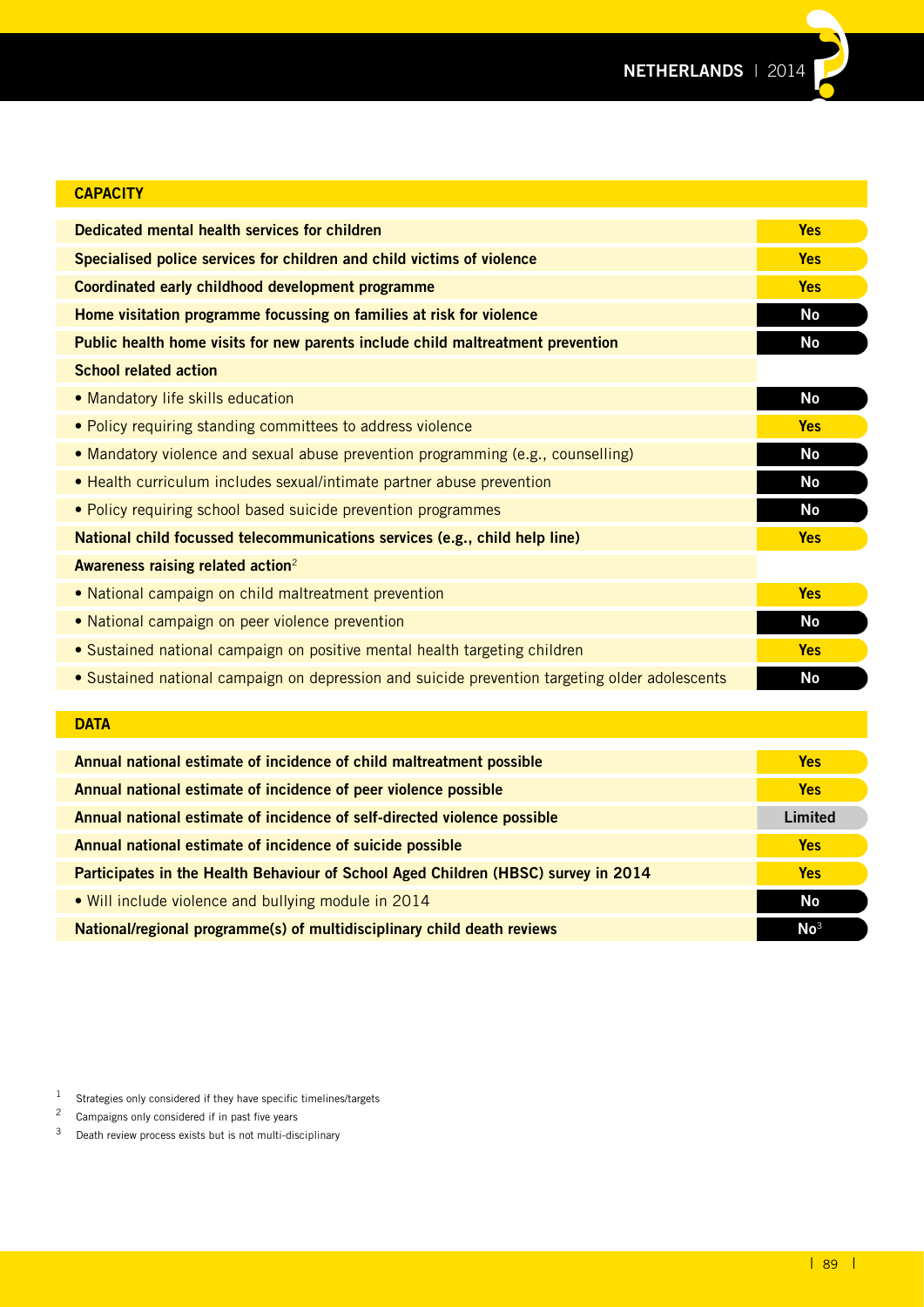### **NORWAY**

| <b>LEADERSHIP</b> |  |  |
|-------------------|--|--|
|                   |  |  |

| <b>Government lead for violence prevention</b>                               | <b>Yes</b>          |
|------------------------------------------------------------------------------|---------------------|
| • Government department responsible for national coordination                | <b>Yes</b>          |
| • Specific government focal point identified for violence prevention         | <b>Yes</b>          |
| • Specific lead for child maltreatment                                       | <b>Yes</b>          |
| • Specific lead for peer violence (e.g., bullying, cyberbullying) prevention | <b>Yes</b>          |
| • Specific lead for suicide/self-directed violence prevention                | <b>Yes</b>          |
| National intentional injury prevention strategy (covering all 3 areas)       | <b>No</b>           |
| • Specific targets for children included                                     |                     |
| National strategy for child maltreatment prevention <sup>1</sup>             | <b>Yes</b>          |
| National strategy for peer violence prevention $1$                           | <b>Yes</b>          |
| National strategy for suicide/self-directed injury prevention <sup>1</sup>   | <b>Yes</b>          |
| <b>National alcohol/drug abuse policies</b>                                  | <b>Alcohol only</b> |
| . Includes specific actions related to children                              | <b>No</b>           |
| . Includes support to children of parents with substance abuse problems      | <b>Partially</b>    |
| National code of conduct/practice on violence in broadcasting and media      | <b>No</b>           |
| <b>National child protection system</b>                                      |                     |
| • Includes inter-agency/departmental coordination and cooperation            | <b>Partially</b>    |
| • Includes high risk populations (e.g., children with disabilities)          | <b>Yes</b>          |
| . Includes policy on risk assessment of suspected cases                      | <b>Partially</b>    |
| • Law mandating reporting of suspected case by professionals                 | <b>Yes</b>          |
| • Requires monitoring and follow-up of all reported cases                    | <b>Partially</b>    |
| • Requires support programmes for victims                                    | <b>Yes</b>          |
| • Requires intervention/treatment programmes for victims                     | <b>Yes</b>          |
| • Requires intervention/treatment programmes for perpetrators                | <b>No</b>           |

| <b>National ombudsperson for children</b>                               | <b>Yes</b> |
|-------------------------------------------------------------------------|------------|
| National policy to inform and educate children of their specific rights | <b>Yes</b> |
| <b>National child participation policy (UNCRC Article 12)</b>           | No         |
| National policy regarding access to child friendly justice              | <b>Yes</b> |
| National legislation/policy protecting identity of child victims        | No         |
| Law prohibiting corporal punishment in all settings                     | <b>Yes</b> |
| National law regulating protection of children living in care           | <b>Yes</b> |
| Policy diverting child perpetrators of violence from penal system       | No         |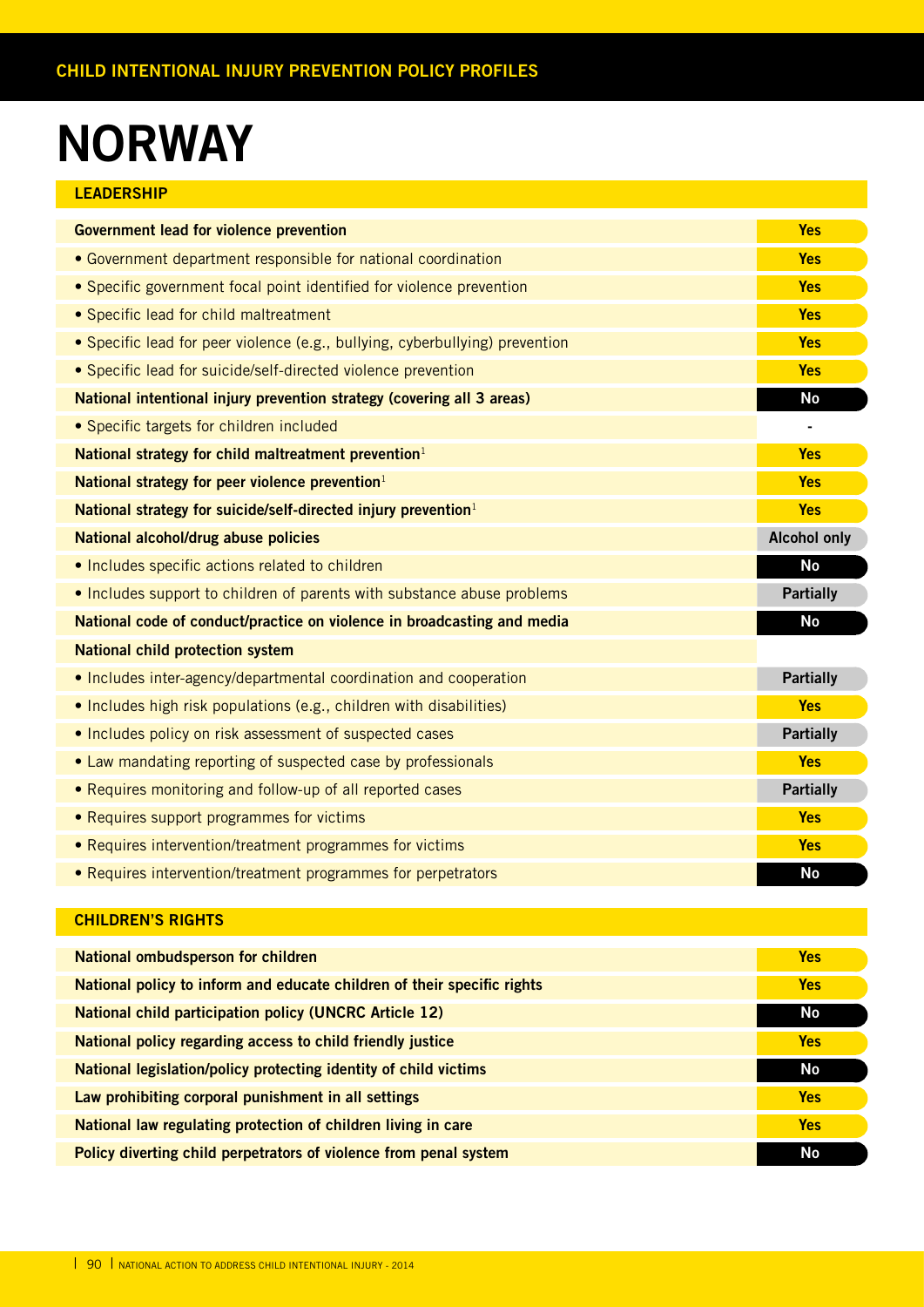

| <b>CAPACITY</b>                                                                                |                  |
|------------------------------------------------------------------------------------------------|------------------|
| Dedicated mental health services for children                                                  | <b>Yes</b>       |
| Specialised police services for children and child victims of violence                         | <b>Yes</b>       |
| Coordinated early childhood development programme                                              | <b>No</b>        |
| Home visitation programme focussing on families at risk for violence                           | <b>Yes</b>       |
| Public health home visits for new parents include child maltreatment prevention                | <b>No</b>        |
| <b>School related action</b>                                                                   |                  |
| • Mandatory life skills education                                                              | <b>No</b>        |
| • Policy requiring standing committees to address violence                                     | <b>No</b>        |
| • Mandatory violence and sexual abuse prevention programming (e.g., counselling)               | <b>No</b>        |
| • Health curriculum includes sexual/intimate partner abuse prevention                          | <b>No</b>        |
| • Policy requiring school based suicide prevention programmes                                  | <b>Partially</b> |
| National child focussed telecommunications services (e.g., child help line)                    | <b>Partially</b> |
| Awareness raising related action <sup>2</sup>                                                  |                  |
| • National campaign on child maltreatment prevention                                           | <b>No</b>        |
| • National campaign on peer violence prevention                                                | <b>No</b>        |
| • Sustained national campaign on positive mental health targeting children                     | <b>Partially</b> |
| • Sustained national campaign on depression and suicide prevention targeting older adolescents | <b>Partially</b> |

#### **DATA**

| Annual national estimate of incidence of child maltreatment possible               | No         |
|------------------------------------------------------------------------------------|------------|
| Annual national estimate of incidence of peer violence possible                    | No         |
| Annual national estimate of incidence of self-directed violence possible           | No.        |
| Annual national estimate of incidence of suicide possible                          | <b>Yes</b> |
| Participates in the Health Behaviour of School Aged Children (HBSC) survey in 2014 | <b>Yes</b> |
| • Will include violence and bullying module in 2014                                | <b>Yes</b> |
| National/regional programme(s) of multidisciplinary child death reviews            | <b>No</b>  |

1 Strategies only considered if they have specific timelines/targets<br> $\frac{2}{3}$  Campaigns only considered if in past five years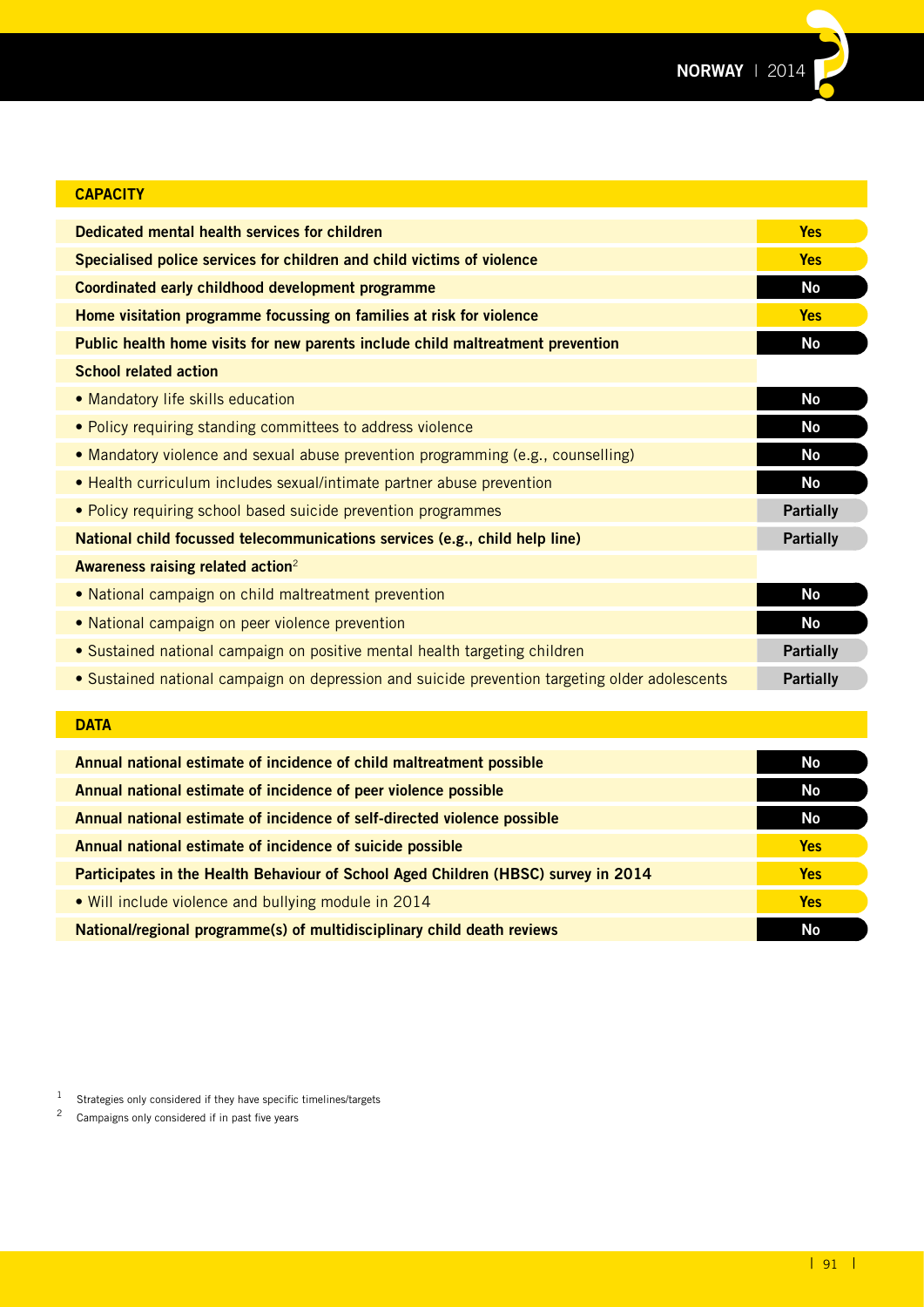### **POLAND**

|  | LEADERSHIP |  |  |
|--|------------|--|--|
|  |            |  |  |

| <b>Government lead for violence prevention</b>                               | <b>Yes</b>       |
|------------------------------------------------------------------------------|------------------|
| • Government department responsible for national coordination                | <b>Yes</b>       |
| • Specific government focal point identified for violence prevention         | <b>Yes</b>       |
| • Specific lead for child maltreatment                                       | <b>Yes</b>       |
| • Specific lead for peer violence (e.g., bullying, cyberbullying) prevention | <b>Yes</b>       |
| • Specific lead for suicide/self-directed violence prevention                | <b>Yes</b>       |
| National intentional injury prevention strategy (covering all 3 areas)       | <b>Yes</b>       |
| • Specific targets for children included                                     | <b>Yes</b>       |
| National strategy for child maltreatment prevention <sup>1</sup>             | <b>Yes</b>       |
| National strategy for peer violence prevention <sup>1</sup>                  | <b>Partially</b> |
| National strategy for suicide/self-directed injury prevention <sup>1</sup>   | <b>Partially</b> |
| National alcohol/drug abuse policies                                         | <b>Yes</b>       |
| • Includes specific actions related to children                              | <b>Yes</b>       |
| . Includes support to children of parents with substance abuse problems      | <b>Partially</b> |
| National code of conduct/practice on violence in broadcasting and media      | <b>Yes</b>       |
| <b>National child protection system</b>                                      |                  |
| • Includes inter-agency/departmental coordination and cooperation            | <b>Partially</b> |
| • Includes high risk populations (e.g., children with disabilities)          | <b>Partially</b> |
| • Includes policy on risk assessment of suspected cases                      | <b>No</b>        |
| • Law mandating reporting of suspected case by professionals                 | <b>Yes</b>       |
| • Requires monitoring and follow-up of all reported cases                    | <b>Yes</b>       |
| • Requires support programmes for victims                                    | <b>Partially</b> |
| • Requires intervention/treatment programmes for victims                     | <b>Partially</b> |
| • Requires intervention/treatment programmes for perpetrators                | <b>Partially</b> |

| National ombudsperson for children                                      | <b>Yes</b>       |
|-------------------------------------------------------------------------|------------------|
| National policy to inform and educate children of their specific rights | <b>Yes</b>       |
| <b>National child participation policy (UNCRC Article 12)</b>           | <b>Partially</b> |
| National policy regarding access to child friendly justice              | Yes              |
| National legislation/policy protecting identity of child victims        | <b>Partially</b> |
| Law prohibiting corporal punishment in all settings                     | <b>Yes</b>       |
| National law regulating protection of children living in care           | <b>Partially</b> |
| Policy diverting child perpetrators of violence from penal system       | <b>Yes</b>       |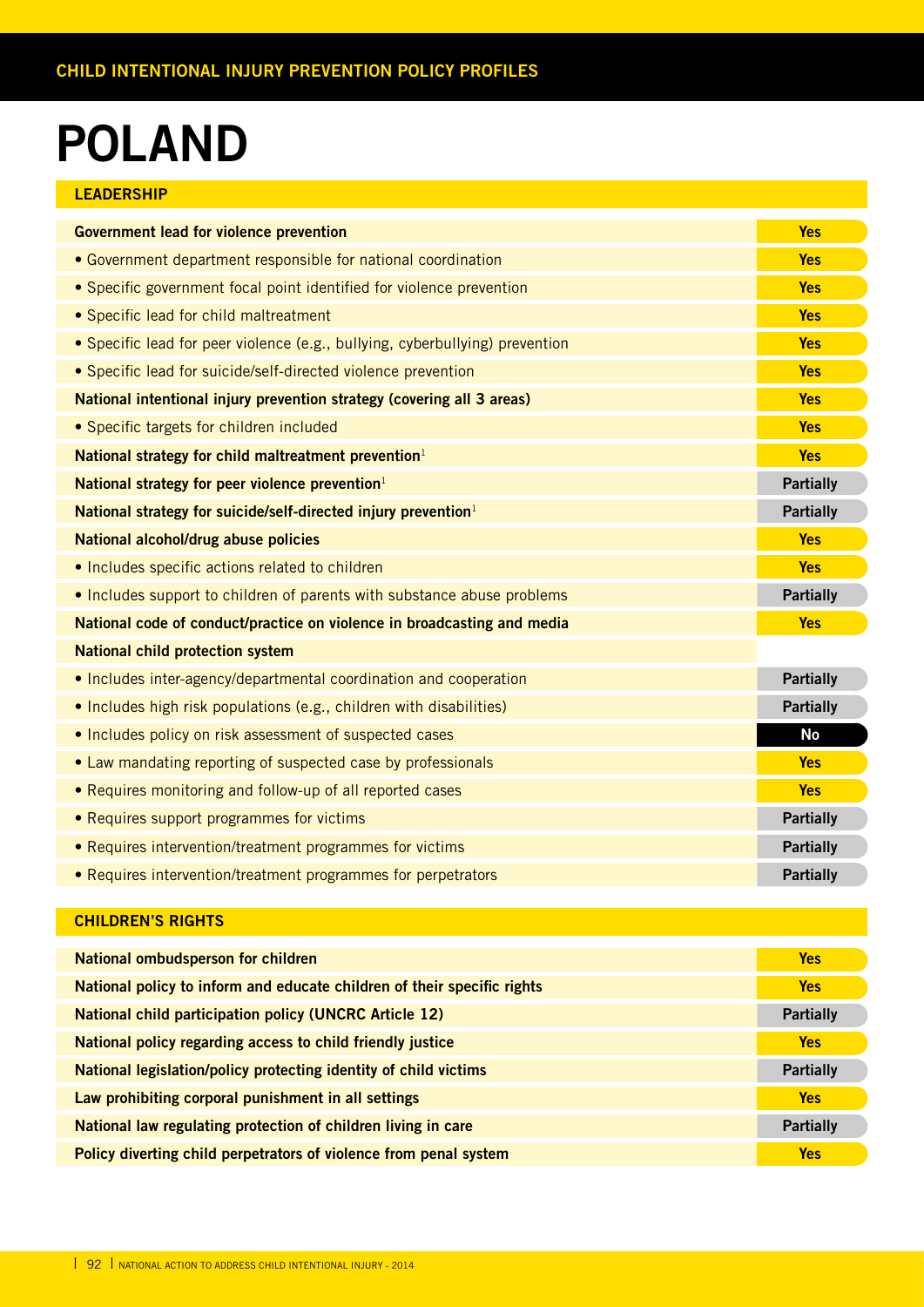**POLAND** | 2014

| <b>CAPACITY</b>                                                                                |                  |
|------------------------------------------------------------------------------------------------|------------------|
| Dedicated mental health services for children                                                  | <b>Yes</b>       |
| Specialised police services for children and child victims of violence                         | <b>Yes</b>       |
| Coordinated early childhood development programme                                              | <b>Partially</b> |
| Home visitation programme focussing on families at risk for violence                           | <b>Yes</b>       |
| Public health home visits for new parents include child maltreatment prevention                | <b>No</b>        |
| <b>School related action</b>                                                                   |                  |
| • Mandatory life skills education                                                              | <b>Partially</b> |
| • Policy requiring standing committees to address violence                                     | <b>Partially</b> |
| • Mandatory violence and sexual abuse prevention programming (e.g., counselling)               | <b>Partially</b> |
| • Health curriculum includes sexual/intimate partner abuse prevention                          | <b>Partially</b> |
| • Policy requiring school based suicide prevention programmes                                  | <b>Partially</b> |
| National child focussed telecommunications services (e.g., child help line)                    | <b>Yes</b>       |
| Awareness raising related action <sup>2</sup>                                                  |                  |
| • National campaign on child maltreatment prevention                                           | <b>Yes</b>       |
| • National campaign on peer violence prevention                                                | <b>Yes</b>       |
| • Sustained national campaign on positive mental health targeting children                     | <b>Yes</b>       |
| . Sustained national campaign on depression and suicide prevention targeting older adolescents | <b>Yes</b>       |
|                                                                                                |                  |
| <b>DATA</b>                                                                                    |                  |
| Annual national estimate of incidence of child maltreatment possible                           | <b>Yes</b>       |

| <b>DATA</b>                                                                        |                 |
|------------------------------------------------------------------------------------|-----------------|
| Annual national estimate of incidence of child maltreatment possible               | <b>Yes</b>      |
| Annual national estimate of incidence of peer violence possible                    | Limited         |
| Annual national estimate of incidence of self-directed violence possible           | Limited         |
| Annual national estimate of incidence of suicide possible                          | <b>Yes</b>      |
| Participates in the Health Behaviour of School Aged Children (HBSC) survey in 2014 | <b>Yes</b>      |
| • Will include violence and bullying module in 2014                                | <b>Yes</b>      |
| National/regional programme(s) of multidisciplinary child death reviews            | No <sup>3</sup> |

 $1$  Strategies only considered if they have specific timelines/targets

<sup>2</sup> Campaigns only considered if in past five years<br> $\frac{3}{2}$  Multidisciplinary investigations are conducted

<sup>3</sup> Multidisciplinary investigations are conducted, however not for the purposes of prevention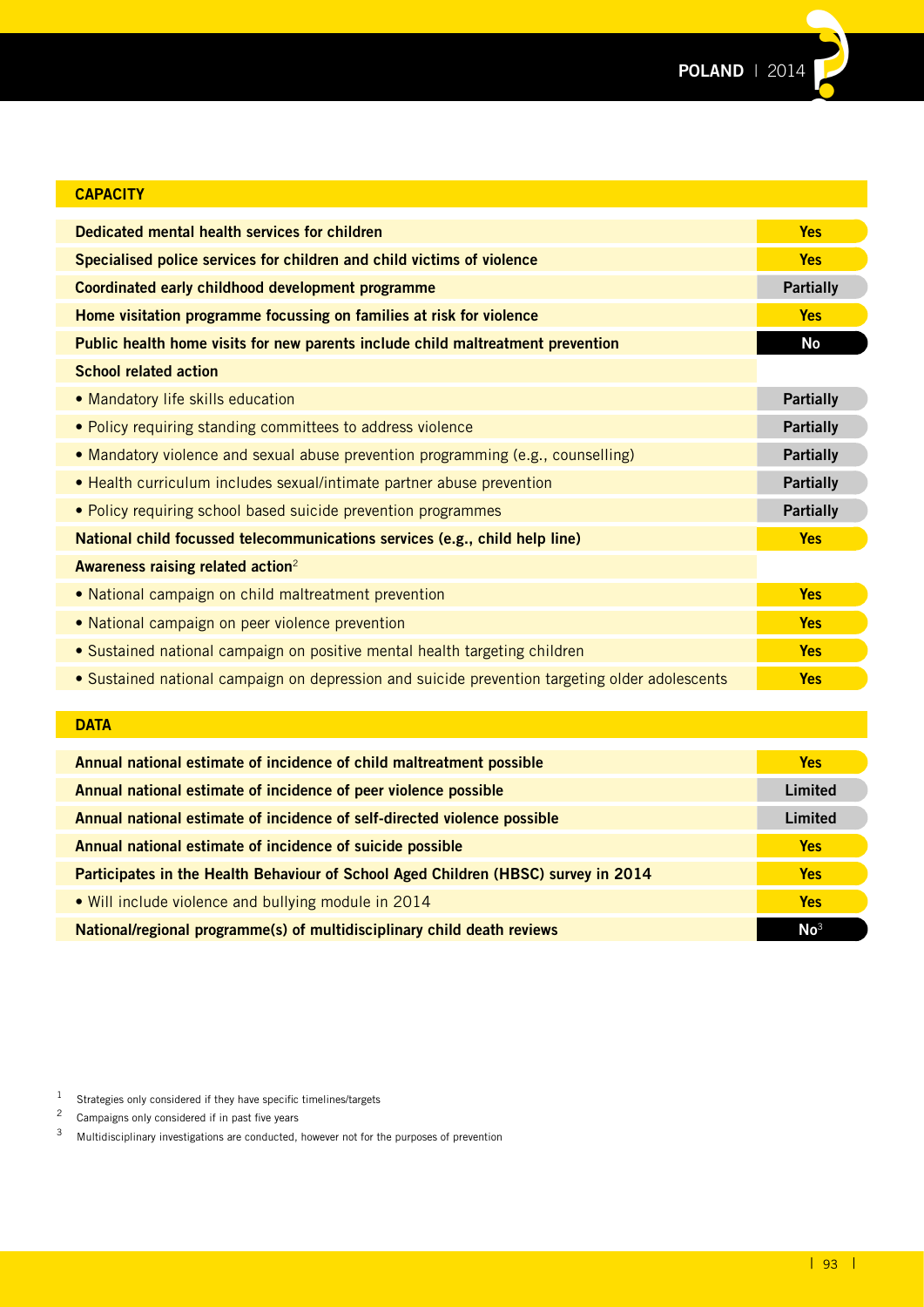### **PORTUGAL**

| LEADERSHIP |  |  |  |  |
|------------|--|--|--|--|
|            |  |  |  |  |

| <b>Government lead for violence prevention</b>                               | <b>Yes</b>             |
|------------------------------------------------------------------------------|------------------------|
| • Government department responsible for national coordination                | <b>No</b>              |
| • Specific government focal point identified for violence prevention         | <b>Yes</b>             |
| • Specific lead for child maltreatment                                       | <b>Yes</b>             |
| • Specific lead for peer violence (e.g., bullying, cyberbullying) prevention | <b>Yes</b>             |
| • Specific lead for suicide/self-directed violence prevention                | <b>Yes</b>             |
| National intentional injury prevention strategy (covering all 3 areas)       | <b>No</b>              |
| • Specific targets for children included                                     |                        |
| National strategy for child maltreatment prevention <sup>1</sup>             | No                     |
| National strategy for peer violence prevention $1$                           | <b>No</b>              |
| National strategy for suicide/self-directed injury prevention <sup>1</sup>   | Partially <sup>2</sup> |
| National alcohol/drug abuse policies                                         | <b>Yes</b>             |
| . Includes specific actions related to children                              | <b>Yes</b>             |
| • Includes support to children of parents with substance abuse problems      | <b>Partially</b>       |
| National code of conduct/practice on violence in broadcasting and media      | <b>Yes</b>             |
| <b>National child protection system</b>                                      |                        |
| • Includes inter-agency/departmental coordination and cooperation            | <b>Yes</b>             |
| • Includes high risk populations (e.g., children with disabilities)          | <b>Yes</b>             |
| . Includes policy on risk assessment of suspected cases                      | No <sup>3</sup>        |
| • Law mandating reporting of suspected case by professionals                 | <b>Yes</b>             |
| • Requires monitoring and follow-up of all reported cases                    | <b>Yes</b>             |
| • Requires support programmes for victims                                    | <b>Yes</b>             |
| • Requires intervention/treatment programmes for victims                     | <b>Yes</b>             |
| • Requires intervention/treatment programmes for perpetrators                | <b>Partially</b>       |

| National ombudsperson for children                                      | No         |
|-------------------------------------------------------------------------|------------|
| National policy to inform and educate children of their specific rights | <b>Yes</b> |
| <b>National child participation policy (UNCRC Article 12)</b>           | <b>Yes</b> |
| National policy regarding access to child friendly justice              | <b>Yes</b> |
| National legislation/policy protecting identity of child victims        | <b>Yes</b> |
| Law prohibiting corporal punishment in all settings                     | <b>Yes</b> |
| National law regulating protection of children living in care           | <b>Yes</b> |
| Policy diverting child perpetrators of violence from penal system       | <b>No</b>  |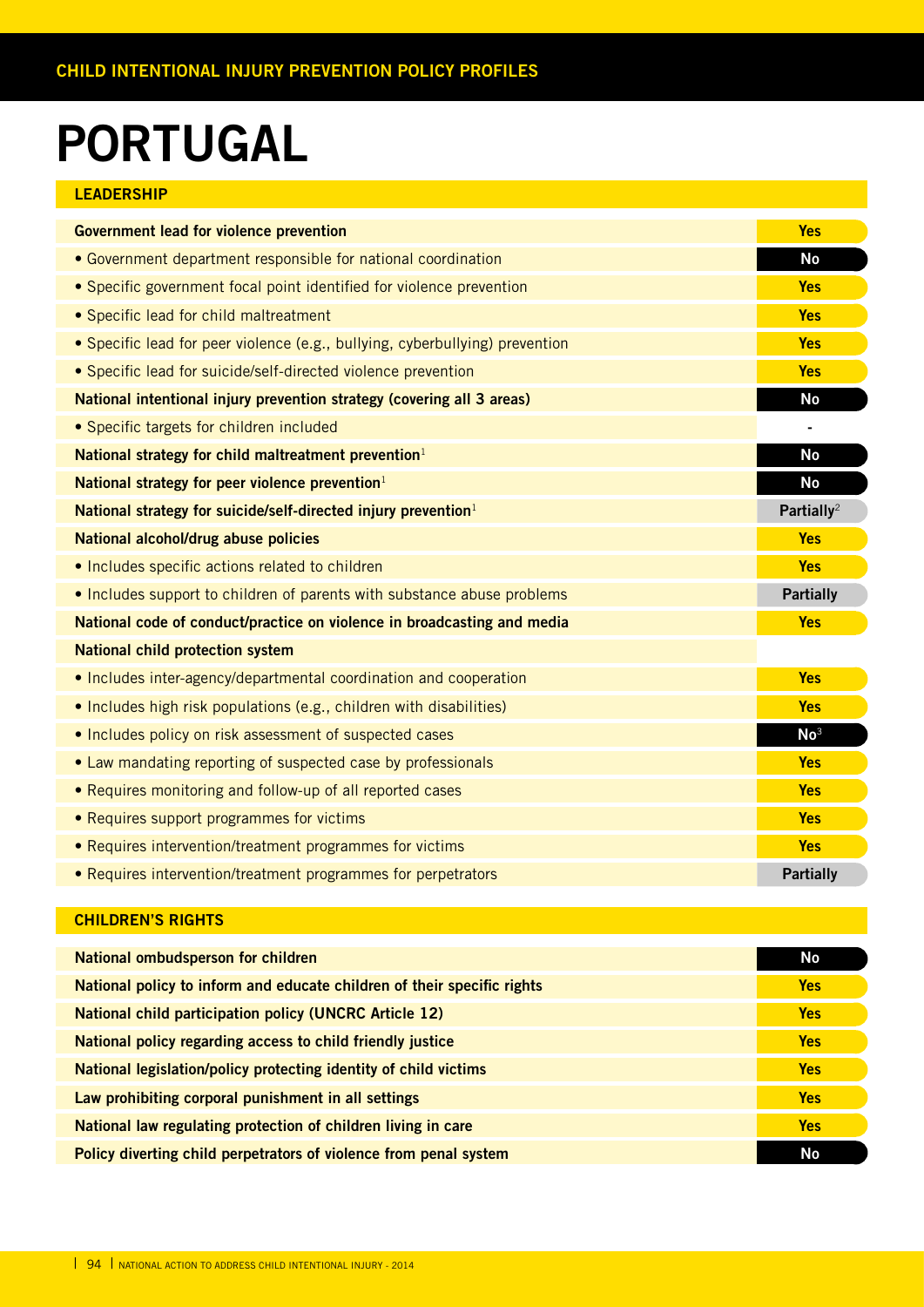

| <b>CAPACITY</b>                                                                                |                  |
|------------------------------------------------------------------------------------------------|------------------|
| Dedicated mental health services for children                                                  | <b>Partially</b> |
| Specialised police services for children and child victims of violence                         | <b>Yes</b>       |
| Coordinated early childhood development programme                                              | <b>Yes</b>       |
| Home visitation programme focussing on families at risk for violence                           | <b>Yes</b>       |
| Public health home visits for new parents include child maltreatment prevention                | No               |
| <b>School related action</b>                                                                   |                  |
| • Mandatory life skills education                                                              | <b>Yes</b>       |
| . Policy requiring standing committees to address violence                                     | No               |
| • Mandatory violence and sexual abuse prevention programming (e.g., counselling)               | <b>Yes</b>       |
| • Health curriculum includes sexual/intimate partner abuse prevention                          | <b>Yes</b>       |
| • Policy requiring school based suicide prevention programmes                                  | <b>No</b>        |
| National child focussed telecommunications services (e.g., child help line)                    | <b>Yes</b>       |
| Awareness raising related action <sup>4</sup>                                                  |                  |
| • National campaign on child maltreatment prevention                                           | <b>Yes</b>       |
| • National campaign on peer violence prevention                                                | <b>Yes</b>       |
| • Sustained national campaign on positive mental health targeting children                     | <b>No</b>        |
| • Sustained national campaign on depression and suicide prevention targeting older adolescents | <b>No</b>        |
|                                                                                                |                  |

#### **DATA**

| Annual national estimate of incidence of child maltreatment possible               | <b>Yes</b> |
|------------------------------------------------------------------------------------|------------|
| Annual national estimate of incidence of peer violence possible                    | No         |
| Annual national estimate of incidence of self-directed violence possible           | No         |
| Annual national estimate of incidence of suicide possible                          | <b>Yes</b> |
| Participates in the Health Behaviour of School Aged Children (HBSC) survey in 2014 | <b>Yes</b> |
| • Will include violence and bullying module in 2014                                | <b>Yes</b> |
| National/regional programme(s) of multidisciplinary child death reviews            | No         |

 $1$  Strategies only considered if they have specific timelines/targets

<sup>2</sup> Developed but not yet implemented

 $3$  Guidance document exists but no policy<br> $4$  Campaigns only considered if in past five

Campaigns only considered if in past five years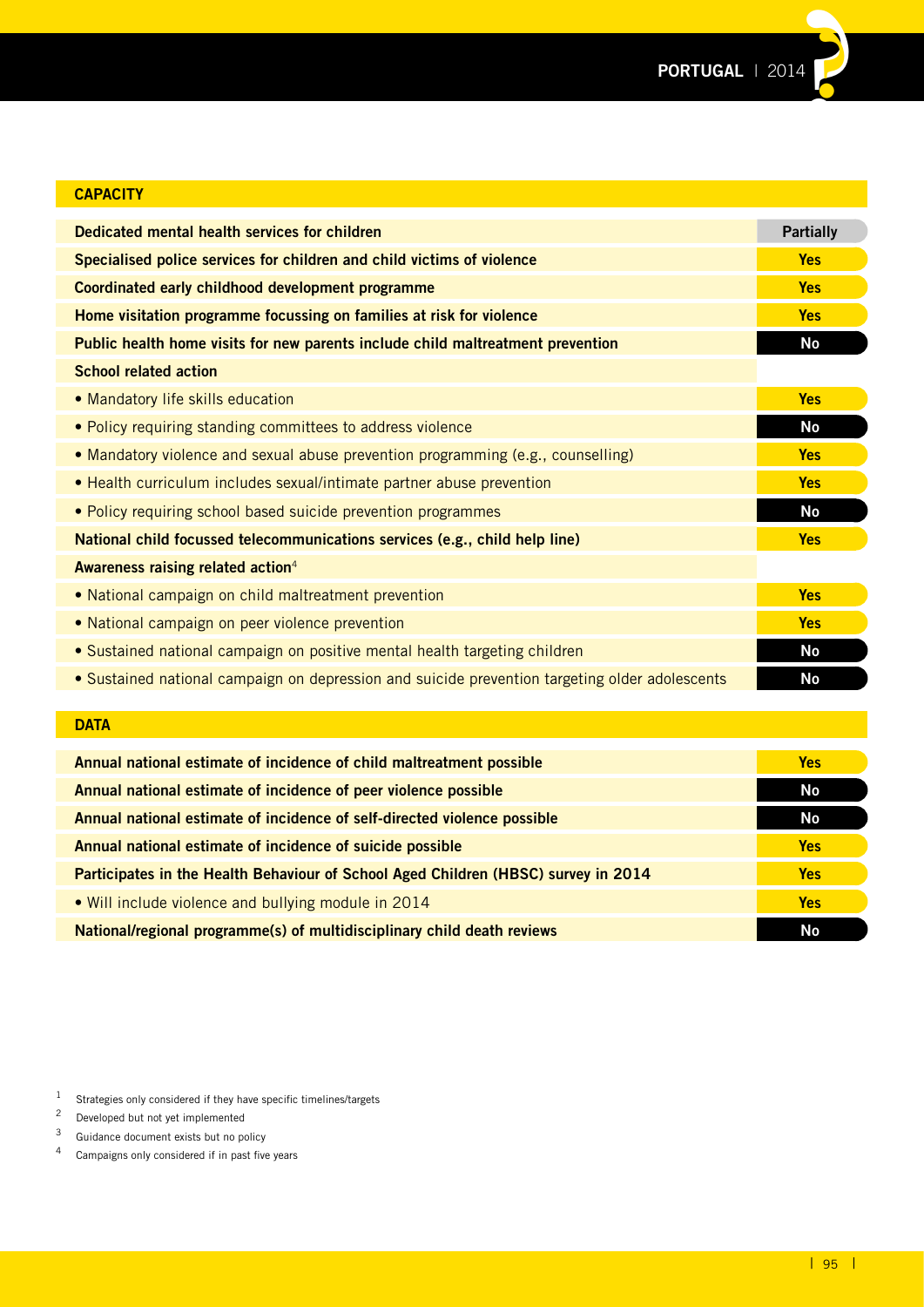### **ROMANIA**

| LEADERSHIP |  |  |  |
|------------|--|--|--|
|            |  |  |  |

| <b>Government lead for violence prevention</b>                               | <b>Yes</b>       |
|------------------------------------------------------------------------------|------------------|
|                                                                              |                  |
| • Government department responsible for national coordination                | <b>No</b>        |
| • Specific government focal point identified for violence prevention         | <b>No</b>        |
| • Specific lead for child maltreatment                                       | <b>Yes</b>       |
| • Specific lead for peer violence (e.g., bullying, cyberbullying) prevention | <b>Yes</b>       |
| • Specific lead for suicide/self-directed violence prevention                | <b>No</b>        |
| National intentional injury prevention strategy (covering all 3 areas)       | <b>No</b>        |
| • Specific targets for children included                                     | ٠                |
| National strategy for child maltreatment prevention <sup>1</sup>             | <b>Yes</b>       |
| National strategy for peer violence prevention $1$                           | <b>Yes</b>       |
| National strategy for suicide/self-directed injury prevention <sup>1</sup>   | <b>No</b>        |
| National alcohol/drug abuse policies                                         | <b>Yes</b>       |
| • Includes specific actions related to children                              | <b>Yes</b>       |
| . Includes support to children of parents with substance abuse problems      | <b>Yes</b>       |
| National code of conduct/practice on violence in broadcasting and media      | <b>Yes</b>       |
| <b>National child protection system</b>                                      |                  |
| • Includes inter-agency/departmental coordination and cooperation            | <b>Yes</b>       |
| • Includes high risk populations (e.g., children with disabilities)          | <b>Yes</b>       |
| . Includes policy on risk assessment of suspected cases                      | <b>No</b>        |
| • Law mandating reporting of suspected case by professionals                 | <b>Yes</b>       |
| • Requires monitoring and follow-up of all reported cases                    | <b>Yes</b>       |
| • Requires support programmes for victims                                    | <b>Yes</b>       |
| • Requires intervention/treatment programmes for victims                     | <b>Partially</b> |
| • Requires intervention/treatment programmes for perpetrators                | <b>Yes</b>       |

| No               |
|------------------|
|                  |
| No.              |
| No               |
|                  |
| <b>Partially</b> |
| <b>Yes</b>       |
|                  |
| <b>Yes</b>       |
|                  |
| <b>Yes</b>       |
| <b>Partially</b> |
|                  |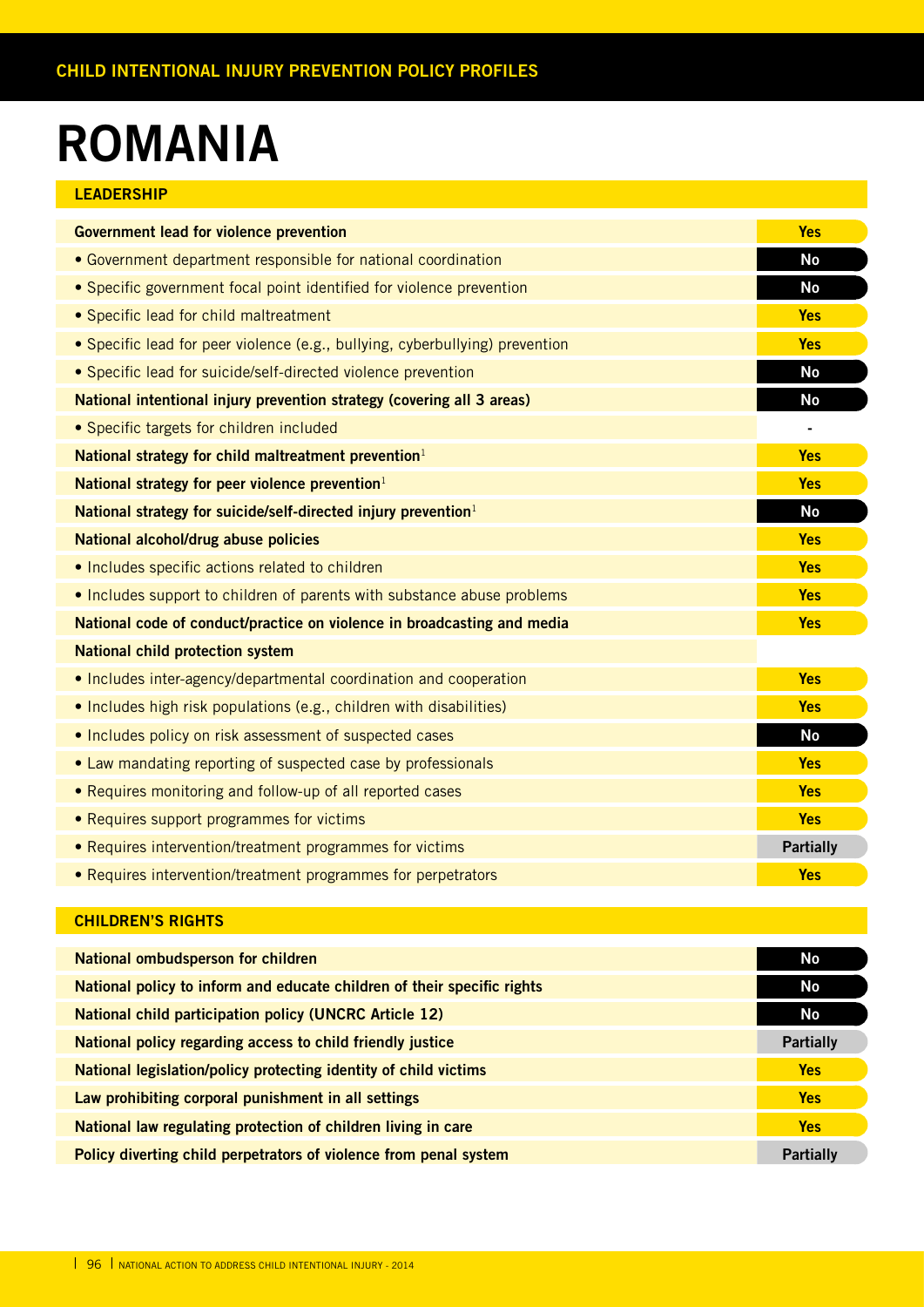

| <b>CAPACITY</b>                                                                                |                  |
|------------------------------------------------------------------------------------------------|------------------|
| Dedicated mental health services for children                                                  | <b>Partially</b> |
| Specialised police services for children and child victims of violence                         | <b>Partially</b> |
| Coordinated early childhood development programme                                              | <b>No</b>        |
| Home visitation programme focussing on families at risk for violence                           | No               |
| Public health home visits for new parents include child maltreatment prevention                | <b>No</b>        |
| <b>School related action</b>                                                                   |                  |
| • Mandatory life skills education                                                              | No               |
| • Policy requiring standing committees to address violence                                     | <b>Partially</b> |
| • Mandatory violence and sexual abuse prevention programming (e.g., counselling)               | <b>Yes</b>       |
| • Health curriculum includes sexual/intimate partner abuse prevention                          | <b>Yes</b>       |
| . Policy requiring school based suicide prevention programmes                                  | <b>Partially</b> |
| National child focussed telecommunications services (e.g., child help line)                    | <b>Yes</b>       |
| Awareness raising related action <sup>2</sup>                                                  |                  |
| • National campaign on child maltreatment prevention                                           | <b>Yes</b>       |
| • National campaign on peer violence prevention                                                | <b>Yes</b>       |
| • Sustained national campaign on positive mental health targeting children                     | <b>Yes</b>       |
| • Sustained national campaign on depression and suicide prevention targeting older adolescents | <b>No</b>        |
|                                                                                                |                  |
| <b>DATA</b>                                                                                    |                  |

| Annual national estimate of incidence of child maltreatment possible               | <b>Yes</b> |
|------------------------------------------------------------------------------------|------------|
| Annual national estimate of incidence of peer violence possible                    | No         |
| Annual national estimate of incidence of self-directed violence possible           | No         |
| Annual national estimate of incidence of suicide possible                          | Limited    |
| Participates in the Health Behaviour of School Aged Children (HBSC) survey in 2014 | <b>Yes</b> |
| • Will include violence and bullying module in 2014                                | <b>Yes</b> |
| National/regional programme(s) of multidisciplinary child death reviews            | <b>No</b>  |

1 Strategies only considered if they have specific timelines/targets<br>  $\frac{2}{3}$  Campaigns only considered if in past five years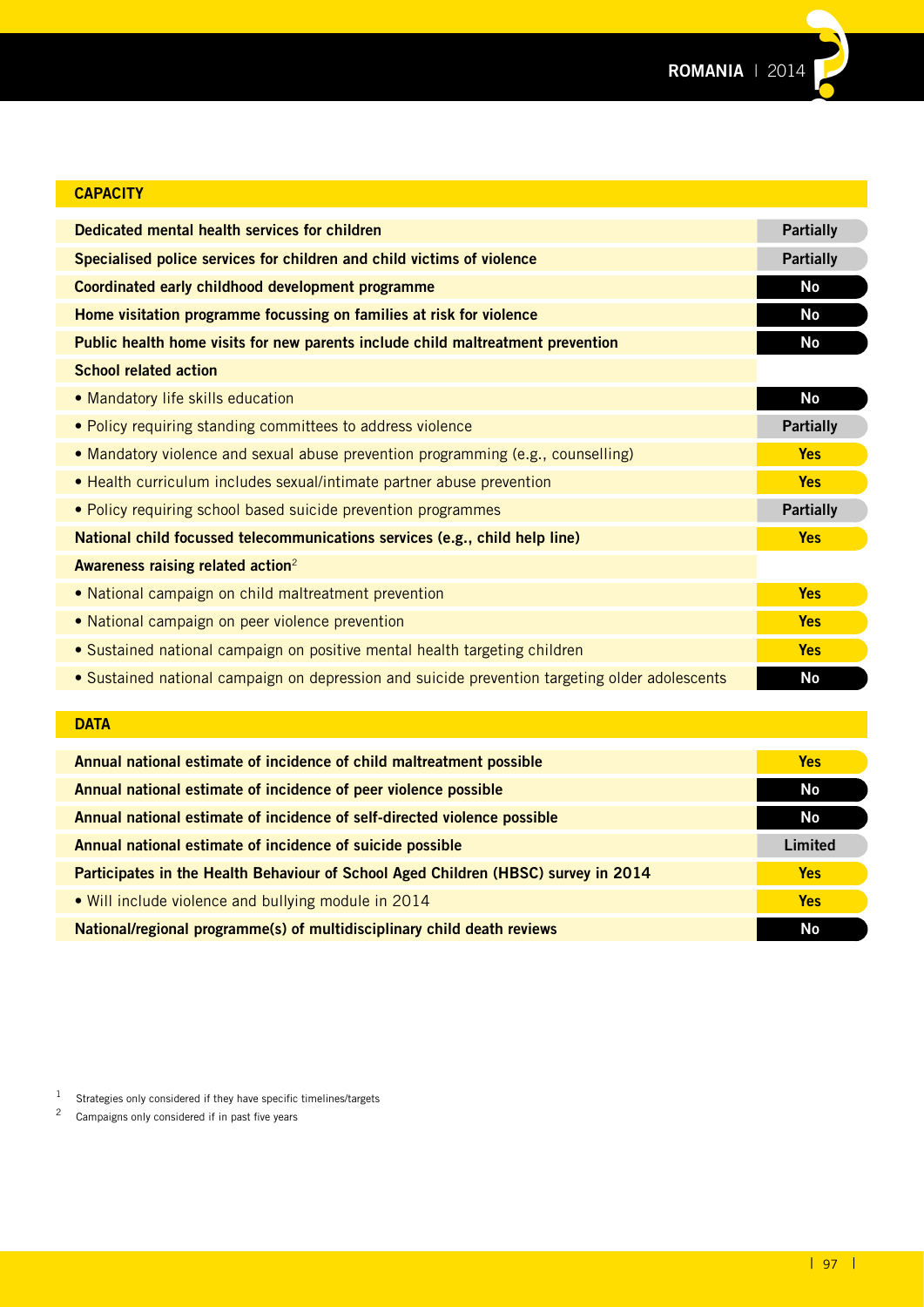# **SCOTLAND**

| <b>LEADERSHIP</b>                                                            |                  |
|------------------------------------------------------------------------------|------------------|
| <b>Government lead for violence prevention</b>                               | <b>Yes</b>       |
| • Government department responsible for national coordination                | <b>Yes</b>       |
| • Specific government focal point identified for violence prevention         | <b>Yes</b>       |
| • Specific lead for child maltreatment                                       | <b>Yes</b>       |
| • Specific lead for peer violence (e.g., bullying, cyberbullying) prevention | <b>Yes</b>       |
| • Specific lead for suicide/self-directed violence prevention                | <b>Yes</b>       |
| National intentional injury prevention strategy (covering all 3 areas)       | <b>No</b>        |
| • Specific targets for children included                                     |                  |
| National strategy for child maltreatment prevention <sup>1</sup>             | <b>No</b>        |
| National strategy for peer violence prevention <sup>1</sup>                  | No <sup>2</sup>  |
| National strategy for suicide/self-directed injury prevention <sup>1</sup>   | <b>Yes</b>       |
| National alcohol/drug abuse policies                                         | <b>Yes</b>       |
| • Includes specific actions related to children                              | <b>Yes</b>       |
| • Includes support to children of parents with substance abuse problems      | <b>Yes</b>       |
| National code of conduct/practice on violence in broadcasting and media      | <b>Yes</b>       |
| <b>National child protection system</b>                                      |                  |
| • Includes inter-agency/departmental coordination and cooperation            | <b>Yes</b>       |
| • Includes high risk populations (e.g., children with disabilities)          | <b>Yes</b>       |
| • Includes policy on risk assessment of suspected cases                      | <b>Partially</b> |
| • Law mandating reporting of suspected case by professionals                 | No <sup>3</sup>  |
| • Requires monitoring and follow-up of all reported cases                    | <b>Yes</b>       |
| • Requires support programmes for victims                                    | <b>Yes</b>       |
| • Requires intervention/treatment programmes for victims                     | <b>Yes</b>       |
| • Requires intervention/treatment programmes for perpetrators                | <b>Partially</b> |

| National ombudsperson for children                                      | <b>Yes</b>       |
|-------------------------------------------------------------------------|------------------|
|                                                                         |                  |
| National policy to inform and educate children of their specific rights | <b>Partially</b> |
|                                                                         |                  |
| <b>National child participation policy (UNCRC Article 12)</b>           | <b>Yes</b>       |
| National policy regarding access to child friendly justice              | $\mathsf{No}^4$  |
|                                                                         |                  |
| National legislation/policy protecting identity of child victims        | <b>Yes</b>       |
|                                                                         |                  |
| Law prohibiting corporal punishment in all settings                     | No.              |
|                                                                         |                  |
| National law regulating protection of children living in care           | <b>Yes</b>       |
|                                                                         |                  |
| Policy diverting child perpetrators of violence from penal system       | <b>Partially</b> |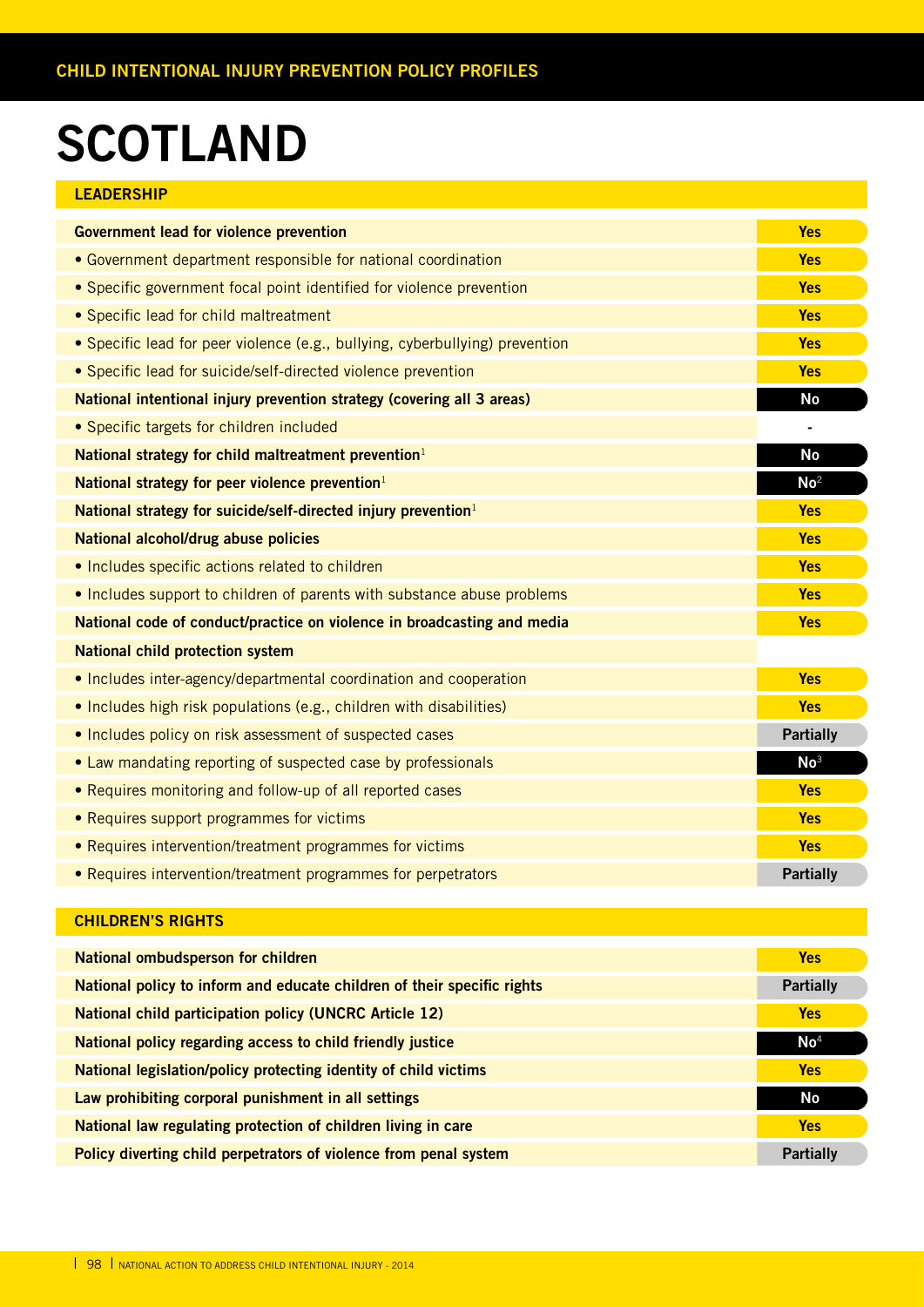

| <b>CAPACITY</b>                                                                                |                  |
|------------------------------------------------------------------------------------------------|------------------|
| Dedicated mental health services for children                                                  | <b>Partially</b> |
| Specialised police services for children and child victims of violence                         | <b>Yes</b>       |
| Coordinated early childhood development programme                                              | <b>Yes</b>       |
| Home visitation programme focussing on families at risk for violence                           | <b>Yes</b>       |
| Public health home visits for new parents include child maltreatment prevention                | <b>Yes</b>       |
| <b>School related action</b>                                                                   |                  |
| • Mandatory life skills education                                                              | <b>Yes</b>       |
| . Policy requiring standing committees to address violence                                     | No               |
| • Mandatory violence and sexual abuse prevention programming (e.g., counselling)               | <b>Yes</b>       |
| • Health curriculum includes sexual/intimate partner abuse prevention                          | <b>Yes</b>       |
| • Policy requiring school based suicide prevention programmes                                  | <b>Yes</b>       |
| National child focussed telecommunications services (e.g., child help line)                    | <b>Yes</b>       |
| Awareness raising related action <sup>5</sup>                                                  |                  |
| • National campaign on child maltreatment prevention                                           | <b>Yes</b>       |
| • National campaign on peer violence prevention                                                | <b>Yes</b>       |
| • Sustained national campaign on positive mental health targeting children                     | <b>Yes</b>       |
| • Sustained national campaign on depression and suicide prevention targeting older adolescents | <b>Yes</b>       |
|                                                                                                |                  |
| <b>DATA</b>                                                                                    |                  |

| Annual national estimate of incidence of child maltreatment possible               | <b>Yes</b>  |
|------------------------------------------------------------------------------------|-------------|
| Annual national estimate of incidence of peer violence possible                    | Limited $6$ |
| Annual national estimate of incidence of self-directed violence possible           | Limited     |
| Annual national estimate of incidence of suicide possible                          | <b>Yes</b>  |
| Participates in the Health Behaviour of School Aged Children (HBSC) survey in 2014 | <b>Yes</b>  |
| . Will include violence and bullying module in 2014                                | <b>Yes</b>  |
| National/regional programme(s) of multidisciplinary child death reviews            | <b>Yes</b>  |

 $1$  Strategies only considered if they have specific timelines/targets

<sup>2</sup> Strategy exists but without targets or timelines<br> $\frac{3}{2}$  The National Child Protection Cuidance is also

 $3$  The National Child Protection Guidance is clear that professionals have a responsibility to report any child protection issues and the Scottish Government believes that provisions in the Children and Young People Bill provides "the framework to support sharing the right information at the right time to support early intervention and preventative work"

<sup>4</sup> Guidance document exists but no policy<br> $\frac{5}{2}$  Campaigns only considered if in past five

<sup>&</sup>lt;sup>5</sup> Campaigns only considered if in past five years<br><sup>6</sup> Estimate only possible biannually

Estimate only possible biannually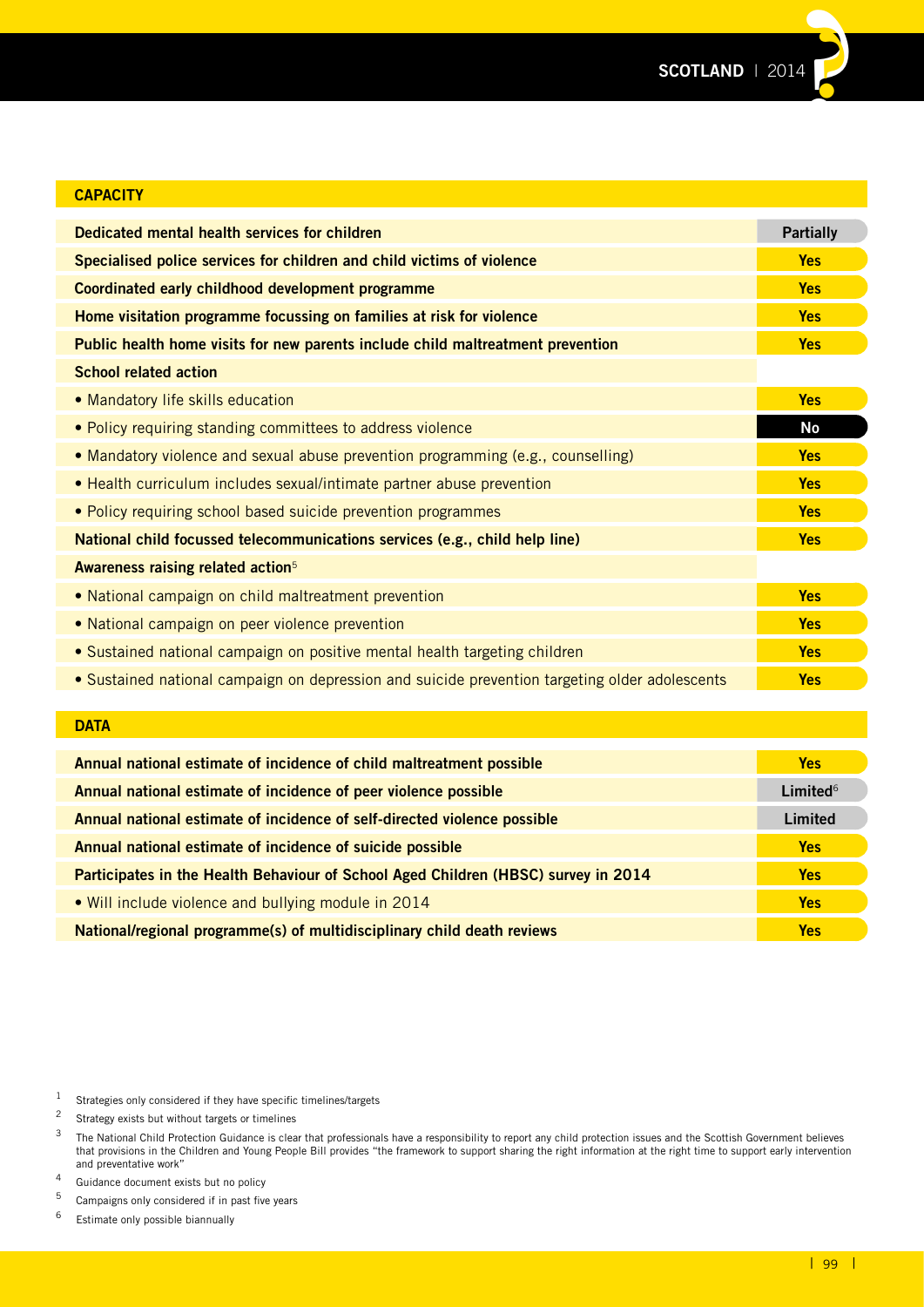### **SLOVAKIA**

| <b>LEADERSHIP</b> |  |  |  |
|-------------------|--|--|--|
|                   |  |  |  |

| <b>Government lead for violence prevention</b>                               | <b>Yes</b>       |
|------------------------------------------------------------------------------|------------------|
| • Government department responsible for national coordination                | <b>Yes</b>       |
| • Specific government focal point identified for violence prevention         | <b>No</b>        |
| • Specific lead for child maltreatment                                       | <b>Yes</b>       |
| • Specific lead for peer violence (e.g., bullying, cyberbullying) prevention | <b>Yes</b>       |
| • Specific lead for suicide/self-directed violence prevention                | <b>No</b>        |
| National intentional injury prevention strategy (covering all 3 areas)       | <b>No</b>        |
| • Specific targets for children included                                     |                  |
| National strategy for child maltreatment prevention <sup>1</sup>             | <b>Yes</b>       |
| National strategy for peer violence prevention $1$                           | <b>Yes</b>       |
| National strategy for suicide/self-directed injury prevention <sup>1</sup>   | <b>No</b>        |
| National alcohol/drug abuse policies                                         | <b>Yes</b>       |
| • Includes specific actions related to children                              | <b>Yes</b>       |
| • Includes support to children of parents with substance abuse problems      | <b>Yes</b>       |
| National code of conduct/practice on violence in broadcasting and media      | <b>Yes</b>       |
| <b>National child protection system</b>                                      |                  |
| • Includes inter-agency/departmental coordination and cooperation            | <b>Partially</b> |
| • Includes high risk populations (e.g., children with disabilities)          | <b>Yes</b>       |
| • Includes policy on risk assessment of suspected cases                      | <b>Yes</b>       |
| • Law mandating reporting of suspected case by professionals                 | <b>Yes</b>       |
| • Requires monitoring and follow-up of all reported cases                    | <b>Yes</b>       |
| • Requires support programmes for victims                                    | <b>Yes</b>       |
| • Requires intervention/treatment programmes for victims                     | <b>Yes</b>       |
| • Requires intervention/treatment programmes for perpetrators                | <b>Yes</b>       |
|                                                                              |                  |

| <b>National ombudsperson for children</b>                               | <b>Yes</b> |
|-------------------------------------------------------------------------|------------|
| National policy to inform and educate children of their specific rights | <b>Yes</b> |
| <b>National child participation policy (UNCRC Article 12)</b>           | <b>No</b>  |
| National policy regarding access to child friendly justice              | <b>Yes</b> |
| National legislation/policy protecting identity of child victims        | <b>Yes</b> |
| Law prohibiting corporal punishment in all settings                     | <b>No</b>  |
| National law regulating protection of children living in care           | <b>Yes</b> |
| Policy diverting child perpetrators of violence from penal system       | <b>Yes</b> |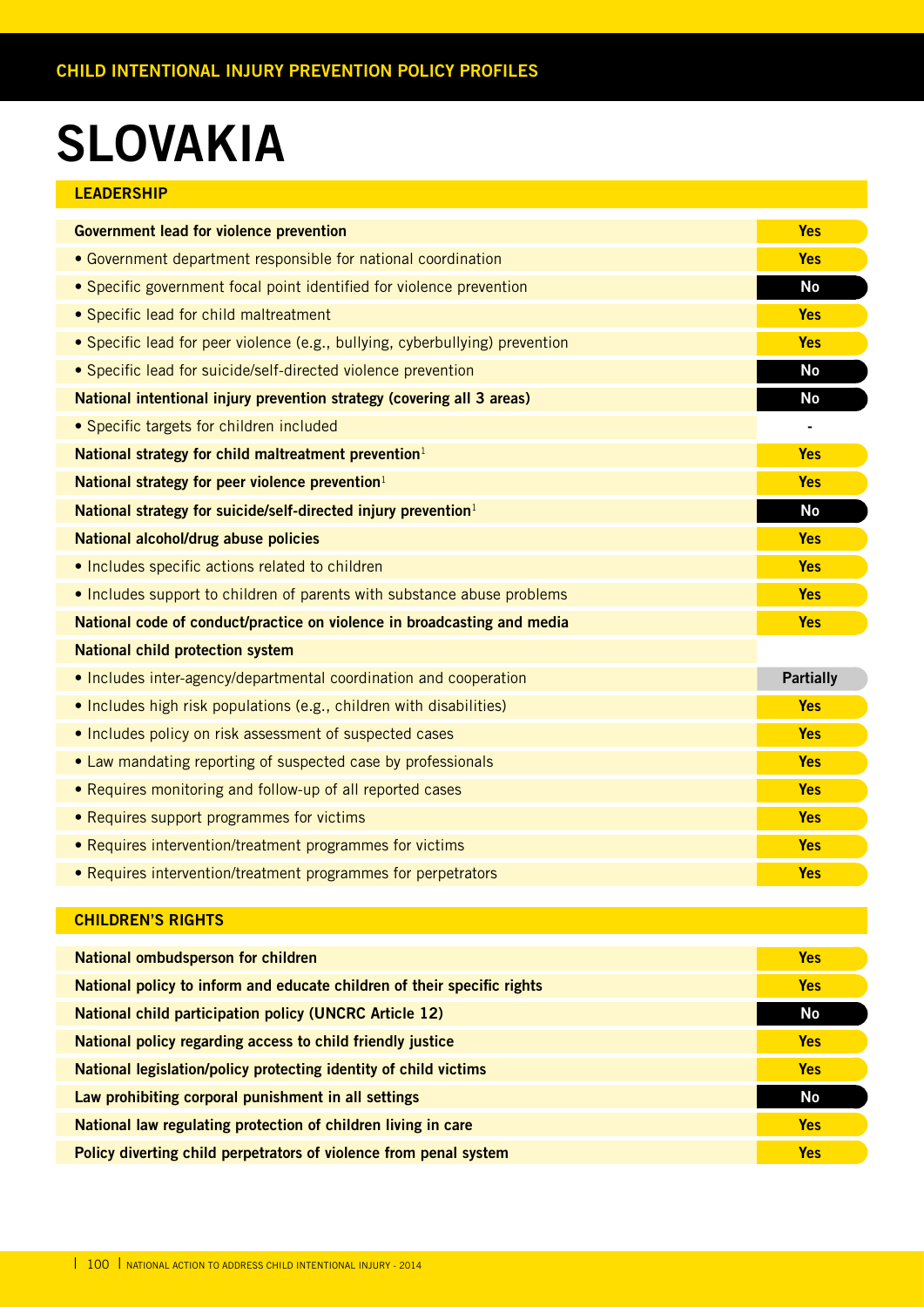

| <b>CAPACITY</b>                                                                                |                  |
|------------------------------------------------------------------------------------------------|------------------|
| Dedicated mental health services for children                                                  | <b>Yes</b>       |
| Specialised police services for children and child victims of violence                         | <b>Yes</b>       |
| Coordinated early childhood development programme                                              | <b>No</b>        |
| Home visitation programme focussing on families at risk for violence                           | <b>Yes</b>       |
| Public health home visits for new parents include child maltreatment prevention                | <b>No</b>        |
| <b>School related action</b>                                                                   |                  |
| • Mandatory life skills education                                                              | <b>Yes</b>       |
| . Policy requiring standing committees to address violence                                     | <b>No</b>        |
| . Mandatory violence and sexual abuse prevention programming (e.g., counselling)               | <b>Partially</b> |
| • Health curriculum includes sexual/intimate partner abuse prevention                          | <b>Yes</b>       |
| • Policy requiring school based suicide prevention programmes                                  | <b>Yes</b>       |
| National child focussed telecommunications services (e.g., child help line)                    | <b>Yes</b>       |
| Awareness raising related action <sup>2</sup>                                                  |                  |
| • National campaign on child maltreatment prevention                                           | <b>Yes</b>       |
| • National campaign on peer violence prevention                                                | <b>Yes</b>       |
| • Sustained national campaign on positive mental health targeting children                     | <b>No</b>        |
| • Sustained national campaign on depression and suicide prevention targeting older adolescents | <b>Yes</b>       |
|                                                                                                |                  |
| <b>DATA</b>                                                                                    |                  |
| Annual national estimate of incidence of child maltreatment possible                           | <b>Yes</b>       |

| <b>DATA</b>                                                                        |            |
|------------------------------------------------------------------------------------|------------|
| Annual national estimate of incidence of child maltreatment possible               | <b>Yes</b> |
| Annual national estimate of incidence of peer violence possible                    | <b>Yes</b> |
| Annual national estimate of incidence of self-directed violence possible           | <b>Yes</b> |
| Annual national estimate of incidence of suicide possible                          | <b>Yes</b> |
| Participates in the Health Behaviour of School Aged Children (HBSC) survey in 2014 | <b>Yes</b> |
| • Will include violence and bullying module in 2014                                | <b>Yes</b> |
| National/regional programme(s) of multidisciplinary child death reviews            | No         |

1 Strategies only considered if they have specific timelines/targets<br>  $\frac{2}{3}$  Campaigns only considered if in past five years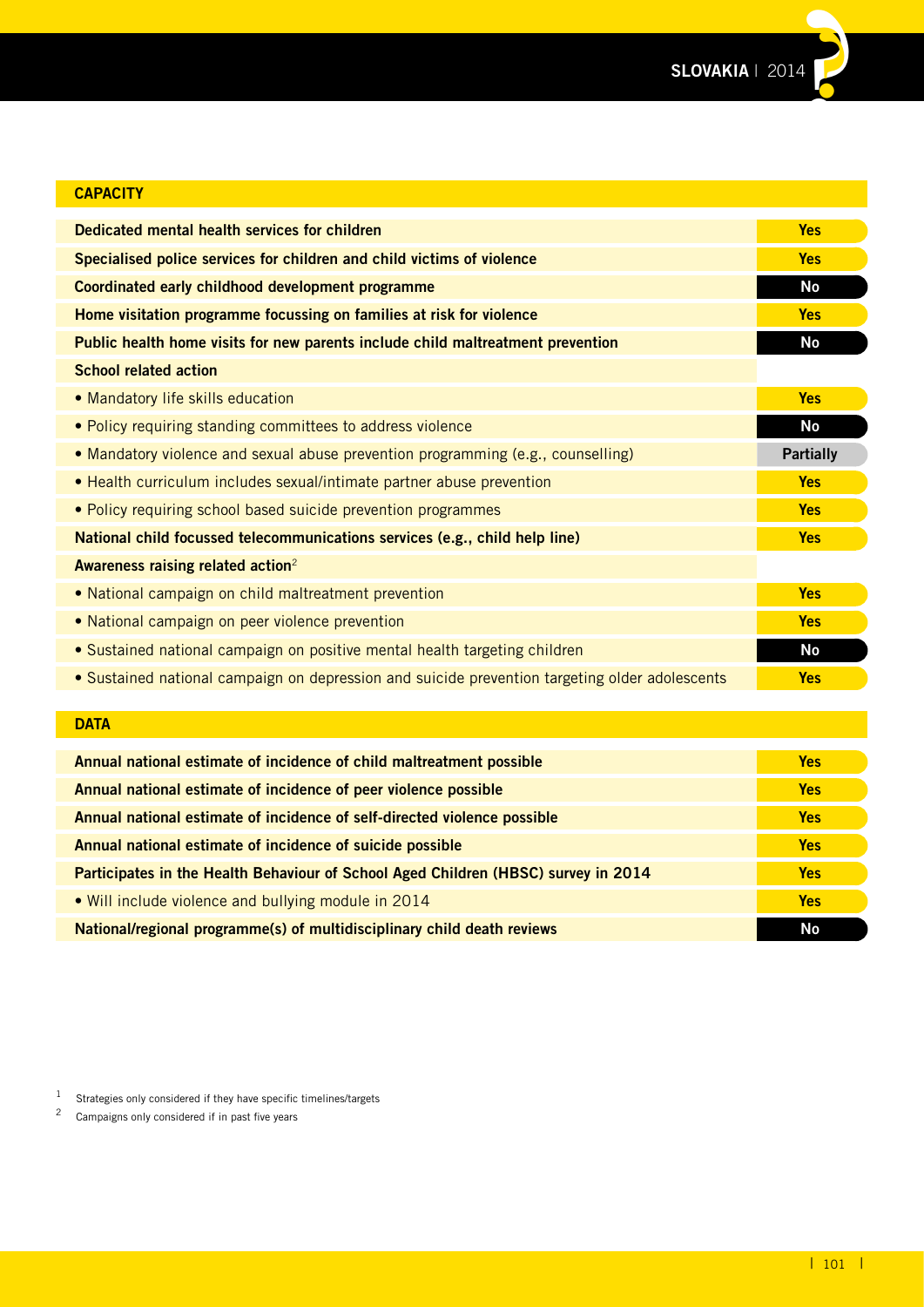### **SLOVENIA**

| <b>LEADERSHIP</b> |  |  |
|-------------------|--|--|
|                   |  |  |

| <b>Government lead for violence prevention</b>                               | <b>Yes</b>       |
|------------------------------------------------------------------------------|------------------|
| • Government department responsible for national coordination                | <b>Yes</b>       |
| • Specific government focal point identified for violence prevention         | <b>Yes</b>       |
| • Specific lead for child maltreatment                                       | <b>Yes</b>       |
| • Specific lead for peer violence (e.g., bullying, cyberbullying) prevention | <b>Yes</b>       |
| • Specific lead for suicide/self-directed violence prevention                | <b>Yes</b>       |
| National intentional injury prevention strategy (covering all 3 areas)       | <b>Yes</b>       |
| • Specific targets for children included                                     | <b>Yes</b>       |
| National strategy for child maltreatment prevention <sup>1</sup>             | <b>Yes</b>       |
| National strategy for peer violence prevention $1$                           | <b>Yes</b>       |
| National strategy for suicide/self-directed injury prevention <sup>1</sup>   | <b>Yes</b>       |
| National alcohol/drug abuse policies                                         | <b>Yes</b>       |
|                                                                              |                  |
| • Includes specific actions related to children                              | <b>Yes</b>       |
| • Includes support to children of parents with substance abuse problems      | <b>Partially</b> |
| National code of conduct/practice on violence in broadcasting and media      | <b>Yes</b>       |
| <b>National child protection system</b>                                      |                  |
| • Includes inter-agency/departmental coordination and cooperation            | <b>Yes</b>       |
| • Includes high risk populations (e.g., children with disabilities)          | <b>Yes</b>       |
| . Includes policy on risk assessment of suspected cases                      | Yes              |
| • Law mandating reporting of suspected case by professionals                 | <b>Yes</b>       |
| • Requires monitoring and follow-up of all reported cases                    | <b>Yes</b>       |
| • Requires support programmes for victims                                    | <b>Yes</b>       |
| • Requires intervention/treatment programmes for victims                     | <b>Yes</b>       |

| National ombudsperson for children                                      | <b>Yes</b> |
|-------------------------------------------------------------------------|------------|
| National policy to inform and educate children of their specific rights | <b>Yes</b> |
| <b>National child participation policy (UNCRC Article 12)</b>           | <b>Yes</b> |
| National policy regarding access to child friendly justice              | <b>Yes</b> |
| National legislation/policy protecting identity of child victims        | <b>Yes</b> |
| Law prohibiting corporal punishment in all settings                     | No         |
| National law regulating protection of children living in care           | <b>Yes</b> |
| Policy diverting child perpetrators of violence from penal system       | <b>Yes</b> |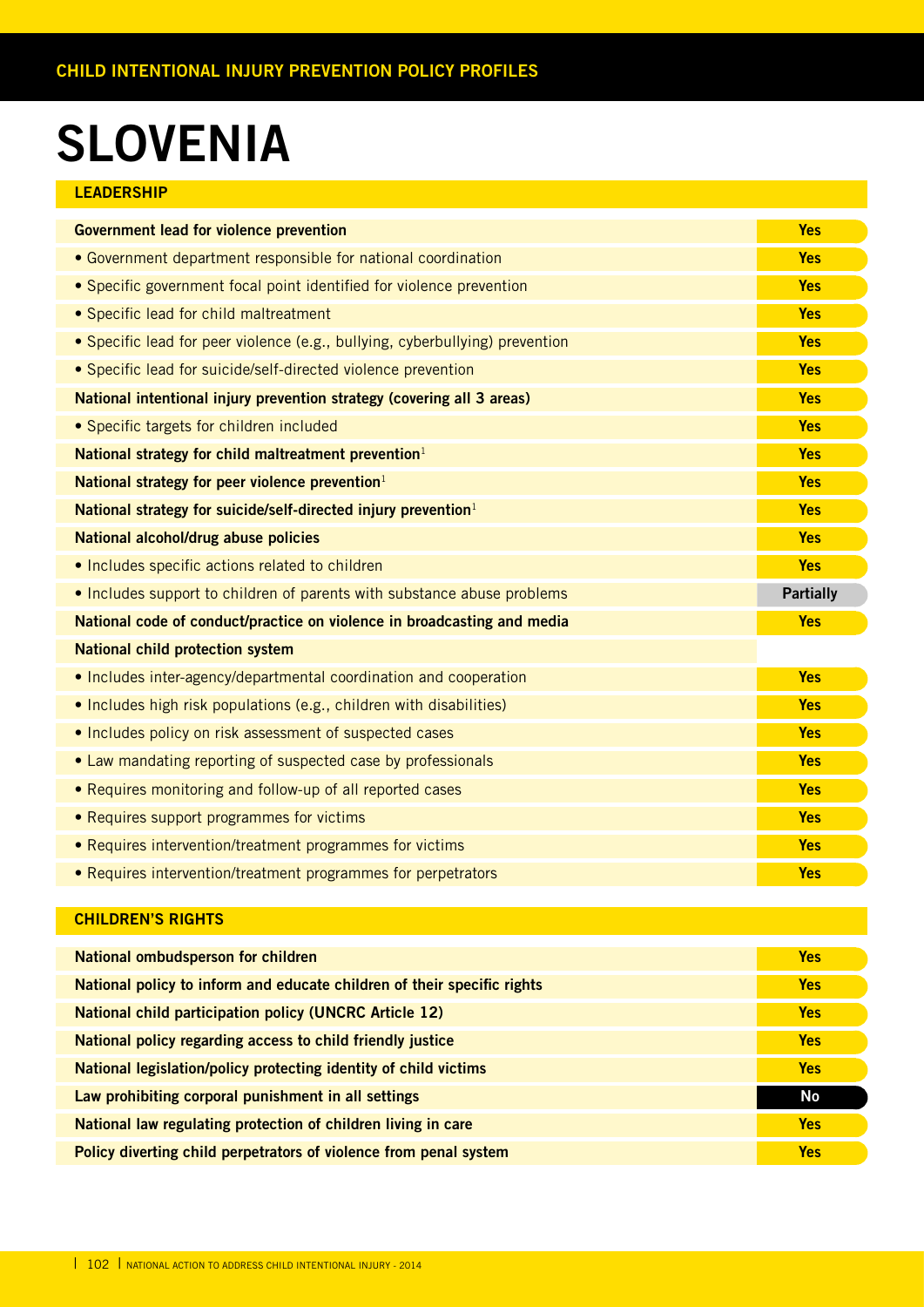**SLOVENIA** | 2014**??**

| <b>CAPACITY</b>                                                                                |                  |
|------------------------------------------------------------------------------------------------|------------------|
| Dedicated mental health services for children                                                  | <b>Partially</b> |
| Specialised police services for children and child victims of violence                         | <b>Partially</b> |
| Coordinated early childhood development programme                                              | <b>Yes</b>       |
| Home visitation programme focussing on families at risk for violence                           | <b>Partially</b> |
| Public health home visits for new parents include child maltreatment prevention                | No               |
| <b>School related action</b>                                                                   |                  |
| • Mandatory life skills education                                                              | <b>No</b>        |
| • Policy requiring standing committees to address violence                                     | <b>No</b>        |
| • Mandatory violence and sexual abuse prevention programming (e.g., counselling)               | <b>Partially</b> |
| • Health curriculum includes sexual/intimate partner abuse prevention                          | <b>Partially</b> |
| • Policy requiring school based suicide prevention programmes                                  | <b>Yes</b>       |
| National child focussed telecommunications services (e.g., child help line)                    | <b>Yes</b>       |
| Awareness raising related action <sup>2</sup>                                                  |                  |
| • National campaign on child maltreatment prevention                                           | <b>Yes</b>       |
| • National campaign on peer violence prevention                                                | <b>Yes</b>       |
| · Sustained national campaign on positive mental health targeting children                     | <b>No</b>        |
| • Sustained national campaign on depression and suicide prevention targeting older adolescents | <b>No</b>        |
|                                                                                                |                  |
| <b>DATA</b>                                                                                    |                  |

| <b>DATA</b>                                                                        |            |
|------------------------------------------------------------------------------------|------------|
| Annual national estimate of incidence of child maltreatment possible               | <b>Yes</b> |
| Annual national estimate of incidence of peer violence possible                    | No         |
| Annual national estimate of incidence of self-directed violence possible           | <b>Yes</b> |
| Annual national estimate of incidence of suicide possible                          | <b>Yes</b> |
| Participates in the Health Behaviour of School Aged Children (HBSC) survey in 2014 | <b>Yes</b> |
| • Will include violence and bullying module in 2014                                | No         |
| National/regional programme(s) of multidisciplinary child death reviews            | No         |

1 Strategies only considered if they have specific timelines/targets<br>  $\frac{2}{3}$  Campaigns only considered if in past five years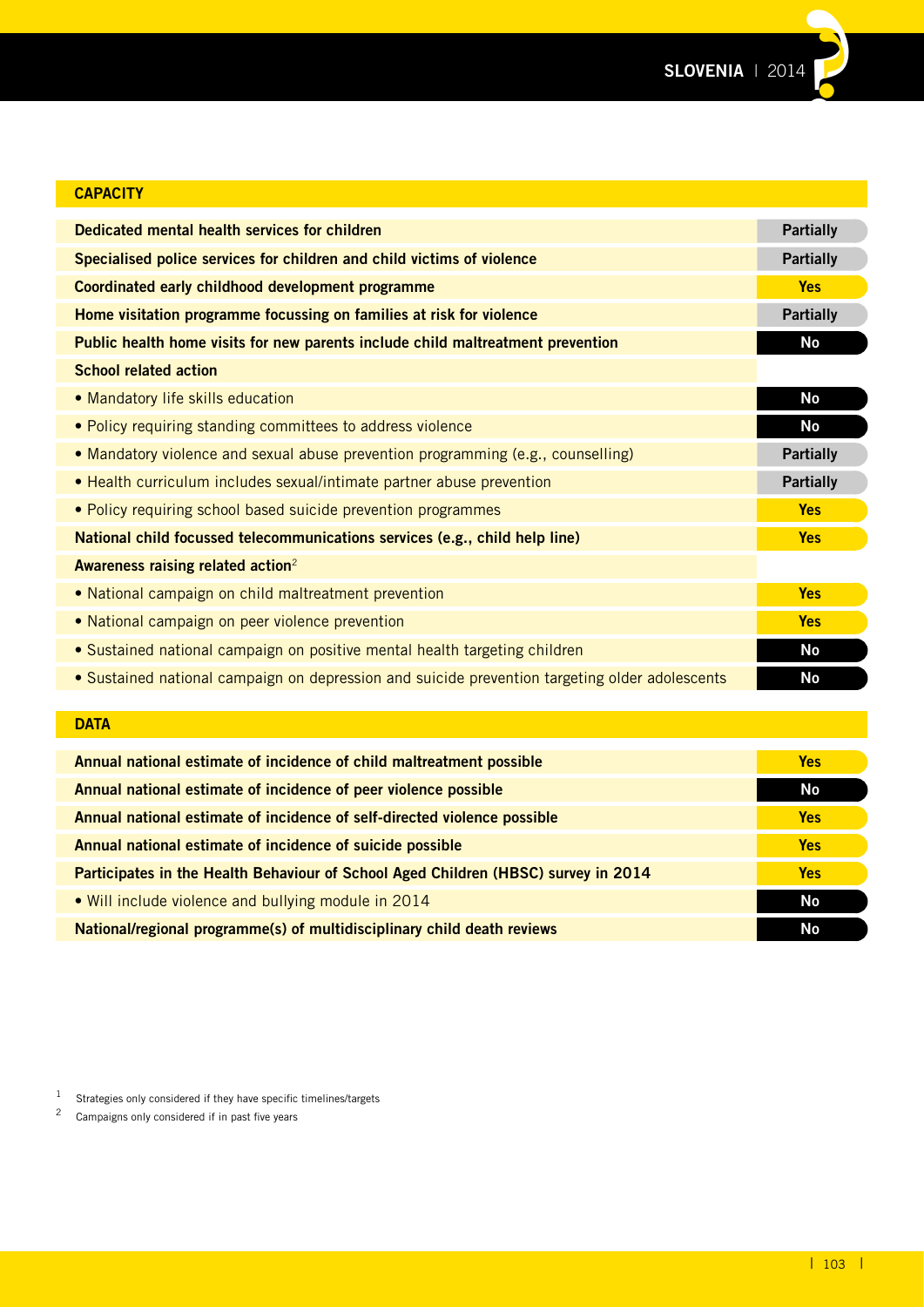### **SPAIN**

| <b>LEADERSHIP</b>                                                            |                  |
|------------------------------------------------------------------------------|------------------|
| <b>Government lead for violence prevention</b>                               | <b>Yes</b>       |
| • Government department responsible for national coordination                | <b>Yes</b>       |
| • Specific government focal point identified for violence prevention         | <b>Yes</b>       |
| • Specific lead for child maltreatment                                       | <b>Yes</b>       |
| • Specific lead for peer violence (e.g., bullying, cyberbullying) prevention | <b>Yes</b>       |
| • Specific lead for suicide/self-directed violence prevention                | <b>Yes</b>       |
| National intentional injury prevention strategy (covering all 3 areas)       | <b>Yes</b>       |
| • Specific targets for children included                                     | <b>Yes</b>       |
| National strategy for child maltreatment prevention <sup>1</sup>             | <b>Yes</b>       |
| National strategy for peer violence prevention <sup>1</sup>                  | <b>No</b>        |
| National strategy for suicide/self-directed injury prevention <sup>1</sup>   | <b>No</b>        |
| National alcohol/drug abuse policies                                         | <b>Yes</b>       |
| • Includes specific actions related to children                              | <b>Yes</b>       |
| • Includes support to children of parents with substance abuse problems      | <b>Yes</b>       |
| National code of conduct/practice on violence in broadcasting and media      | <b>Yes</b>       |
| <b>National child protection system</b>                                      |                  |
| • Includes inter-agency/departmental coordination and cooperation            | <b>Yes</b>       |
| • Includes high risk populations (e.g., children with disabilities)          | <b>Yes</b>       |
| • Includes policy on risk assessment of suspected cases                      | <b>Partially</b> |
| • Law mandating reporting of suspected case by professionals                 | <b>Yes</b>       |
| • Requires monitoring and follow-up of all reported cases                    | <b>Yes</b>       |
| • Requires support programmes for victims                                    | <b>Yes</b>       |
| • Requires intervention/treatment programmes for victims                     | <b>Yes</b>       |
| • Requires intervention/treatment programmes for perpetrators                | <b>Yes</b>       |

| <b>National ombudsperson for children</b>                               | Partially <sup>2</sup> |
|-------------------------------------------------------------------------|------------------------|
| National policy to inform and educate children of their specific rights | <b>Yes</b>             |
| <b>National child participation policy (UNCRC Article 12)</b>           | <b>Yes</b>             |
| National policy regarding access to child friendly justice              | <b>Yes</b>             |
| National legislation/policy protecting identity of child victims        | <b>Yes</b>             |
| Law prohibiting corporal punishment in all settings                     | <b>Yes</b>             |
| National law regulating protection of children living in care           | <b>Yes</b>             |
| Policy diverting child perpetrators of violence from penal system       | <b>Yes</b>             |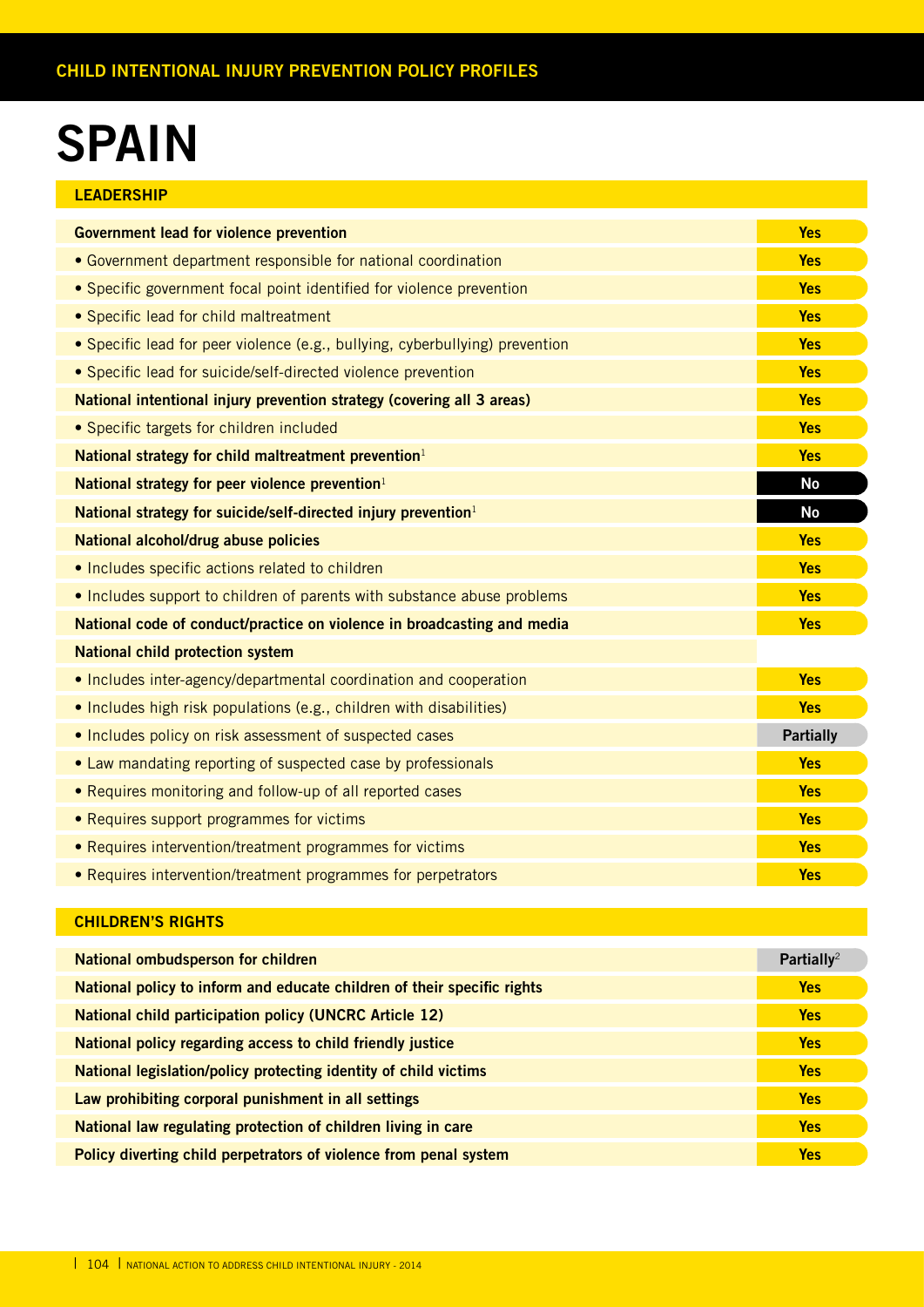

| <b>CAPACITY</b>                                                                                |                  |
|------------------------------------------------------------------------------------------------|------------------|
| Dedicated mental health services for children                                                  | <b>Yes</b>       |
| Specialised police services for children and child victims of violence                         | <b>Partially</b> |
| Coordinated early childhood development programme                                              | <b>Yes</b>       |
| Home visitation programme focussing on families at risk for violence                           | <b>Partially</b> |
| Public health home visits for new parents include child maltreatment prevention                | <b>Partially</b> |
| <b>School related action</b>                                                                   |                  |
| • Mandatory life skills education                                                              | <b>Yes</b>       |
| • Policy requiring standing committees to address violence                                     | <b>Yes</b>       |
| • Mandatory violence and sexual abuse prevention programming (e.g., counselling)               | <b>Yes</b>       |
| • Health curriculum includes sexual/intimate partner abuse prevention                          | <b>Yes</b>       |
| • Policy requiring school based suicide prevention programmes                                  | <b>Yes</b>       |
| National child focussed telecommunications services (e.g., child help line)                    | <b>Yes</b>       |
| Awareness raising related action <sup>3</sup>                                                  |                  |
| • National campaign on child maltreatment prevention                                           | <b>Yes</b>       |
| • National campaign on peer violence prevention                                                | <b>Partially</b> |
| • Sustained national campaign on positive mental health targeting children                     | <b>No</b>        |
| • Sustained national campaign on depression and suicide prevention targeting older adolescents | <b>No</b>        |
|                                                                                                |                  |
| <b>DATA</b>                                                                                    |                  |

| <b>DATA</b>                                                                        |            |
|------------------------------------------------------------------------------------|------------|
| Annual national estimate of incidence of child maltreatment possible               | <b>Yes</b> |
| Annual national estimate of incidence of peer violence possible                    | <b>Yes</b> |
| Annual national estimate of incidence of self-directed violence possible           | <b>Yes</b> |
| Annual national estimate of incidence of suicide possible                          | <b>Yes</b> |
| Participates in the Health Behaviour of School Aged Children (HBSC) survey in 2014 | <b>Yes</b> |
| • Will include violence and bullying module in 2014                                | <b>Yes</b> |
| National/regional programme(s) of multidisciplinary child death reviews            | No         |

<sup>1</sup> Strategies only considered if they have specific timelines/targets<br> $\frac{2}{\pi}$  There is a national ombudsman whose mandate includes children

<sup>&</sup>lt;sup>2</sup> There is a national ombudsman whose mandate includes children, but no specific ombudsman for children  $\frac{3}{2}$  Campaigns only considered if in past five years

Campaigns only considered if in past five years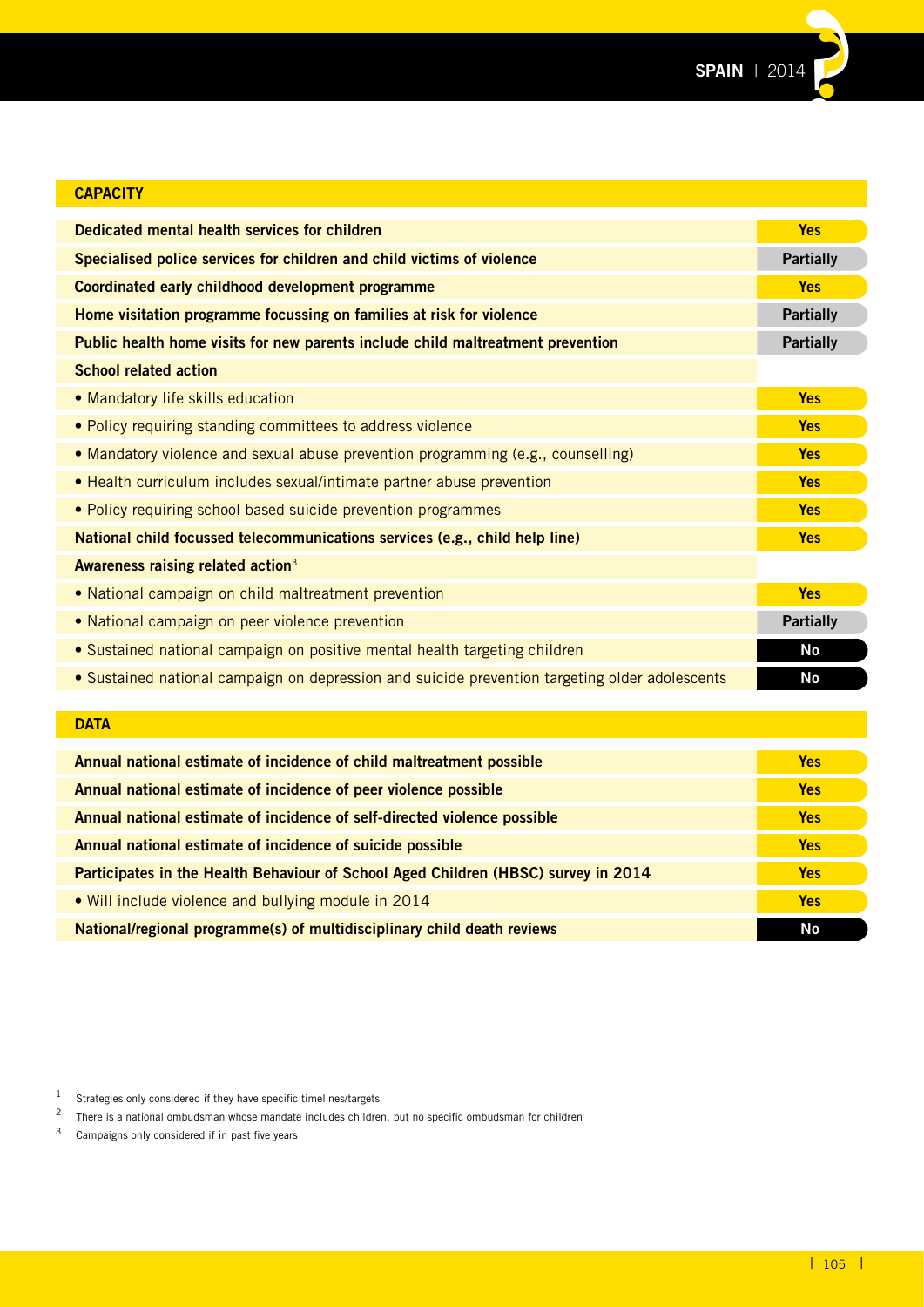### **SWEDEN**

| <b>LEADERSHIP</b>                                                            |                          |
|------------------------------------------------------------------------------|--------------------------|
| <b>Government lead for violence prevention</b>                               | <b>Yes</b>               |
| • Government department responsible for national coordination                | <b>Yes</b>               |
| • Specific government focal point identified for violence prevention         | <b>Yes</b>               |
| • Specific lead for child maltreatment                                       | <b>Yes</b>               |
| • Specific lead for peer violence (e.g., bullying, cyberbullying) prevention | <b>Yes</b>               |
| • Specific lead for suicide/self-directed violence prevention                | <b>Yes</b>               |
| National intentional injury prevention strategy (covering all 3 areas)       | <b>No</b>                |
| • Specific targets for children included                                     | $\overline{\phantom{a}}$ |
| National strategy for child maltreatment prevention <sup>1</sup>             | <b>No</b>                |
| National strategy for peer violence prevention <sup>1</sup>                  | <b>Yes</b>               |
| National strategy for suicide/self-directed injury prevention <sup>1</sup>   | <b>Yes</b>               |
| National alcohol/drug abuse policies                                         | <b>Yes</b>               |
| • Includes specific actions related to children                              | <b>Yes</b>               |
| • Includes support to children of parents with substance abuse problems      | <b>Partially</b>         |
| National code of conduct/practice on violence in broadcasting and media      | <b>Yes</b>               |
| <b>National child protection system</b>                                      |                          |
| • Includes inter-agency/departmental coordination and cooperation            | <b>Yes</b>               |
| • Includes high risk populations (e.g., children with disabilities)          | <b>Yes</b>               |
| . Includes policy on risk assessment of suspected cases                      | <b>Yes</b>               |
| • Law mandating reporting of suspected case by professionals                 | <b>Yes</b>               |

• Requires monitoring and follow-up of all reported cases **Acceleration and Contact Contact Partially** • Requires support programmes for victims **Yes** • Requires intervention/treatment programmes for victims **Yes**

• Requires intervention/treatment programmes for perpetrators **Partially Partially** 

| National ombudsperson for children                                      | <b>Yes</b>       |
|-------------------------------------------------------------------------|------------------|
| National policy to inform and educate children of their specific rights | <b>Yes</b>       |
| <b>National child participation policy (UNCRC Article 12)</b>           | <b>Yes</b>       |
| National policy regarding access to child friendly justice              | <b>Yes</b>       |
| National legislation/policy protecting identity of child victims        | <b>Yes</b>       |
| Law prohibiting corporal punishment in all settings                     | <b>Yes</b>       |
| National law regulating protection of children living in care           | <b>Yes</b>       |
| Policy diverting child perpetrators of violence from penal system       | <b>Partially</b> |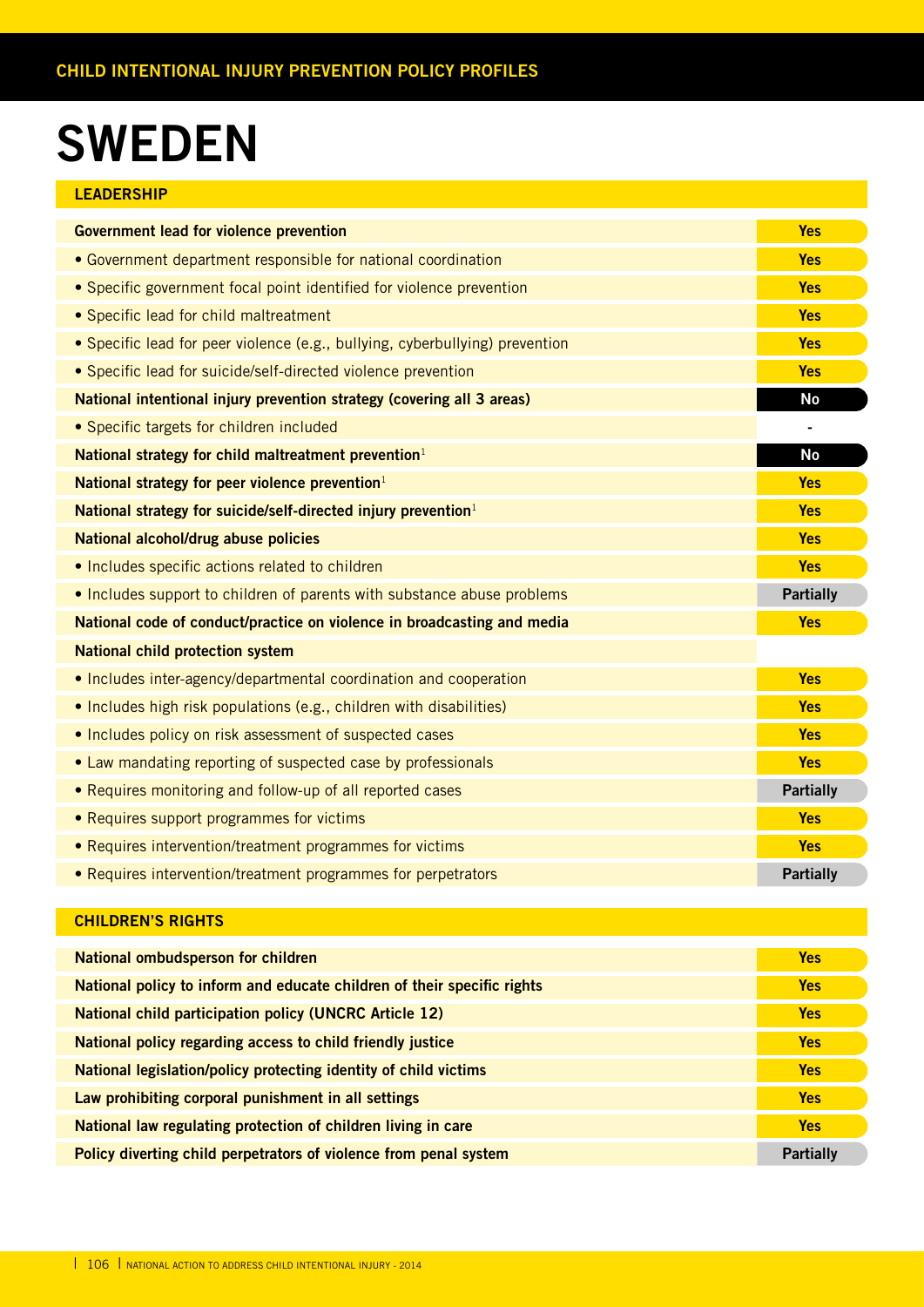

| <b>CAPACITY</b>                                                                                |                  |
|------------------------------------------------------------------------------------------------|------------------|
| Dedicated mental health services for children                                                  | <b>Partially</b> |
| Specialised police services for children and child victims of violence                         | <b>Yes</b>       |
| Coordinated early childhood development programme                                              | <b>Yes</b>       |
| Home visitation programme focussing on families at risk for violence                           | <b>Partially</b> |
| Public health home visits for new parents include child maltreatment prevention                | <b>Yes</b>       |
| <b>School related action</b>                                                                   |                  |
| • Mandatory life skills education                                                              | <b>Yes</b>       |
| • Policy requiring standing committees to address violence                                     | <b>No</b>        |
| . Mandatory violence and sexual abuse prevention programming (e.g., counselling)               | <b>Partially</b> |
| • Health curriculum includes sexual/intimate partner abuse prevention                          | <b>Partially</b> |
| • Policy requiring school based suicide prevention programmes                                  | <b>Partially</b> |
| National child focussed telecommunications services (e.g., child help line)                    | <b>Yes</b>       |
| Awareness raising related action <sup>3</sup>                                                  |                  |
| • National campaign on child maltreatment prevention                                           | <b>Yes</b>       |
| • National campaign on peer violence prevention                                                | <b>Yes</b>       |
| • Sustained national campaign on positive mental health targeting children                     | <b>Yes</b>       |
| • Sustained national campaign on depression and suicide prevention targeting older adolescents | <b>Yes</b>       |
|                                                                                                |                  |
| <b>DATA</b>                                                                                    |                  |
| Annual national estimate of incidence of child maltreatment possible                           | <b>Yes</b>       |
| Annual national estimate of incidence of peer violence possible                                | <b>Yes</b>       |
| Annual national estimate of incidence of self-directed violence possible                       | <b>Yes</b>       |
| Annual national estimate of incidence of suicide possible                                      | <b>Yes</b>       |
| Participates in the Health Behaviour of School Aged Children (HBSC) survey in 2014             | <b>Yes</b>       |

• Will include violence and bullying module in 2014 **Yes**

**National/regional programme(s) of multidisciplinary child death reviews No and Construction Construction Construction No and Construction Construction No and Construction No and Construction No and Construction No and Con** 

 $1$  Strategies only considered if they have specific timelines/targets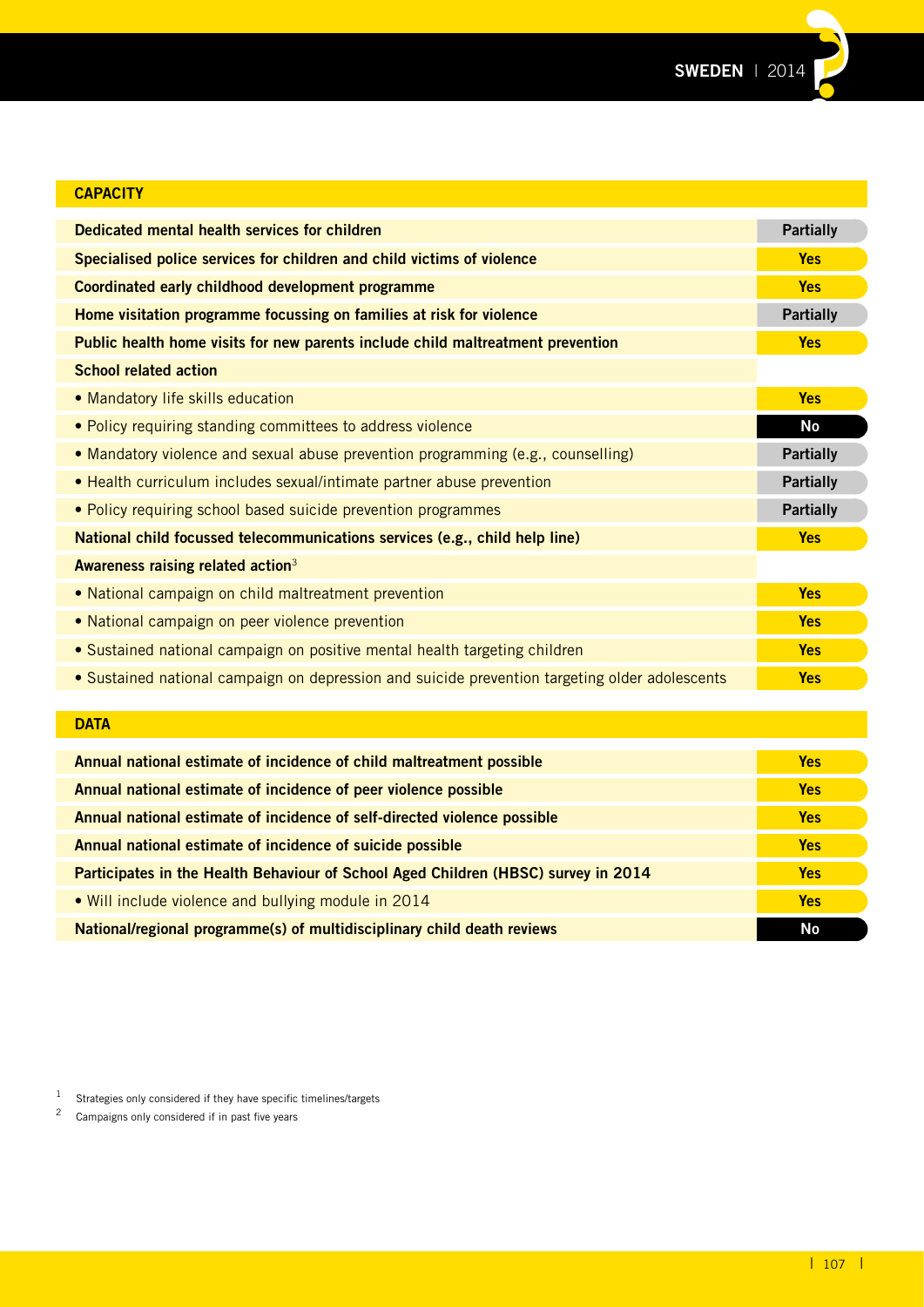**?**

### **Methods used in preparing this report**

The reperties<br>and Chiles<br>and Chiles<br>are the Profiles<br>extension of the stern is<br>child in which from<br>the proven current areas with the process of the based measure<br>intention group to<br>compress intention compression intention The report on National Action to Address Child Intentional Injury and associated Policy Profiles were developed under the auspices of the Tools to Address Childhood Trauma, Injury and Children's Safety (TACTICS) project, a European initiative led by the European Child Safety Alliance with co-funding from the European Commission's Health Programme, as an extension of original work conducted to produce Child Safety Report Cards for unintentional child injury (see www.childsafetyeurope.org/childsafetyreportcards). The report card approach, which focuses on evidence-based good practices and a user friendly reporting format, has proven to be useful to advocacy efforts for unintentional injury prevention by highlighting current strengths and existing gaps in national level policy indicators and thereby suggesting areas where further action is needed. (MacKay & Vincenten, 2010)

For this report indicators addressing child intentional injury were taken from evidencebased measures proposed by other research initiatives exploring indicators, policy measures described in the literature or considered applicable by experts in the violence prevention/ intentional injury field. A draft list of indicators was compiled and reviewed by a broader group of violence/intentional injury prevention experts (WHO, UNICEF, DG Justice, leading academics in the field) and TACTICS partners and adjusted to ensure clarity and comprehensiveness. Once finalised a survey assessment form was developed to collect information on the level of adoption, implementation (and as appropriate) enforcement of the different policy actions.

Data collection required country partners or identified key experts in each country to contact the relevant government departments and national organisations to gather information on each of the policies being examined including specific names of laws and policies and the year they came into effect to allow an assessment of whether it existed as of July 2013, had been partially or totally implemented and as appropriate was being enforced. Following the initial data collection a review exercise was conducted with a focus on finding out whether measures of level of implementation existed. Information was forwarded to the European Child Safety Alliance where it was coded against pre-established definitions and coding criteria and a Policy Profile was drafted. Draft profiles were sent back to the project partner for review and validation with contributors prior to finalisation.

As a result of the methods use, while the country assessment provides an indication of current levels of policy, they should not be considered absolutely definitive as they were subject to the availability of information. Further, the assessment examines what countries are doing to address child intentional injury at the national level, but does not extend to an assessment of how well national level policy actions are working or how long they have been in place. Nor does it address policies that are more typically adopted at a regional or local level (e.g., local youth engagement programmes to discourage delinquency and gang behaviour).

### **Mortality Data**

Data on deaths due to the various injury causes are included as a reference point to assist in interpreting the policy scores. However it is important to note that deaths make up only a small proportion of intentional injuries and likely under represent the true magnitude due to coding biases. The data on intentional injury deaths used in this report were obtained from the WHO European Detailed Mortality Database (DMDB) in August 2012 and January 2013. Mortality indicators were compiled and / or calculated by Collaboration for Accident Prevention and Injury Control (CAPIC) at Swansea University in Wales.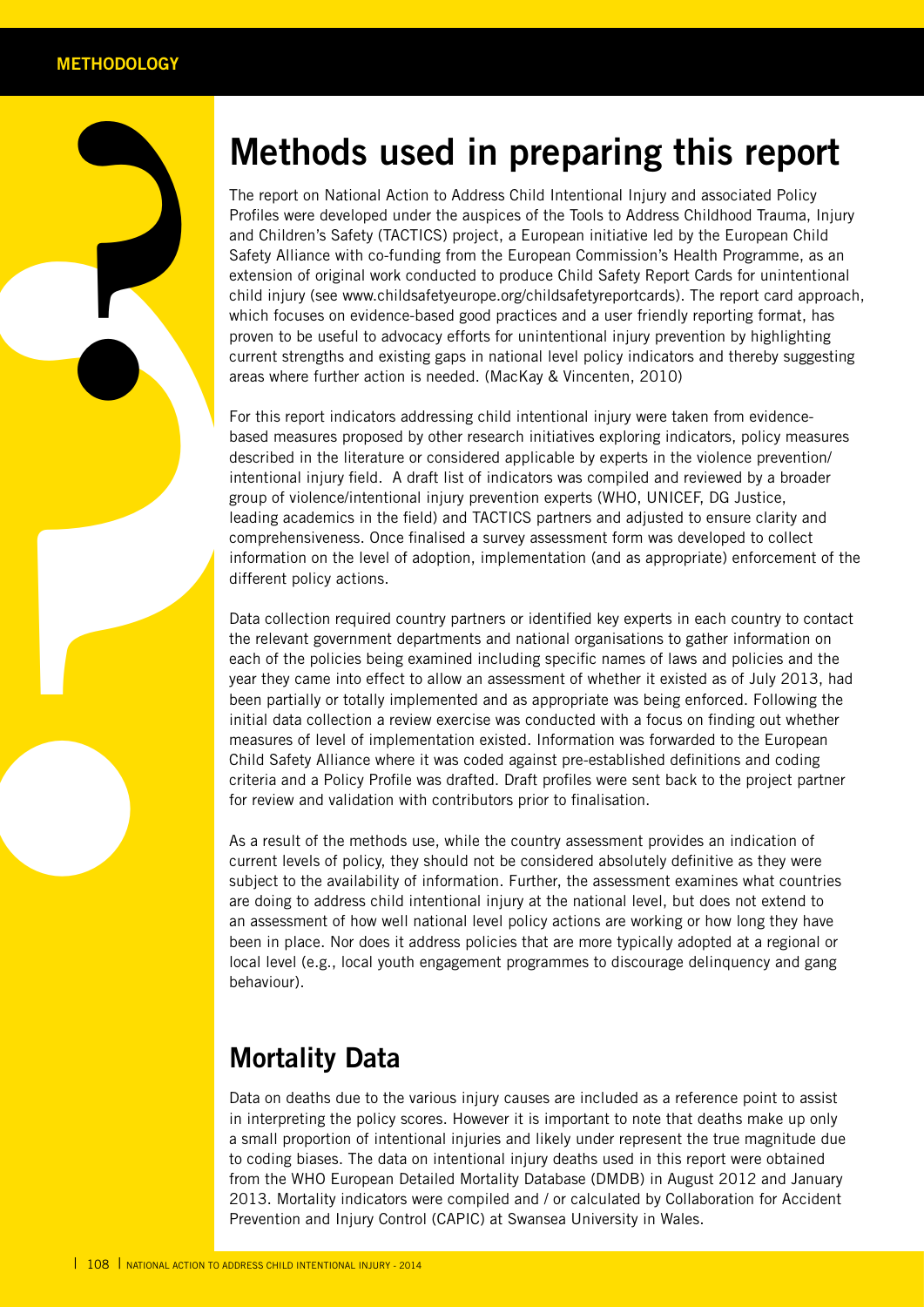Data presented are for the three most recent year(s) available from the data sources at the time the online database was accessed. Mortality data are for ages 0-19 as data for children under the age of 18 are not available. All rates were European age-standardised using four age groups and three-year averages were used because of small numbers. Countries with a small population of less than 1 million (Cyprus, Iceland, Luxembourg and Malta) were excluded from mortality comparisons in this report, but are included in the EU28 averages. Charts showing rates by sex were constructed in order of rank using male rates. ICD−10 codes, which are not available for Greece, were used for the pie charts showing proportion of specific causes.

| Homicide<br>(all cases excluding undetermined intent)<br>E960-E969<br>X85-Y09<br>X85-X90<br>Poisoning<br>Hanging, strangulation, suffocation<br><b>X91</b><br>X92<br>Drowning, immersion<br>Firearm<br>X93-X96<br>Sharp object<br>X99<br><b>Y00</b><br><b>Blunt object</b><br>Bodily force including sexual<br>Y04-Y05<br>Neglect, abandonment & other maltreatment<br>Y06-Y07<br>Other assaults, specified means<br>X97-X98, Y01-Y03, Y08<br><b>Y09</b><br>Other assaults, unspecified means<br><b>Suicide</b><br>E950 - E959<br>X60-X84<br><b>X78</b><br>Cut/pierce<br>Firearm<br>X72-74<br>Hanging/suffocation<br><b>X70</b><br>X80-81<br>Jump<br>X60-69<br>Poisoning<br>Other<br>U03.0, U03.9, X71, X75-X77, X79, X82-84<br><b>Legal Intervention/War</b><br>Y35-Y36<br>$E970 - E978$<br><b>Undetermined Intent</b><br>E980 - E989<br>Y10-Y34<br>$10\,$<br>International classification of diseases, ninth revision (ICD-9). Geneva, World Health Organization, 1977 and International<br>statistical classification of diseases and related health problems. 10th revision (ICD-10). Geneva, World Health Organization,<br>2007 (http://apps.who.int/classifications/apps/icd/icd10online, accessed August 2012).<br>$\vert$ 109 $\vert$ | <b>External cause</b> | ICD <sub>9</sub> | <b>ICD 10</b> |
|-----------------------------------------------------------------------------------------------------------------------------------------------------------------------------------------------------------------------------------------------------------------------------------------------------------------------------------------------------------------------------------------------------------------------------------------------------------------------------------------------------------------------------------------------------------------------------------------------------------------------------------------------------------------------------------------------------------------------------------------------------------------------------------------------------------------------------------------------------------------------------------------------------------------------------------------------------------------------------------------------------------------------------------------------------------------------------------------------------------------------------------------------------------------------------------------------------------------------------------------------|-----------------------|------------------|---------------|
|                                                                                                                                                                                                                                                                                                                                                                                                                                                                                                                                                                                                                                                                                                                                                                                                                                                                                                                                                                                                                                                                                                                                                                                                                                               |                       |                  |               |
|                                                                                                                                                                                                                                                                                                                                                                                                                                                                                                                                                                                                                                                                                                                                                                                                                                                                                                                                                                                                                                                                                                                                                                                                                                               |                       |                  |               |
|                                                                                                                                                                                                                                                                                                                                                                                                                                                                                                                                                                                                                                                                                                                                                                                                                                                                                                                                                                                                                                                                                                                                                                                                                                               |                       |                  |               |
|                                                                                                                                                                                                                                                                                                                                                                                                                                                                                                                                                                                                                                                                                                                                                                                                                                                                                                                                                                                                                                                                                                                                                                                                                                               |                       |                  |               |
|                                                                                                                                                                                                                                                                                                                                                                                                                                                                                                                                                                                                                                                                                                                                                                                                                                                                                                                                                                                                                                                                                                                                                                                                                                               |                       |                  |               |
|                                                                                                                                                                                                                                                                                                                                                                                                                                                                                                                                                                                                                                                                                                                                                                                                                                                                                                                                                                                                                                                                                                                                                                                                                                               |                       |                  |               |
|                                                                                                                                                                                                                                                                                                                                                                                                                                                                                                                                                                                                                                                                                                                                                                                                                                                                                                                                                                                                                                                                                                                                                                                                                                               |                       |                  |               |
|                                                                                                                                                                                                                                                                                                                                                                                                                                                                                                                                                                                                                                                                                                                                                                                                                                                                                                                                                                                                                                                                                                                                                                                                                                               |                       |                  |               |
|                                                                                                                                                                                                                                                                                                                                                                                                                                                                                                                                                                                                                                                                                                                                                                                                                                                                                                                                                                                                                                                                                                                                                                                                                                               |                       |                  |               |
|                                                                                                                                                                                                                                                                                                                                                                                                                                                                                                                                                                                                                                                                                                                                                                                                                                                                                                                                                                                                                                                                                                                                                                                                                                               |                       |                  |               |
|                                                                                                                                                                                                                                                                                                                                                                                                                                                                                                                                                                                                                                                                                                                                                                                                                                                                                                                                                                                                                                                                                                                                                                                                                                               |                       |                  |               |
|                                                                                                                                                                                                                                                                                                                                                                                                                                                                                                                                                                                                                                                                                                                                                                                                                                                                                                                                                                                                                                                                                                                                                                                                                                               |                       |                  |               |
|                                                                                                                                                                                                                                                                                                                                                                                                                                                                                                                                                                                                                                                                                                                                                                                                                                                                                                                                                                                                                                                                                                                                                                                                                                               |                       |                  |               |
|                                                                                                                                                                                                                                                                                                                                                                                                                                                                                                                                                                                                                                                                                                                                                                                                                                                                                                                                                                                                                                                                                                                                                                                                                                               |                       |                  |               |
|                                                                                                                                                                                                                                                                                                                                                                                                                                                                                                                                                                                                                                                                                                                                                                                                                                                                                                                                                                                                                                                                                                                                                                                                                                               |                       |                  |               |
|                                                                                                                                                                                                                                                                                                                                                                                                                                                                                                                                                                                                                                                                                                                                                                                                                                                                                                                                                                                                                                                                                                                                                                                                                                               |                       |                  |               |
|                                                                                                                                                                                                                                                                                                                                                                                                                                                                                                                                                                                                                                                                                                                                                                                                                                                                                                                                                                                                                                                                                                                                                                                                                                               |                       |                  |               |
|                                                                                                                                                                                                                                                                                                                                                                                                                                                                                                                                                                                                                                                                                                                                                                                                                                                                                                                                                                                                                                                                                                                                                                                                                                               |                       |                  |               |
|                                                                                                                                                                                                                                                                                                                                                                                                                                                                                                                                                                                                                                                                                                                                                                                                                                                                                                                                                                                                                                                                                                                                                                                                                                               |                       |                  |               |
|                                                                                                                                                                                                                                                                                                                                                                                                                                                                                                                                                                                                                                                                                                                                                                                                                                                                                                                                                                                                                                                                                                                                                                                                                                               |                       |                  |               |
|                                                                                                                                                                                                                                                                                                                                                                                                                                                                                                                                                                                                                                                                                                                                                                                                                                                                                                                                                                                                                                                                                                                                                                                                                                               |                       |                  |               |
|                                                                                                                                                                                                                                                                                                                                                                                                                                                                                                                                                                                                                                                                                                                                                                                                                                                                                                                                                                                                                                                                                                                                                                                                                                               |                       |                  |               |

## **Table 1. External causes of intentional injury and their corresponding ICD codes**<sup>10</sup>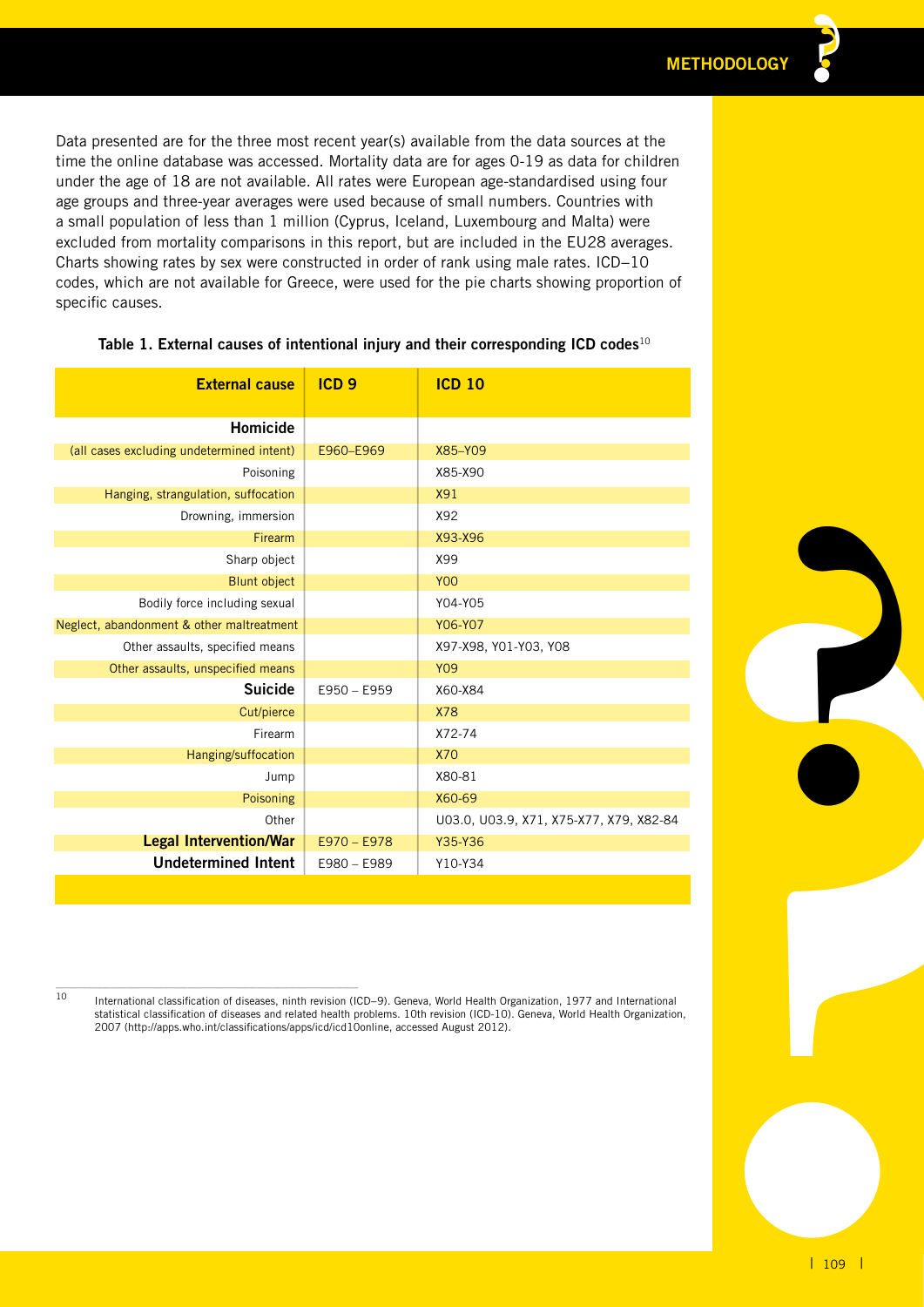## **Select definitions used in this report**

**Exaltying**<br>
or perced<br>
rumours<br>
when the technol<br>
child – human<br>
child mann<br>
child mann<br>
child mann<br>
child s<br>
or potention<br>
child s<br>
or potention<br>
child s<br>
or potention<br>
child s<br>
technol<br>
child s<br>
contention<br>
child s<br>
con **Bullying** - unwanted, aggressive behaviour among school aged children that involves a real or perceived power imbalance. Bullying includes actions such as making threats, spreading rumours, attacking someone physically or verbally, and excluding someone from a group on purpose. Bullying can occur during or after school hours, in the school, on the playground, when travelling to or from school, in the child's neighbourhood, or through electronic technologies (cyber bullying).

**Child** - as defined in the UN Convention on the Rights of the Child, a child means every human being below the age of 18 years.

**Child maltreatment/neglect/abuse** - all forms of physical and/or emotional ill-treatment, sexual abuse, neglect or negligent treatment or commercial or other exploitation, resulting in actual or potential harm to the child's health, survival, development or dignity in the context of a relationship of responsibility, trust or power.

**Child-sensitive procedures** - provision of information to children in a form and format adapted to their capacity, respect of the child's right to be heard in all matters that affect them (United Nations Convention on the Rights of the Child Article 12), use of audio-visual equipment and materials, etc.

**Dating violence** - controlling, abusive, and aggressive behaviour in a romantic relationship. It can include verbal, emotional, physical, or sexual abuse, or a combination.

**Government approved strategy with specific targets and timelines** - an official written document endorsed by government and/or parliament, which includes a set of statements and decisions defining responsibilities, principles, goals, priorities and main directions for attaining the goals. This can be either a stand alone document addressing injury or a broader document where injury or the specific injury area is covered as one of several priority areas.

**Government policy** - a high-level overall plan that refers to the government's approach or strategy to a particular area of activity.

**Health Behaviour of School Age Children Survey** - a cross-national research study conducted in collaboration with the WHO Regional Office for Europe, which aims to gain new insight into, and increase our understanding of young people's health and well-being, health behaviours and their social context. One of the optional modules addresses violence and bullying.

**Implemented and enforced** - a law, policy or standard that is in practice and fulfilled by actual measures and effectively carried out with imposed fines and penalties if applicable.

**Law** - a rule of conduct or action prescribed as legally binding and enforced by an executive authority or regulatory agency of a government.

**Life skills education** - a large group of psycho-social and interpersonal skills which can help people make informed decisions, communicate effectively, and develop coping and selfmanagement skills that may help them lead a healthy and productive life.

**National alcohol policy** - for the purpose of this assessment, a national alcohol policy is a policy document that outlines government response to the issue of alcohol (e.g., reducing availability and/or restricting use of alcohol in specific settings).

**Nationally coordinated early childhood development programme** - a programme with national coverage whose purpose is to facilitate achievement of the many skills and milestones that children are expected to reach by the time they reach the age of five (e.g., Safe Start, Sure Start).

**National drug abuse policy** - for the purpose of this assessment, a national drug abuse policy is a policy document that outlines government response to the issue (e.g., reducing availability, setting out requirements for treatment/rehabilitation services).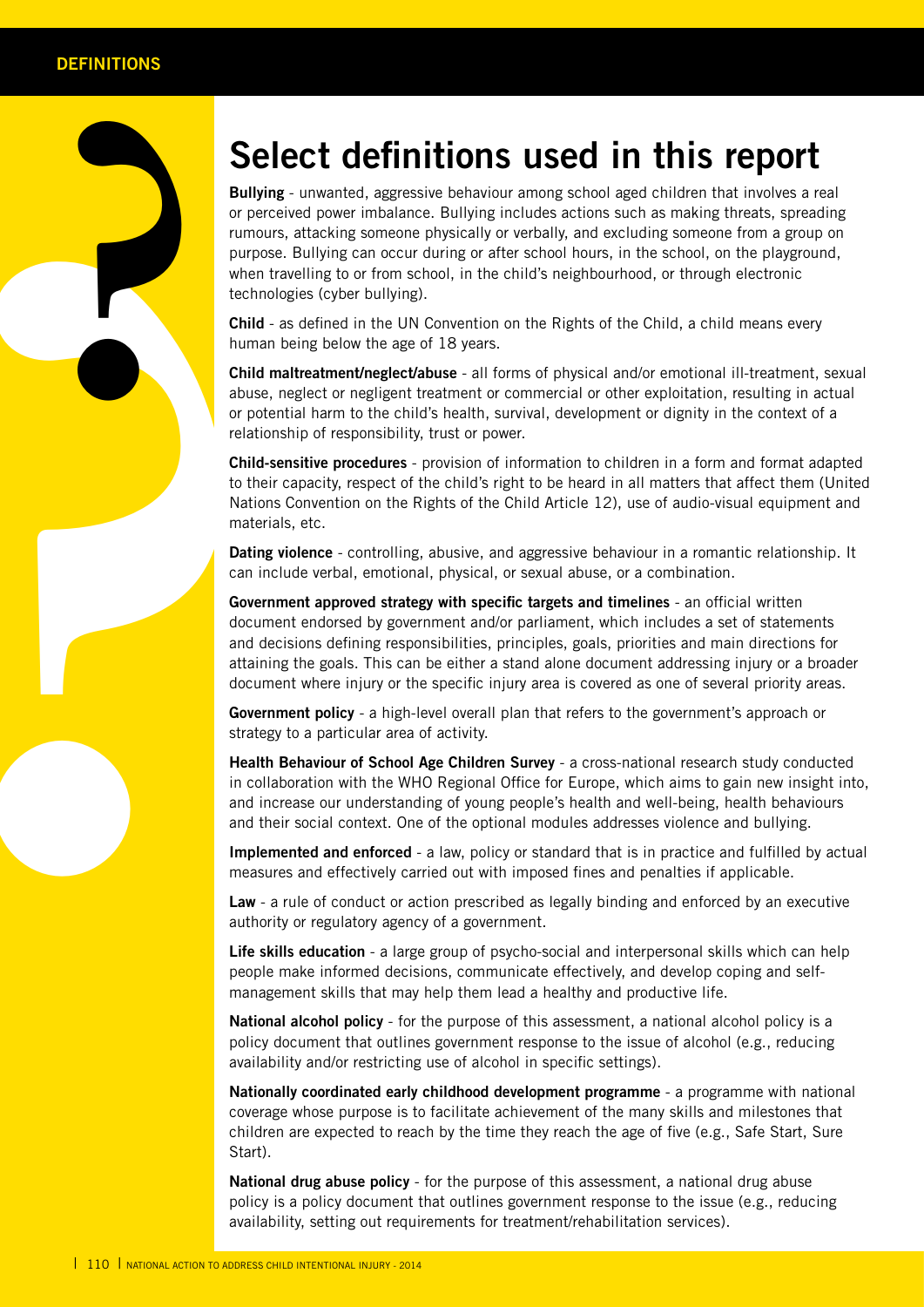**National guidance/policy on risk assessment in situations of potential or suspected child maltreatment/neglect/abuse** - a national level document that provides guidance on such issues as use of background risk factors to determine children at risk of serious/fatal maltreatment by their parents, assessing risk for siblings in cases of serious/fatal child maltreatment, assessing risk to family [spouse & children] after psychiatric/psychological assessment of borderline or antisocial personality disorder or conviction of a violent offense (actual bodily harm, grievous

**National media campaign at least once in the past five years** - a campaign of national scope involving television, radio and/or broad distribution of print media (posters, brochures, etc.)

bodily harm).

**National ministry/government department with a mandated responsibility** - at least one ministry/government department with documented responsibility for action on child violence (e.g., documented in a speech from the throne, ministry plan, health targets, website posting, constitution, cross-ministerial agreement).

**National ombudsperson with specific responsibility for children** - an appointed public official responsible for promoting the rights and welfare of children and investigating complaints made by children or on behalf of children against public bodies, schools and hospitals.

**National programme of child home visits that includes education** - a network/structure or healthcare system that can provide violence and injury prevention education for expectant parents and/or parents of children 0-4 years old. For example, health workers in the UK visit parents and can provide information about injury prevention (in addition to other health issues) and midwives in Austria receive education on injury prevention in newborns to pass on to new parents.

**National programme of child death reviews/death review committee** - a multi-disciplinary standing committee/team who use data from multiple sources to investigate unnatural deaths in children, examine patterns and make specific prevention-related recommendations.

**National telecommunications services for/on behalf of children** - national telecommunications services (including the web) that provide direct services intervention including, but not limited to: counselling, referral and active listening (e.g., child help line, call centre, hotline, blue line).

**Partly implemented or enforced** - a law, policy or standard in process of being implemented or implemented but not enforced, or implemented and enforced irregularly.

**Peer violence** - intentional use of physical force or power, threatened or actual, exerted by children against children, which results in or has a high likelihood of resulting in injury, death, psychological harm, mal-development, or deprivation (includes bullying/cyberbullying, gang related violence, dating violence).

**Suicide/self-directed violence** - self-directed violence includes suicidal behaviour and selfabuse such as self-mutilation. Suicidal behaviour ranges in degree from merely thinking about ending one's life, to planning it, finding the means to do so, attempting to kill oneself, and completing the act. However, these should not be seen as different points on a single continuum. Many people who entertain suicidal thoughts never act on them, and even those who attempt suicide may have no intention of dying.

visit<br>issues)<br>g<br>weaths<br>dions<br>deaths<br>dions<br>ilmited<br>ue<br>ted or<br>y being<br>facts,<br>ang<br>fif-<br>isself,<br>le phose<br>reself,<br> $\ell$  facts,<br> $\ell$ , the photo secure is a set of a secure in the secure is a set of a secure is a secure in the sec **Violence** - the intentional use of physical force or power, threatened or actual, against oneself, another person, or against a group or community, that either results in or has a high likelihood of resulting in injury, death, psychological harm, maldevelopment or deprivation. The definition encompasses interpersonal violence (e.g., child maltreatment/neglect/abuse, peer-to-peer violence), as well as suicidal behaviour and armed conflict. It also covers a wide range of acts, going beyond physical acts to include threats and intimidation. Besides death and injury, the definition also includes the myriad and often less obvious consequences of violent behaviour, such as psychological harm, deprivation and maldevelopment that compromise the well-being of individuals, families and communities.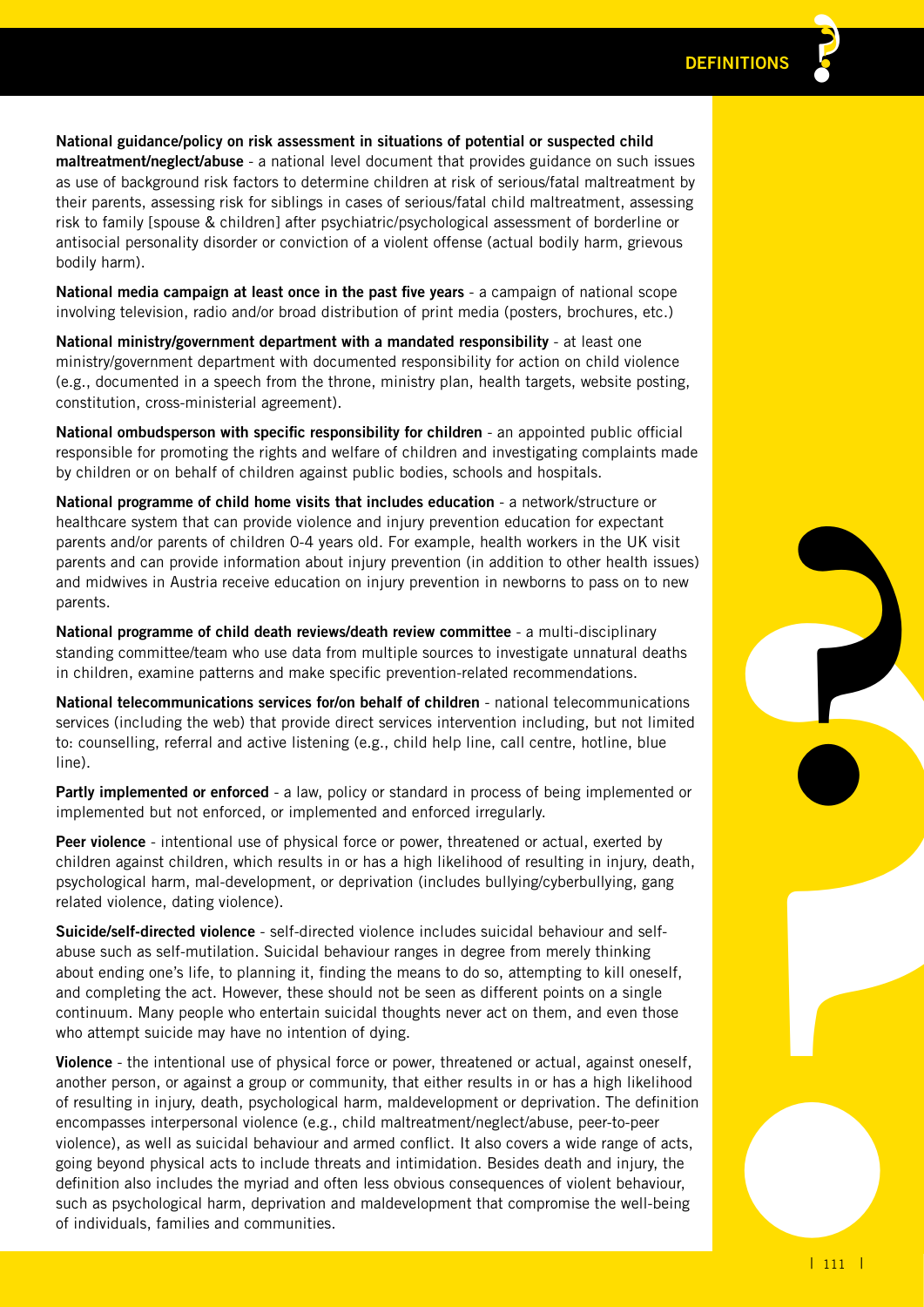## **References**

Barth J, Bermetz L, Heim E, Trelle S, Tonia T. The current prevalence of child sexual abuse worldwide: a systematic review and meta-analysis. Int J Public Health, 2013;58(3):469-83.

- Browne J. The Impact of Austerity Measures on Households with Children. Family and Parenting Institute, UK. January 2012 (http://www.familyandparenting.org/Resources/FPI/ Documents/FPI\_IFS\_Austerity\_Jan\_2012.pdf, accessed 7 April 2013)
- Butchart A, Kahane T, Phinney Harvey A, Mian M, Furniss T. Preventing child maltreatment: a guide to taking action and generating evidence. Geneva: WHO and International Society for the Prevention of Child Abuse and Neglect, 2006. (http://whqlibdoc.who.int/ publications/2006/9241594365\_eng.pdf, accessed 7 April 2013)
- **Parther**<br> **Parther**<br> **Parther**<br> **Parther**<br> **Parther**<br> **Parther**<br> **Parther**<br> **Parther**<br> **Parther**<br> **Parther**<br> **Parther**<br> **Parther**<br> **Contrighter**<br> **Cantwe de CE**<br> **CATANG**<br> **Cantwe the CC**<br> **CATANG**<br> **CATANG**<br> **CATANG**<br> **C** Cantwell, N.; Davidson, J.; Elsley, S.; Milligan, I.; Quinn, N. Moving Forward: Implementing the 'Guidelines for the Alternative Care of Children'. UK: Centre for Excellence for Looked After Children in Scotland. 2012. Glasgow: The Centre for Excellence for Looked After Children in Scotland (CELCIS) (http://www.alternativecareguidelines.org/Portals/46/Movingforward/Moving-forward-implementing-the-guidelines-ENG.pdf, accessed 25 February 2014)
	- Council of Europe. Building a Europe for and with children: A Council of Europe programme for the promotion of children's rights and the protection of children from violence. 2006. (http://www.coe.int/t/dg3/children/, accessed 7 April 2013).
	- Council of Europe. Convention on the Protection of Children against Sexual Exploitation and Sexual Abuse CETS No.: 201. 2007. (http://conventions.coe.int/Treaty/EN/treaties/ Html/201.htm, accessed 27 February, 2013).
	- Council of Europe. Guidelines of the Committee of Ministers of the Council of Europe on child-friendly justice. Brussels: Council of Europe, 2011. (http://www.coe.int/t/dghl/ standardsetting/childjustice/Source/GuidelinesChildFriendlyJustice\_EN.pdf, accessed 27 February 2013).
	- Council of Europe. Raise your hand against smacking campaign. 2008. (http://www.coe.int/t/ dg3/children/corporalpunishment/default\_en.asp, accessed 27 February 2013).
	- Council of Europe. Recommendation CM/Rec (2009)10 of the Committee of Ministers on integrated national strategies for the protection of children from violence. 2009. (https:// wcd.coe.int/ViewDoc.jsp?id=1539717&, accessed 7 April 2013).
	- Council of Europe, High Level Task Force on Social Cohesion. Social cohesion is the capacity of a society to ensure the well-being of all its members, minimising disparities and avoiding marginalisation. Report of the High Level Task Force on Social Cohesion in the 21st century (TFSC (2007) 31E). 2008. (http://www.coe.int/t/dg3/socialpolicies/source/TFSC(2007)31E. doc, accessed 7 April, 2013)
	- Council of Europe, Social, Health and Family Affairs Committee. Child and teenage suicide in Europe: A serious public-health issue. Doc. 11547, 27 March 2008. (http://assembly.coe. int/ASP/Doc/XrefViewHTML.asp?FileID=11917&Language=EN, accessed 7 April 2013)
	- Council of Europe, Parliamentary Assembly. Child and teenage suicide in Europe: a serious public health issue. Doc. 10773, 21 December 2005 (http://assembly.coe.int/ASP/Doc/ XrefViewHTML.asp?FileID=11173&Language=EN, accessed 7 April 2013)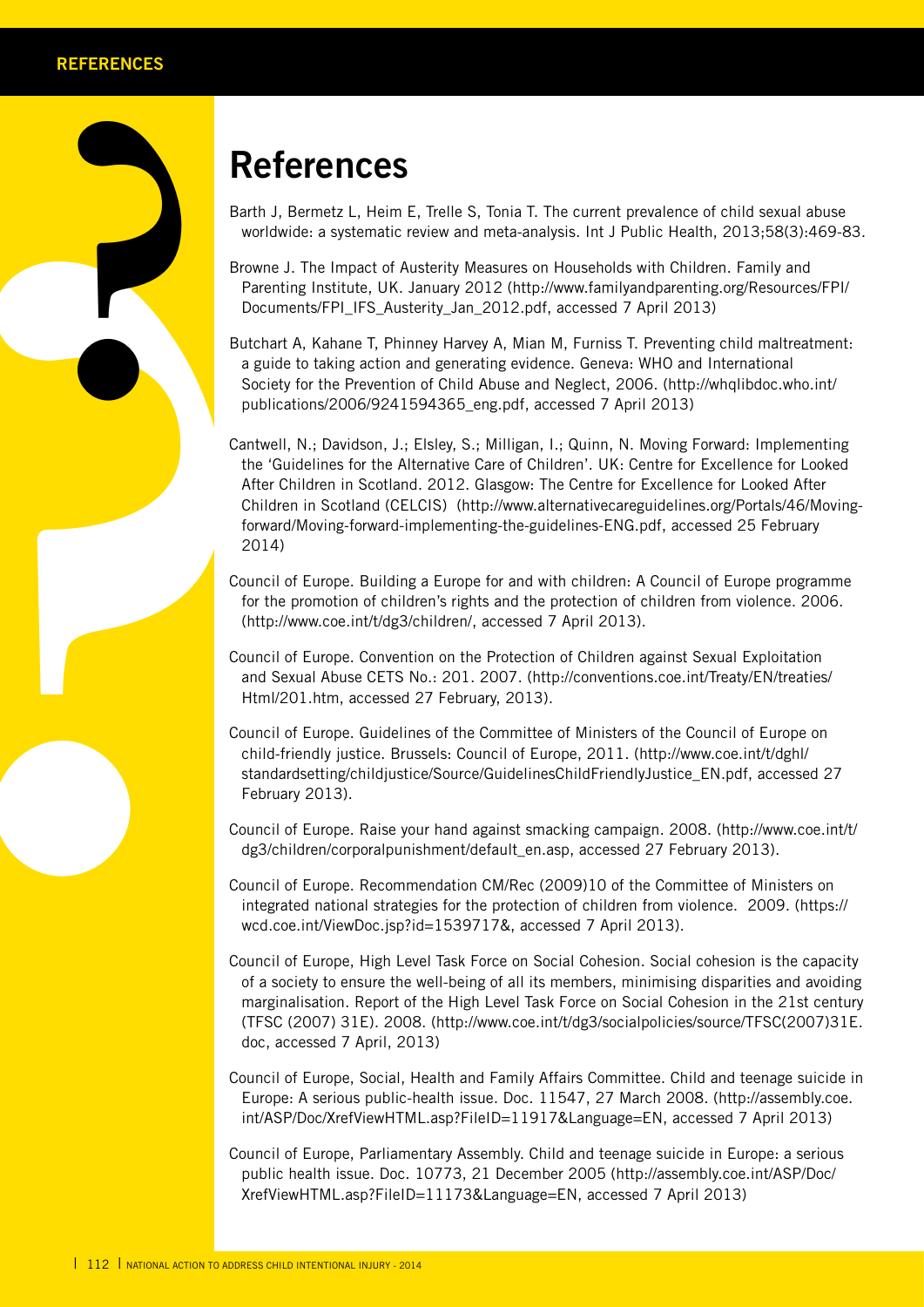- Council of the European Union. Council recommendation of 31 May 2007 on the prevention of injury and the promotion of safety. Official journal of the European Union. 2007; C164:1-2. (http://eur-lex.europa.eu/LexUriServ/LexUriServ.do?uri=OJ:C:2007:164:0001:0 002:EN:PDF, accessed 7 April 2013).
- Council of the European Union. Directive 2012/29/EU of the European Parliament and of the Council of 25 October 2012 establishing minimum standards on the rights, support and protection of victims of crime, and replacing Council Framework Decision 2001/220/JHA (http://eur-lex.europa.eu/LexUriServ/LexUriServ.do?uri=OJ:L:2012:315:0057:0073:EN:P DF, accessed 28 April 2013).
- Currie C et al., eds. Social determinants of health and well-being among young people. Health Behaviour in School-aged Children (HBSC) study: international report from the 2009/2010 survey. Copenhagen, WHO Regional Office for Europe, 2012 (Health Policy for Children and Adolescents, No. 6). (http://www.euro.who.int/\_data/assets/pdf\_ file/0003/163857/Social-determinants-of-health-and-well-being-among-young-people.pdf, accessed March 4, 2014).
- DG Justice. Summary of contextual overviews on children's involvement in criminal judicial proceedings in the 28 Member States of the European Union. Brussels: European Union, 2013. To be published in Spring 2014.
- ENOC. European Network of Ombudspersons for Children. (http://crinarchive.org/enoc/, accessed March 4, 2014).
- European Commission. European Pact on Mental Health and Well-being. Brussels: European Commission, 2008. (http://ec.europa.eu/health/mental\_health/docs/mhpact\_en.pdf, accessed 20 February 2014).
- European Union. Treaty of Lisbon amending the Treaty on European Union and the Treaty establishing the European Community, signed at Lisbon, 13 December 2007. Official journal of the European Union. 2007; C306:1-271. (http://eur-lex.europa.eu/LexUriServ/ LexUriServ.do?uri=OJ:C:2007:306:FULL:EN:PDF, accessed 20 February 2014).
- European Union. Charter of Fundamental Rights of the European Union. Official journal of the European Union. 2010; C364:1-22. (http://www.europarl.europa.eu/charter/pdf/text\_ en.pdf, accessed 20 February 2014).
- pean<br>ty<br>erv/<br>of<br>sues,<br>kxt\_<br>2.20<br>8–81.<br>Pruelty<br>3\_pdf\_<br>1 113 1 EuroSafe. Public health action for a safer Europe (PHASE): Report on methodological issues, deficiencies and recommendations. 2010. (http://www.childhealthresearch.eu/research/ add-knowledge/PHASE%20report%20on%20methodologies%20limitations%20and%20 recommendations.pdf/at\_download/file, accessed 28 February 2013).
- Gilbert R, Spatz Widom C, Browne K, Fergusson D, Webb E, Janson S. Burden and consequences of child maltreatment in high-income countries. Lancet, 2009; 373: 68–81.
- HBSC. Health Behaviour in School Aged Children Survey. World Health Organization Collaborative Cross National Survey. (http://www.hbsc.org/, accessed 4 March, 2014)
- James A. Research Briefing on School Bullying. National Society for the Prevention of Cruelty to Children. 2010. (http://www.nspcc.org.uk/inform/research/briefings/school\_bullying\_pdf wdf73502.pdf, accessed 7 April, 2013)
- Kaminski JW. Fang X. Victmization by peers and adolescent suicide in 3 US Samples. J Pediatr, 2009;155(5):683-8.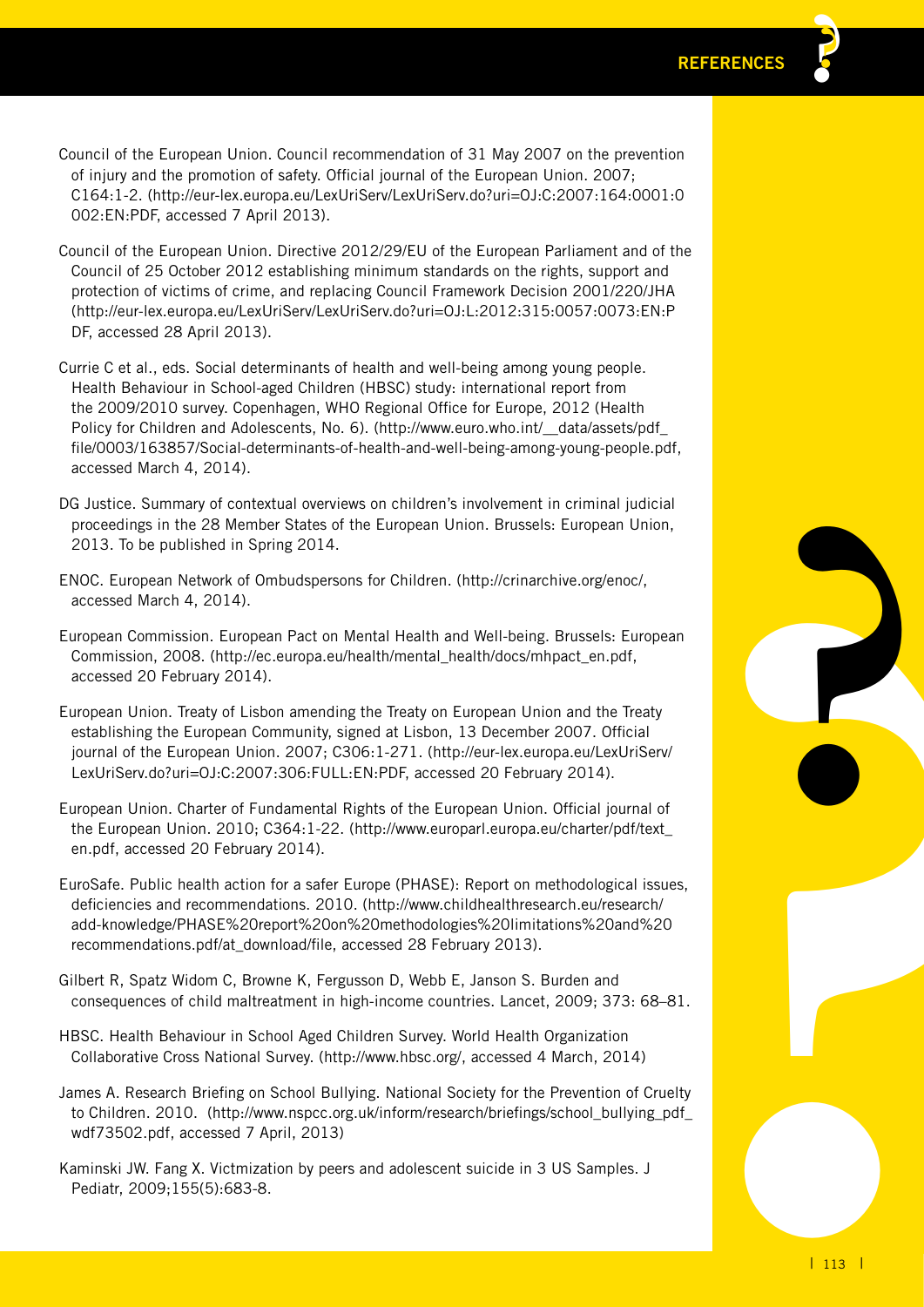Krug EG, Dahlberg LL, Mercy JA, Zwi AB and Lozano R. (Eds). World report on violence and health. Geneva, World Health Organization, 2002. (www.who.int/violence\_injury\_prevention/ violence/world\_report/en/, accessed 7 April 2013).

Leeb RT, Paulozzzi L, Melanson C, Simon T, Arias I. Child maltreatment surveillance. Uniform definitions for public health and recommended data elements. Atlanta: Centers for Disease Control and Prevention, 2008. (http://www.cdc.gov/violenceprevention/pdf/ cm\_surveillance-a.pdf, accessed 7 April 2013).

Lyons RA, Finch CF, McClure R, van Beeck E, Macey S. The Injury LOAD Framework- conceptualising the full range of deficits and adverse outcomes following injury and violence. Int J Inj Contr Saf Promot. 2010;17(3):145- 159. DOI: 10.1080/17457300903453104. http://www.tandfonline.com/doi/ abs/10.1080/17457300903453104

violen<br>
Leeb R<br>
Unifo<br>
for Di<br>
Unifo<br>
for Di<br>
Lyons R<br>
Frame<br>
159.<br>
abs/1<br>
MacKay<br>
and C<br>
Europen<br>
159.<br>
abs/1<br>
MacKay<br>
and C<br>
Europen<br>
7 Apr<br>
MacKay<br>
Count<br>
Miller, I<br>
Journ<br>
Miller, I<br>
Journ<br>
Miller, I<br>
Journ<br>
Miller, I<br> MacKay M and Vincenten J. Action Planning for Child Safety: 2010 update on the strategic and coordinated approach to reducing the number one cause of death for children in Europe - injury. Amsterdam: European Child Safety Alliance, EuroSafe; 2010 (http://www. childsafetyeurope.org/actionplans/info/action-planning-for-child-safety-update.pdf, accessed 7 April 2013)

MacKay M and Vincenten J. Child Safety Report Card 2012: Europe Summary for 31 Countries. Birmingham: European Child Safety Alliance, Eurosafe; 2012.

Miller, NS; Mahler, JC; Gold, MS. Suicide risk associated with drug and alcohol dependence. Journal of addictive diseases, 1991;10(3):49–61.

Muehlenkamp JJ, Claes L, Havertape L, Plener PL. International prevalence of adolescent non-suicidal self-injury and deliberate self-harm. Child and Adolescent Psychiatry and Mental Health, 2012;6:10.

Pinheiro PS. World Report on Violence Against Children. UN Secretary-General's Study on Violence Against Children. Switzerland 2006. (http://www.unicef.org/violencestudy/reports. html, accessed 7 April 2013).

Schmidtke A et al. Attempted suicide in Europe: rates, trends and sociodemographic characteristics of suicide attempters during the period 1989–1992. Results of the WHO/ EURO Multicentre Study on Parasuicide. Acta Psychiatrica Scandinavica, 1996, 93:327– 338.

Sethi, D; Bellis, M; Hughes, K; Gilbert, R; Mitis, F; G Galea, (Eds). European report on preventing child maltreatment. World Health Organization, 2013.

Sethi D et al., (Eds). European report on preventing violence and knife crime among young people. Copenhagen, World Health Organization, 2010. (http://www.euro.who.int/\_\_data/ assets/pdf\_file/0012/121314/E94277.pdf, accessed 7 April 2013).

Stuckler D et al. The public health effect of economic crises and alternative policy responses in Europe: an empirical analysis. Lancet, 2009, 374:315–323.

UN Committee on the Rights of the Child (CRC), General Comment No. 13 (2011): The right of the child to freedom from all forms of violence, 18 April 2011, CRC/C/GC/13. (http:// www.refworld.org/docid/4e6da4922.html, accessed 28 April 2013)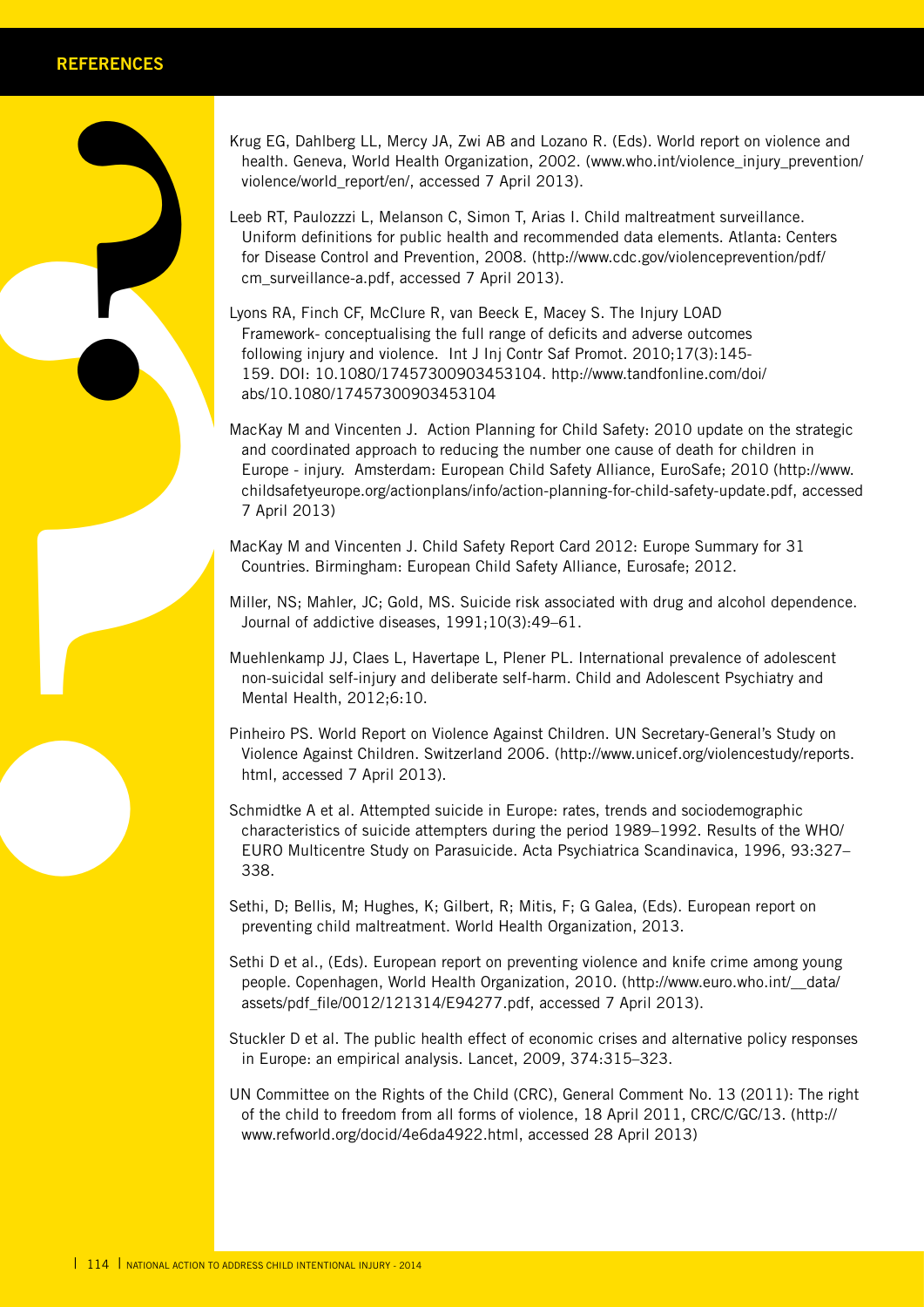- UN General Assembly, Convention on the Rights of the Child, 20 November 1989, United Nations, Treaty Series, 1577:3 (http://www.ohchr.org/en/professionalinterest/pages/crc. aspx, accessed 7 April 2013)
- UN General Assembly, Convention on the Rights of the Child, 20 November 1989, United Nations, Treaty Series, 1577:3 – Article 19 (www.unhcr.org/refworld/docid/3ae6b38f0. html, accessed 7 April 2013)
- UNICEF Office of Research (2013). 'Child Well-being in Rich Countries: A comparative overview', Innocenti Report Card 11, UNICEF Office of Research, Florence. (http://www. unicef-irc.org/publications/pdf/rc11\_eng.pdf, access 14 April 2013)
- United Nations. UNOG OHCHR. The risk of suicide in young people with unconventional sexual orientations. 59th session of the Commission on Human Rights. Geneva, April 2003.
- Aidacic-Gross, V; Weiss, MG; Ring, M; Hepp, U; Bopp, M; Gutzwiller, F; Rossler, W. Methods of suicide: international suicide patterns derived from the WHO mortality database. Bulletin of the World Health Organization 2008;86:726–732.
- Wasserman D, Cheng Q, Jiang G. Global suicide rates among young people aged 15-19. World Psychiatry. 2005. 4(2):114–120.
- 2004.<br> **133**<br>
sk of<br>
tp://<br>
April<br> **Philadel Science (1864)** Waters, H; Hyder, A; Rajkotia, Y; Suprotik, B; Rehwinkel, JA; A Butchart, (Eds). The Economic Dimensions of Interpersonal Violence. Geneva, World Health Organization. 2004. (http://whqlibdoc.who.int/publications/2004/9241591609.pdf, accessed 28 April 2013)
- Whitfield, CL; Anda, RF; Dube, SR; Felitti, VJ. Violent childhood experiences and the risk of intimate partner violence in adults: assessment in a large health maintenance organisation. Journal of Interpersonal Violence 2003: 18(2);166-185.
- WHO Regional Committee Resolution RC55/R9 on the prevention of injuries. 2005. (http:// www.euro.who.int/\_\_data/assets/pdf\_file/0017/88100/RC55\_eres09.pdf, accessed 28 April 2013.)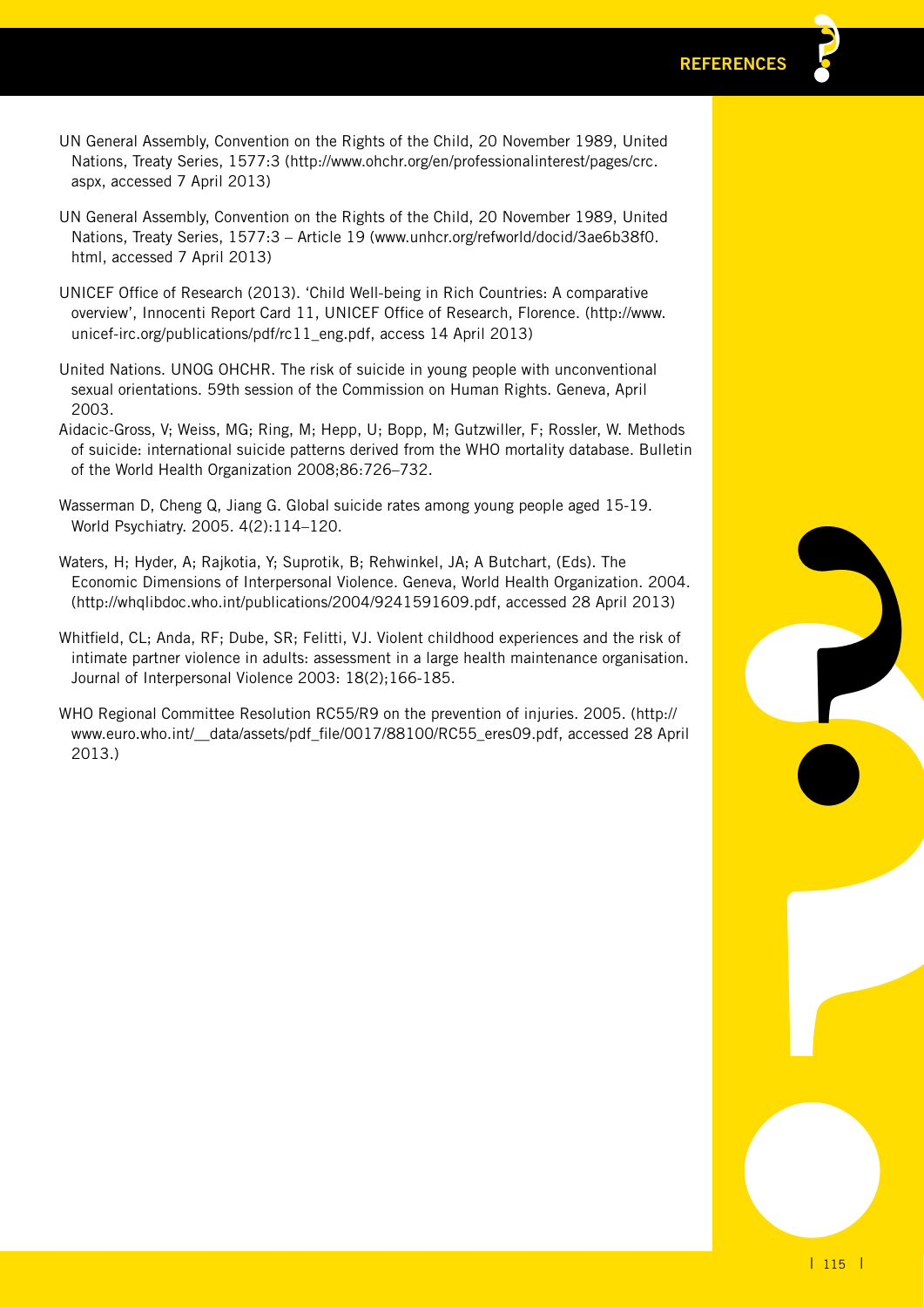## **Acknowledgements**

The aut<br>
Helmut Righty, I<br>
Righty, Roman I<br>
Roman Indiction<br>
Universe<br>
The exp<br>
Report of the exp<br>
Universe<br>
Universe<br>
Universe<br>
Universe<br>
Universe<br>
We would Partiam<br>
We would Partiam<br>
Most important<br>
Perdith<br>
EuroCal<br>
(EU The authors would like to acknowledge the members of the TACTICS Scientific Committee, Helmut Brand, Peter Schröder-Bäck and Beatrice Scholtes, Maastricht University; Michael Rigby, Lennart Köhler, Mika Gissler and Denise Alexander, Nordic School of Public Health; Ronan Lyons, Swansea University and Dinesh Sethi, WHO Regional Office for Europe. In addition we acknowledge and thank Steven Macey and Samantha Turner of CAPIC, Swansea University for analysis of mortality data and Sharon Marie Mavko for design and layout of the report and the Child Intentional Injury Policy Profile for each country. We also acknowledge the experts consulted as we developed the indicators: Kevin Browne, Nottingham University; Alex Butchart, WHO Office for VIP; Jayne Cooper, University of Manchester; Lorraine Radford, University of Central Lancashire; Margaret Tuite, European Commission DG Justice. We would particularly like to acknowledge the ongoing support of the WHO Regional Office for Europe, the WHO Global Office and UNICEF.

We would also like to acknowledge the support of Isabelle Durant Vice President European Parliament, and Bernard De Vos Chair of the European Network of Ombudspersons for Children and their teams for supporting the launch and distribution of this report and the Policy Profiles. In addition our thanks and appreciation go to our extended network of violence and intentional injury prevention partners who have assisted with dissemination of results including: Council of Europe, European Commission DG Justice, European Commission Health and Consumers, European Network of Ombudspersons for Children, EuroChild, EuroCare, European Public Health Alliance (EPHA), European Public Health Association (EUPHA), Save the Children, SOS Villages International, and UNICEF.

Most importantly we would like to acknowledge the hard work of our dedicated country partners and the other contributors who completed the assessments that formed the basis for the individual Policy Profiles.

**Austria:** Peter Spitzer, Grosse schützen Kleine/Safe Kids Austria, Dr. Katharina Putcher-Penz, Department of Child and Adolescent Psychiatry, Mental Health Hospital Sigmund Freud in cooperation with the representatives of various Ministries and organisations.

**Belgium:** Rob Buurman, CRIOC-OIVO in cooperation with the representatives of various Ministries and organisations.

**Bulgaria:** Elena Atanassova, Ilko Jordanov and Boyan Zahariev, UNICEF in cooperation with representatives of a number of Bulgarian NGOs and public institutions.

**Croatia:** Ivana Brkić Biloš and Maja Silobrcic Radic from the Croatian National Institute of Public Health in cooperation with the representatives of the Ministry of Health, Ministry of Interior, Ministry of Social Policy and Youth and other experts.

**Cyprus:** Ministry of Health in cooperation with Commissioner of the Rights of the Child, Ministry of Labour and Social Affairs, Ministry of Education, Ministry of Interior Affairs and Ministry of Justice.

**Czech Republic:** Veronika Benešová, Center for Injury Prevention, Motol University Hospital, Czech Republic and Iva Truellova, Ministry of Health of Czech Republic. Denmark: Karin Helweg-Larsen, MD, MPH; Rikke Plauborg, Sociologist, Hanne Møller, Communication consultant. National Institute of Public Health, Denmark.

**England:** Sheila Merrill, Royal Society for the Prevention of Accidents (RoSPA) in cooperation with the Department of Education.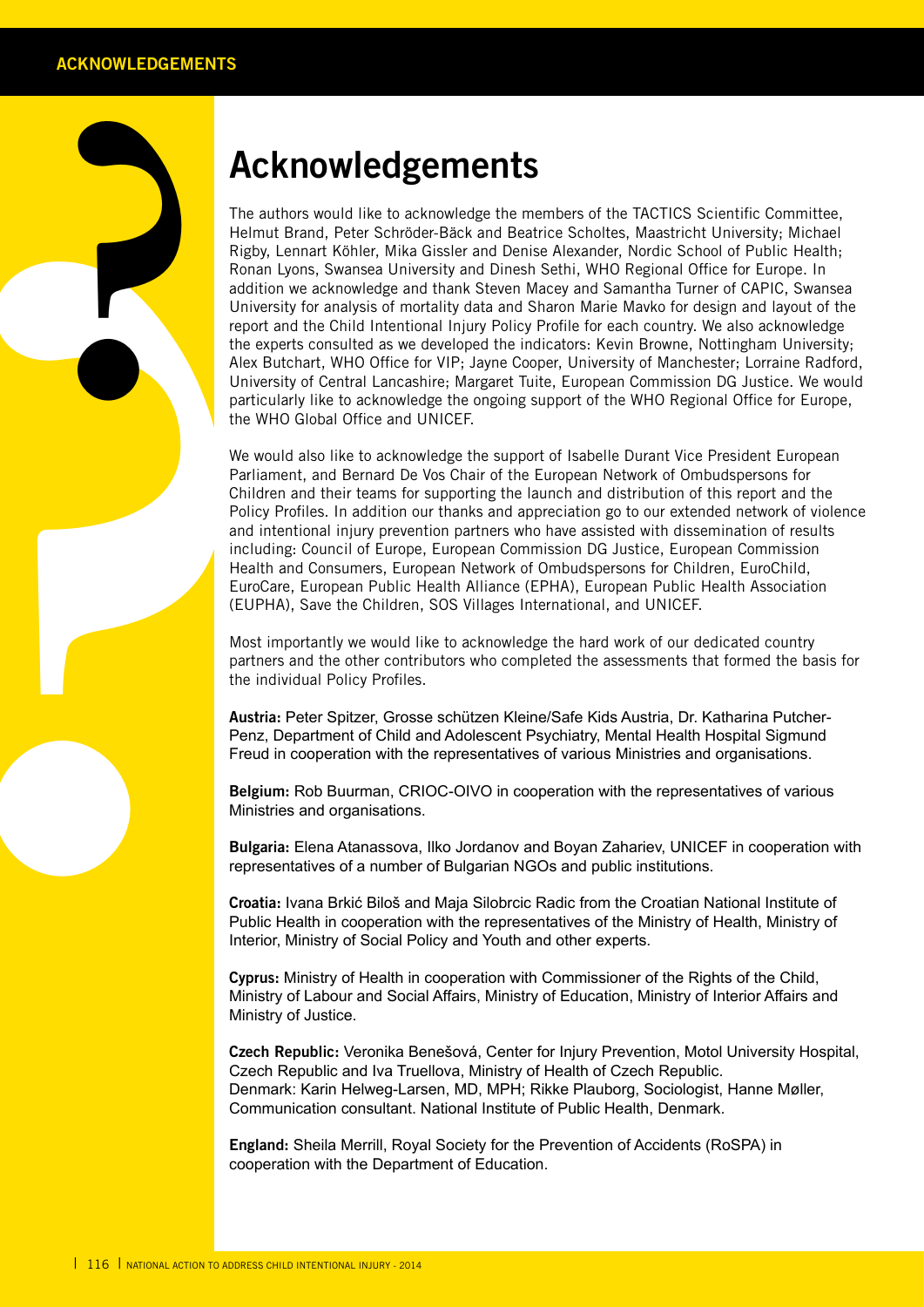**Finland:** National Institute for Health and Welfare (THL), Ministry of Social Affairs and Health, Ministry of Justice, Ministry of the Interior, The Finnish National Board of Education and Office of the Ombudsman for Children in Finland.

**France:** Anne Tursz, Centre de recherche, médecine, sciences, santé, santé mentale, société/l'Institut national de la santé et de la recherche médicale.

**Germany:** Regine Derr, German Youth Institute (DJI)/Information Centre Child Abuse and Neglect (IzKK); Martina Abel, BAG Mehr Sicherheit für Kinder e.V./Safe Kids Germany Federal Ministry of Health, Federal Ministry of the Interior and and Informationszentrum; Kindesmisshandlung/ Kindesvernachlässigung (Information Centre Child Abuse and Neglect) at the Deutsches Jugendinstitut (German Youth Institute).

**Greece:** Center for Research and Prevention of Injuries (CEREPRI), University of Athens, Medical School, Dept. of Hygiene and Epidemiology, Hellenic Society for Social Pediatrics and Health Promotion (SOCPED), Center for Developmental and Adolescent Medicine, Agia Sofia Children's Hospital, Athens; Network for Children's Rights, University Mental Health Research Institute (UMHRI), Association for the Psychosocial Health of Children and Adolescents (A.P.H.C.A.), Goutzidou – Iakovou Vassiliki, Member of the Directive Committee of the European Program E-cost for Cyberbullying.

**Hungary:** Gabriella Páll and Lajos Rethy, National Institute of Child Health Mária Herczog, Eszterhazy Karoly College, Department for Social Pedagogy, and Family, Child, Youth Association.

**Iceland:** Herdis Storgaard, The Icelandic Safety House in cooperation with the representatives of various Ministries and organisations.

**Ireland:** Department of Health, Department of Children and Youth Affairs, Health Service Executive, Department of Education and Skills, Mary Hough, Education Centre, Sligo.

**Italy:** M. Giuseppina Lecce, Ministry of Labour, Health and Social Policies.

**Latvia:** Jana Feldmane, Ministry of Health.

**? Lithuania:** Jelena Stanislavovienė, Rolanda Adlienė State Mental Health Center; Kristina Matuzienė, Ieva Kromelytė, Institution of the Ombudsman for Children Rights of the Republic of Lithuania; Prof. Apolinaras Zaborskis Lithuanian University of Health Sciences; Asta Šidlauskienė, Ministry of Social Affairs and Labour of the Republic of Lithuania; Emilija Bugailiškienė, Ministry of Education and Science of the Republic of Lithuania; Aida Laukaitienė, Diana Mekšriūnaitė, Viktorija Andreikėnaitė and Jūratė Kriaučiūnienė, Center for Health Education and Diseases Prevention.

**Luxembourg:** Serge Krippler and Yolande Waganer, Directorate of Health.

**Netherlands:** drs. Peter van der Linden, Nederlands Jeugdinstituut; dr. Ireen de Graaf and drs. Saskia van Dorsselaer, Trimbos Instituut, drs. Mieke Cotterink and drs. Ine Buuren, VeiligheidNL.

**Malta:** Taygeta Firman, Office of the Superintendant of Public Health; Dr. Marceline Naudi, Faculty for Social Wellbeing, University of Malta; Prof. Simon Attard Montalto, Department of Pediatrics, Faculty of Medicine & Surgery, Medical School, Mater Dei Hospital; Dr. Mariella Mangion, Department of Pediatrics, Mater Dei Hospital; Ms Yvonne Mallia and Ms Ruth Rose Sciberras, Agenzija Appogg.

**Poland:** Marta Malinowśka-Cieslik, Institute of Public Health, Jagiellonian University in cooperation with the representatives of various Ministries and organisations.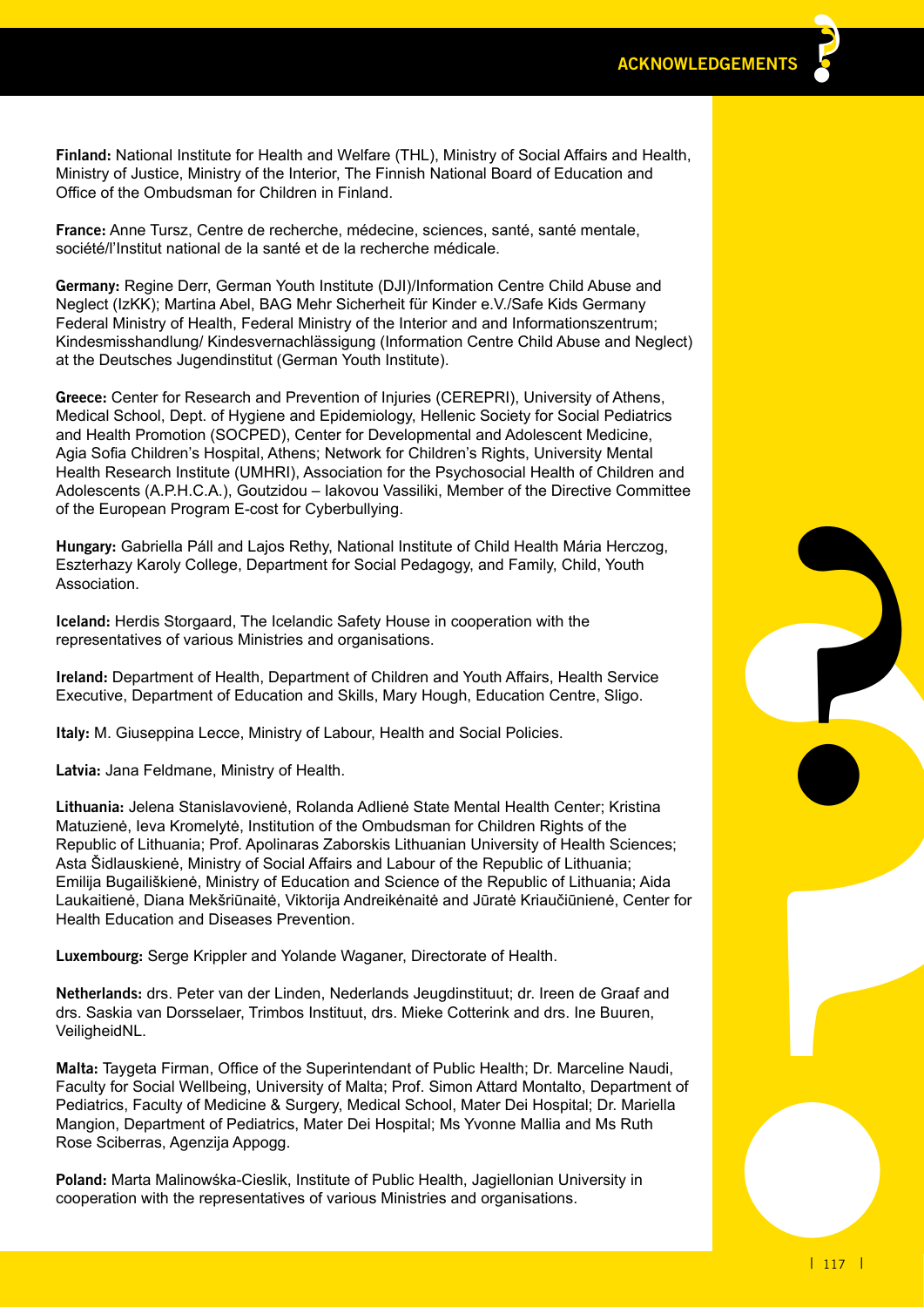**Portugal:** Sandra Nasciemento and Rita Ferriera, APSI-Portuguese Association for Child Safety Promotion in cooperation with the representatives of various Ministries and organisations.

Formation<br>
organis<br>
Remaining<br>
Remaining<br>
Extricted<br>
Remaining Extraction<br>
Scotlan<br>
and Eliz<br>
slowakik<br>
Minister or<br>
Sinversion<br>
Sinversion<br>
Sinversion<br>
Altion P<br>
Spain: of Publi<br>
the Ger<br>
Childhoc<br>
Sweeden<br>
Sweeden<br>
Sweed **Romania**: Razvan Chereches and Diana Rus, Center for Health Policy and Public Health, Babes-Bolyai University, Cluj-Napoca; Mobile Emergency Service for Resuscitation and Extrication (SMURD); Romanian Ministry of Education, Research, Youth and Sport; Romanian Ministry of Health; General Inspectorate of the Romanian Police, Department of Traffic Police.

**Scotland:** Jennifer Stoddart and Claire Collins, Community Safety Unit, Scottish Government and Elizabeth Lumsden, Royal Society for the Prevention of Accidents (RoSPA).

**Slovakia:** Úrad verejného zdravotníctva SR; Národné centrun zdravitníckych informácií; Ministerstvo školstva SR; Ministerstvo práce, sociálnych vecí a rodiny SR; Ministerstvo vnútra SR; Ústav informácií a prognóz školstva; Kancelária WHO na Slovensku; eSlovensko, o.z.

**Slovenia:** Mateja Rok-Simon and Nini Scagnetti, Institute of Public Health of the Republic of Slovenia; Ana Vodičar and Lea Javornik Novak, Ministry of Labour, Family and Social Affairs; Anton Klančnik, Ministry of the Interior.

**Spain:** General Sub-Directorate of Health Promotion and Epidemiology, General Directorate of Public Health, Quality and Innovation, Ministry of Health Social Services and Equality and the General Sub-Directorate of Childhood, General Directorate of Services for Family and Childhood, Ministry of Health Social Services and Equality.

**Sweden:** Daniel Carlsson and Åsa Olsson, Swedish Civil Contingencies Agency (MSB); Swedish Institute of Public Health, National Agency for Education; National Board of Health and Welfare; Children's Ombudsman.

Finally we would like to acknowledge the funding that has made TACTICS possible. Thanks go to the European Commission Public Health Programme, RoSPA, Maastricht University, Swansea University, Nordic School of Public Health, Dublin City University, EPHA and our Alliance partners in each of the participating countries as co-funders to the TACTICS project.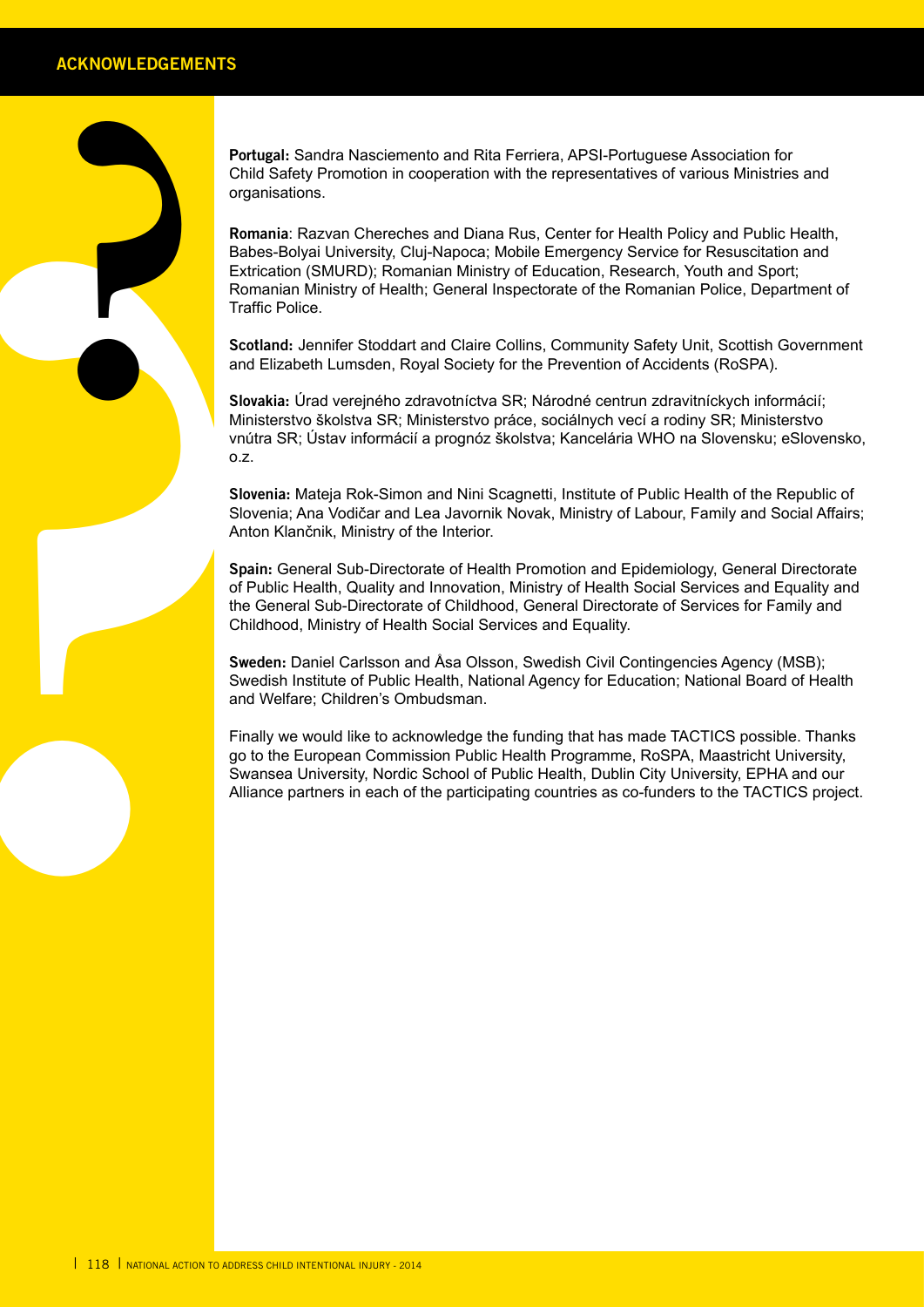